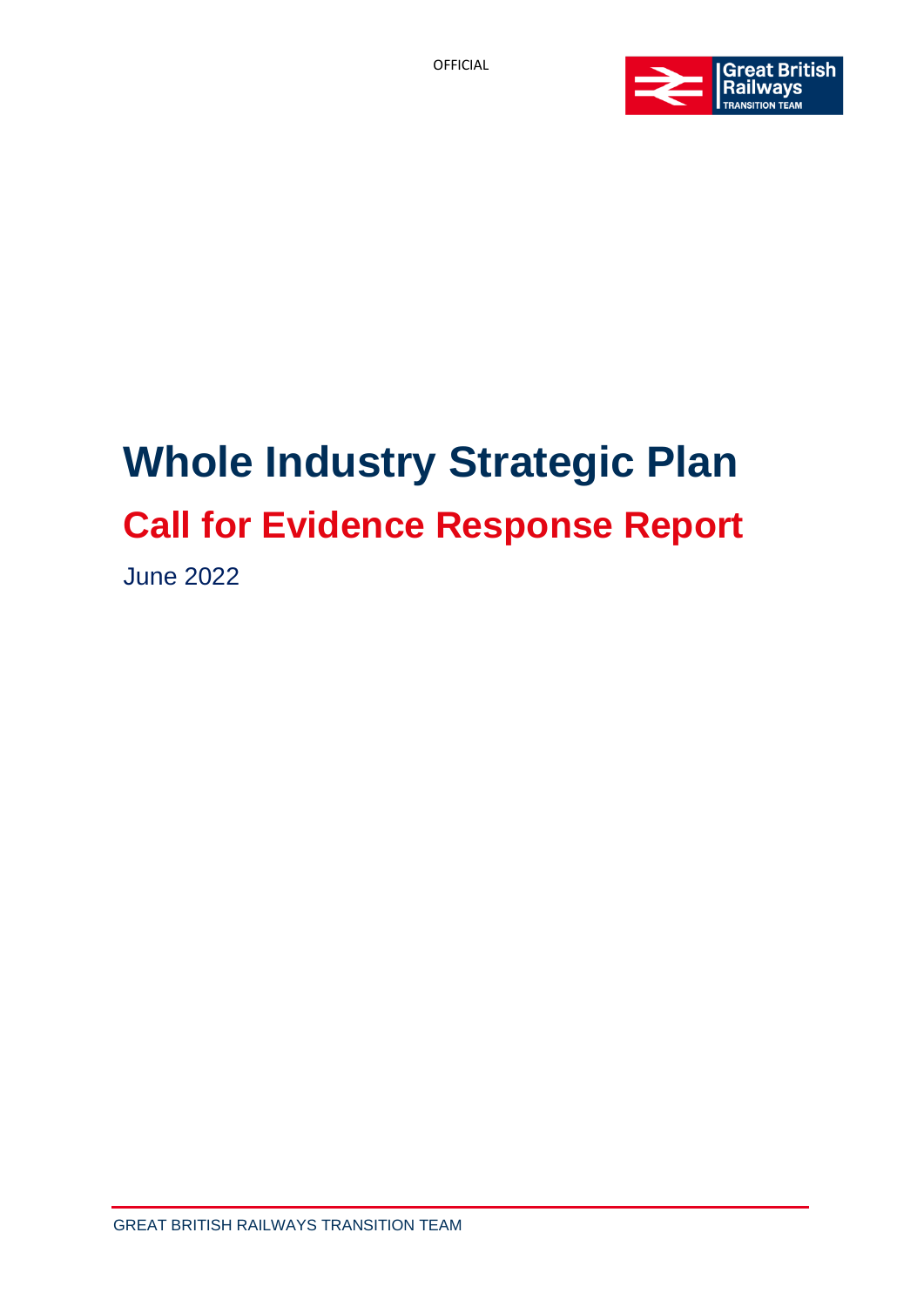

# **Foreword**

Creating Britain's first long term rail strategy of its kind is an ambitious task, rooted in a fundamental desire for us to create a simpler, better railway for everyone in Britain.

Last May the government announced its plans for the biggest reform to the railway in three decades through the publication of the Williams-Shapps Plan for Rail. The foundation for these reforms, which will bring track and train together, is the creation of a new national body, Great British Railways. The Plan for Rail also commissioned a 30-year strategy for the railway, setting the strategic context and key priorities for the sector, which will be developed for Ministers by Great British Railways.

We have been keen to learn the lessons of the past as we continue with the work of developing the first version of the strategy, the Whole Industry Strategic Plan. It must not be an aspirational list of investment schemes, and we must, as the Plan for Rail recognises, be consultative and collaborative throughout the development process.

In December we launched a call for evidence, alongside the Department for Transport, to gather meaningful insights and data from as wide a range of stakeholders as possible. Respondents were asked to provide evidence based on five key strategic objectives, which were set by the government for the rail industry to deliver: meeting customer needs, delivering financial sustainability, contributing to economic growth, supporting levelling up and connectivity, and delivering environmental sustainability.

We reached out to a wide range of organisations and experts, meeting more than 400 stakeholders and receiving 307 responses. The evidence we gathered, summarised in this report, provides insights from across both the public and private sector.

Some clear themes emerged from the responses, such as the importance of decarbonisation, accessibility, and customer service; rail's contribution to 'levelling up' and integration with other forms of transport; the need for much greater efficiency; and a recognition that rail isn't always the answer.

Many organisations recognised that financial sustainability is core to the future success of rail. There is no doubt that this will lead to tough choices and difficult conversations, particularly as we recover from the pandemic. It was also clear that there is a lack of evidence available in some areas, which tells its own story about the need for better data collection and sharing in the rail industry.

Understanding our stakeholders' views and collecting evidence is a central part of creating the Whole Industry Strategic Plan. I would like to thank everyone who responded to the call for evidence for sharing their insights and evidence, without which it would not be possible to develop and deliver a meaningful 30-year strategy.

The challenges the railway faces today are considerable but they are not insurmountable, and I look forward to continuing the conversation as we work together to develop this strategy and transform the railway.

Andrew Haines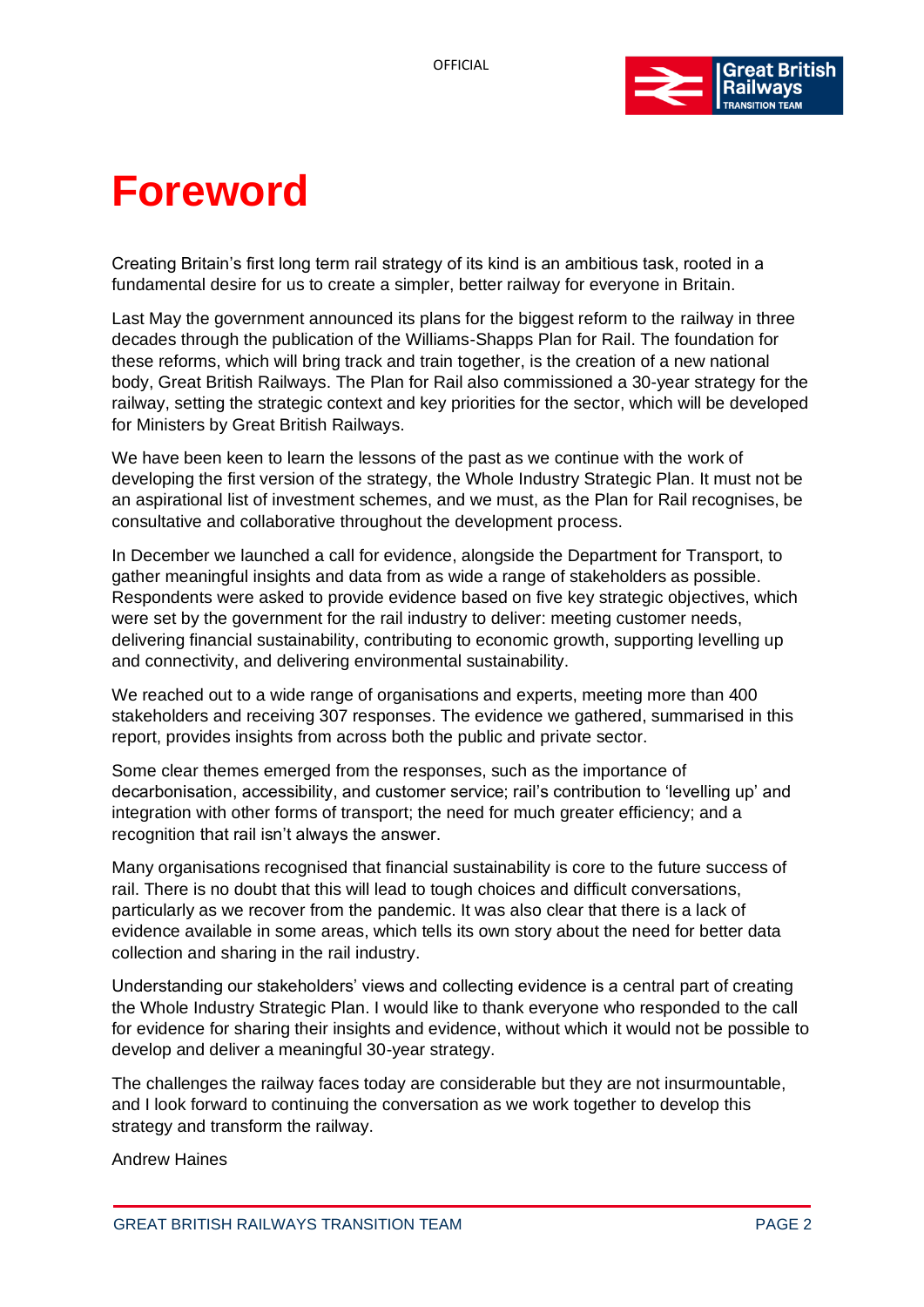

# **Contents**

| Summary of responses to Question 1 – Strategic Objectives for the Whole Rail Industry  19    |  |
|----------------------------------------------------------------------------------------------|--|
|                                                                                              |  |
| Progressing the objectives, overcoming barriers and making trade-offs23                      |  |
|                                                                                              |  |
| Building resilience to environmental, financial, political and technological uncertainties26 |  |
|                                                                                              |  |
|                                                                                              |  |
|                                                                                              |  |
|                                                                                              |  |
| Improving the comfort, reliability and frequency of passenger services 35                    |  |
|                                                                                              |  |
|                                                                                              |  |
|                                                                                              |  |
|                                                                                              |  |
| Summary of responses to Question 3 - Delivering financial sustainability 43                  |  |
|                                                                                              |  |
|                                                                                              |  |
|                                                                                              |  |
|                                                                                              |  |
|                                                                                              |  |
|                                                                                              |  |
| Summary of responses to Question 4 – Contributing to long-term economic growth56             |  |
|                                                                                              |  |
|                                                                                              |  |
| Enhancing the role of the rail industry and its supply chain within the national economy60   |  |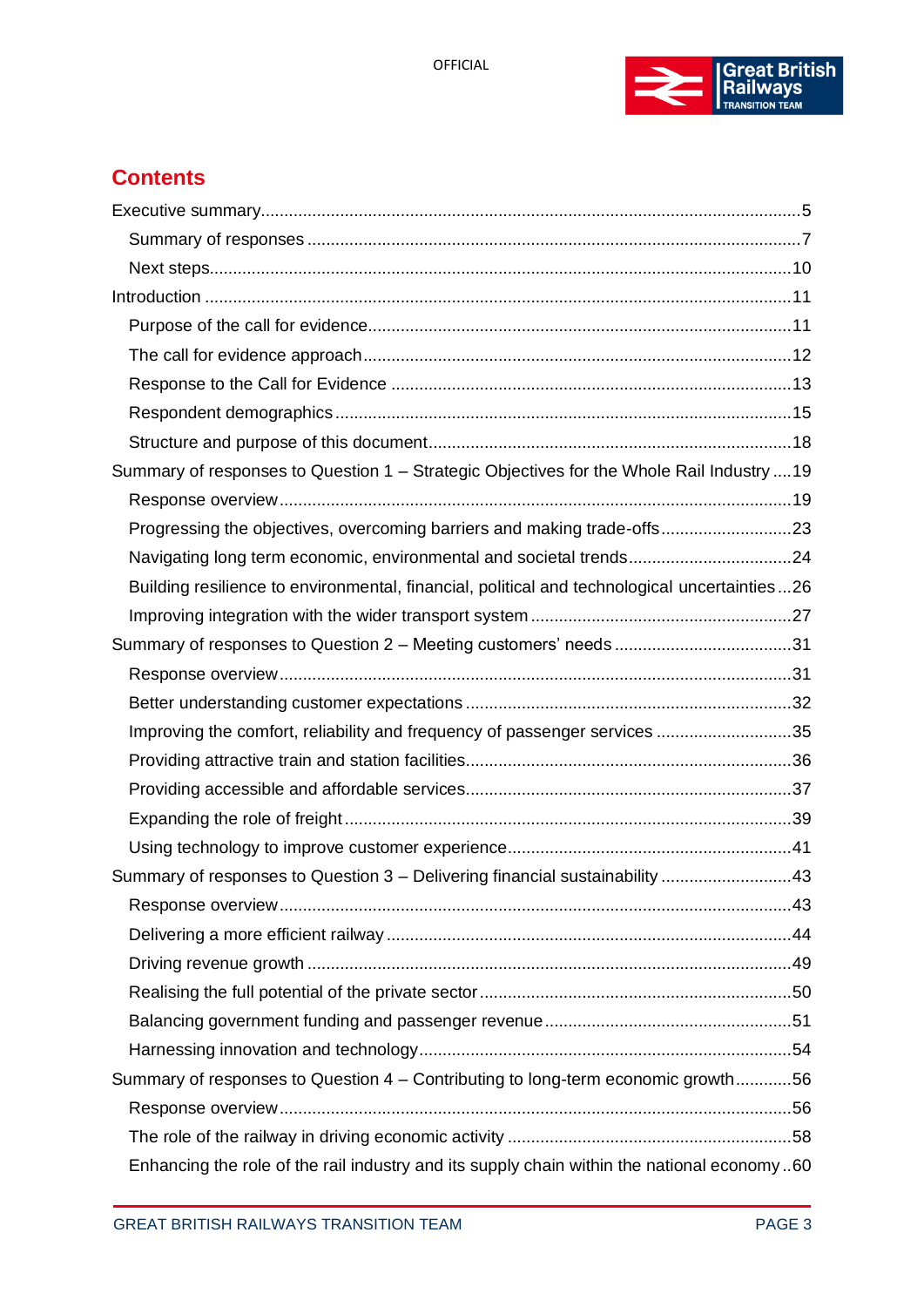

| Summary of responses to Question 6 - Delivering environmental sustainability73 |  |
|--------------------------------------------------------------------------------|--|
|                                                                                |  |
|                                                                                |  |
|                                                                                |  |
|                                                                                |  |
|                                                                                |  |
|                                                                                |  |
|                                                                                |  |
| The key questions we need to answer to develop the Strategic Plan 85           |  |
|                                                                                |  |
|                                                                                |  |
|                                                                                |  |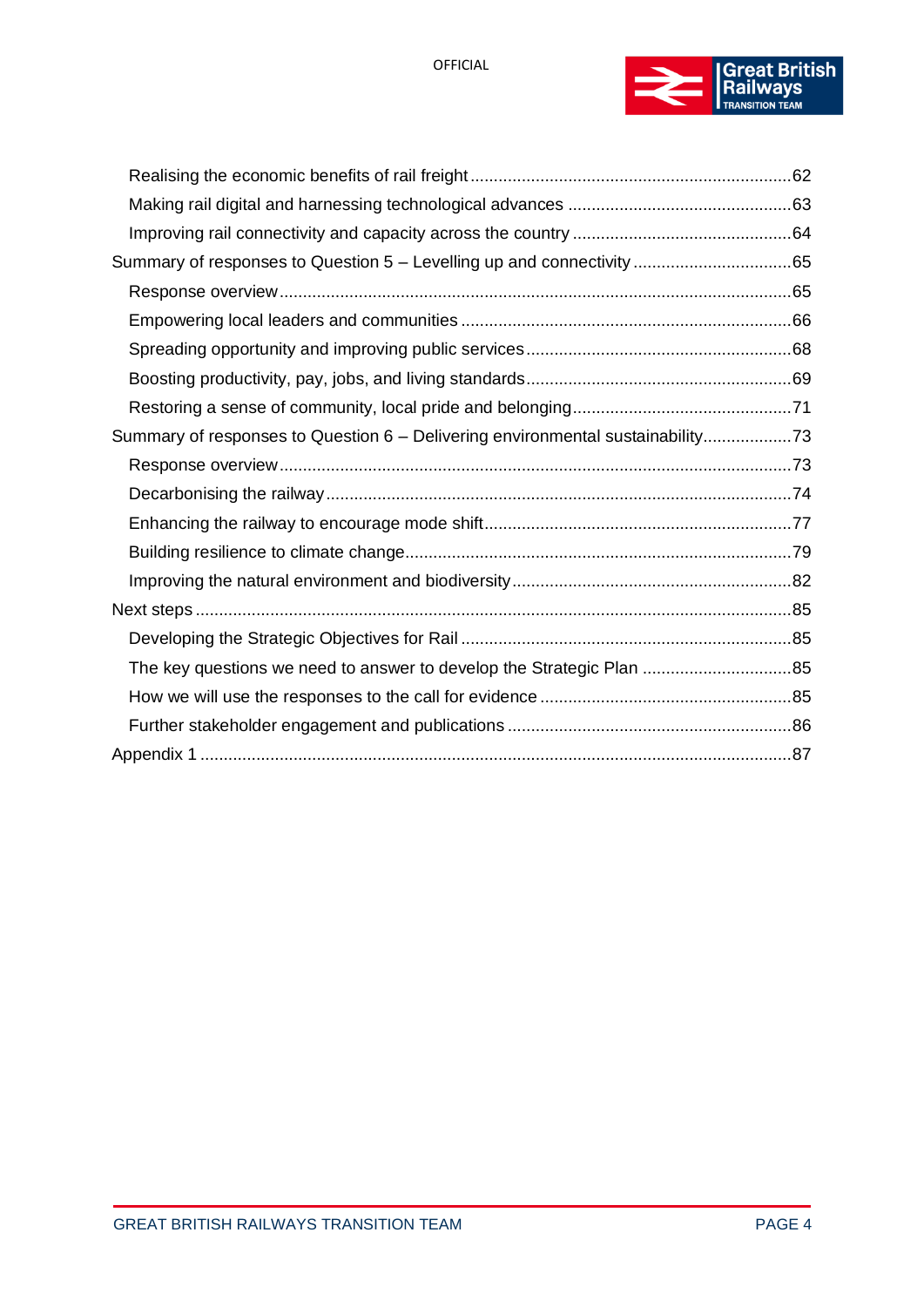

# <span id="page-4-0"></span>**Executive summary**

**We would like to thank everyone who submitted a response to the call for evidence for their time and willingness to share their views, knowledge and insights. We look forward to continuing the conversation as we take the next steps in developing the Whole Industry Strategic Plan.**

The Williams-Shapps Plan for Rail (Plan for Rail) identified the need for a long-term strategy to set the key strategic priorities for rail over the next 30 years. The Whole Industry Strategic Plan (the Strategic Plan) will help to inform decisions on how the railway can improve and contribute to British society over the next three decades.

Decision makers will benefit from the wider picture it will give, and customers, businesses, the workforce, the supply chain and investors will all benefit from the greater certainty and collaboration it will enable. It will be a key mechanism that Ministers will use to ensure the railway responds to long-term public priorities, not a list of projects and investments for which funding is sought.

Great British Railways Transition Team (GBRTT) was asked to develop the strategic planning capability to lead the strategy's development, which is now well underway. Produced on behalf of Ministers, the Strategic Plan will be shaped by long term national strategic objectives set by the UK Government on customers' needs, financial sustainability, economic growth, levelling up and connectivity and environmental sustainability. It will also take account of the objectives and plans of devolved authorities for those portions of the rail network and industry for which they are responsible, in particular the Scottish and Welsh Governments and regional and local bodies.

The development of the Strategic Plan is a collective endeavour, drawing on the expertise and insights not only of the rail sector but also of those beyond it. We want it to be informed by as many different perspectives as possible, to learn from the lessons of the past and to meet the challenges of the future. For that reason, we developed the call for evidence, based around the five key strategic objectives outlined above. Those objectives, which will frame the Strategic Plan, will be the foundations of Britain's new railway age – one with an entrepreneurial mindset where rail is the backbone of a cleaner, greener public transport system that offers customers and taxpayers a better deal, and a partner in delivering national, regional and local ambitions.

The call for evidence, which ran for eight weeks between 9 December 2021 and 4 February 2022, was supported by a comprehensive programme of stakeholder engagement. We met with over 420 stakeholder organisations at 30 stakeholder forums, two virtual supply chain events and a roundtable event, chaired by the then Rail Minister. Those stakeholders included our partners in the rail industry that we've been working with on the Strategic Plan, such as the train and freight operating companies and passenger groups, but also representatives from customer bodies, the rail supply chain, business groups, sub-national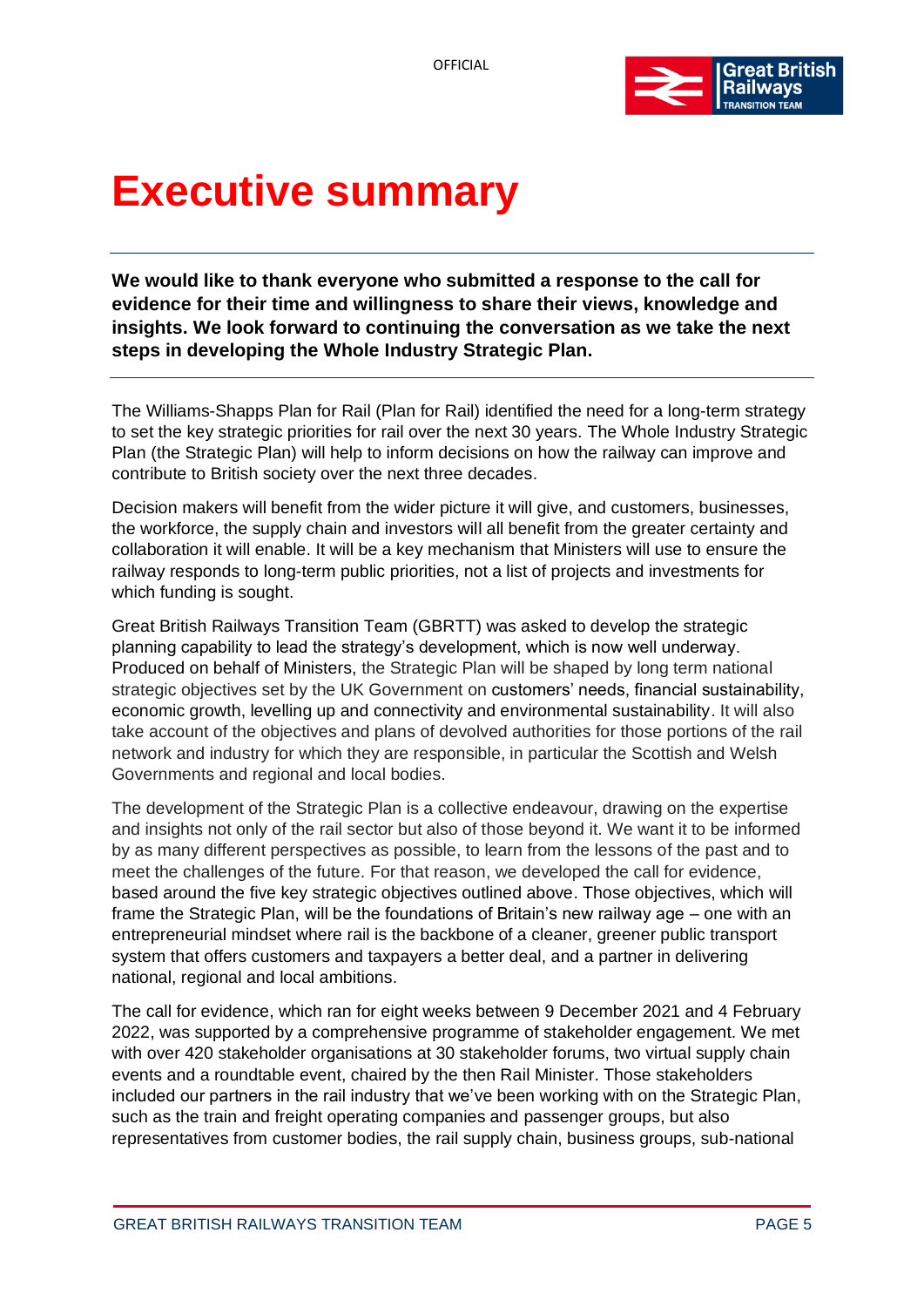

transport bodies, mayoral combined authorities, community rail, sustainable travel organisations, academics, think tanks, and innovation groups.

As you will read in this report, some clear themes emerged in the 307 response we received: the key role rail should play in decarbonising the wider transport network, the need to improve accessibility and the service we offer customers (including integrating rail with other forms of transport), the importance of rail's role in levelling up, the need for much great efficiency, and the recognition that rail isn't always the answer. There were suggestions for how we could reduce 'gold plating' on Britain's railways, use railway land to provide solar energy to the national grid, and more effectively standardise and share data.

It was recognised that all of that, and much more, needs to be set against a very challenging financial environment, where costs have increased. As an industry, we are billions of pounds in the red, with fares from passengers not consistently at even three quarters of prepandemic levels. The pandemic has also underlined the importance of developing a 30-year strategy for rail that can flex to changing circumstances, as well as to emerging technology. There should be no doubt that, collectively, we face a series of hard options and choices, as well as a unique opportunity to reshape the way the railway delivers for Britain and its people.

Beyond the question themes, a number of responses suggested confusion about what the Strategic Plan will be. Some stakeholders seemed to be anticipating a detailed delivery plan, rather than the long term, high level 30-year strategy that will be produced. We are considering how best to address that as we work to meet the commission for the Strategic Plan set in the Plan for Rail.

Eighty per cent of responses to the call for evidence were from stakeholder groups and organisations. There were six questions, with a total of 19 sub-questions, that covered six themes, all aligned to the Government's strategic objectives for rail. More than 80 per cent of all respondents provided a response to at least one of the questions. Over half of respondents (52 per cent) provided at least one piece of evidence as part of their response. This was lower than anticipated and seems to underline the need for better standardisation and sharing of data in the rail industry that a number of our respondents called for.

This report provides a summary of the responses to the call for evidence, including those that weren't supported by evidence. They demonstrate the breadth and depth of responses and highlight the common themes identified for each of the questions asked. The report doesn't cover every individual point raised but it provides a comprehensive overview of the responses received. In the Strategic Plan itself, we will give more weight to call for evidence responses that were supported by credible data or verifiable qualitative information.

The wealth of knowledge that our stakeholders have shared with us in their call for evidence responses will be used to inform the development of the Strategic Plan and the five strategic objectives it will support. The Department for Transport and GBRTT will also use the evidence to inform the other plans and strategies we will develop as we work towards the creation of GBR.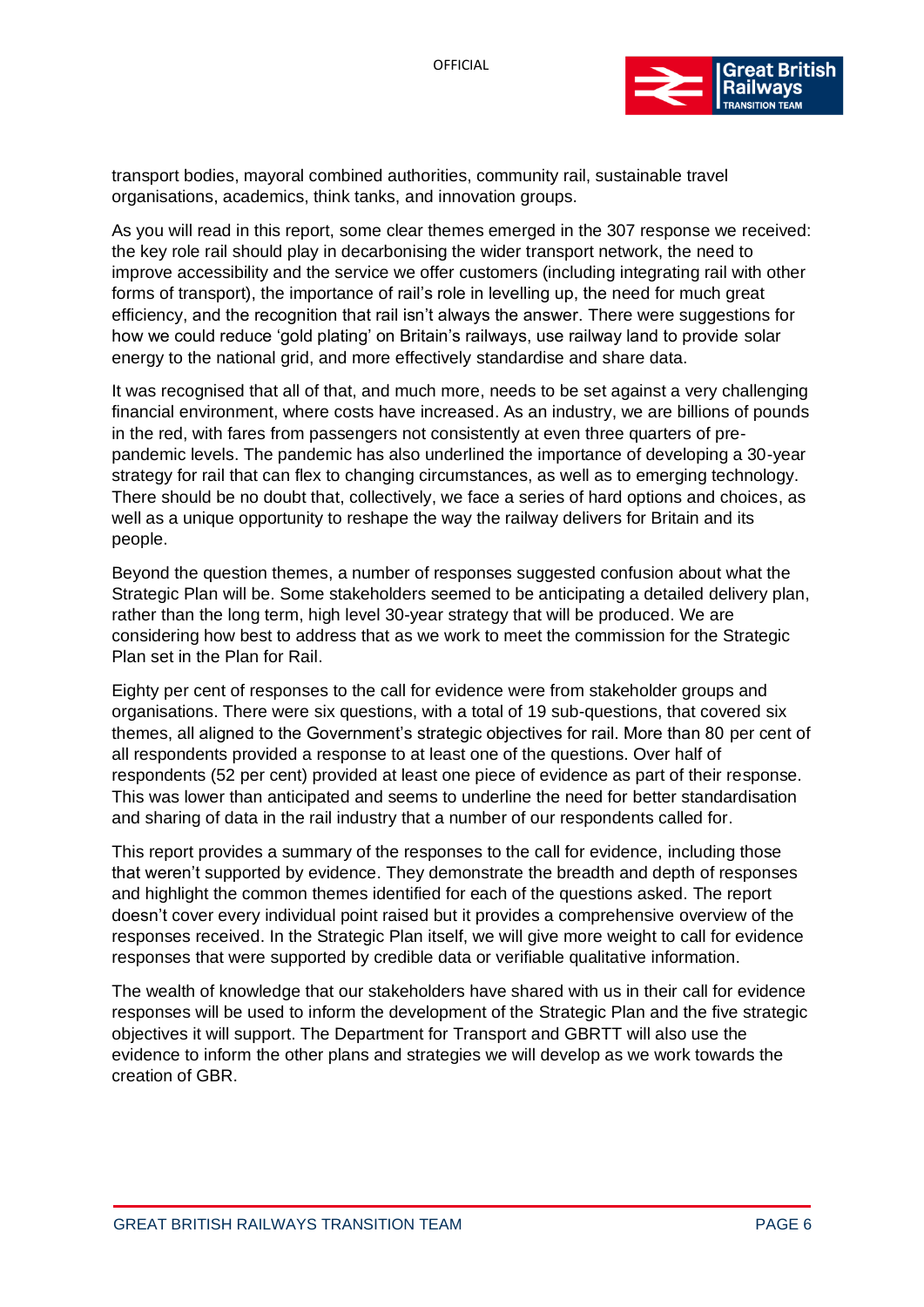

# <span id="page-6-0"></span>**Summary of responses**

# **Question 1 – Strategic Objectives for the Whole Rail Industry**

Eighty-nine per cent of respondents with comments related to Question 1 shared their views on the application of the strategic objectives and there was general support for the objectives and the 30-year scope of the Strategic Plan. There were a number of suggestions on ways the objectives could be enhanced, including recognising dependencies between the objectives, inclusion of further objectives such as a 'people' (workforce) objective and combining the economic growth and levelling up objectives into one.

Some respondents recognised that the railway is not able to 'do all things at once'. A number of ways to manage trade-offs were suggested including transparent reporting and improved accountability, and methods to trade off measures against each other, including through the Transport Appraisal Guidance (TAG) appraisal process.

There was very strong support for better integration of rail with the wider transport system – something many respondents suggested could be supported with better use and sharing of data and technology. It was widely argued that broader strategic planning policies could support this. Evidence was provided to support the use of data to develop meaningful industry insights.

Respondents also identified a number of trends that could affect the rail sector, including an ageing population, the growing importance and impact of climate change, and changing customer expectations. Several respondents also noted the many future uncertainties the railway would need to be aware of in setting long term plans, including changing political, environmental and economic priorities.

#### **Question 2 – Meeting customers' needs**

More than 70 per cent of respondents with comments related to Question 2 highlighted a need for customer expectations to be better understood. There was strong support for improved monitoring and assessment of customer needs, with some evidence provided to demonstrate the need for improvement and to support use of existing tools and measures that could be adapted for industry wide application. It was noted that better access to data would help provide evidence to inform this objective.

Many respondents commented on the need for the railway to provide accessible and affordable services in order to reduce barriers to travel. Frequent, comfortable and reliable services were also considered key to maintaining and building passenger satisfaction.

There was support for expanding the role of rail freight, particularly in relation to UK supply chains. Respondents commented on, and provided evidence to support, the environmental and economic advantages of modal shift of freight from road and air to rail. It was suggested that growth in demand could be met by more efficient use of existing network capacity and the creation of additional capacity.

Opinions were mixed on balancing the demand for passenger and freight services. Some respondents suggested that freight services should not be considered as less of a priority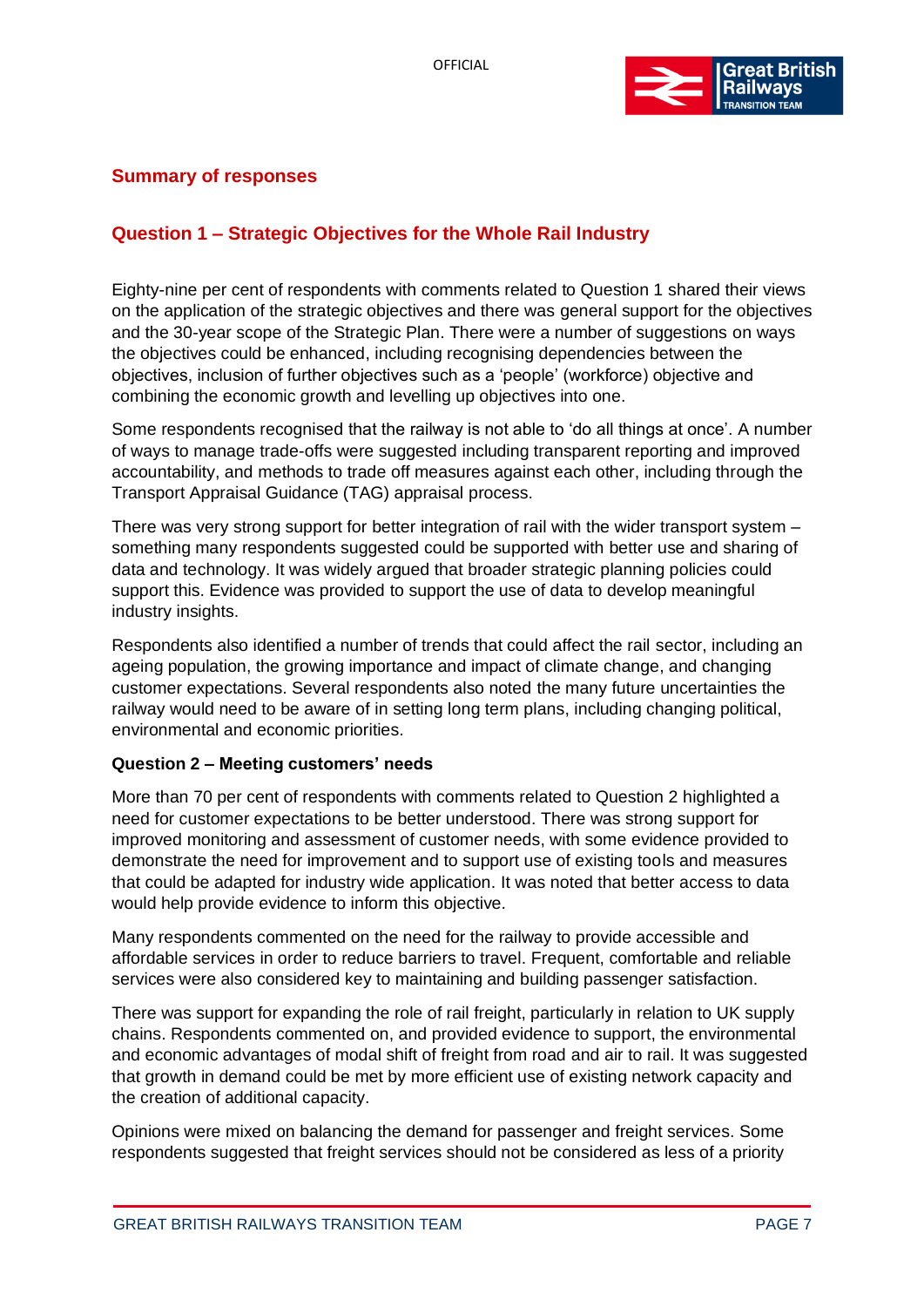

than passenger services, while others were clear that increased demand for freight services should not come at the expense of passenger services.

#### **Question 3 – Delivering financial sustainability**

Multiple respondents felt that the current costs associated with rail, both to taxpayers and customers, are too high. More than 60 per cent of respondents with comments related to Question 3 made suggestions related to delivering a more efficient railway. There were multiple suggestions of potential cost saving measures and reductions in the 'gold plating' of Britain's railway, some supported by evidence of reports and examples from other countries. Suggestions included improving procurement practices, outsourcing work, methods to reduce duplication and use of new systems and technologies currently on trial in the UK.

It was suggested that delivering financial sustainability would require better use of private sector expertise to support productivity improvements, facilitate long-term revenue growth, offer alternative funding for network improvements and to deliver cost efficiencies. The role of the supply chain in reducing industry costs and maximising value for money was considered critical by some respondents.

Respondents noted the challenges of balancing continued investment with increasing demand. Simplifying fares, making rail travel affordable and using alternative pots of funding alongside government support were suggested as ways to manage this.

Harnessing innovation and technology and better data sharing were both seen as crucial to reducing operating costs and improving customer service initiatives (increasing revenue by encouraging greater demand). Some respondents felt that the immediate focus should be on attracting customers back to rail following the pandemic.

#### **Question 4 – Contributing to long-term economic growth**

Over two thirds of respondents with comments related to Question 3 (67 per cent) recognised the role of rail in driving external economic activity, through providing connectivity to stimulate economic activity, creating economic hubs around stations, and better integrating the railway in development planning. Evidence was provided outlining how investment opportunities in the rail sector can support the development of regional hubs and further enable housing and economic opportunities, capitalising on the regeneration process.

It was also suggested that improvements to better serve major employment and education centres could be an effective means of driving economic growth. Some respondents noted the additional economic benefits generated by improving rail freight connectivity, highlighting the varied role of rail freight in the economy. It was suggested by a small number of respondents however, that at present, there is a lack of evidence to demonstrate exactly how rail can contribute to wider economic growth.

Many responses focused on specific initiatives that could be implemented to better support the railway as an enabler of growth, including enhancing the role of the rail industry and its supply chain within the economy and harnessing digital and technological advancements more effectively to facilitate growth and innovation.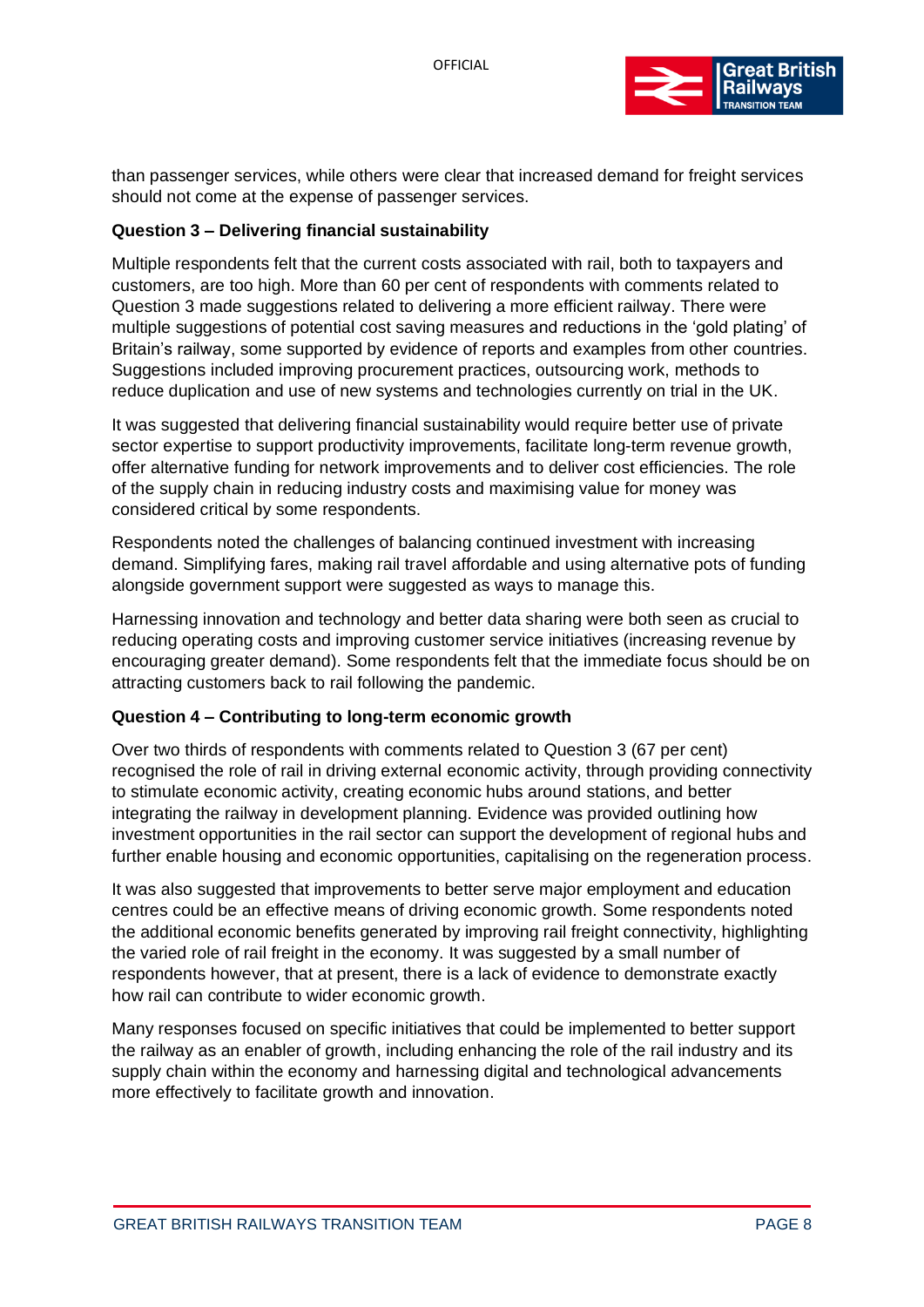

### **Question 5 – Levelling up and connectivity**

Almost 70 per cent of respondents with comments related to Question 5 shared their views on the role of rail in facilitating better access to employment, education, and social opportunities. Rail capacity enhancements were suggested as a way to support levelling up, with some respondents stating that that capacity enhancements should be delivered alongside other changes (including improved education, access to training and improved integration with other transport modes) to fully realise the benefits.

Improved connectivity between national and regional economic centres was identified as important in some responses, while others indicated that poor rail connectivity was a particular challenge in rural areas. It was suggested that the Strategic Plan should incorporate the union connectivity review recommendations to ensure that the benefits of the railway are extended as far as possible across the whole of Britain.

Many felt that devolution, improved collaboration and proactive, meaningful engagement with regional and local stakeholders, including community engagement, would lead to transport schemes which are better positioned to respond to local needs and challenges. This was seen as empowering for both local leaders and communities. It was suggested that this could help maximise the opportunity for rail to enable local regeneration, stimulate growth and ensure long-term planning is in line with Local Plan development, and result in efficiencies.

Some respondents noted a potential role for rail freight in levelling up, with evidence provided that most of rail freight's economic and social benefits are realised outside of London and the South East. Evidence was also provided to note how the rail freight sector contributes towards economic growth and social outcomes, including reduced congestion and air quality improvements.

#### **Question 6 – Delivering environmental sustainability**

Many respondents (71 per cent) with comments related to Question 6 suggested that the railway could play a greater role in decarbonising the transport network including through increasing the number of people and goods travelling by rail, electrifying the network and harnessing opportunities to generate and use clean energy.

There was support for a move away from using diesel trains, including in relation to making improvements to carbon emissions and air quality. Electrification was identified by many respondents as an important part of decarbonising the railway and improving air quality. However, some respondents recognised the high costs associated with this, and that value for money and the wider implications of associated infrastructure were also important considerations. Some respondents also indicated support for alternative solutions to full electrification, identifying hydrogen, biofuels and batteries as potential alternative power sources. Carbon emissions and reduction statistics were provided as evidence of the savings forecast across the different interventions listed above.

A shift from road and air to rail was considered by some respondents to be an effective short to medium term method of decarbonising the transport system. However, it was also suggested that, as road travel decarbonises further, the carbon 'benefit' of rail will reduce unless the rail network is decarbonised further. It was also pointed out that to be 'net zero', the railway would need to remove embodied carbon from its infrastructure development,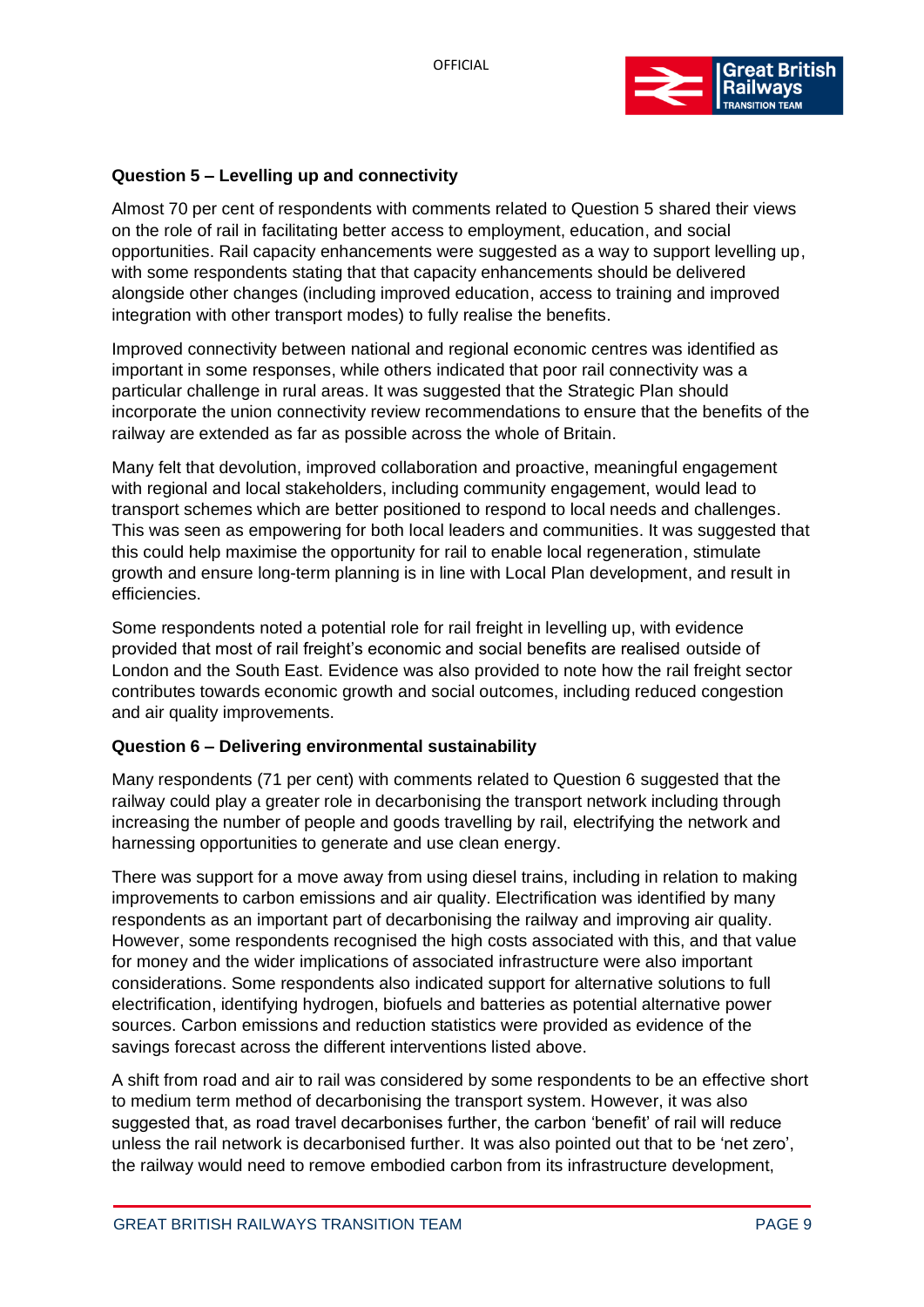

construction, and supply chain. Guides and case studies were provided to illustrate best practice and as tools to help embed sustainable practices.

There was broad recognition that the railway must adapt to a changing climate. Respondents suggested a need for improved monitoring and forecasting of extreme weather events and their impact on the railway network, as well as investment in climate-resilient technology and infrastructure.

#### <span id="page-9-0"></span>**Next steps**

The call for evidence submissions demonstrated the significant amount of thinking already available from across the industry and wider stakeholders to help us shape our approach to long-term planning. This includes informing views on the strategic objectives and the development of the Strategic Plan, and other plans and strategies we will develop as we work towards the creation of GBR and meeting the commission for the Strategic Plan set in the Williams-Shapps Plan for Rail.

The Strategic Plan will set a clear direction for the railways in support of national priorities. It must be built on understanding rail's relative advantages to, and connections with, other transport modes. We must explore how this advantage may change over time under different assumptions and to ensure the strategy can be adapted and resilient to alternative futures for the railway.

The call for evidence was an early step in ensuring a broad range of stakeholders from across Britain had the opportunity to shape and inform the development of the Strategic Plan. We will continue to engage, through our communications channels and through regular meetings or one-off forums / workshops as we develop the strategy over the remainder of this year. This approach will be crucial to both the successful development of the Strategic Plan and to the wider work of preparing for the creation of GBR.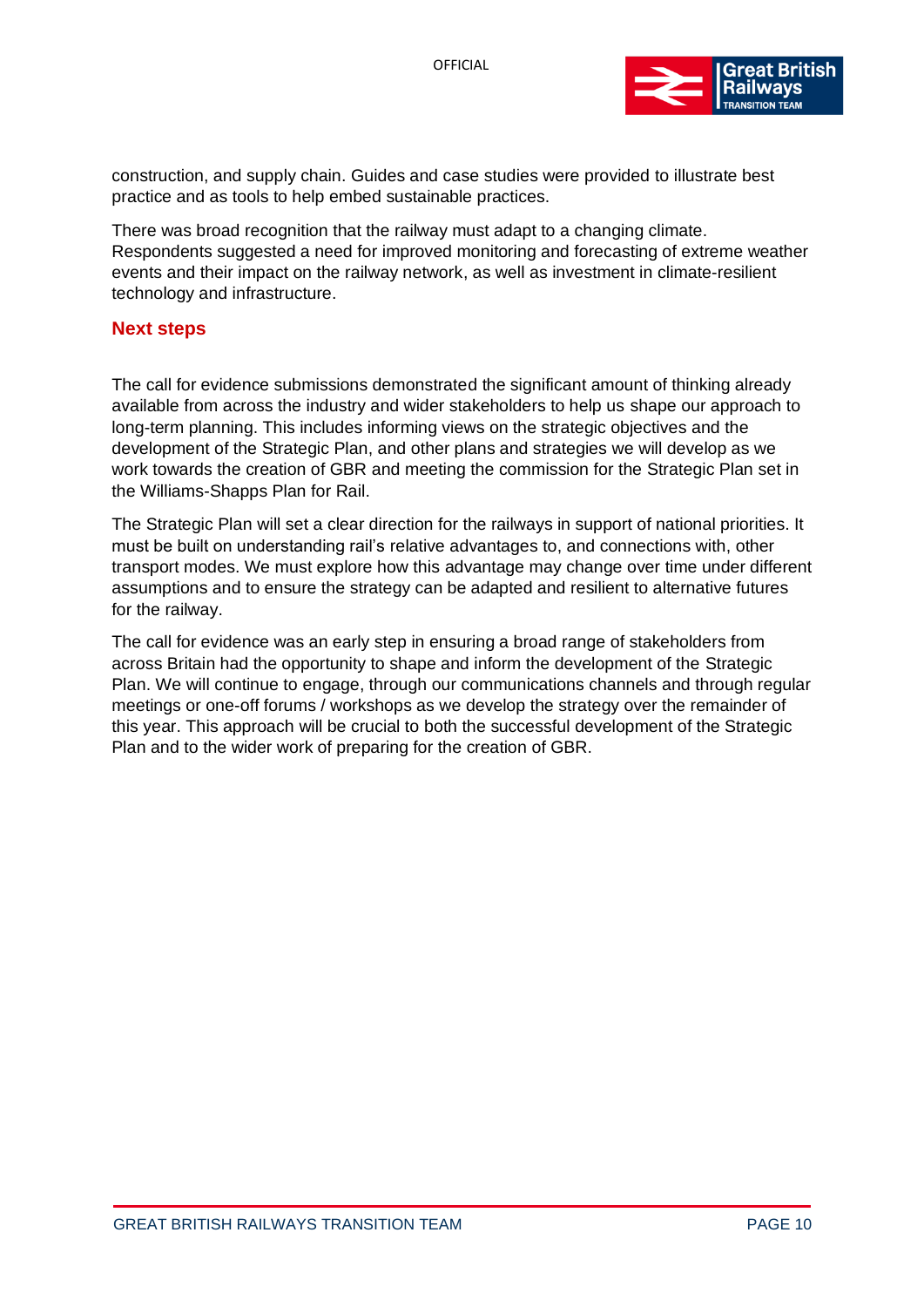

# <span id="page-10-0"></span>**Introduction**

# <span id="page-10-1"></span>**Purpose of the call for evidence**

The UK Government's ambitious plans to reform the rail sector were outlined in the [Williams-](https://www.gov.uk/government/publications/great-british-railways-williams-shapps-plan-for-rail)[Shapps Plan for Rail,](https://www.gov.uk/government/publications/great-british-railways-williams-shapps-plan-for-rail) in May 2021. The Plan for Rail recognised that rail has a fundamental role to play in supporting economic, environmental and social goals for Britain, and recommended the establishment of a new organisation, Great British Railways ('GBR'), which will bring together the whole rail system to run the network in the public interest.

The Plan for Rail states that GBR will develop a 30-year strategy for the railway industry. This strategy will be framed and driven by five strategic objectives that have been set by government. Those objectives will underpin the Strategic Plan, reflecting that the railway must serve Britain. We recognise and will take account of the objectives set and plans made by devolved authorities for those portions of the rail network and industry for which they are responsible, in particular the Scottish and Welsh Governments and regional and local bodies.

A summary of the five strategic objectives and the ambition for rail is provided in [Table 1.](#page-10-2)

| <b>Strategic</b><br><b>Objectives</b>                     | <b>Ambition for rail</b>                                                                                                                                                                                                                                                                                                                                                                             |  |
|-----------------------------------------------------------|------------------------------------------------------------------------------------------------------------------------------------------------------------------------------------------------------------------------------------------------------------------------------------------------------------------------------------------------------------------------------------------------------|--|
| <b>Meeting</b><br>customers'<br>needs                     | Meeting the needs of future passengers and freight customers by:<br>Increasing value for money and improving the performance, reliability and<br>a.<br>convenience of rail,<br>Meeting multi-modal expectations and reducing end to end journey time,<br>b.<br>Maintaining a safe railway as part of a safe transport system and widening<br>C.<br>accessibility.                                    |  |
| <b>Delivering</b><br>financial<br>sustainability          | Ensuring rail is financially sustainable, efficient and value for money by:<br>Reducing costs to government,<br>a.<br>Ensuring a sustainable balance of fare/fee and government funding, and<br>b.<br>Increasing the efficiency of operations, asset management and capital<br>C <sub>1</sub><br>investment - delivering on time and budget.                                                         |  |
| <b>Contributing to</b><br>long-term<br>economic<br>growth | Catalysing long term economic growth by:<br>Reducing total journey time and costs for transport users,<br>a.<br>Connecting labour markets and realising agglomeration benefits, and<br>b.<br>Connecting places to markets, directly investing in skills, innovation and<br>C.<br>digital infrastructure, crowding-in foreign investment and facilitating the<br>housebuilding & place-making agenda. |  |
| Levelling up &<br>connectivity                            | Reducing regional inequalities and improving connectivity between communities<br>by:<br>Contributing to long-term economic growth in areas in support of levelling<br>a.<br>up,<br>Contributing to social benefits from improved connectivity, and<br>b.<br>Improving rail passenger and freight connectivity across the union.<br>C.                                                                |  |

# <span id="page-10-2"></span>*Table 1 Strategic Objectives*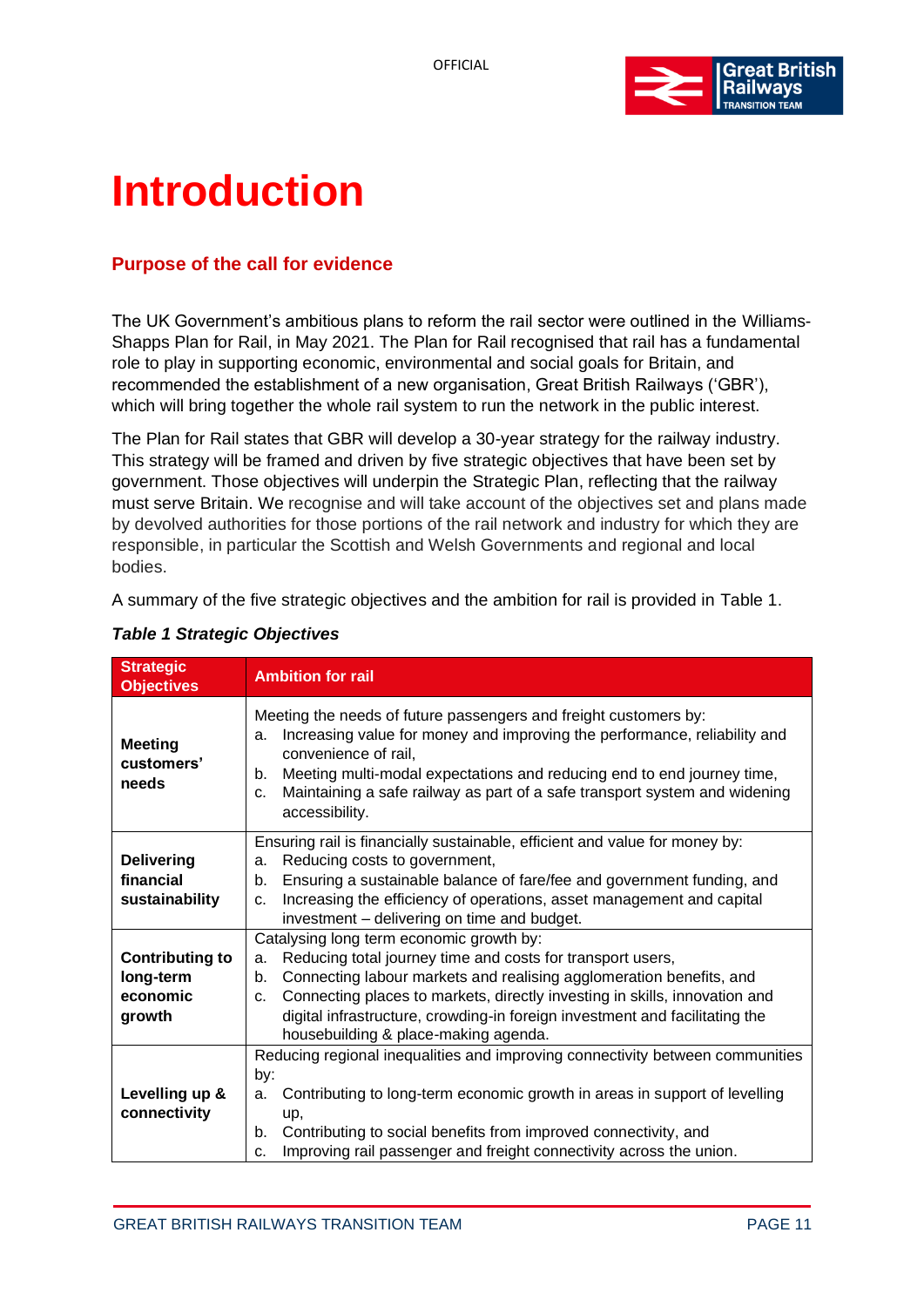

| <b>Strategic</b><br><b>Objectives</b>                | <b>Ambition for rail</b>                                                                                                                                                                                                                                                                                                                        |
|------------------------------------------------------|-------------------------------------------------------------------------------------------------------------------------------------------------------------------------------------------------------------------------------------------------------------------------------------------------------------------------------------------------|
| <b>Delivering</b><br>environmental<br>sustainability | Supporting government's environmental sustainability objectives by:<br>Encouraging modal shift by increasing the attractiveness of rail,<br>a.<br>Delivering rail net-zero (traction and infrastructure), protecting biodiversity<br>b.<br>and addressing air pollution, and<br>Protecting transport links by investing climate adaption.<br>c. |

In December 2021, GBRTT launched a call for evidence to inform the development of the Strategic Plan. The submissions received as part of the process, as well as the wider engagement undertaken with partners, will be vital in ensuring the Strategic Plan is built on robust, evidence-based foundations.

By taking a fresh and comprehensive look at stakeholders' views on Britain's railways, we planned to gather and consider a wide range of evidence on rail's contribution to the longterm objectives developed by the UK Government for the Strategic Plan, to align the rail sector behind a common vision.

### <span id="page-11-0"></span>**The call for evidence approach**

The call for evidence launched on 9 December 2021 and ran for eight weeks until 4 February 2022. Respondents were invited to answer 19 questions across six themes within the call for evidence, all relating to the strategic objectives developed by the UK Government for the railway. Responses could be submitted via a dedicated Citizen Space<sup>1</sup> portal or via email. A structured response form was made available for email responses.

#### **The approach to analysing the responses**

All responses were read in full and analysed by a dedicated analysis team. In addition to the work of the team, a code frame was developed for each question and sub-question, with key words and phrases relating to the sub-question included as codes. This enabled comments in responses to be grouped into common themes. Any evidence submitted within the responses was also logged and analysed at this stage. Chapters 2 to 7 provide further detail on the responses to each of the questions and report the most common themes.

#### **Stakeholder engagement throughout the call for evidence**

To support the call for evidence, launch materials and an outreach programme was developed and designed to create awareness and ensure as broad a range of stakeholder groups and organisations as possible participated. To inform this, target stakeholder groups and audiences were identified covering bodies, both within and outside the rail sector, that reflected the reach of the strategic objectives listed in Table 1.

At launch, we contacted approximately 750 stakeholder groups and organisations, inviting them to respond to the call for evidence, and issued a reminder email two weeks before it closed. A press release, dedicated website portal and introductory video from the GBR

<sup>1</sup> Citizen Space is a digital platform, originally developed as a joint initiative with the UK government, as a vehicle to improve consultation.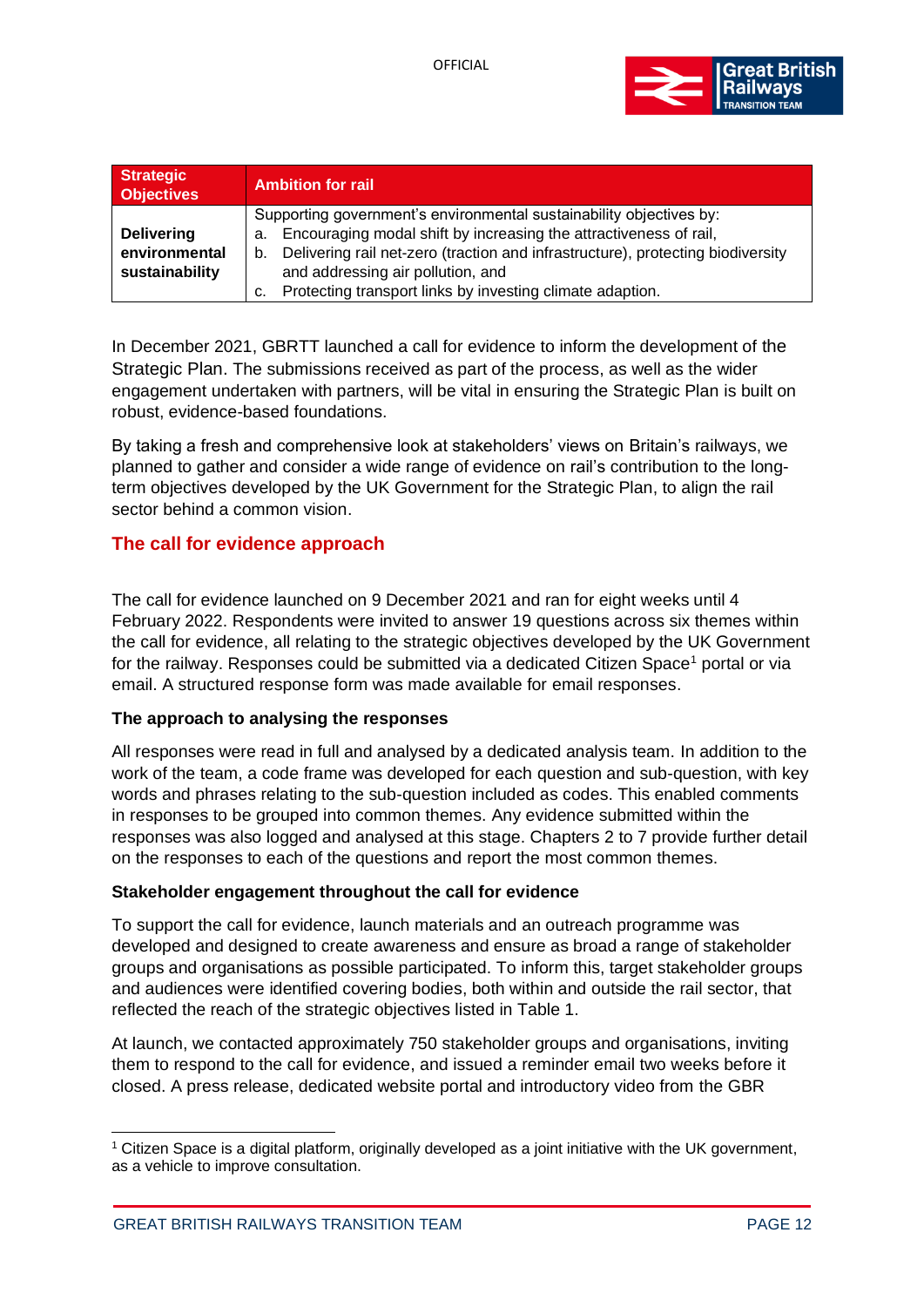

Transition Team Lead, Andrew Haines, were also developed and published for the launch on 9 December. The press release resulted in around 20 individual pieces of media coverage.

On 15 December, the then Rail Minister held a roundtable discussion with experts from sectors spanning rail and transport, business, technology and innovation, economics, infrastructure and the environment, inviting them to give their views on the long-term objectives of the railway and to participate in the call for evidence process.

Alongside the launch activity, we developed a proactive and comprehensive stakeholder engagement plan to raise awareness of the call for evidence, answer questions, build relationships and encourage high-quality, evidence-based responses. The plan delivered a mixture of one-to-one sessions with influential bodies inside and outside the sector, attendance at existing forums and meetings, and responding to requests from stakeholders to attend meetings.

In January and early February, GBRTT presented at 30 meetings, as well as several informal sessions where requested. GBRTT also held two virtual supply chain events in January to support the call for evidence outreach and generate wider interest. In total, more than 420 stakeholder organisations were engaged during this period, including passenger groups, sub-national transport bodies, devolved authorities, business groups, rail owning groups, train and freight operating companies, the rail supply chain, active travel organisations and the tech and innovation sectors.

#### <span id="page-12-0"></span>**Response to the Call for Evidence**

The call for evidence received 307 responses, with 131 (43 per cent) submitted via Citizen Space and 176 (57 per cent) received via email.

#### **Question response rate**

Some respondents did not use the response form but made comments that the analysis team determined were related to question theme(s). Figure 1 below shows how many respondents made comments related to each question theme.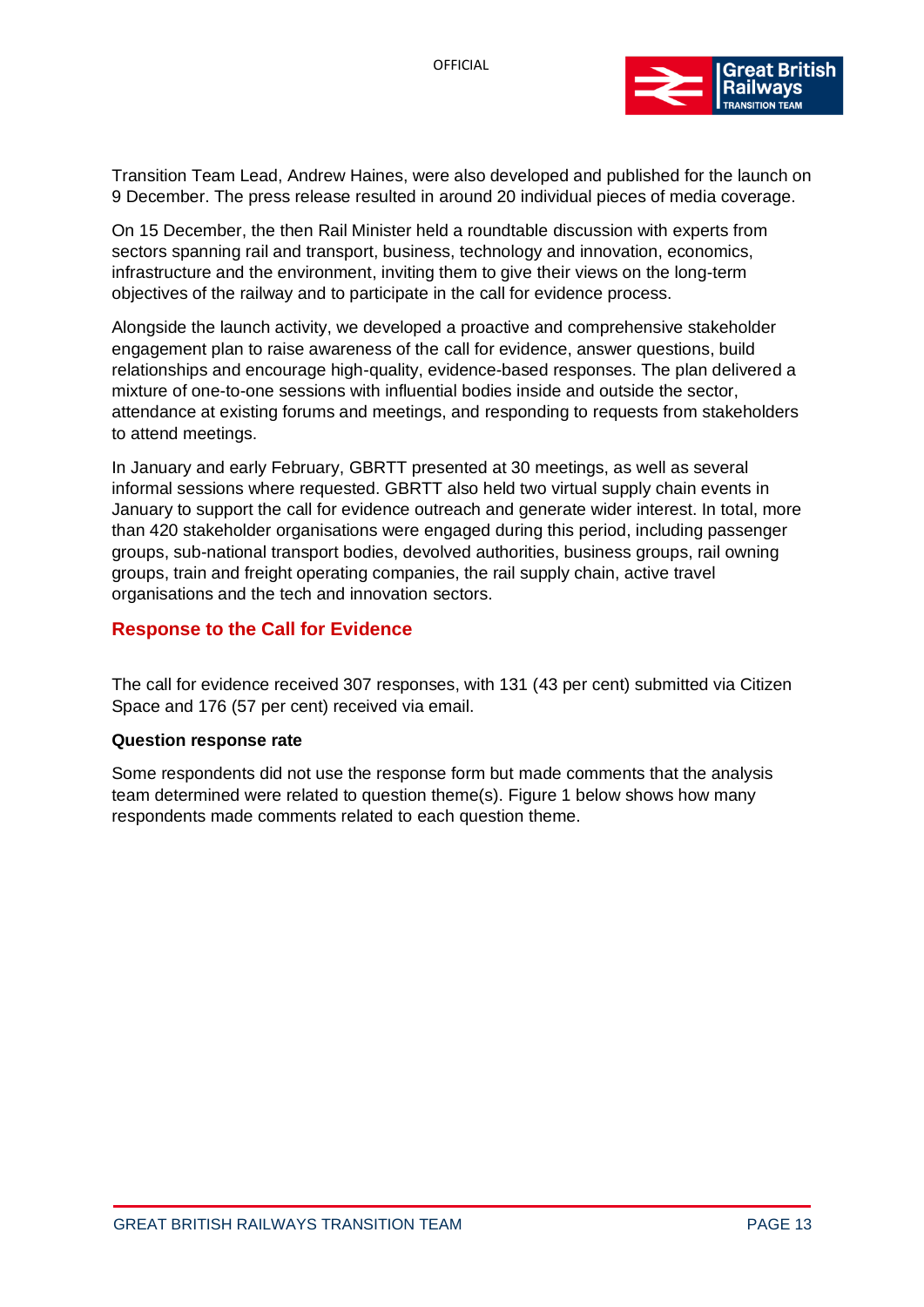





All questions received a high level of response, with more than 80 per cent of respondents commenting on each question theme. The question that received the largest number of responses was Question 1 (90.9 per cent) relating to the Strategic Objectives for the railway. Question 5 (83.1 per cent) relating to Levelling Up & Connectivity, received the fewest number of responses.

As part of the call for evidence, respondents were encouraged to submit evidence to support their response. A total of 76 respondents (25 per cent) submitted evidence alongside their response. Many respondents also referenced evidence and citations within their responses to specific questions to support their answers. In total, 52 per cent of respondents (159) referenced at least one piece of evidence, whether as supplementary evidence or within their response. The types of evidence provided in responses varied across each question, but common evidence included reports, academic/research papers, websites and strategy or policy documents.

While we were clear in the call for evidence that we would put greater weight on responses that were supported by evidence, the numbers of respondents providing evidence was lower than we had anticipated. It was notable that many responses highlighted a need for data collection to be standardised and for there to be greater data sharing across the rail industry. In this sense, it seems likely that by developing a culture of better, and more open, data sharing, we would be able to significantly increase the evidence base available to rail organisations, our stakeholders and customers.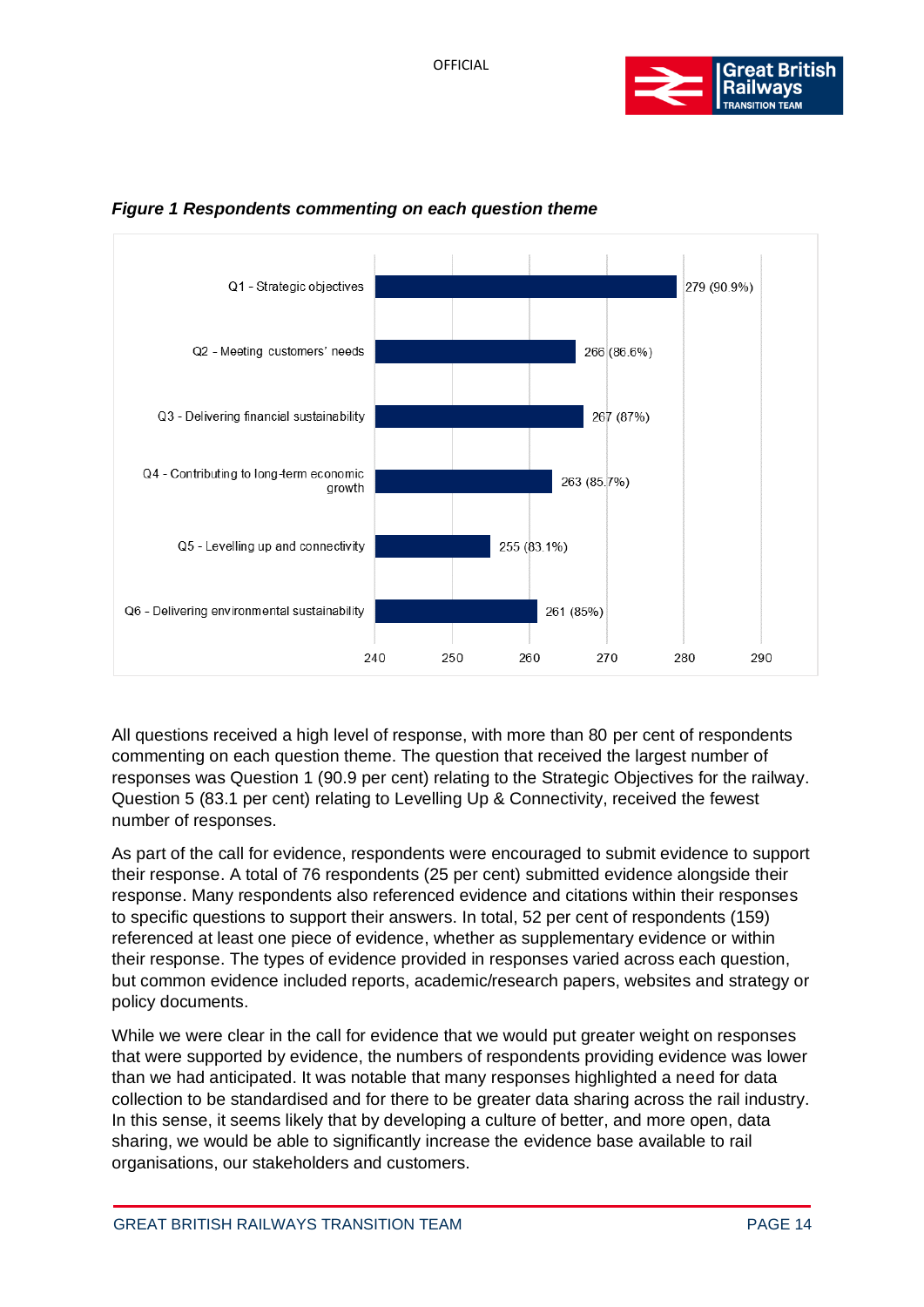

Table 2 below provides a summary of the number of responses that referred to at least one piece of evidence/additional material; this is reported by question.

*Table 2 Response evidence referred to within each question theme response*

| <b>Question</b>                              | Number of<br>respondents<br>providing evidence | <b>Proportion of</b><br>respondents with<br>comments related to<br>each question |
|----------------------------------------------|------------------------------------------------|----------------------------------------------------------------------------------|
| 1. Strategic objectives                      | 86                                             | 31%                                                                              |
| 2. Meeting customers' needs                  | 49                                             | 18%                                                                              |
| 3. Delivering financial sustainability       | 37                                             | 14%                                                                              |
| 4. Contributing to long-term economic growth | 58                                             | 22%                                                                              |
| 5. Levelling up & connectivity               | 56                                             | 22%                                                                              |
| 6. Delivering environmental sustainability   | 47                                             | 18%                                                                              |

# <span id="page-14-0"></span>**Respondent demographics**

Respondents were asked to provide information on a number of demographic characteristics including whether they were responding as an individual or on behalf of an organisation. A total of 250 (81 per cent) responses were marked as on behalf of an organisation, while 57 (19 per cent) responses were from individuals.

#### **Respondent location**

Responses were received from across Great Britain. It should be noted that in instances where organisations did not provide their location, the analysis team answered this based on the answers or by researching the location of the organisation. A significant number of responses came from organisations or individuals noted as UK wide, 118 (38 per cent).

The geographic area with the second largest proportion of responses was the South East of England with 43 responses (14 per cent)[.Figure 2](#page-15-0) provides a summary of the location of respondents to the call for evidence.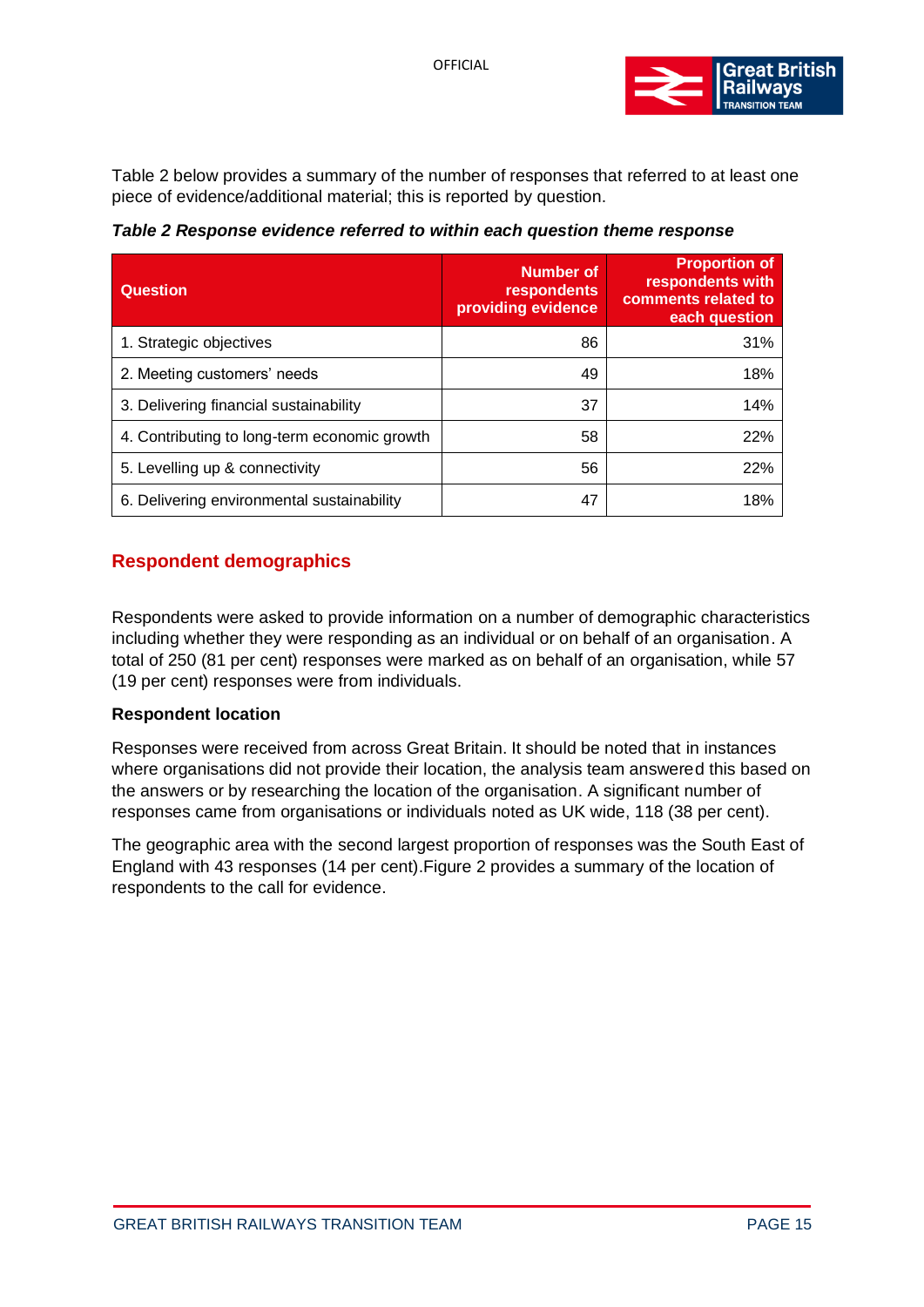

<span id="page-15-0"></span>



#### **Stakeholder type**

A wide range of stakeholders submitted responses to the call for evidence, including those from the rail sector (e.g., train operators and owning groups, rail supply chain and rolling stock companies), and those beyond the rail sector (business groups, environmental organisations, infrastructure organisations and technology groups), as well as passenger groups, national governments, regional and local authorities, non-governmental organisations and unions, interest groups, individuals and academics. If the organisation did not specify their category, this was completed by the analysis team. [Figure 3](#page-16-0) presents a breakdown of the organisation respondents by stakeholder group.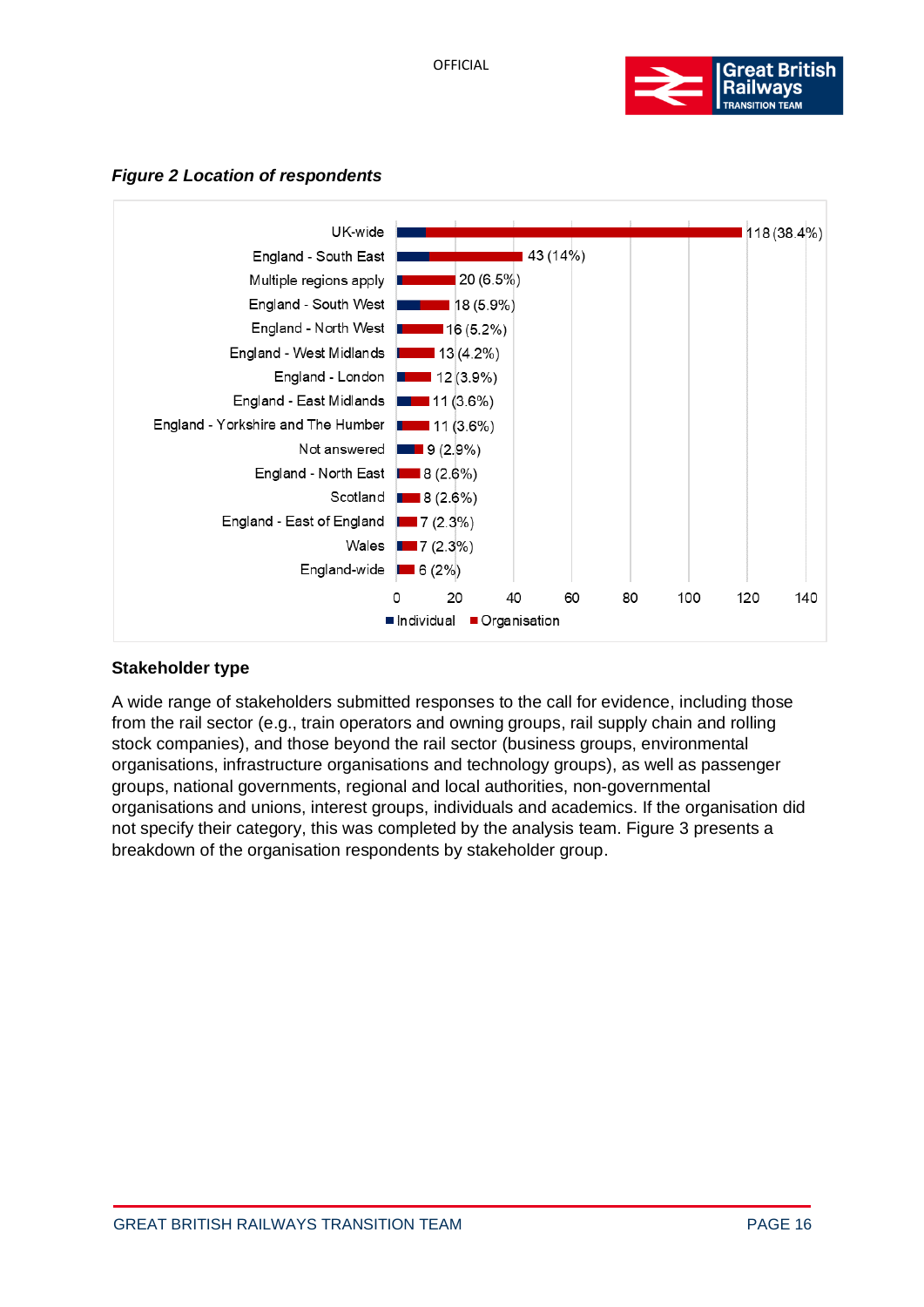



<span id="page-16-0"></span>

The largest stakeholder group responding to the call for evidence were national governments and regional, local or combined authorities (41 respondents, 13 per cent). Passenger bodies or interests' groups and business representative groups were also well represented with 27 (9 per cent) and 24 (8 per cent) organisations respectively. Other notable organisation categories included rail organisations (17 respondents, 6 per cent) and rail supply chain (15 respondents, 5 per cent).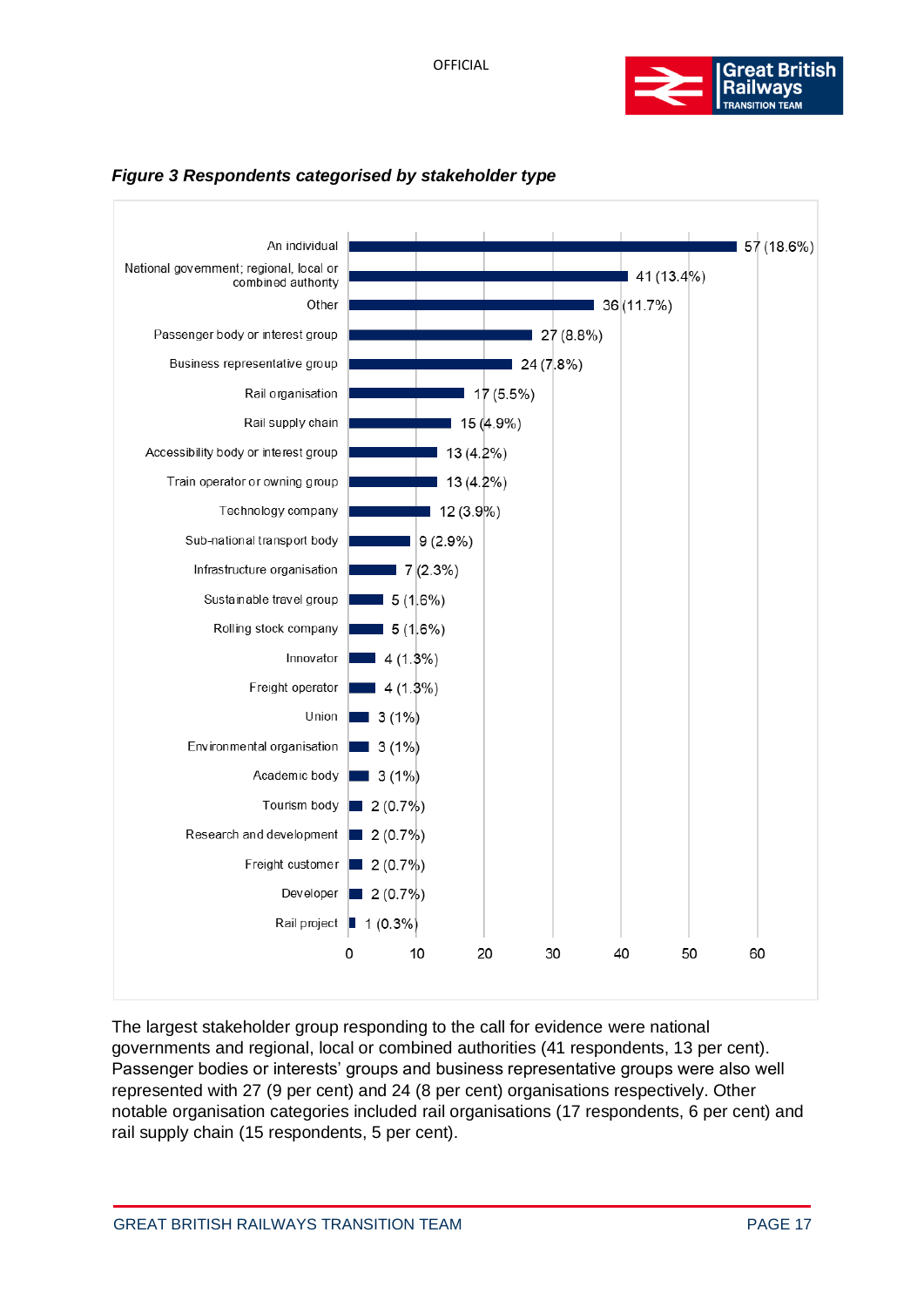

# <span id="page-17-0"></span>**Structure and purpose of this document**

This report summarises the responses received to the call for evidence and identifies the main issues raised in or related to each question theme. The remainder of the report is structured as follows:

- Chapter 2: Summary of responses to Question 1 Strategic Objectives for the Whole Rail Industry
- Chapter 3: Summary of responses to Question 2 Meeting customers' needs
- Chapter 4: Summary of responses to Question 3 Delivering environmental sustainability
- Chapter 5: Summary of responses to Question 4 Contributing to long-term economic growth
- Chapter 6: Summary of responses to Question 5 Levelling up & connectivity
- Chapter 7: Summary of responses to Question 6 Delivering environmental sustainability
- Chapter 8: Next Steps

Quotations included in chapters 2 to 7 have been taken from responses to the call for evidence. They represent the view of the organisation or individual that provided them.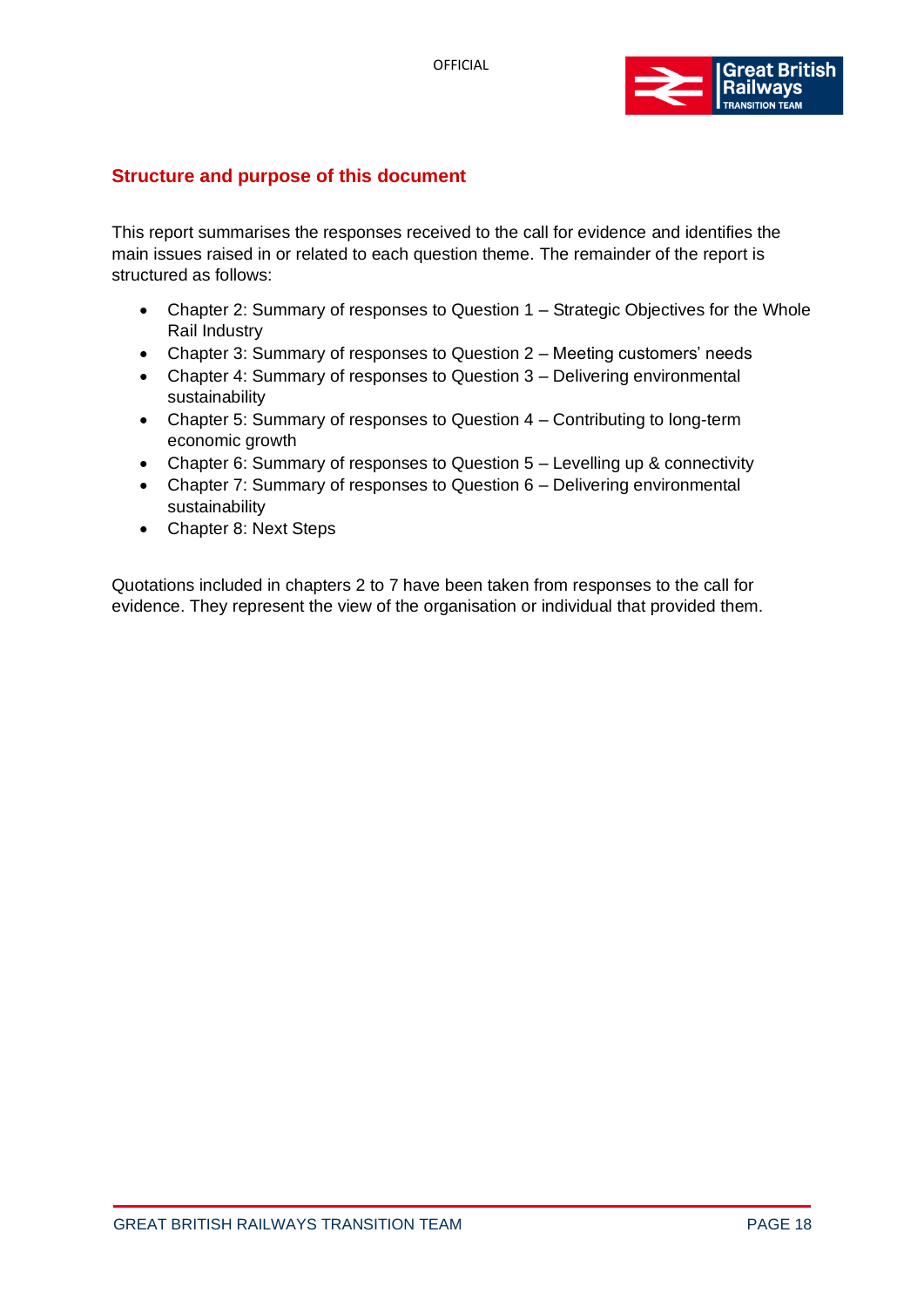

# <span id="page-18-0"></span>**Summary of responses to Question 1 – Strategic Objectives for the Whole Rail Industry**

The call for evidence asked respondents to consider the five strategic objectives for the Strategic Plan over the next 30 years and reflect on their application in response to environmental, economic and societal trends and uncertainties; differing regional priorities; and the impact of rail on the wider transport sector in Great Britain. Respondents were asked five questions:

- *a) How would you apply these objectives to rail in your region or to your area of expertise within the transport sector? Do you have evidence you can share with us of how you have applied similar objectives in relation to rail, and do you consider the objectives to have missed any key areas?*
- *b) How is it possible to make progress against a number of the objectives simultaneously? Do any of the objectives have larger barriers associated with them than others, or do any objectives pose possible barriers to others? Where would you make the trade-offs?*
- *c) What long-term trends in wider society, the economy, and the environment will affect these five objectives over the next 5, 10, and 30 years? Please give evidence to support your response.*
- *d) What are the key uncertainties you consider that the Strategic Plan must be resilient to in order to be effective over the next 5, 10 and 30 years?*
- *e) Over the next 5, 10 and 30 years, which steps should the sector take to improve integration of rail with the wider transport system (including walking and cycling) in pursuit of these objectives?*

# <span id="page-18-1"></span>**Response overview**

A total of 279 (90.9 per cent) respondents commented on the strategic objectives for the whole rail industry. Of the respondents commenting on Question 1, 31 per cent (86 respondents) provided additional evidence to support their answer. The forms of evidence included reports, academic papers, research papers, White Papers, transport strategies and plans, masterplans, blogs, videos, websites, government data releases and case studies.

Most responses were focused on one or more of the following themes:

- applying the strategic objectives to deliver the Strategic Plan
- improving integration with the wider transport system
- building resilience to environmental, financial, political and technological uncertainties
- navigating long term economic, environmental and societal trends
- progressing the objectives, overcoming barriers and making trade-offs.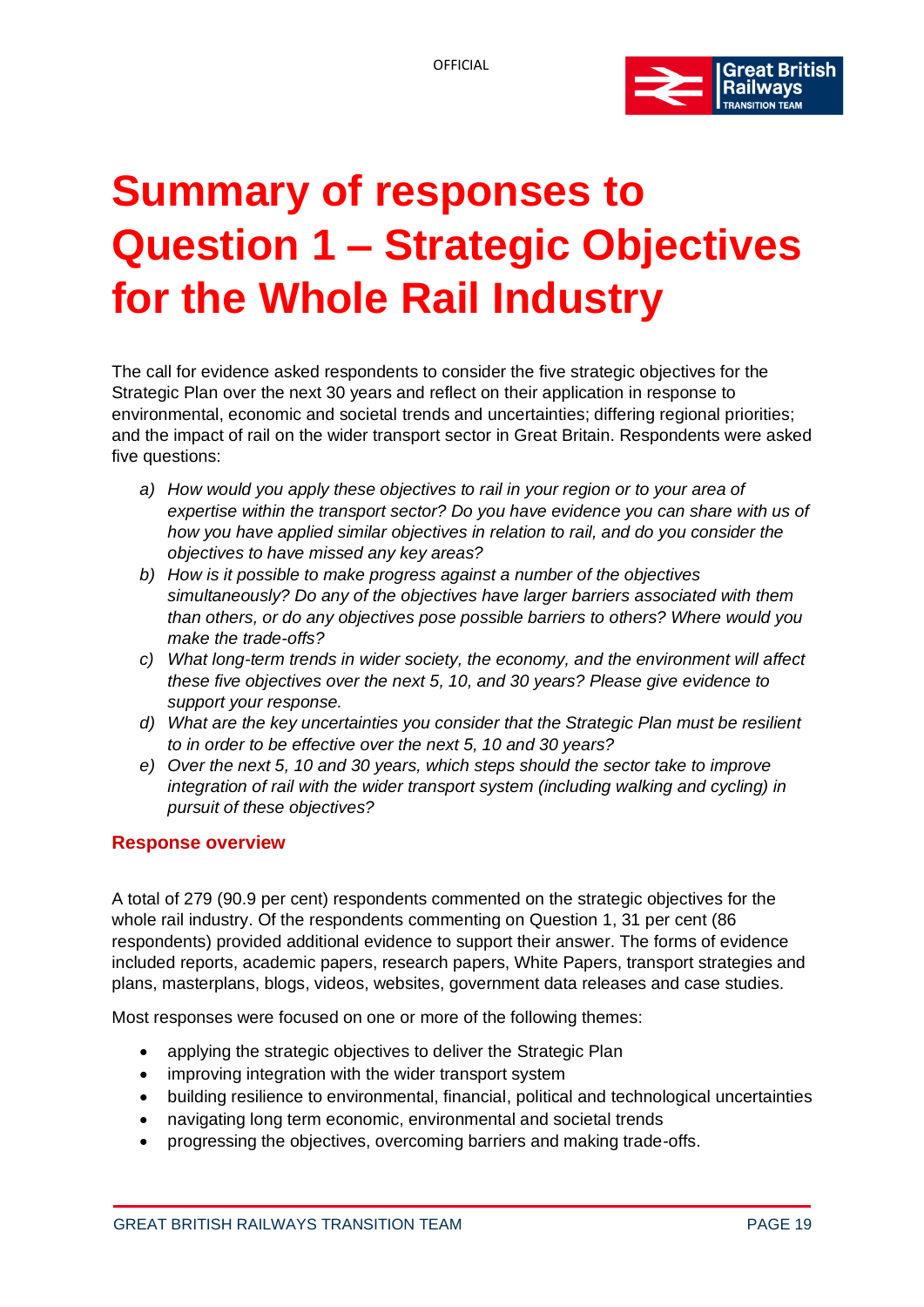

The distribution of respondents with comments on these key themes is shown in Figure 4. There were a number of comments made as part of Question 1 that were not relevant to the question or the call for evidence more generally. These comments were recorded as 'other' as part of the analysis. The remainder of this chapter summarises the views of respondents on each of these themes in turn.

*Figure 4 Number of respondents with comments on Question 1 themes\**



*\* Please note that per cent are of the 279 respondents that submitted a call for evidence response with comments related to Question 1.*

Eighty-nine per cent of respondents with comments related to Question 1 commented on the application of the strategic objectives to deliver the Strategic Plan and 71 per cent made remarks on improving the integration of rail with the wider transport system. The volume of evidence provided within each theme was varied, the text in the sections below includes references to instances where evidence and citations within responses were provided to support answers.

Within each theme, many respondents proposed investing in research, development and innovation to help deliver objectives; and indicated a view that rail should be considered as part of a wider transport system that connects people to work and leisure opportunities in a sustainable and affordable way.

# **Applying the strategic objectives to deliver the Strategic Plan**

Respondents were broadly supportive of the objectives and the thirty-year scope of the Strategic Plan, with some indicating a view that, combined with the Williams-Shapps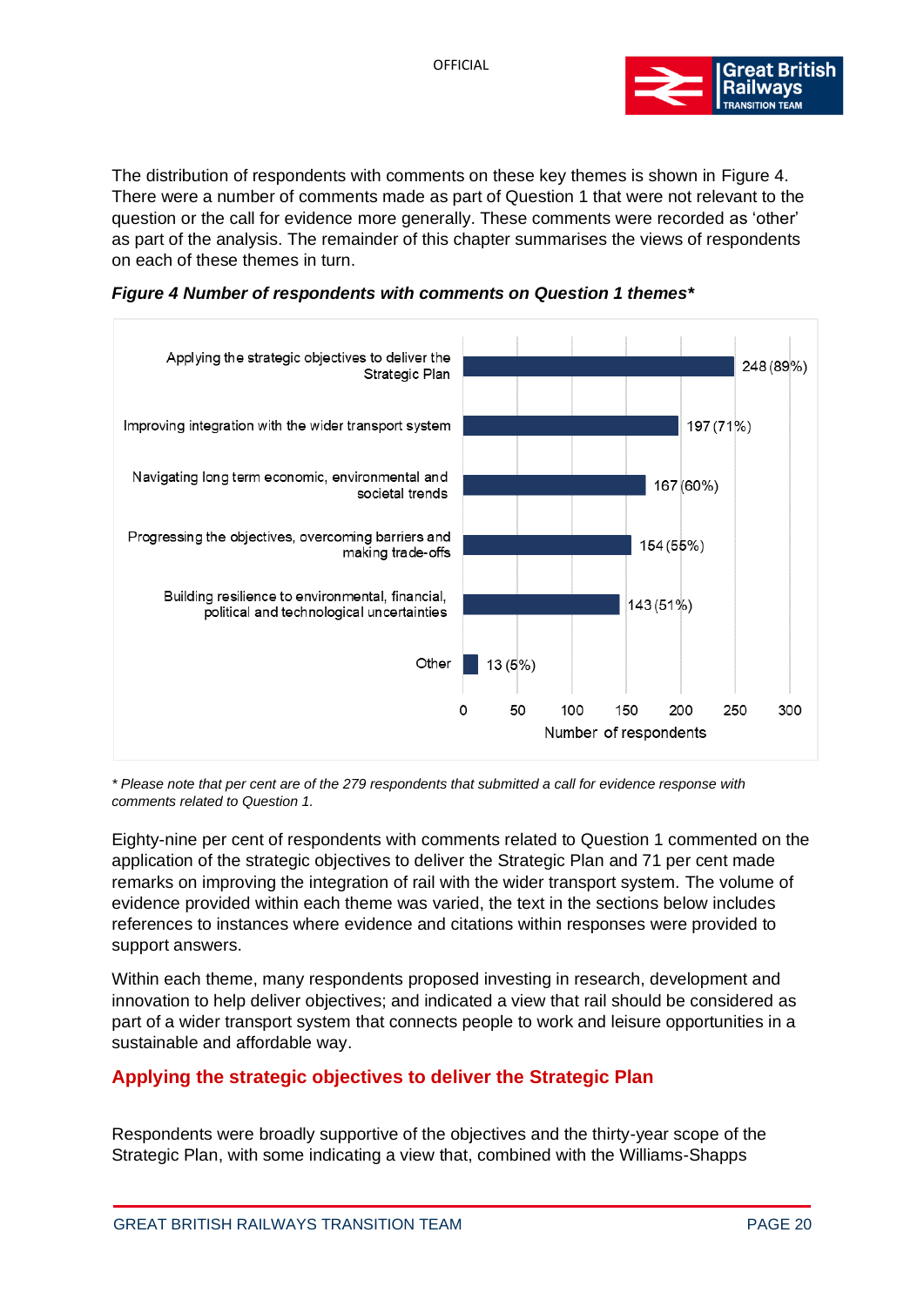

proposals for reform of the sector, it presented a once in a generation opportunity for change. Many respondents suggested that the Strategic Plan should be designed with clear priorities that work to put the customer first, deliver environmental sustainability benefits, drive revenue growth, make efficiencies, and allow rail to be flexible in response to unpredictable developments.

Most responses relevant to the theme of applying the strategic objectives to deliver the Strategic Plan focused on the following topics:

- modifying the objectives
- interaction of the objectives
- applying the objectives locally and regionally
- planning approach and integration.

Respondents' views on each of these topics are summarised in the following sections.

"*The strategic challenges that we are all addressing are significant and stark, from ensuring the railways support stronger growth and fairer opportunities for all, through to the need to work rapidly towards net zero. It is clear that this cannot be done in isolation and projects and funding need to work together in order to deliver outcomes that work across different objectives and deliver value for money."*

#### **Modifying the objectives**

In the context of broad support for the objectives, some refinements were suggested. Multiple responses supported including a 'people' focused objective to address rail industry skills issues, improve the culture of the industry, and ensure adequate succession planning, given what some respondents argued was an ageing workforce and a sector with complex future demands.

Other suggestions for modifying the objectives included the following:

- stronger mention of health, wellbeing and safety
- firmer commitment to ensuring accessibility and inclusivity
- more focus on regional and local collaboration
- stronger reflection on the impact of rail on Britain's global competitiveness
- reference to protection and enhancement of the historic and built environment
- reference to the role of stations and places in the wider community
- addressing social value within the financial sustainability objective
- $\blacksquare$  reference to the sustainability of the rail industry supply chain.

#### **Interaction of the objectives**

Many respondents highlighted the complementary nature of the objectives and identified links between them, suggesting they could be strengthened by acknowledging these connections. For example, some felt that the economic growth and levelling up objectives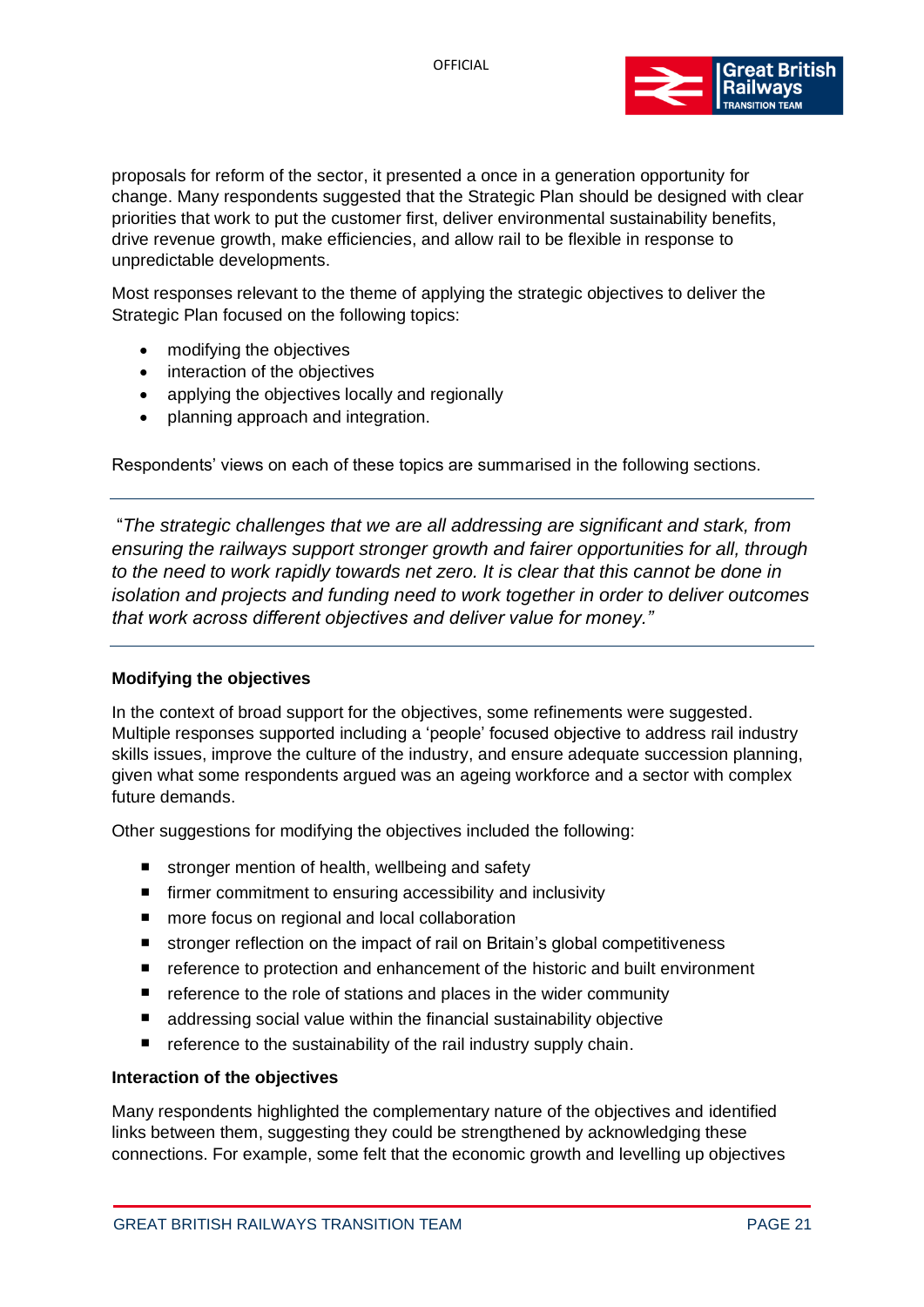

were closely aligned and could be combined into one objective. In addition, meeting customer needs and financial sustainability were seen by some respondents as enablers to achieving progress in other objectives.

Some respondents suggested that some of the objectives conflicted or were in tension with others, which could hinder delivery. There were also differing opinions on the relative importance of objectives; although the call for evidence launch document had made it clear that the objectives were not in any particular order of priority, some respondents argued that 'delivering environmental sustainability' should not be presented as last in the list and that measures to achieve it must not be considered last when implementing the Strategic Plan.

It was also suggested that achieving the objectives generally would depend on the strength of links with wider government policy.

#### **Applying objectives locally and regionally**

Multiple respondents highlighted that the strategic objectives aligned with their regional or local transport plans, objectives, ambitions and investment priorities. Some provided evidence on the success of transport measures within their region and overseas as examples of best practice that could be applied to the Strategic Plan. Others noted that there are differing local challenges and felt that it was important that the Strategic Plan employ a flexible approach to manage and respond to these challenges.

Some respondents stressed the importance of aligning GBR regions with local government and Sub-national Transport Bodies. Several suggested ways that external transport bodies could input into GBR plans in a more coordinated and organised way. There were also suggestions that regional strategic plans could be used to implement Strategic Plan objectives at local and regional levels. The importance of the Strategic Plan being seen to benefit customers throughout each nation equally was also stressed by some respondents.

#### **Planning approach and implementation**

There was support for an industry wide approach to the identification, prioritisation, and funding of rail enhancements through the Strategic Plan, with some respondents raising concern with continuing a fragmented approach to investment decisions.

Multiple respondents suggested that to realise the benefits of the Strategic Plan there should be clear ownership of objectives, and cross industry communication – including sharing of best practice and improved vertical and horizontal interfaces within GBR and the rail industry. Many respondents also thought it was important that GBR were transparent with decision making processes, demonstrating clear accountability and responsibility for delivering objectives while communicating constraints, particularly related to finances.

*"The creation of GBR is a significant opportunity to reduce the complexity and fragmentation that exists in the rail industry and to better align long term planning of the railways to the journeys and options that passengers and freight want to make, both now and in the future"*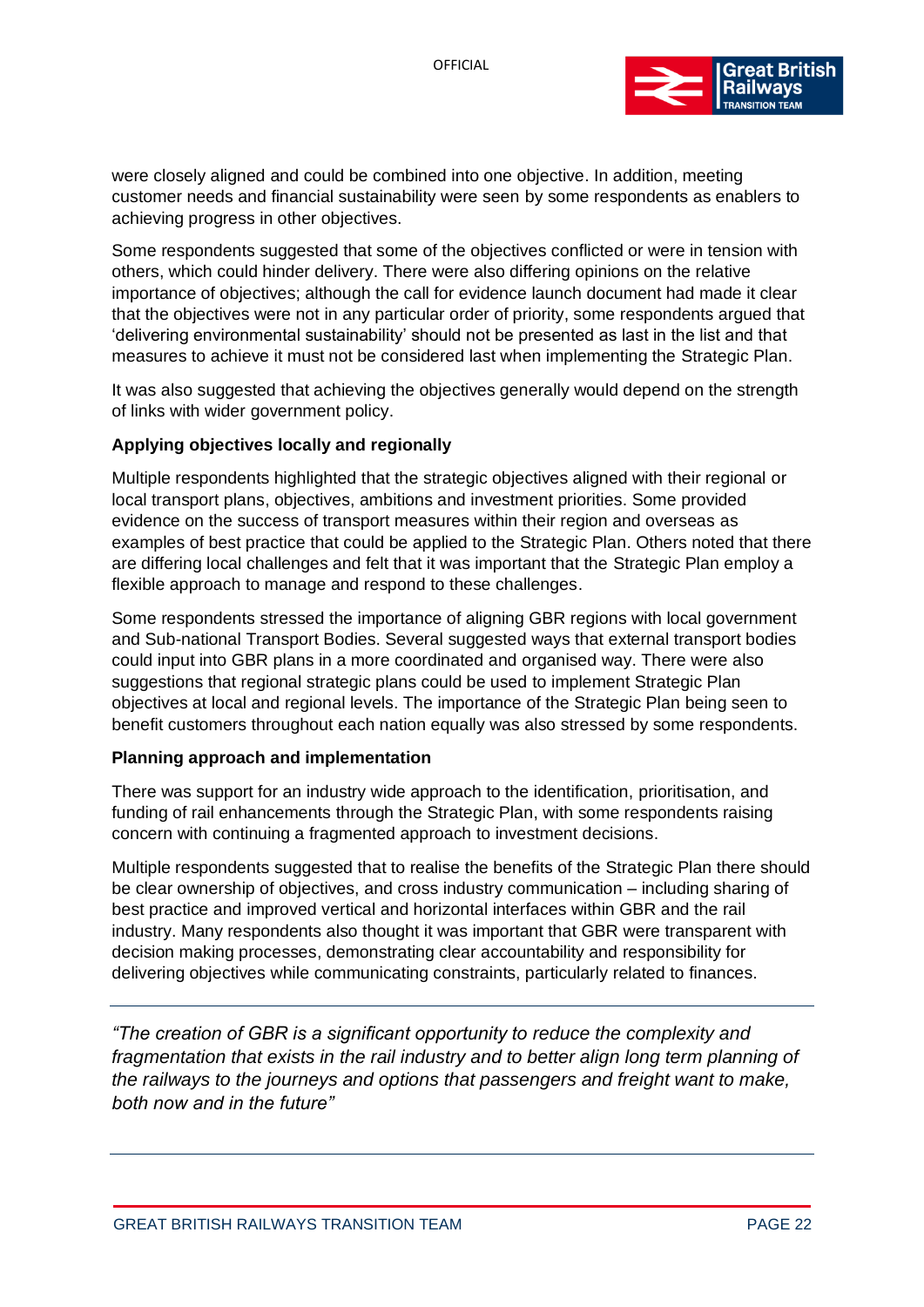

It was suggested that GBR should have a collaborative approach with the wider industry, including a clear engagement plan to ensure that views from multiple stakeholders are considered when making decisions. The importance of a strong partnership between the public and private sector was also suggested by some respondents. Suggestions for stakeholders that should be engaged included those within the supply chain (so that their expertise could be harnessed, and innovation encouraged), those with day-to-day experience of working in rail, community rail/station partnerships, and customers. It was felt by some respondents that there was currently under representation of passengers and freight in governance, strategic planning and decision making.

As well as investing in new infrastructure it was also suggested that rail make better use of existing assets, resources and capabilities including re-skilling the workforce to overcome skills shortages through investment in training; making use of smarter operating practices; running additional services on existing track; and reopening railway lines. Respondents also mentioned the importance of engagement and leadership behaviours to improve the workforce's health and wellbeing.

Many respondents suggested that the industry could make better use of available data and expand data collection to better forecast future demand, revenue and pricing. Evidence was provided to support the need to make better use of data to develop meaningful insights, including the use of smart ticketing.

# <span id="page-22-0"></span>**Progressing the objectives, overcoming barriers and making trade-offs**

Many respondents suggested that making progress against all objectives would be reliant on the availability of resources. It was stressed that employing a collaborative and technologically driven approach could help to navigate trade-offs, especially when facing financial constraints.

Most responses relevant to the theme of improving integration with the wider transport system focused on the following topics:

- simultaneous progress
- barriers
- trade-offs.

Respondents' views on each of these topics are summarised in the following sections.

#### **Simultaneous progress**

Some respondents supported efforts for working towards simultaneous progress of the objectives rather than on progressing each in isolation. A few respondents suggested that identified links between the objectives could influence simultaneous progress. There were some comments that achieving progress in one objective might cause positive and/or negative impacts on others. Dependency mapping was suggested as a way to understand these links and the resulting impact on decision making. Some respondents also noted that delivery and success seen at a regional level could vary, with one suggested solution being for the Strategic Plan to identify priorities region by region.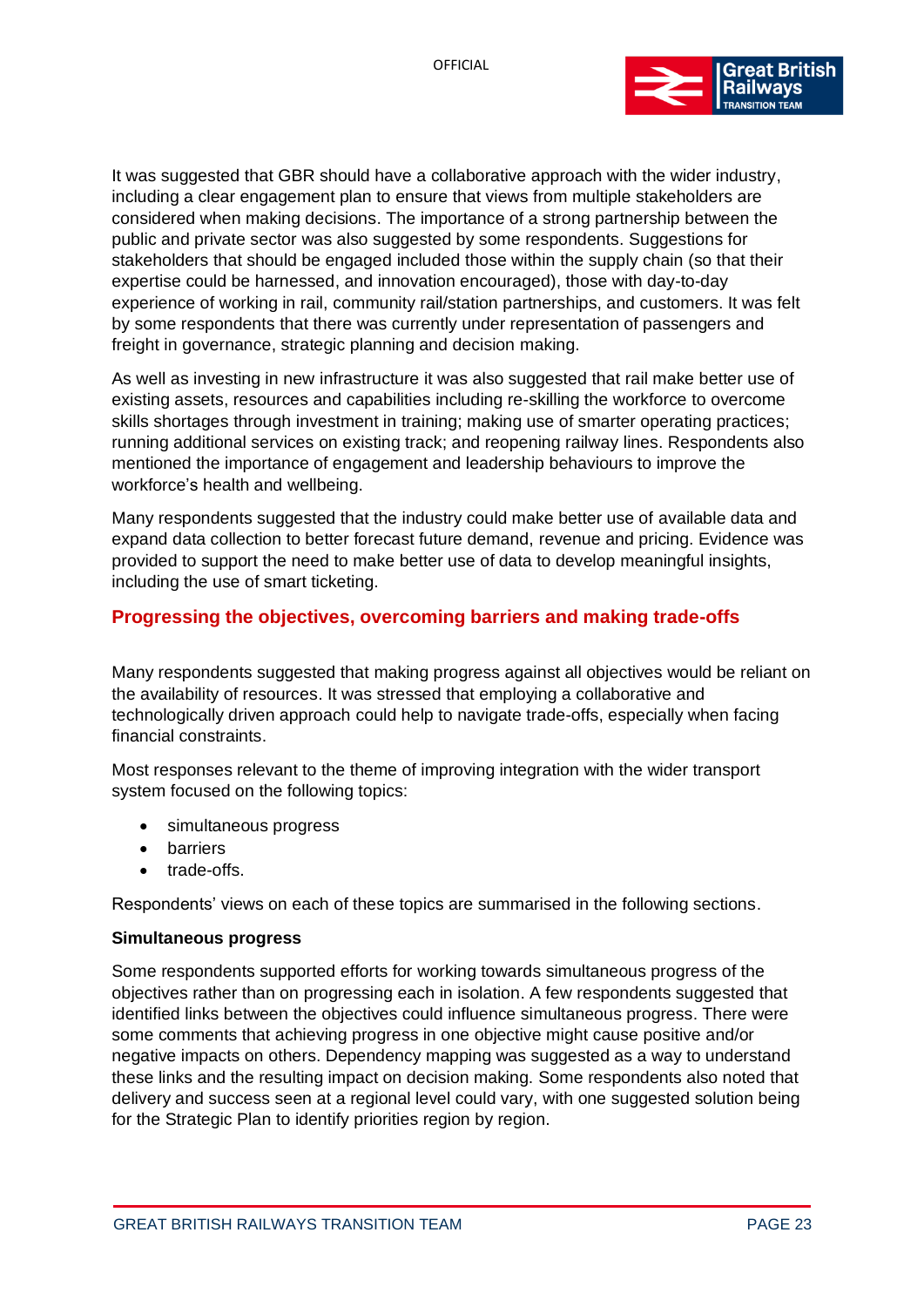

Some respondents were concerned about the measurability of the objectives. Use of subobjectives, weighting systems with multi-criteria analysis and regular progress reviews were suggested as ways to support decision making and measure success. Evidence was provided in the form of existing transport strategies as examples of how to measure and monitor objectives. Some respondents also recommended the use of Key Performance Indicators and specific tools such as the Rail Social Value Tool<sup>2</sup> to measure performance of the objectives across rail. There were also multiple suggestions for improved data collection as a way to support simultaneous progress.

#### **Barriers**

Availability of funding, affordability of travel coupled with increased costs of living, uncertainty of demand and lack of network capacity were commonly suggested barriers to progress. Multiple respondents called for clarity on roles and responsibilities for management of funding, infrastructure and planning.

Other suggested barriers included the price and availability of energy and people, existing decision-making procedures (which were felt to limit innovation), workforce reform measures (including increased use of technological over human capacity) which were perceived to be unpopular, lack of flexibility in franchise agreements, and a shift to autonomous vehicles or virtual means of interaction impacting demand for public transport.

#### **Trade-offs**

It was recognised by some respondents that the railway is not able to 'do all things at once'. Multiple respondents noted that providing affordability for users versus delivering financial sustainability and good value for the taxpayer and other funders could be a common trade off. Others flagged trade-offs between allocation of capacity for different passenger and freight markets on certain routes and balancing expansion of services with potential environmental impacts. Some respondents suggested ways to trade off measures against each other, including through the Transport Appraisal Guidance (TAG) process. Transparent reporting and improved accountability were also suggested as ways to manage trade-offs.

*"There is… an important trade-off between investing to deliver future connectivity and current financial sustainability. The case for local investment must be clearly articulated and demonstrated as benefitting the country as whole."*

# <span id="page-23-0"></span>**Navigating long term economic, environmental and societal trends**

#### **Economic trends**

Respondents highlighted multiple economic trends that could impact the objectives both positively and negatively. Examples of economic trends that could negatively impact rail

 $2$  An online tool that enables social value to be measured and monitored in rail projects and operations.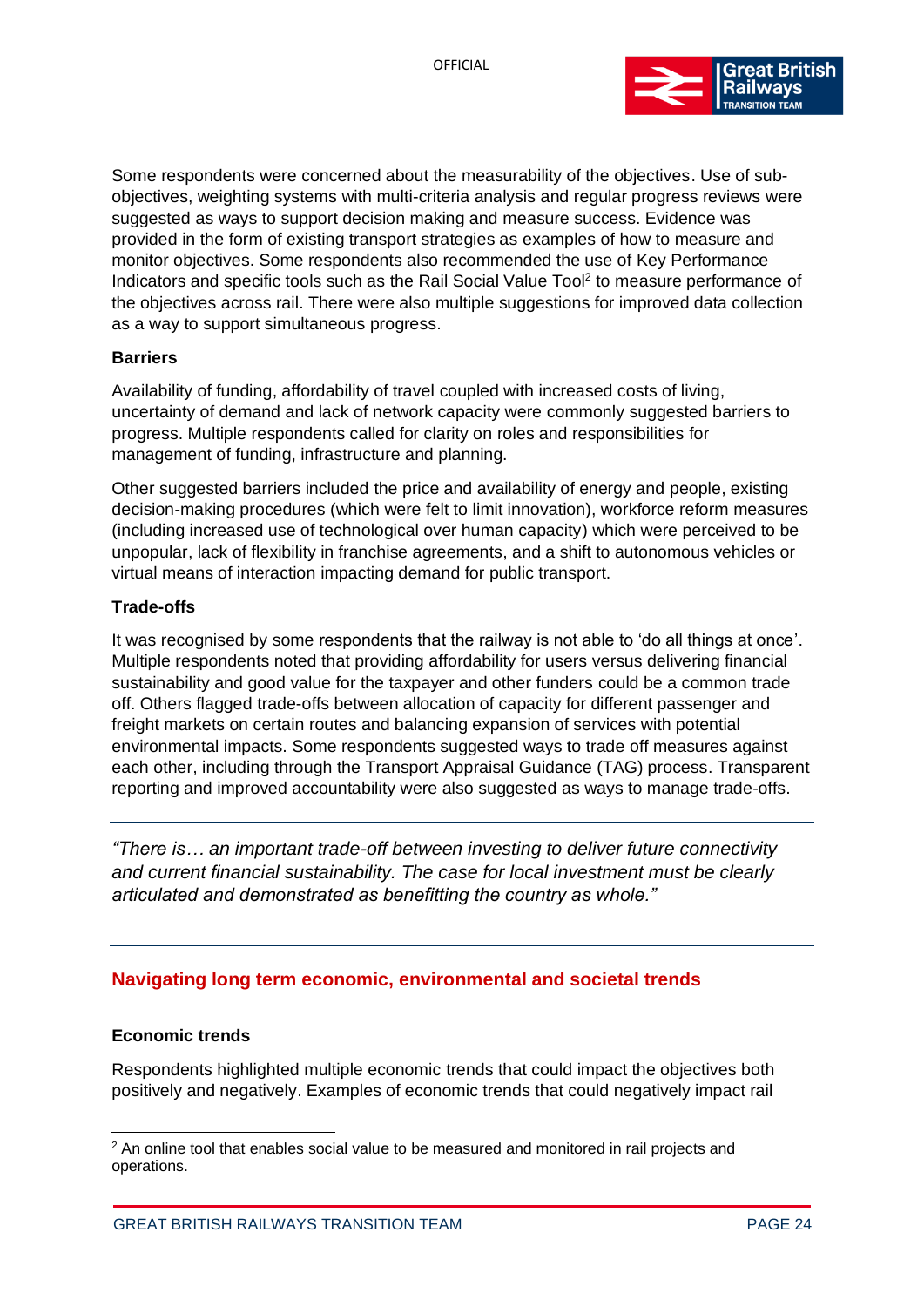

operations included rising inflation and costs of living impacting consumer choices; cuts to public spending; international labour market restrictions; and increased volatility and pricing in the global energy sector.

Examples of trends that could positively impact rail operations included increased digitalisation; population growth; city centre development; and a growth in the tourism industry in Britain. It was also suggested that the emergence of new technologies such as digital coupling and autonomous shunting could make rail more competitive. It was noted by some respondents that a lack of Heavy Goods Vehicle (HGV) drivers and increased costs in the road haulage supply chain could result in increased demand for rail freight services.

#### **Environmental trends**

Many respondents referenced climate change as being a key environmental influence on the strategic objectives, noting the strength of government commitment to decarbonising the UK economy and increasing customer awareness about environmental impacts.

Some suggested this would increase the demand for further and accelerated electrification of the rail network and for improved integration of rail services with walking and cycling, which would also be strengthened by increased awareness of the public health benefits of active travel. Developments in alternative fuel sources including the development of cheap, scalable hydrogen and/or nuclear fusion were also noted as an influence on objectives in some responses.

An increased focus on air pollution including particulates and increasing congestion on the road were also cited as likely to influence customer travel choices, resulting in further mode shift to rail. However, evidence was also provided suggesting sustainability does not strongly influence transport decisions and that mode shift to rail would be better supported through cost and convenience benefits. It was suggested that more environmental policy, legislation and government initiatives could accelerate organisations' shift to environmental sustainability and increase demand for rail freight usage over HGV distribution. It was also noted that further growth in online retailing could be supported by the introduction of express freight services. Some respondents suggested a need for early investment in new freight services to pre-empt this demand.

Multiple respondents also suggested that extreme weather events resulting from climate change would place greater stress on the physical infrastructure of the railway. It was argued that rail infrastructure requires significant investment to increase the resilience of the rail network to flooding, landslips and high winds.

#### **Societal trends**

Many respondents indicated that, as Britain recovers from the pandemic and the resulting longer-term impacts are realised, customer needs will change, and rail will need to evolve to meet those needs.

Some suggested that trends resulting from changing customer demand and travel patterns linked to shifts in working and leisure choices could have a significant impact on the strategic objectives. Many respondents also noted that demographic changes including an ageing population would present additional need for increased public transport provision and accessibility improvements for people with mobility impairments (both within stations and for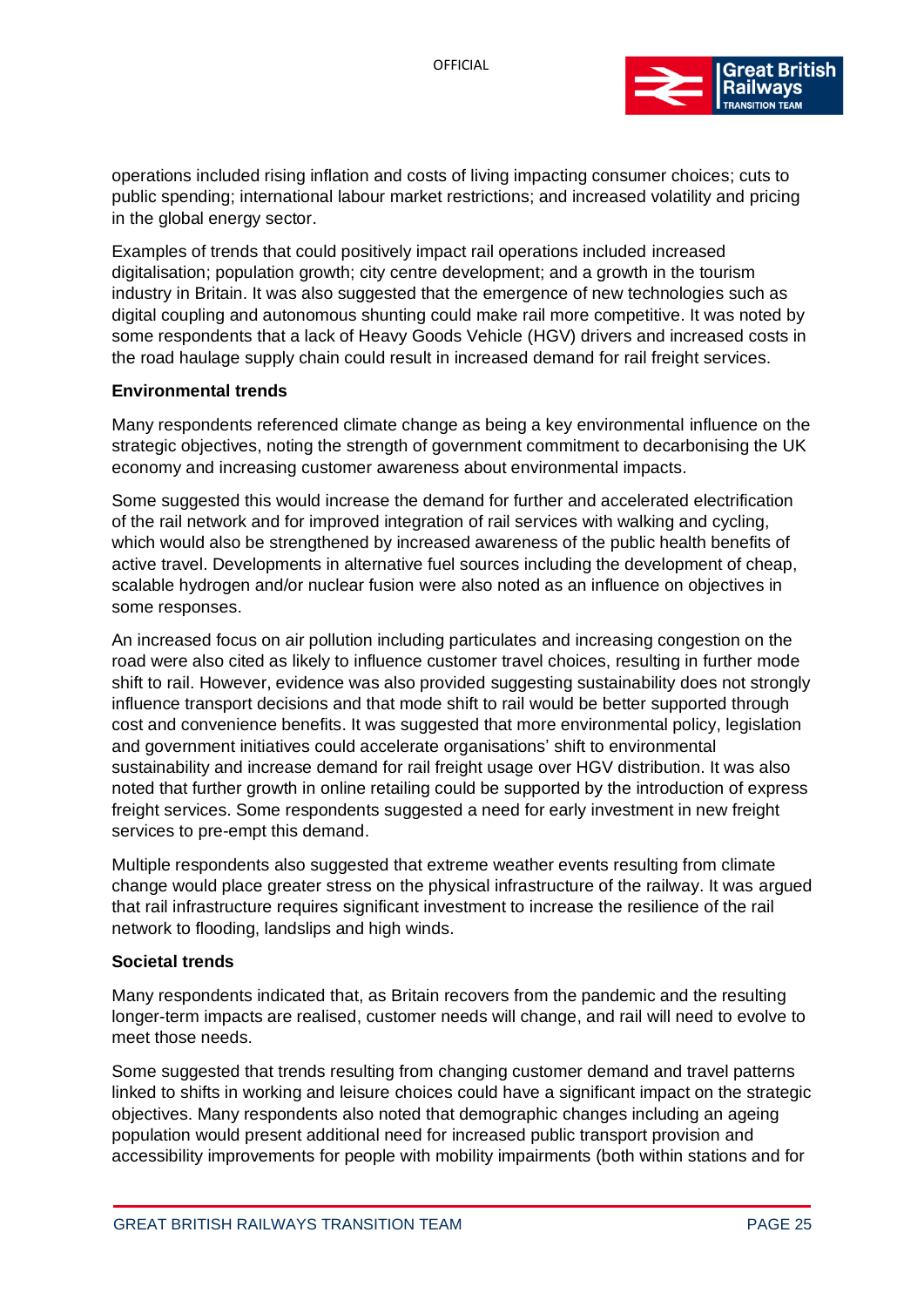

interchange to other modes, including an increased demand for onward connections via car or bus). It was also suggested there would be changes to typically recognised peak and offpeak hours and that there may be a growth in off-peak travel demand especially for leisure journeys.

Changes in income and wealth distribution were also cited in some responses, with increasing inequality, decreasing social mobility, and growing poverty aggravated by the pandemic all flagged as challenges for the Strategic Plan. Some respondents also suggested that there could be a skills and resource shortage in the future and that existing railway staff may need to be re-skilled as automation and innovation advances replace the need for traditional jobs. It was also suggested that if autonomous cars become mainstream there could be a shift in the way people and vehicles move around in cities.

*"The future rail network will also need to take account of the significant social change of an ageing population – 1 in 5 of the population was aged 65 or over in 2019 but this is projected to grow to 1 in 4 by 2043. Such changes will increase the focus that the rail industry needs to give to the design and accessibility of services. Making accessibility both a long and short-term priority future-proofs the network for all current and future generations."*

# <span id="page-25-0"></span>**Building resilience to environmental, financial, political and technological uncertainties**

Many respondents noted multiple uncertainties that they suggested the Strategic Plan would need to be resilient to. However, some respondents suggested that it was important that uncertainties were not used as a reason for delaying decisions or delivery of rail projects and that the Strategic Plan should be designed to adapt to change. Multiple respondents suggested that the Strategic Plan, and the railway more generally, would need a flexible approach to react to impacts from uncertainties.

#### **Environmental uncertainties**

A commonly suggested environmental uncertainty was the fluctuating cost of energy and the resulting implications for consumer spending and rail operations including for the expansion of electrification across the network. The feasibility of moving the non-electrified parts of the network from diesel to other forms of traction within 25 years to meet net zero targets was questioned in some responses.

Many respondents also highlighted climate change as a key uncertainty, due to the unpredictable nature of extreme weather events including intensity and range of impacts. Other highlighted environmental uncertainties included future environmental regulation and resource scarcity.

#### **Financial and economic uncertainties**

Respondents identified some financial uncertainties that could impact the Strategic Plan, which mostly related to public and private funding availability. Pressures on revenue, funding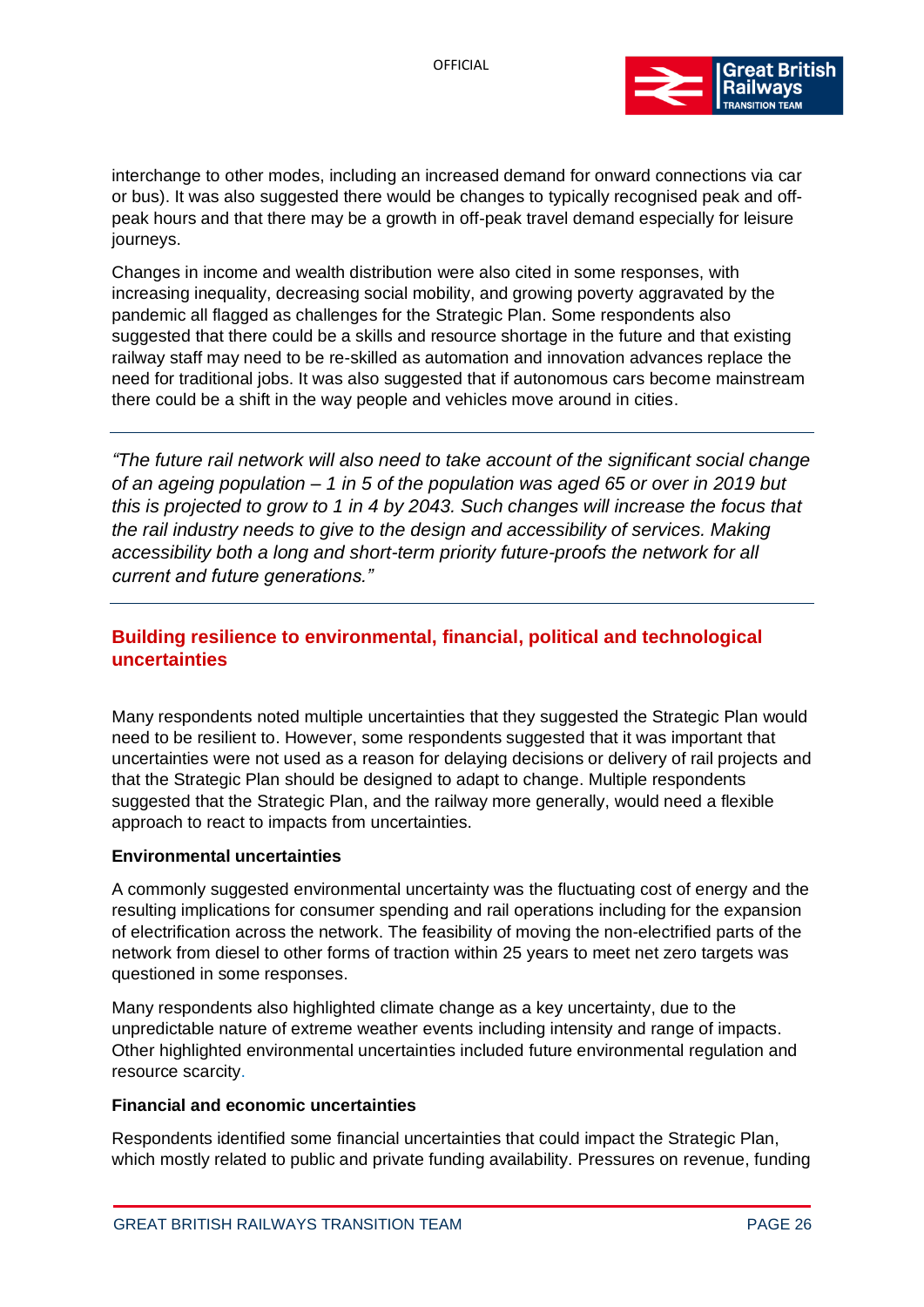

and industry costs, both operational and related to delivering enhancements, were also raised. Navigating peaks and troughs in demand and revenue was seen as a challenge in some responses. Some respondents also suggested that financial uncertainties could stem from the supply chain. Connecting and expanding rail facilities to support the development of new housing was also flagged as a possible uncertainty.

Some respondents also suggested economic uncertainties, including: availability of disposable household income, changes to travel behaviour (both the pattern and demand) and recovery from the Covid-19 pandemic.

#### **Political uncertainties**

Some respondents highlighted the importance of developing a Strategic Plan that is resilient to changing governments with different priorities. There was concern that changes in government policies and priorities could impact funding availability and support for both public and private aspects of the rail industry. It was suggested that a well-supported, cohesive Strategic Plan could help minimise any resulting impacts and instil confidence from customers and industry. A few respondents also suggested there could be uncertainty over the long-term trading relationship between the UK and other counties, including on the labour market.

#### **Technological uncertainties**

Many respondents highlighted uncertainty over how technological offerings will evolve over time, the ability of the industry to adapt to rapid technological advancements and the feasibility of technology to automate and enhance rail operations – including customer service and track side operations. Some respondents indicated concern that customer confidence could be impacted by inconsistent application or performance of new technologies.

### <span id="page-26-0"></span>**Improving integration with the wider transport system**

Many respondents advocated for a movement away from considering the rail system in isolation but as part of the wider transport system. It was suggested that better sharing of data, integrated transport and planning policies from government and other authorities, and use of technology would support this. Evidence was provided to support this, including government publications. Respondents showed support for rail as part of a multi-modal system, addressing end-to-end transport needs, to deliver on net zero commitments. It was also suggested that empowering local and regional authorities to deliver joined up planning would be another way to support better integration.

Most responses relevant to the theme of improving integration with the wider transport system focused on the following topics:

- improved integration with other transport modes
- improved integration with active travel
- integrating rail freight into the wider transport system
- the role of collaboration
- improved technology and modernisation
- improvements to ticketing options.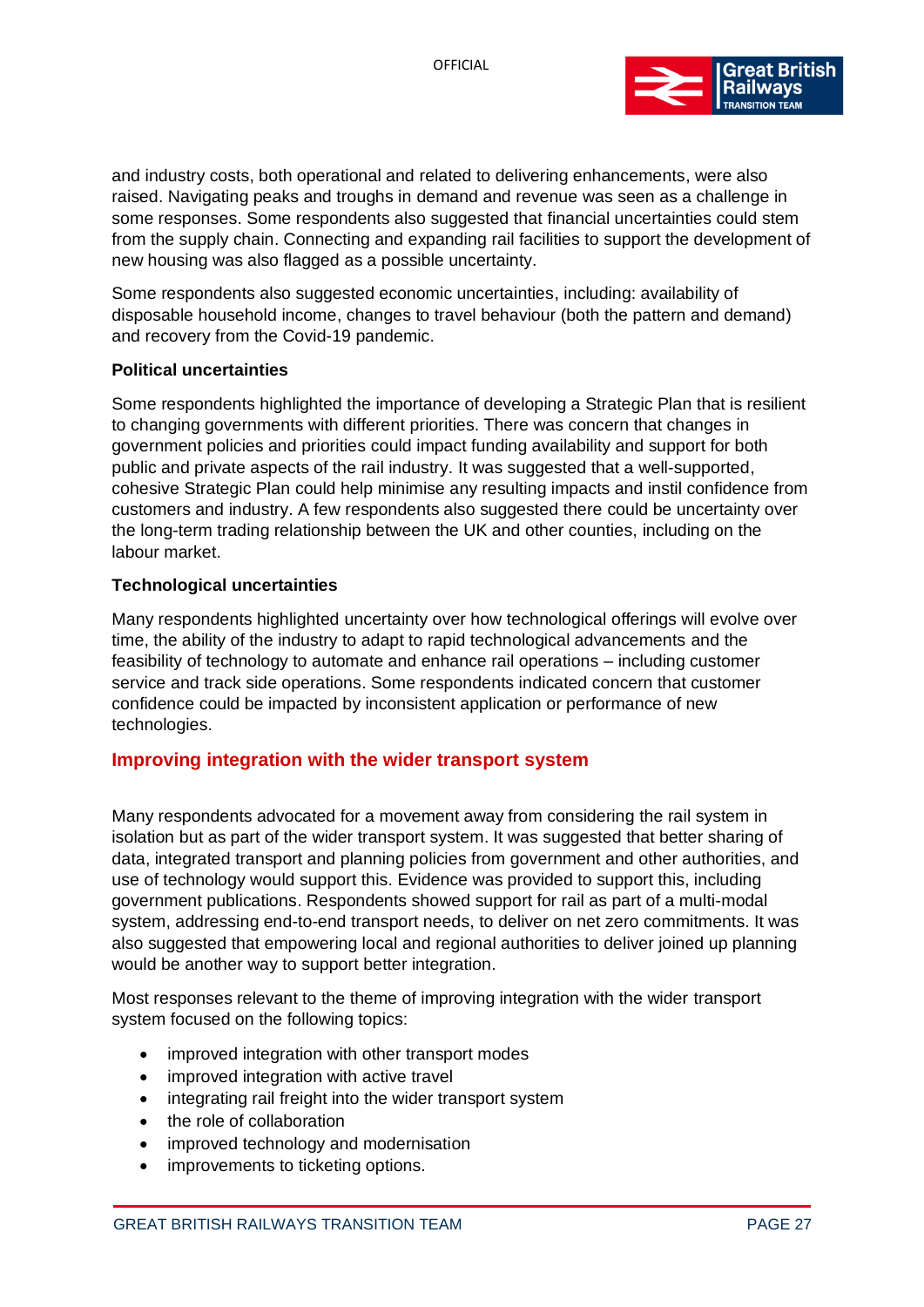

Respondents' views on each of these topics are summarised in the following sections.

#### **Improved integration with other transport modes**

Multiple respondents suggested that rail should, in particular, be better integrated with public transport services including bus, tram and ferries, as well as with car parking, and with air travel. Some respondents provided specific examples of bus/rail and air/rail connections that they felt needed improvement as a priority and for improved facilities to support the use of electric vehicles. It was suggested that this improved integration would help customers to make more informed travel choices, make public transport more attractive and improve customer experience. Evidence was provided to support this, referencing Future Mobility Hubs and case studies in Europe.

*"In terms of integration – making public transport easier to use by all is the key ask for the future. This involves all parties recognising the need to work together, and also for policy makers to understand that this does have a cost."*

#### **Improved integration with active travel**

Many respondents also suggested that improved integration with active modes would support healthy and sustainable travel. There were multiple suggestions of ways that rail could better integrate with active modes, including better provision of well secured high quality bike storage on trains and in stations, provision of bike and e-scooter hire facilities at stations, parking and power for e-cycles, and supporting local authorities on improved walking and cycling routes to stations. Some respondents also suggested that integration with active modes could be better facilitated by stronger policy and funding commitments and increasing awareness of existing schemes.

#### **Integrating rail freight into the wider transport system**

Some respondents called for stronger acknowledgement that rail freight does not operate independently from other transport modes in the UK and often forms part of a multi modal journey. It was suggested freight has crucial role to play in an integrated transport system and often complements other modes of transport, particularly carrying goods over long distances for core routes while roads operate first/last mile delivery. It was also suggested that the Strategic Plan could look to optimise freight routing. A review of the location of terminals was also suggested as a way to facilitate moving freight flows closer to final destinations and better integrate with last mile delivery options.

Some respondents suggested the development of additional freight terminals and interchange points in strategic places around the network and the continued development of technology, including the real time tracking of goods, could further integrate rail freight into the wider transport system. Some also raised that rail freight must be more competitively priced to compete with other modes of travel and integrate seamlessly into customers' wider supply chains, especially in emerging markets such as express logistics. Evidence was provided highlighting major road network improvements and the expected monetary savings they are expected to achieve in comparison to the equivalent journey taken via rail.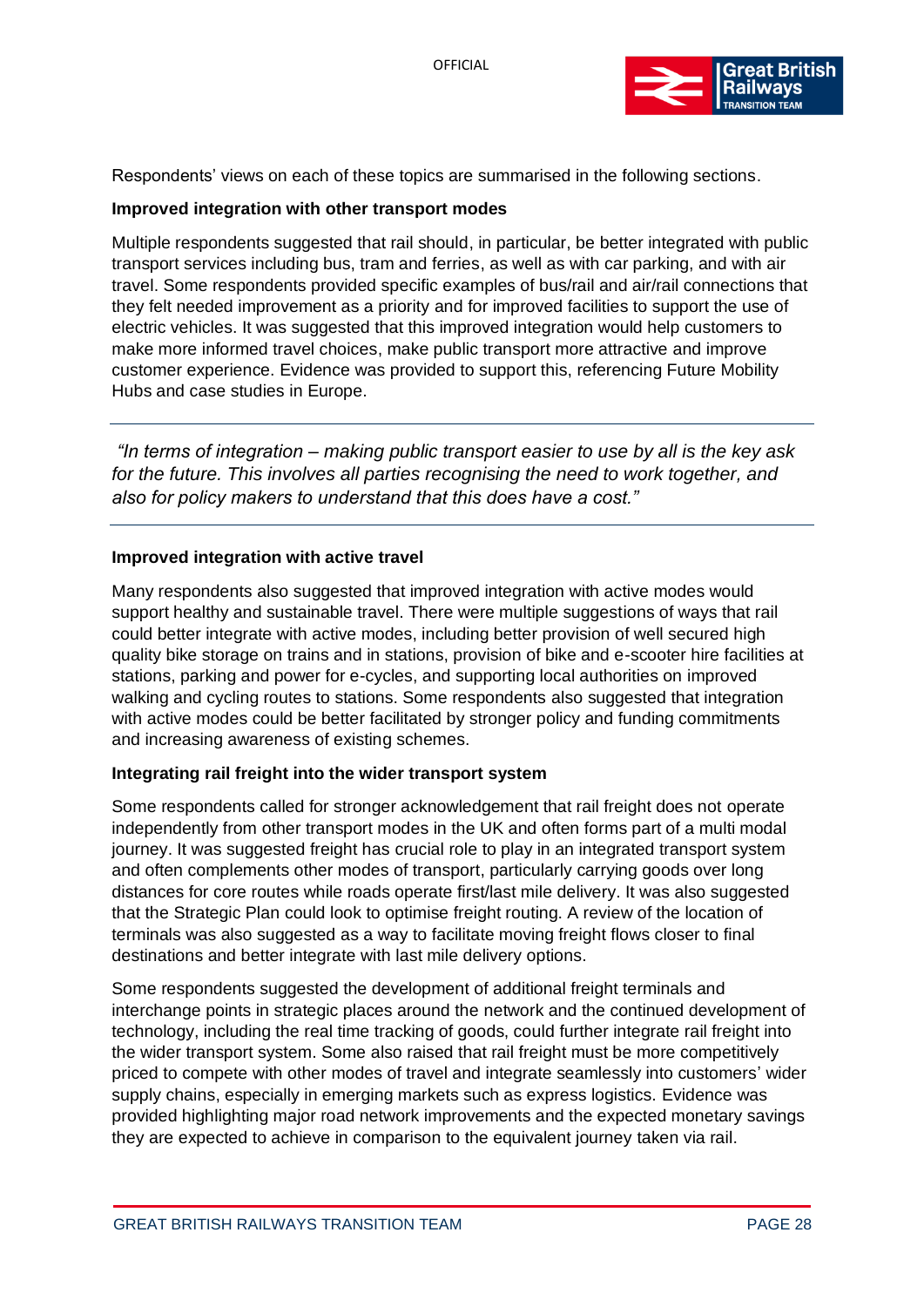

### **The role of collaboration**

Multiple respondents suggested that early, regular and targeted stakeholder engagement and communication within and beyond the rail industry would be important to integrating rail with the wider transport system. Some respondents suggested more engagement was needed with the local community, local authorities, users and operators of other transport modes to inform decisions and planning. Improved collaboration across the freight industry was also cited as important to growing the role of rail freight in an integrated transport system. Some respondents stressed that local authorities should work together on policy initiatives and integrated forward planning to make it easier for people to make a journey using a number of different transport modes.

*"GBR will need to engage effectively with LTAs, planning authorities and other stakeholders to deliver better integration of various modes."<sup>3</sup>*

#### **Improved technology and modernisation**

Many respondents suggested improvements to technology would support rail's integration with the wider transport system. The availability and display of information for onward travel online, onboard trains, and at stations was cited as requiring improvement. It was suggested that this could include information about connecting rail and bus services, availability of parking and provision of e-bike or e-scooter hire at stations.

Improved Wi-Fi connectivity on trains and at stations was seen as an important element of improving integration in this way, as well as enabling commuters to work on trains, and encouraging longer leisure trips. However, some responses noted that digital technology is not always accessible to Britain's ageing population and the Strategic Plan should be mindful of this.

Respondents suggested that integrated timetabling across multiple modes would make it easier for passengers to change services and plan multi-modal travel, with some respondents suggesting a need for a national integrated timetable.

Improved collection, monitoring and reporting of data, including real-time operator data, industry performance and customer satisfaction data, was also a frequently suggested way to support a fully integrated, resilient and agile transport system.

*"Modal integration-digital connectivity and real-time information flow also provides the opportunity for rail to become the backbone of a joined-up mobility experience"*

<sup>3</sup> LTAs - Local Transport Authorities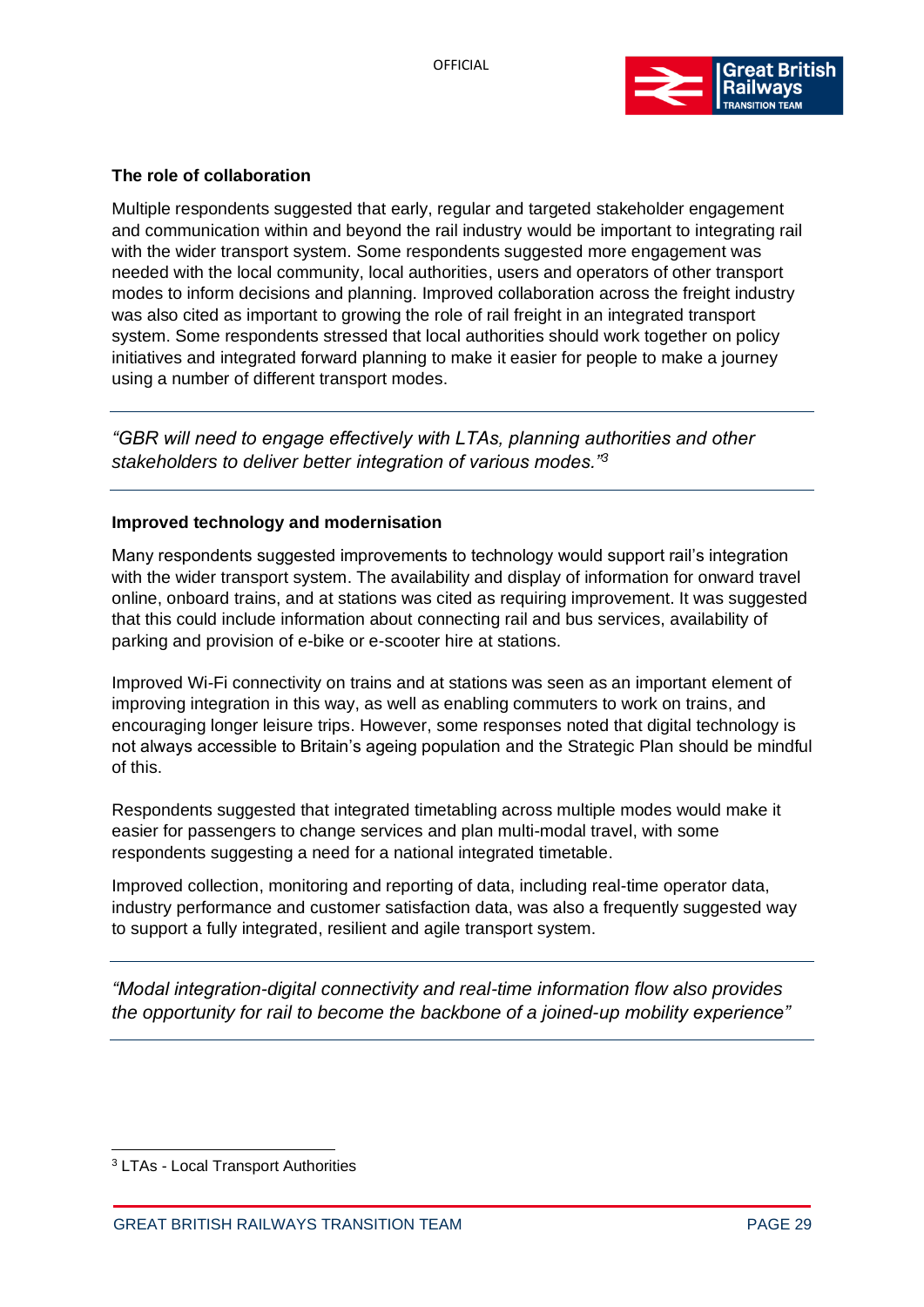

#### **Improvements to ticketing options**

Many respondents suggested an integrated ticketing system with other forms of public transport, including suggestions of travel/smart cards for use on rail, bus, tram, bike, ferry and coach journeys. It was suggested that simplifying ticket pricing and purchasing would help better facilitate multi-modal journeys, with many respondents calling for a system which enables purchase of travel for a 'complete journey'. Some respondents provided examples from other countries where integrated ticketing options have been successful.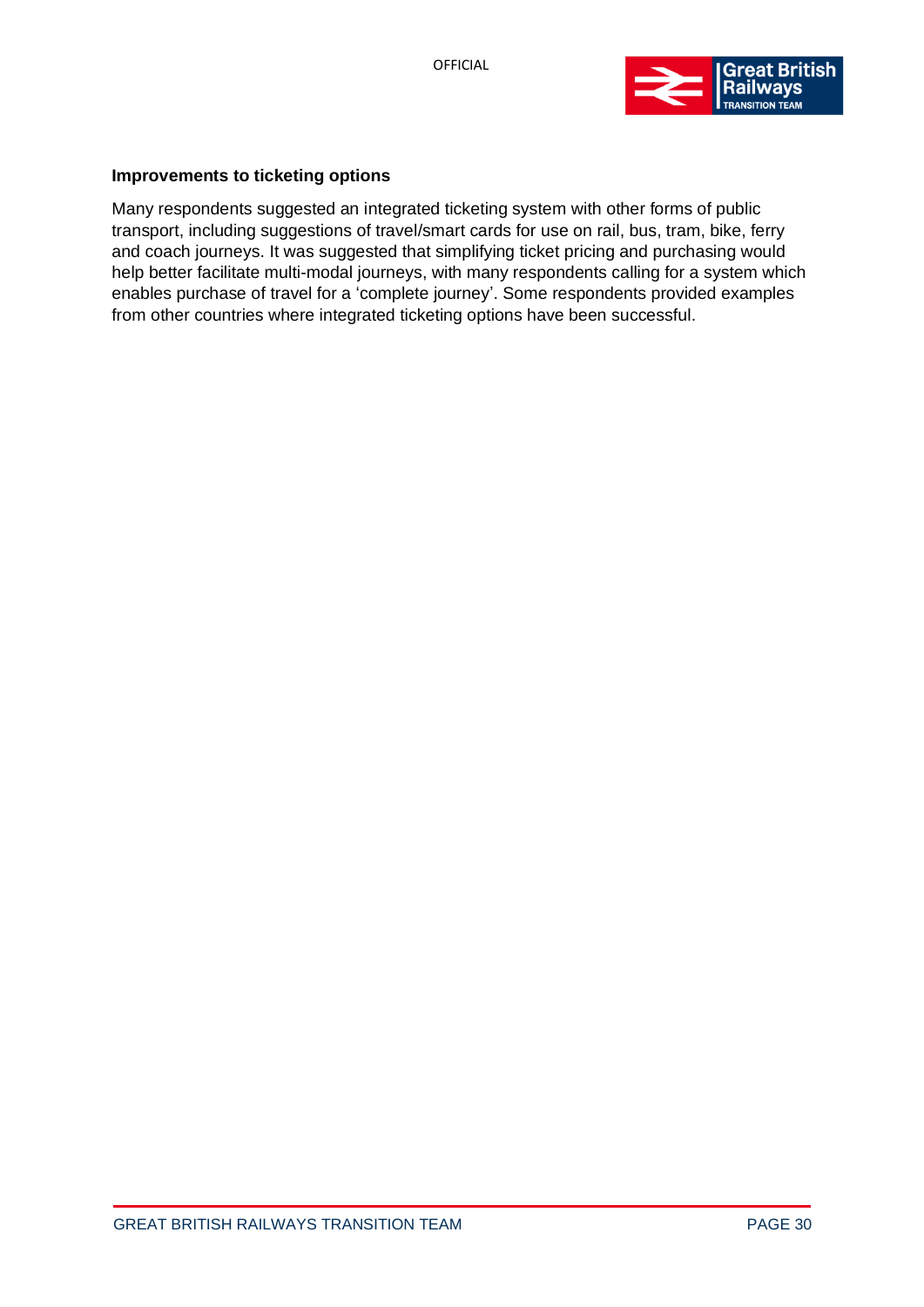

# <span id="page-30-0"></span>**Summary of responses to Question 2 – Meeting customers' needs**

The call for evidence asked respondents to consider ways in which rail could best serve the customers, both passenger and freight, who rely on it. Four questions were posed, as follows:

*a) Passenger: how will rail passenger expectations, including accessibility requirements, evolve over the coming 5, 10 and 30 years, what will be the driving causes of these changing expectations, and how can they be most effectively met by the rail sector?* 

*b) Passenger: in your experience, how can we most effectively monitor and assess customer satisfaction? What is a stretching yet realistic ambition for this objective and what measures can we most effectively use to consider success over the coming 5, 10 and 30 years? What evidence can you share to support your view?* 

*c) Freight: what evidence can you provide regarding the advantage(s) of transporting goods by rail and what evidence can you share for how that could develop in the next 5, 10 and 30 years? What do you consider to be the most effective role for rail freight in the existing supply chains served and those that it doesn't? How could this change over that period? In answering, please explain and take account of likely developments in technology and in the wider economy.*

*d) What is a stretching yet realistic ambition for this objective and what measures can we most effectively use to consider success over the coming 5, 10 and 30 years? What are the interventions over that period which will be the maximum value for money, and what evidence can you share to support your claim?*

# <span id="page-30-1"></span>**Response overview**

A total of 266 (87 per cent) respondents commented on meeting customer needs. Of the respondents commenting on Question 2, 18 per cent (49 respondents) provided additional evidence to support their answer. The forms of evidence to support responses included reports, strategy documents, academic papers, websites, Census data, project examples, transcripts and presentations.

Most responses tended to focus on one or more of the following six key themes:

- better understanding customer expectations
- providing accessible and affordable services
- **EXEDENT** improving the comfort, reliability and frequency of passenger services
- expanding the role of freight
- providing attractive train and station facilities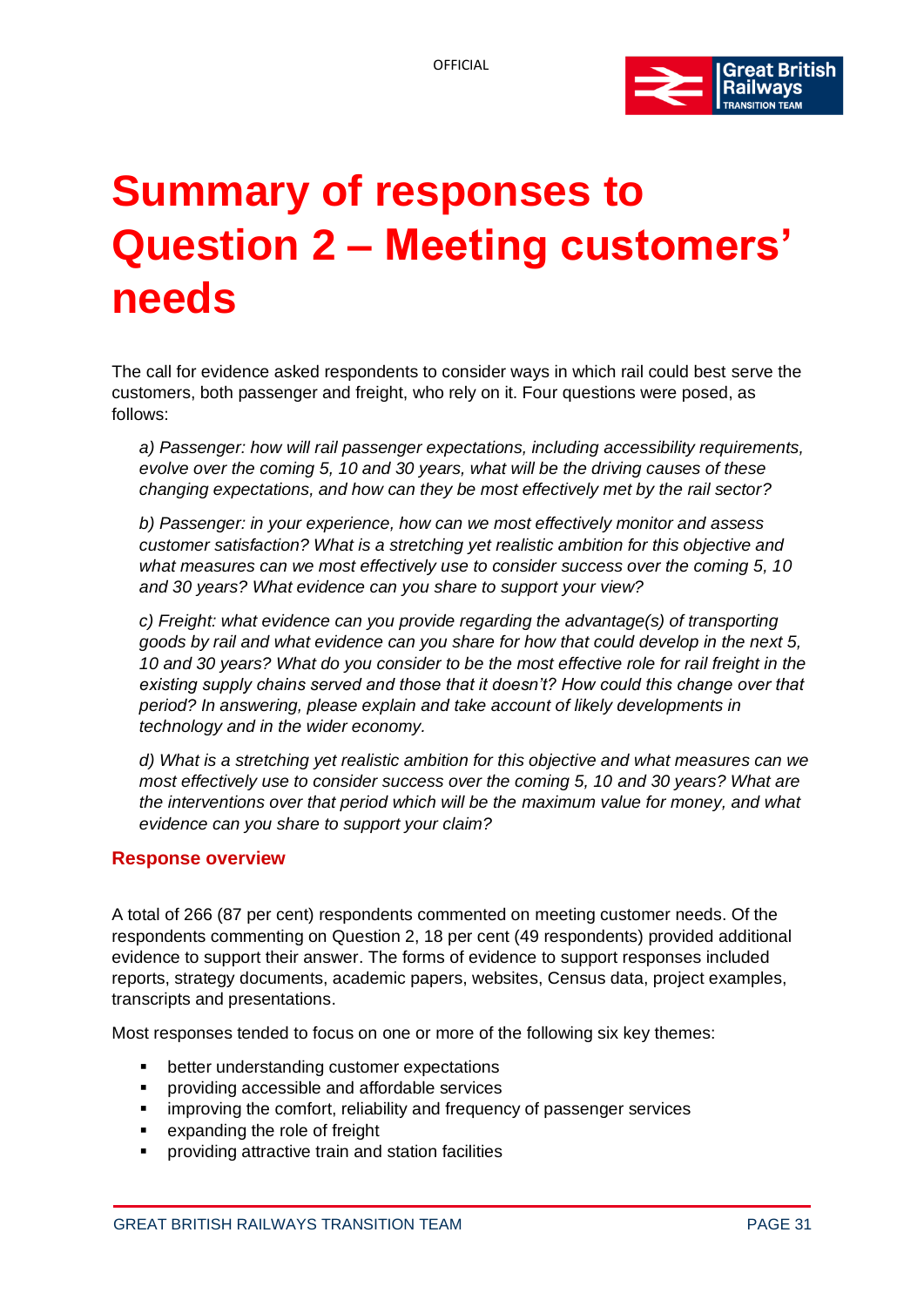

■ using technology to improve customer experience.

The distribution of respondents with comments on these key themes is shown in Figure 5. There were a number of comments made as part of Question 2 that were not relevant to the question or the call for evidence more generally. These comments were recorded as 'other' as part of the analysis.

*Figure 5 Number of respondents with comments on Question 2 themes\**



*\* Please note that per cent are of the 266 respondents that submitted a call for evidence response with comments related to Question 2.*

Over two-thirds of respondents (72 per cent) with comments related to Question 2 commented on better understanding customer expectations and 62 per cent made remarks on the provision of accessible and affordable services. The volume of evidence provided within each theme was varied; the text in the sections below includes references to instances where evidence and citations were provided to support answers.

# <span id="page-31-0"></span>**Better understanding customer expectations**

Respondents suggested that customer needs, both passenger and freight, should be at the heart of the Strategic Plan and considered use of rail services as the best measure of success. It was suggested that customer expectations could be better met in a number of ways, including, investing in relevant and effective technology, proactive engagement and communication with customers and strong partnerships between the public and private sectors.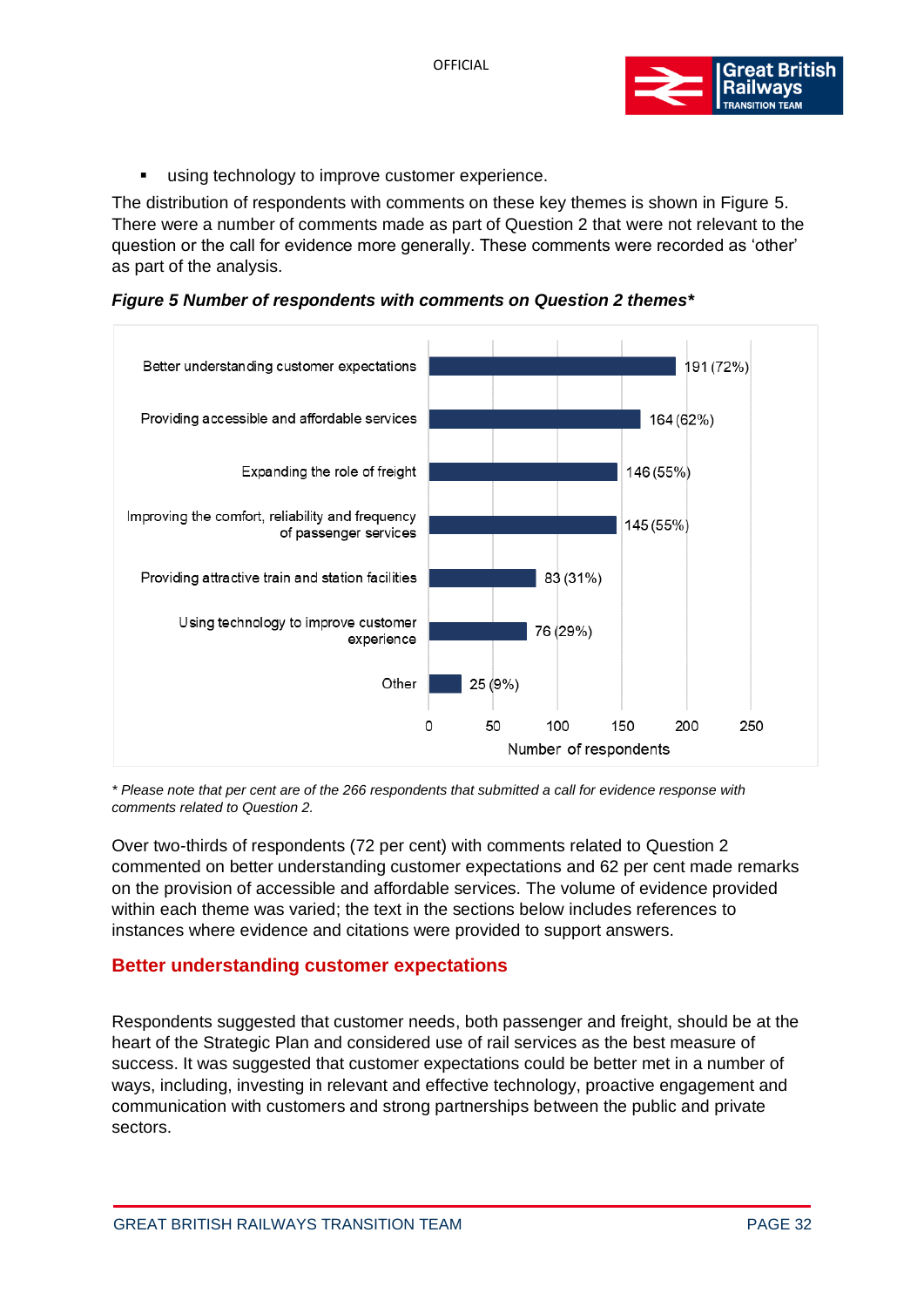

Most responses relevant to the theme of better understanding customer expectations focused on the following topics:

- passenger habits and travel trends
- increasing focus on environmental sustainability
- monitoring and assessment of customer needs
- Potential trade-off between freight and passenger services.

Respondents' views on each of these topics are summarised in the following sections.

*"To understand and improve customer experience, we need to invest in systems, data and people, rather than simply infrastructure."*

#### **Passenger habits and travel trends**

Many respondents suggested that passenger travel habits and patterns of demand have significantly changed as the result of the pandemic, and this presents challenges to meeting current and future passenger expectations. Respondents believed travel patterns would continue to change with the biggest impacts seen to commuting and leisure trips – resulting in changes to peak travel times and increased demand for evening and weekend trips. Evidence was provided to support suggested changes to travel patterns, including studies suggesting homeworking is likely to continue and demonstrating growth of leisure customers. It was suggested that timetables would need to adapt to better suit these changes in demand. Multiple respondents also suggested that passengers, particularly commuters and families, will require improved, consistent and reliable Wi-Fi capability on journeys to support work and leisure needs.

Many respondents commented on the need for rail services to be better integrated with other transport modes and ready to support passengers choosing rail over other modes. Suggestions were repeated from answers to Question 1. See chapter 2 for an overview of these comments.

#### **Increasing focus on environmental sustainability**

Many respondents noted that sustainability is an increasingly important focus area for customers and is likely to be a growing factor in customer decisions. Some respondents mentioned that customers will expect reassurance that the network can be resilient to extreme weather events and is positioned to manage the risks presented by climate change. Multiple respondents suggested that customer support for decarbonisation and electrification of the rail network was strong. These comments are further explored in chapter 7 of this report, which reports comments on delivering environmental sustainability received in response to Q6.

*"Other trends, such as increasing awareness of carbon footprints and the proliferation of other zero-carbon modes of transport will increase expectation on the railway to be fully decarbonised."*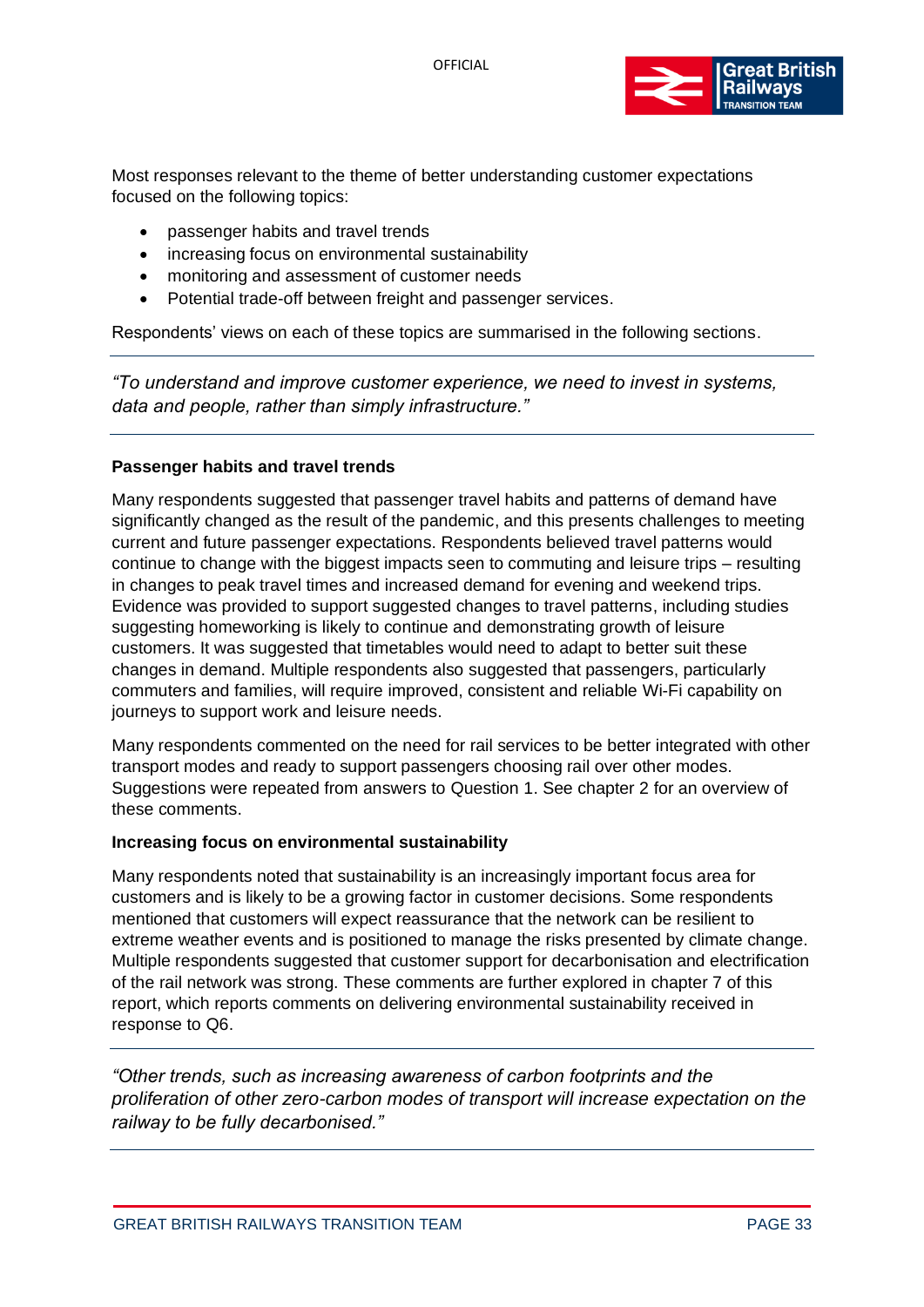

#### **Monitoring and assessment of customer needs**

Several respondents highlighted the need to ask for, listen to, understand and learn from customer feedback. Many respondents suggested customer satisfaction should be measured against a series of Key Performance Indicators such as tracking satisfaction, use of the network, punctuality and cancellation data. There was evidence provided of existing tools and measures that could be used or adapted for industry wide application.

Some respondents highlighted the importance of engaging with people who do not travel by rail, to build a better understanding of why. Several respondents stressed the importance of speaking to people in person, suggesting staff engaging with people on trains or at stations, and by partnering with key groups, such as disability organisations. It was noted that seeking feedback must include actively collecting the views of disabled passengers through a range of accessible channels and formats, both digitally and offline, with evidence provided to demonstrate how technology can act as a barrier to data sharing from some customers. The importance of keeping all data safe was also stressed by some respondents.

Some respondents asked for data collection to be standardised across the industry, suggesting that data be gathered on a centralised platform, enabling consistent monitoring and assessment of customer satisfaction across the network. Other respondents commented that a lot of data is already being captured, and that this could be better used through improved sharing of information between stakeholders. Several respondents provided a word of caution in relation to the frequency of surveying, explaining that overload may contribute to apathy towards the feedback process.

*"Tracking and measuring customer satisfaction levels is critical for success… We must connect with customers everywhere they connect with the industry … and use general consumer trends and insights to shape our activities and the industry going forward."*

#### **Potential trade-off between freight and passenger services**

Some respondents raised concerns that there may be conflict between passenger and freight services on certain parts of the network, leading to delays or loss in competitiveness and that a mixed-use railway needs better consideration.

Some suggested that freight services should not be considered less of a priority than passenger services, while other respondents suggested that an increased demand for freight services should not come at the expense of passenger services. It was noted that both passenger and freight services can cause delays and resulting negative consequences to each other; suggestions to improve this and resolve timetabling conflicts included infrastructure upgrades, rerouting and retiming.

Multiple respondents suggested that changing passenger travel patterns resulting from the pandemic could create additional capacity for freight services which could then be run to complement these changes and network availability. It was also suggested that rolling stock could be adapted to enable the carrying of time-sensitive light freight on passenger services. Respondents also suggested the development of ways to determine the overall 'value' of routes, to enable quantified trade-offs between freight and passenger services.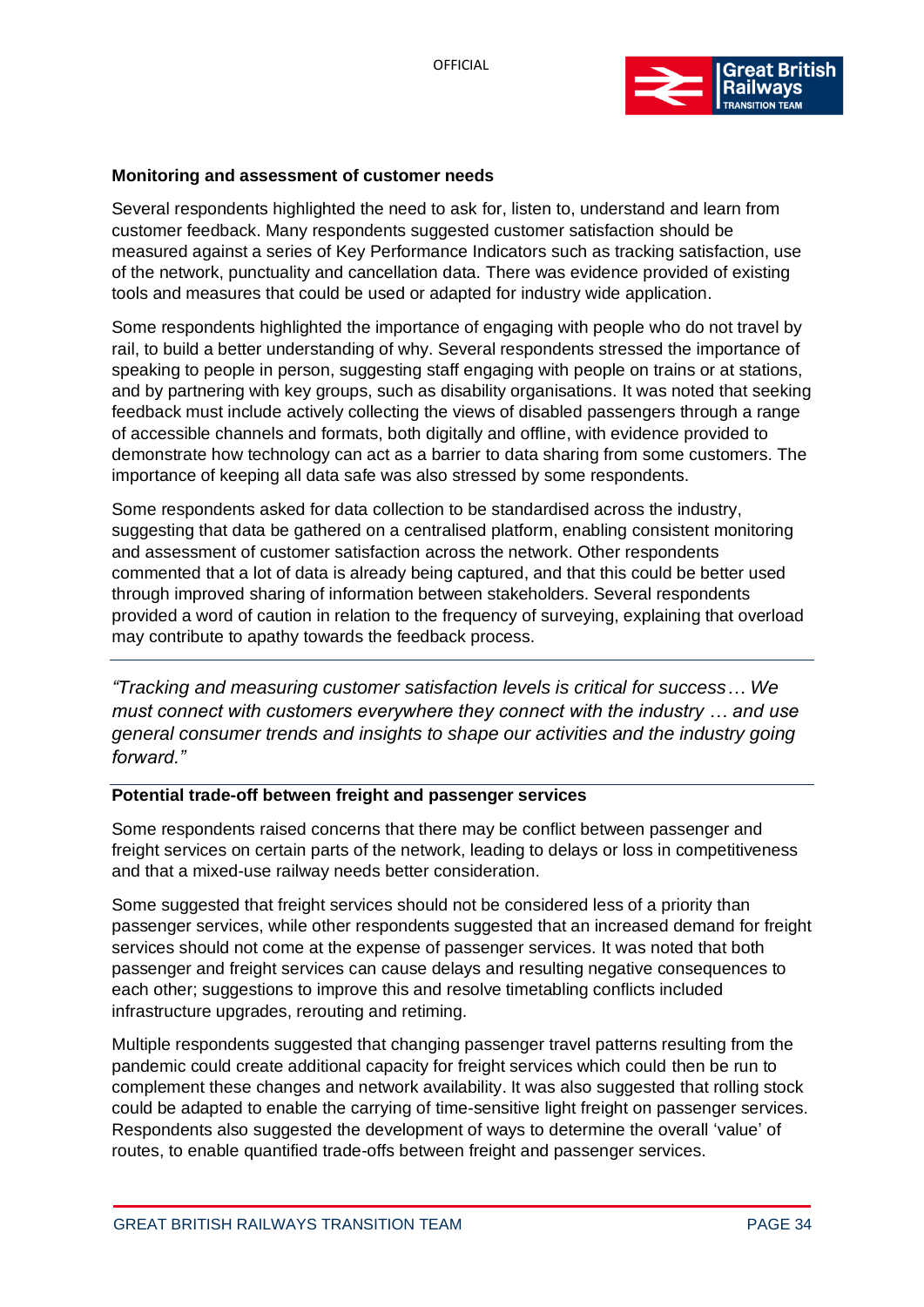

*"The Strategic Plan needs to enable a regular review of capacity allocation of freight vs passenger services, to enable the most optimal mixed-use railway."*

### <span id="page-34-0"></span>**Improving the comfort, reliability and frequency of passenger services**

#### **Avoiding overcrowding at stations and on trains**

Multiple respondents felt that the rail network should be designed to provide a level of capacity capable of catering for existing and future customers. Many respondents suggested that crowding at stations and on trains was a consistent 'pain point' for passengers and the desire for personal space was thought to have increased as a result of the pandemic. Some respondents suggested that purchasing a ticket should guarantee access to a seat for the entirety of a passenger's journey. Respondents suggested potential solutions for overcrowding, including:

- better sized lobby entrances and gangways
- clearer information on platforms, including on where to stand for specific carriages and capacity information for arriving trains
- improved capacity information
- better real-time demand analysis
- reduced waiting times
- improved timetabling.

*"The experience of Covid may have changed some values, such as the value placed on crowding. Research on these issues is urgently needed, but of course may require a period of stability before any long term changes can be measured."*

#### **Punctual, reliable, more frequent services with appropriate capacity**

Many respondents suggested that speed, reliability and frequency of services were important to building trust in the railway and considered key to customer satisfaction, attraction and retention. Some respondents pointed to existing local, regional and international research and customer surveys as evidence for these suggestions.

Multiple respondents suggested that reduced delays, shorter journey times and better/proactive provision of journey information, to minimise the impact of unexpected delays, would better meet customer needs and encourage modal shift from car to rail. It was noted that reliability is of increased importance in rural areas where fewer alternative modes of travel are easily accessible.

Many respondents suggested a need to expand the frequency or capacity of some services, including adding additional carriages. However, other respondents noted that some services have empty carriages that are not needed to serve current demand. Some respondents gave examples of specific routes or services that are currently underserved or experience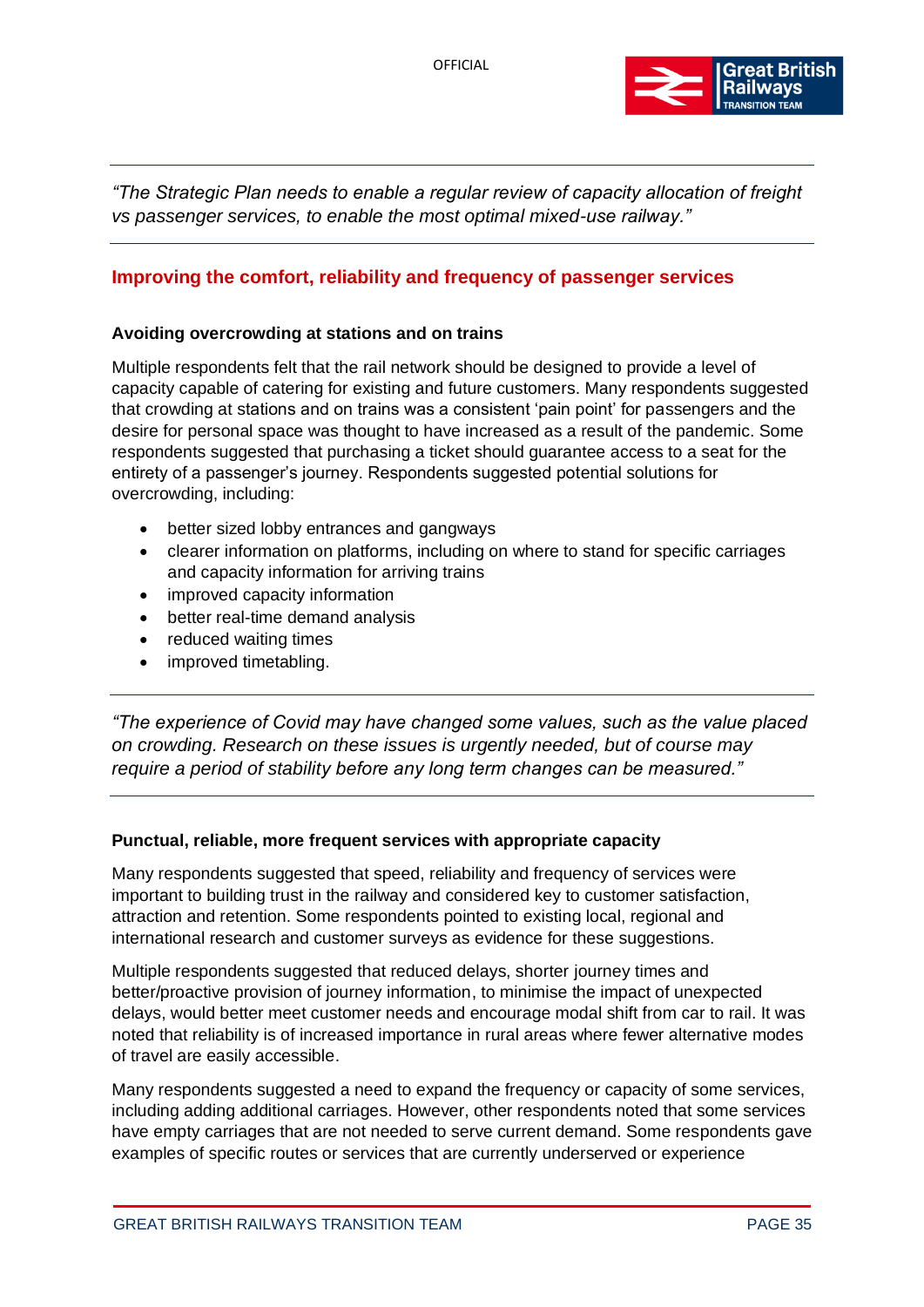

unreliable rail offerings and suggested specific or general frequency improvements to address this – including provision of new lines and stations and 24-hour service provision.

Some respondents also noted that passengers are likely to continue to expect more flexible service offerings, including later evening services and expanded weekend offerings and appropriate planning is needed to meet these needs.

### <span id="page-35-0"></span>**Providing attractive train and station facilities**

Multiple respondents suggested that passengers will expect a safe and secure travelling environment, free from harassment - including in and around stations and onboard trains. It was noted that provision of facilities across the rail network is varied; the need for addressing this was raised by a number of respondents. Respondents also gave multiple suggested improvements to train and station facilities, as detailed below.

#### **Improving train facilities**

Many respondents suggested ways that train facilities could be upgraded to better serve passengers. Suggestions included:

- modifying/improving seat provision by providing additional seats by windows, more comfortable seats, better distribution of four bay seats for families and groups, more reservable seats suitable for users with reduced mobility, ensuring seats line up with windows and offering wider seats
- providing additional carriages reduces overcrowding, some respondents suggested design upgrades were also needed
- providing additional and improved toilet facilities, including better facilities for disabled passengers
- offering stronger Wi-Fi connections on all trains, stronger mobile phone services and additional USB plugs and power sockets for charging of phones and laptops
- providing better onboard information for passengers, including real-time screens that show information on train seat availability, connections, crowding and service updates
- providing additional onboard storage space for cycles and luggage
- catering: provision of food and drink for those with intolerances and allergies, gluten and dairy free options needed
- improving staff training to benefit customer experience
- expanding level boarding offerings, with suggested use of specific technology solutions
- reducing or removing First Class
- improving onboard cleanliness.

*"Options for multipurpose spaces should be considered and a service that supports wheelchair users; family access needs for example pram spaces; and bicycle spaces – there is a growing need to review design that is inclusive and accommodates all*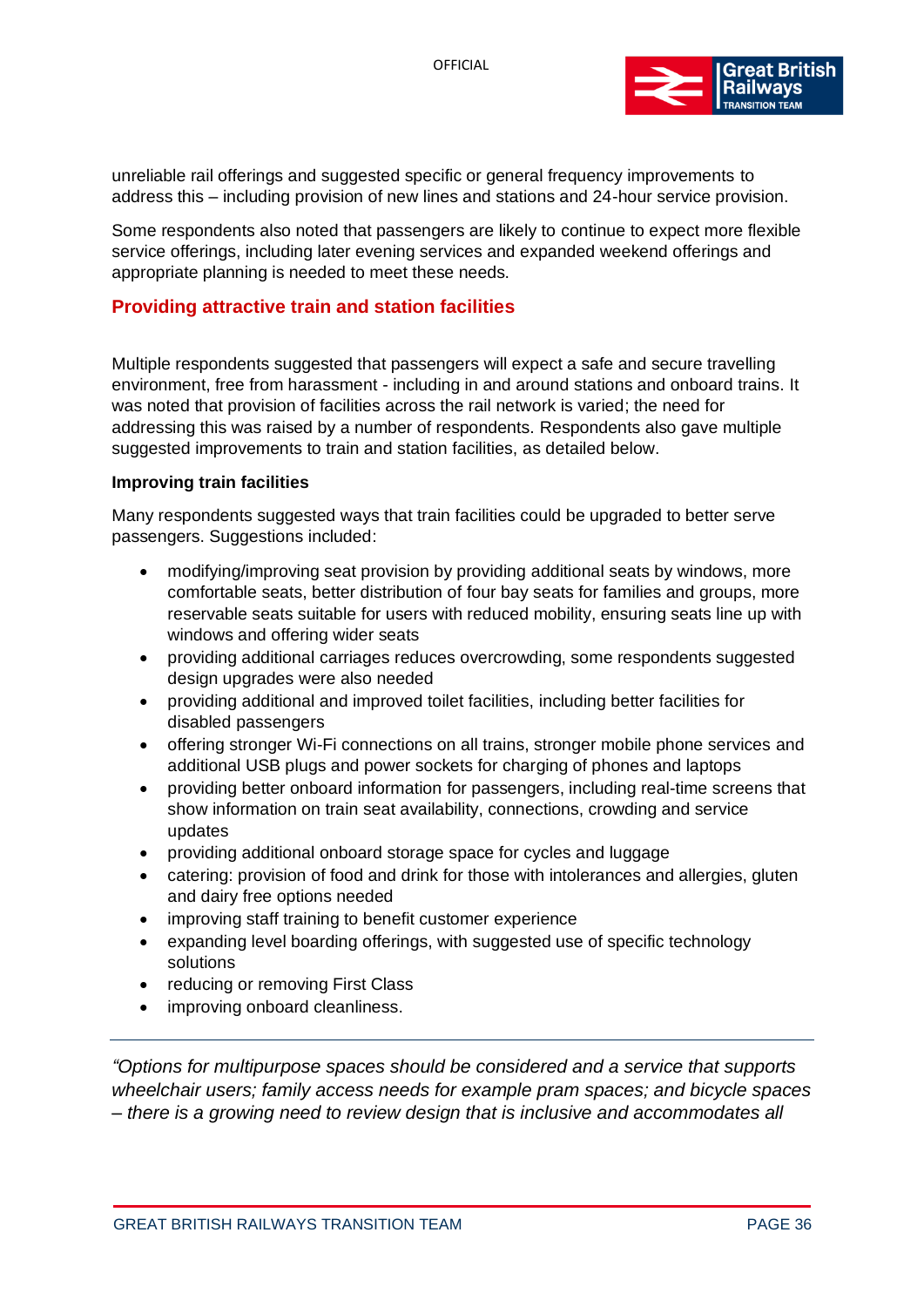

*needs thereby reflecting less on fixed seat capacity to encourage more passengers to use the railway by providing spaces that are multi-functional."*

#### **Improving stations and surroundings**

Many respondents suggested ways that station facilities could be upgraded to better serve passengers. Suggestions included:

- improving the provision of first/last mile travel options from stations including via public transport, introduction of Park & Ride at stations and additional facilities to support active mode and micro-mobility users building more and reopening of stations to allow better access to the rail network outside of main cities
- improving information display: illuminated departure displays and timetables with big text
- providing charging points for electric cars
- improving toilet facilities: provide toilets at all stations, facilities should be free, increase provision of baby changing facilities
- providing step-free access at all rail stations
- improving facilities for babies and young children at stations
- providing storage facilities: provide safe, secure bike and luggage storage
- providing clean, safe and heated waiting rooms
- improving ticket machines, which do not always work, are hard to operate for some users and should be available at all stations
- providing pray/faith and quiet rooms
- increasing capacity through investment in platform lengthening to support longer trains
- improving connectivity by providing station Wi-Fi and offering power sockets.

# **Providing accessible and affordable services**

Many respondents highlighted the importance of providing affordable, accessible rail services for all passengers as poor accessibility and cost of travel can be significant barriers. It was noted that accessibility is especially important for users with mobility impairments (including those with hidden disabilities and health concerns), families, younger people and the elderly (particularly in the context of an ageing population). Some respondents also commented on the rate of change in providing accessible services, and challenged the rail industry to go faster.

Most responses relevant to the theme of providing accessible and affordable services focused on the following topics:

- accessibility considerations
- access to information and customer service
- affordability of services.

Respondents' views on each of these topics are summarised in the following sections.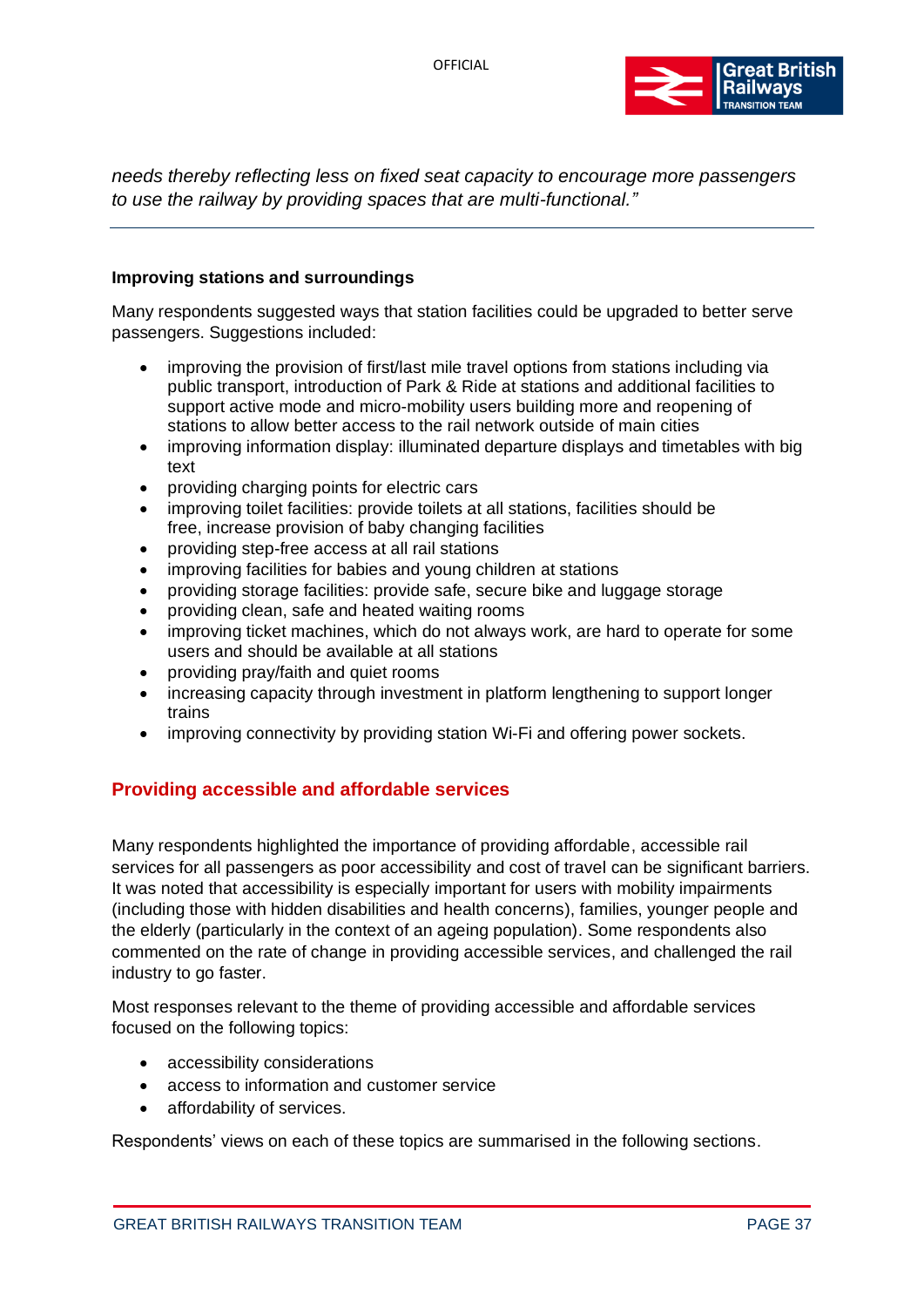

# **Accessibility considerations**

Some respondents provided evidence that people with mobility impairments make fewer trips and travel fewer miles than others and suggested that some are reluctant to travel by rail at all. Many respondents suggested that there should be improved engagement with mobility-impaired passengers to better understand their needs and determine solutions to barriers. More consistent provision of facilities and customer service was considered by some respondents to be key to improved accessibility. Some also made clear that accessibility considerations must also be applied to railway employees.

Some respondents stressed the importance of considering legal and contractual obligations in relation to accessibility and undertaking better monitoring and evaluation to assess and demonstrate progress.

Multiple respondents suggested measures to assist railways users with accessibility needs, including level boarding, step free access at every station, advance booking of passenger assistance at stations, tactile surfaces, and provision of boarding ramps. Some also called for a commitment to implement level boarding over time. It was also suggested that rolling stock design needs to better reflect the needs of mobility-impaired passengers and their carers, older people, and families. There was strong support for 'Access for All' schemes.

*"It is important that the whole transport system is inclusive by design, allowing people to travel with confidence and ease through well designed fully accessible physical infrastructure and accessible information to help aid journey planning."*

## **Access to information and customer service**

Some respondents felt that delivering accessibility should also include greater consideration of customer service and information provision. It was suggested that the use of driver-only trains and a reduction of station staff presence removes support for assistance, particularly from disabled passengers. . Multiple respondents suggested there will continue to be a need for staff presence on trains and at stations to support passengers with accessibility needs and ensure a safe environment for all.

A number of respondents mentioned the need for provision of alternative rail travel information formats for some customers. Some respondents suggested that technological innovations would be of benefit, but others were concerned that it would be a disadvantage for some users with disabilities, older people and those without access to smartphones. There was concern that this could prevent these users from accessing required support.

*"Whilst there have been worthwhile and significant improvements to the accessibility of the rail network over recent years (rolling stock and staff training have been notable areas of improvement), the very significant disparity in terms of use of the rail network by disabled people and non-disabled people highlights just how much more needs to be done… The 2020 National Travel Survey showed disabled adults (16+) make around 28% fewer trips per year than non-disabled adults. In terms of*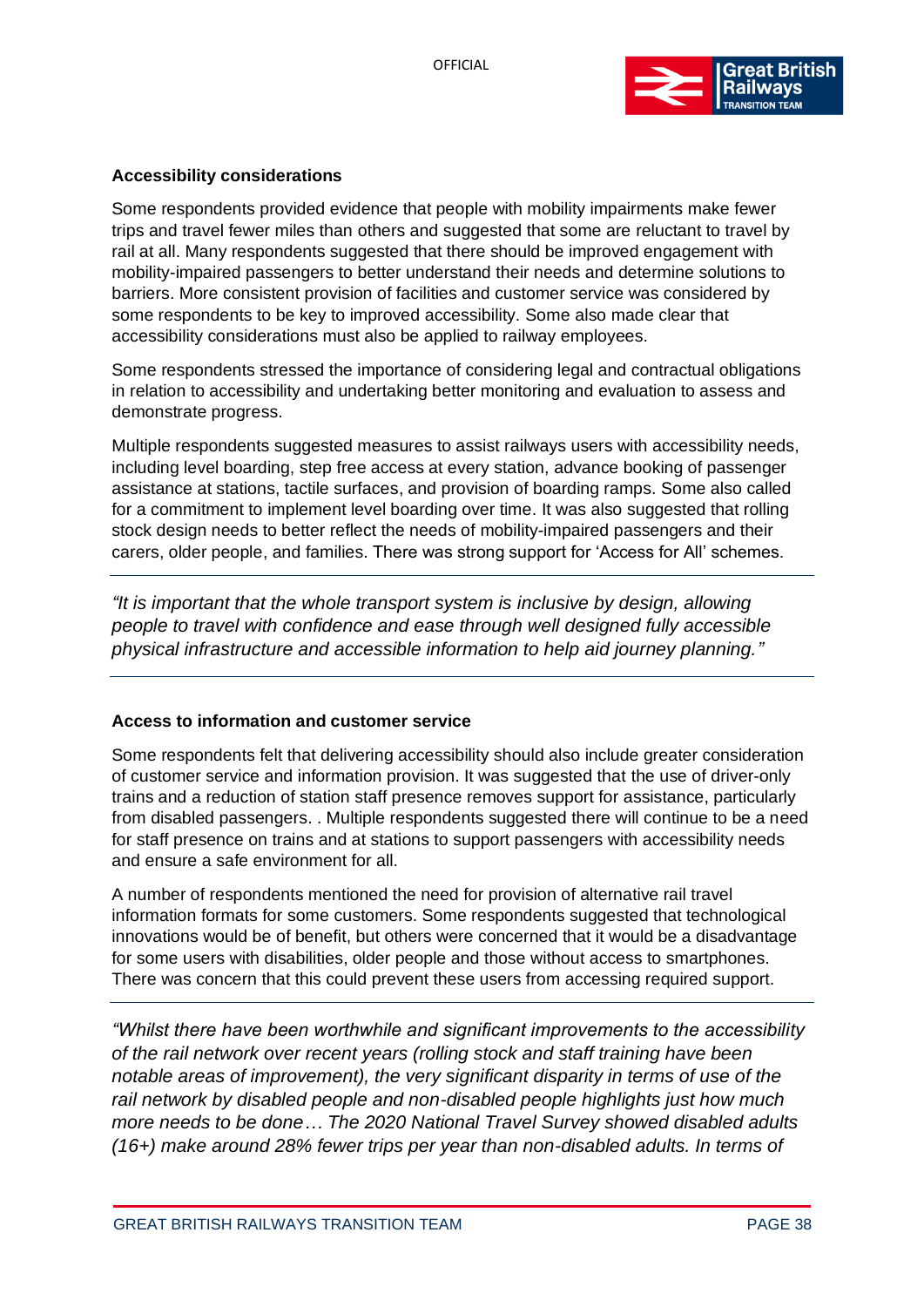

*miles travelled per year the disparity was even greater with disabled adults travelling 40% less miles than non-disabled adults."*

#### **Affordability of services**

Many respondents suggested that the growth in the cost of living would increase passenger demand for affordable travel that provides value for money. It was also suggested that there needs to be a better understanding of what affordability means. Multiple respondents suggested that to retain and attract passengers, pricing of tickets would need to be competitive relative to other modes of travel.

Some respondents suggested measures to address affordability concerns, including offering discounts to attract passengers back to rail, enabling pre-booking of tickets beyond the current three-month window to provide better value for money and attract passengers planning holidays, and offering refunds for unused tickets.

*"Rail should be accessible financially to everyone, the cost of tickets are generally too high and the range is too complex, especially during peak travel times."*

# **Expanding the role of freight**

Respondents were supportive of increased modal shift from road to rail for freight transportation. Benefits cited included environmental benefits, UK business productivity, railway cost savings, agglomeration benefits, and revenue generation. It was felt that this wide range of benefits should be considered in the appraisal of infrastructure schemes. Some respondents highlighted that industry forecasts indicate strong long-term growth in demand for rail freight services.

Most responses relevant to the theme of expanding the role of rail freight focused on the following topics:

- supporting the UK economy
- contribution of rail freight to net zero
- expanding UK rail freight's role in UK supply chains.

Respondents' views on each of these topics are summarised in the following sections.

#### **Supporting the UK economy**

Rail freight and logistics were reported to be vitally important to several sectors and geographic locations across the UK, contributing to economic opportunities including overseas trade and the movement of bulk materials. Many respondents identified reliability, speed, and cost-effectiveness as advantages of transporting goods by rail, pointing to supporting evidence. These advantages were thought to be greatest where there are large volumes, long hauls and/or low transfer costs. Rail freight was praised by respondents for demonstrating supply chain resilience during the Covid-19 supply chain crisis.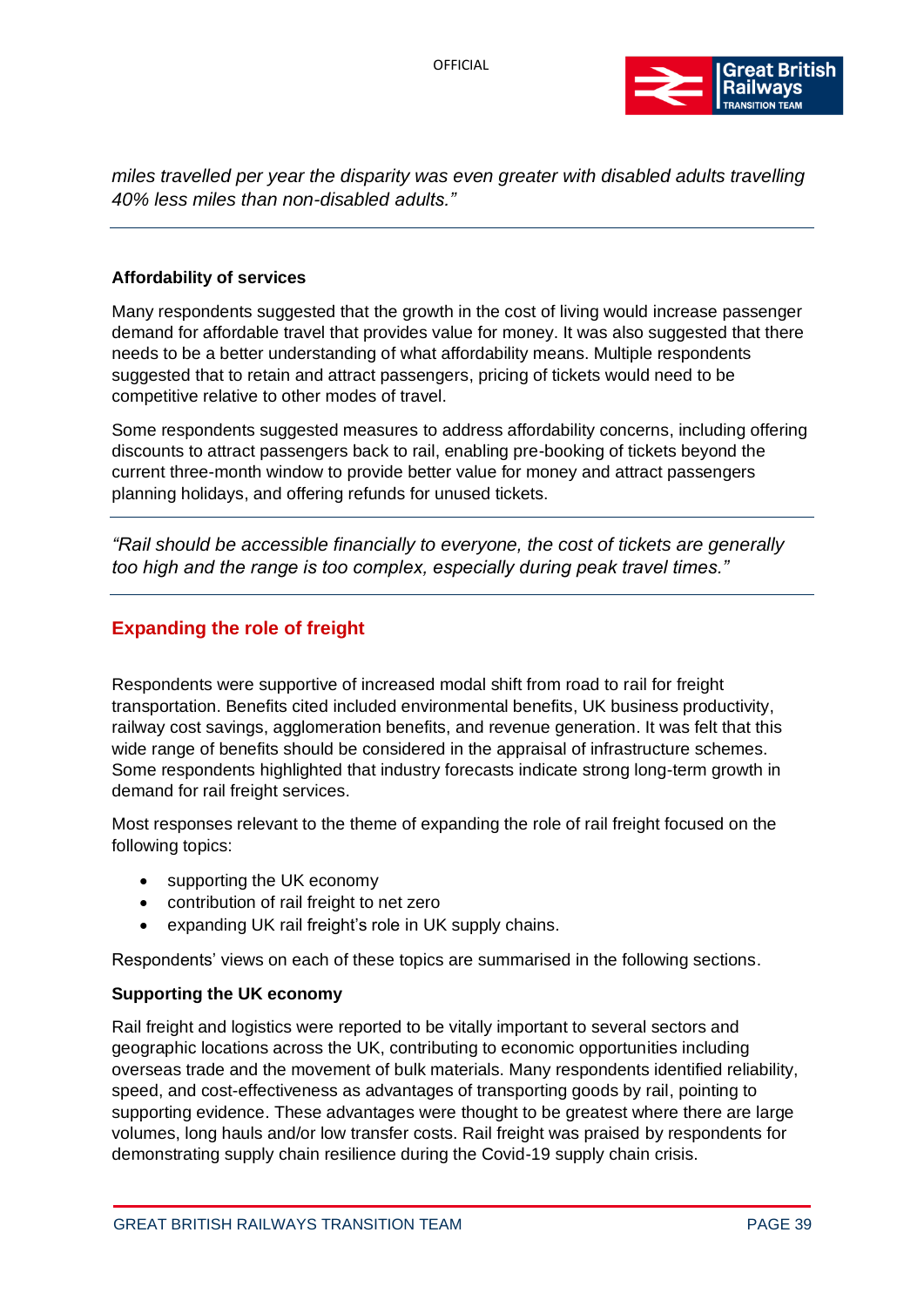

*"Tesco … credits use of rail freight for keeping shelves stocked in supply crisis, demonstrating supply chain resilience benefits."*

Structural challenges for road haulage, the introduction of low emission zones in urban centres and a growth in businesses seeking to diversify logistics chains were reasons suggested by respondents for increased demand for rail freight. It was expected that growth will require more efficient use of existing capacity, as well as the creation of additional capacity, in the network. Investment in rolling stock, railway infrastructure and technology were identified as levers for delivering longer-term economic growth and boosting the economy through cost-effective, reliable, national logistics. Respondents suggested that this would allow rail to be competitive in markets from which it was previously excluded on price.

# **Contribution of rail freight to Net Zero**

As was seen in the call for evidence for the Williams Rail Review, multiple respondents reported the environmental benefits of rail freight. Many respondents see rail as having a critical role in the national shift to net-zero and decarbonisation of the supply chain, citing the rail industry as having strong potential to shift towards zero carbon fuel solutions.

Evidence was provided to demonstrate rail freight's green credentials, including how rail produces fewer emissions compared to road (impacting air quality and climate change), imposes less noise disturbance than HGV traffic, reduces the amount of congestion and delay on the road network, lessens the damage to highways caused by HGVs and is often safer than other freight modes. Multiple respondents suggested that these green credentials would result in additional businesses turning to rail as a more environmentally friendly means of moving goods. Infill electrification schemes and alternatives fuels were also cited as further enhancing the environmental attractiveness of rail freight.

# **Expanding rail freight's role in UK supply chains**

Respondents referred to declines in traditional flows, such as coal and metals traffic, being offset by other bulk traffic, such as a growth in container and construction traffic. Strong rail freight flows were reported to have developed from both domestic freight terminals and deep-water ports for international trade. Some respondents credit rail freight with being most effective for long-distance flows of heavy materials, including into city centres.

*"There are … potential opportunities more widely across the network to integrate with last mile logistics models making railway stations a key part of the freight supply chains."*

Suggestions for expanding on existing supply chains included lowering the barrier to entry for end-customers, using existing Channel Tunnel freight capacity, enabling express freight of lighter, time sensitive items (the potential for 'parcels as passengers') and responding to 'just in time' inventory management – which requires responsive and flexible systems across the freight and logistics sector. It was noted that increasing express freight could require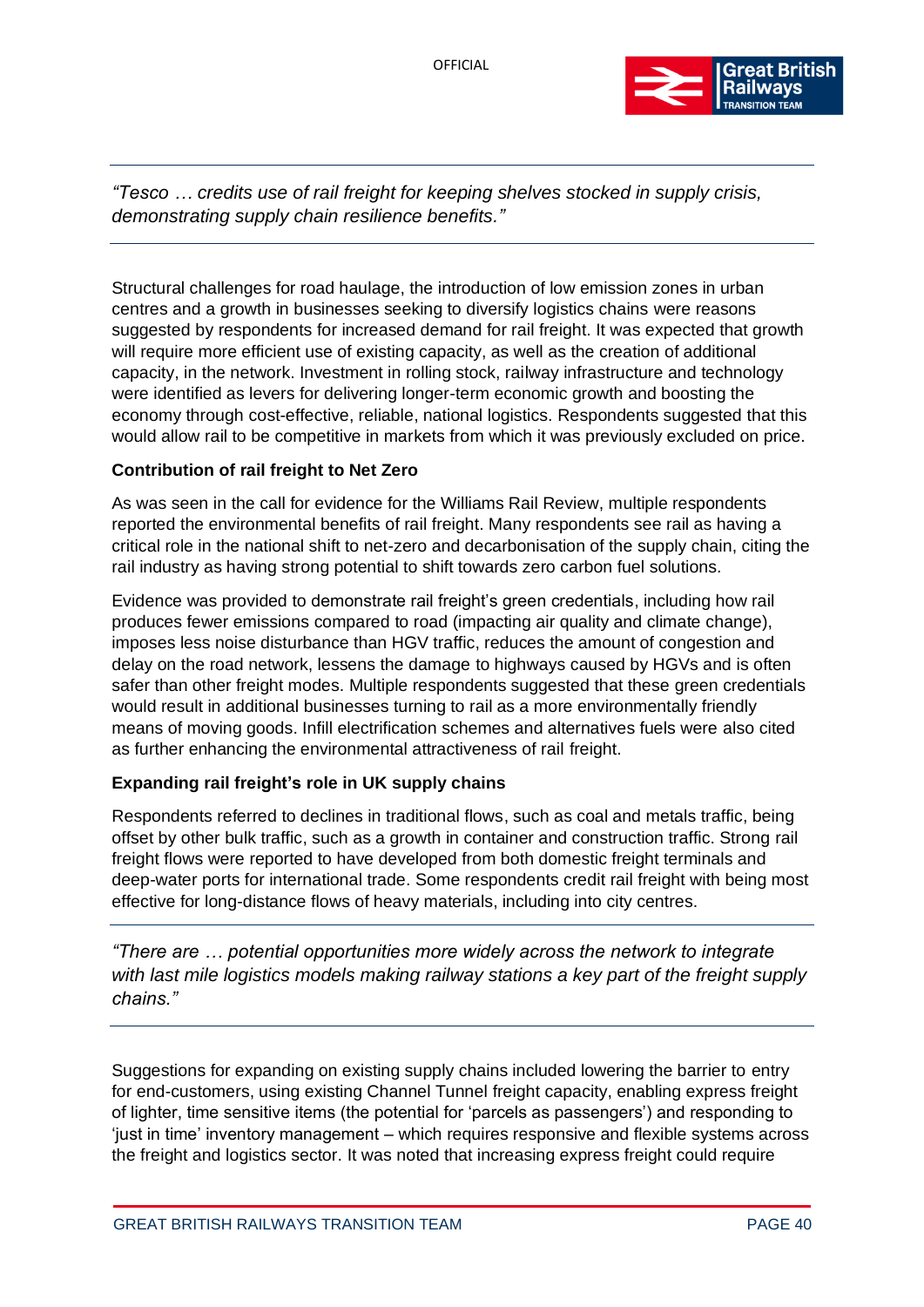

additional space at stations to accommodate parcels traffic in urban locations. Respondents also highlighted that newer/smaller customers can find it difficult to fill a full train load and suggested the facilitation of more aggregated train loads (allowing end customers to purchase segments of a train load).

#### **Using technology to improve customer experience**

Multiple respondents suggested using technology to support integrated travel. Some respondents mentioned that demand for Mobility as a Service, enabling users to plan, book and pay for multiple transport services through one digital platform, is likely to increase.

The provision of a simplified ticketing system was frequently cited as a way to improve passenger experience. Many respondents suggested the use of travel cards and 'Londonstyle' ticketing technology, and easier to navigate booking systems.

*"We expect GBR to provide the focus for the development of customer-focused systems which will require improved telecoms connectivity, open data and sensors on trains, stations and infrastructure."*

Some respondents suggested that freight customers also require better systems – to plan their operations and track shipments. It was suggested that GBR enable the development of customer-focused systems through the use and deployment of sensors on trains, improved telecoms connectivity and open data.

#### **Technology to better capture and communicate data**

Some respondents suggested technologies, such as mobile apps, be used to better capture and relay data to customers. Mobile apps were suggested as a way to communicate journey updates – including service delays, seat availability and connecting service information, to passengers.

Some respondents suggested the creation of a centralised industry-wide data system to improve customer experience, aid decision making, inform timetabling, aid revenue forecasting and staffing. The role of automation and artificial intelligence in data capture was thought to increase in the future.

#### **Mitigation of cybersecurity risks**

Although technological change and increased collection and use of data were suggested by many respondents as ways to meet customer needs, other respondents suggested that this could increase the risk of cyber-attacks. Some respondents noted the importance of ensuring that new data and systems are resilient to cyber threats to prevent disruption and safety risks.

It was suggested that increased digitisation within the railway sector should be informed by best practice and adhere to international standards, with cyber-security proactively managed. It was also noted that customers and staff need to trust that the data they provide is being kept secure, especially personal and financial data.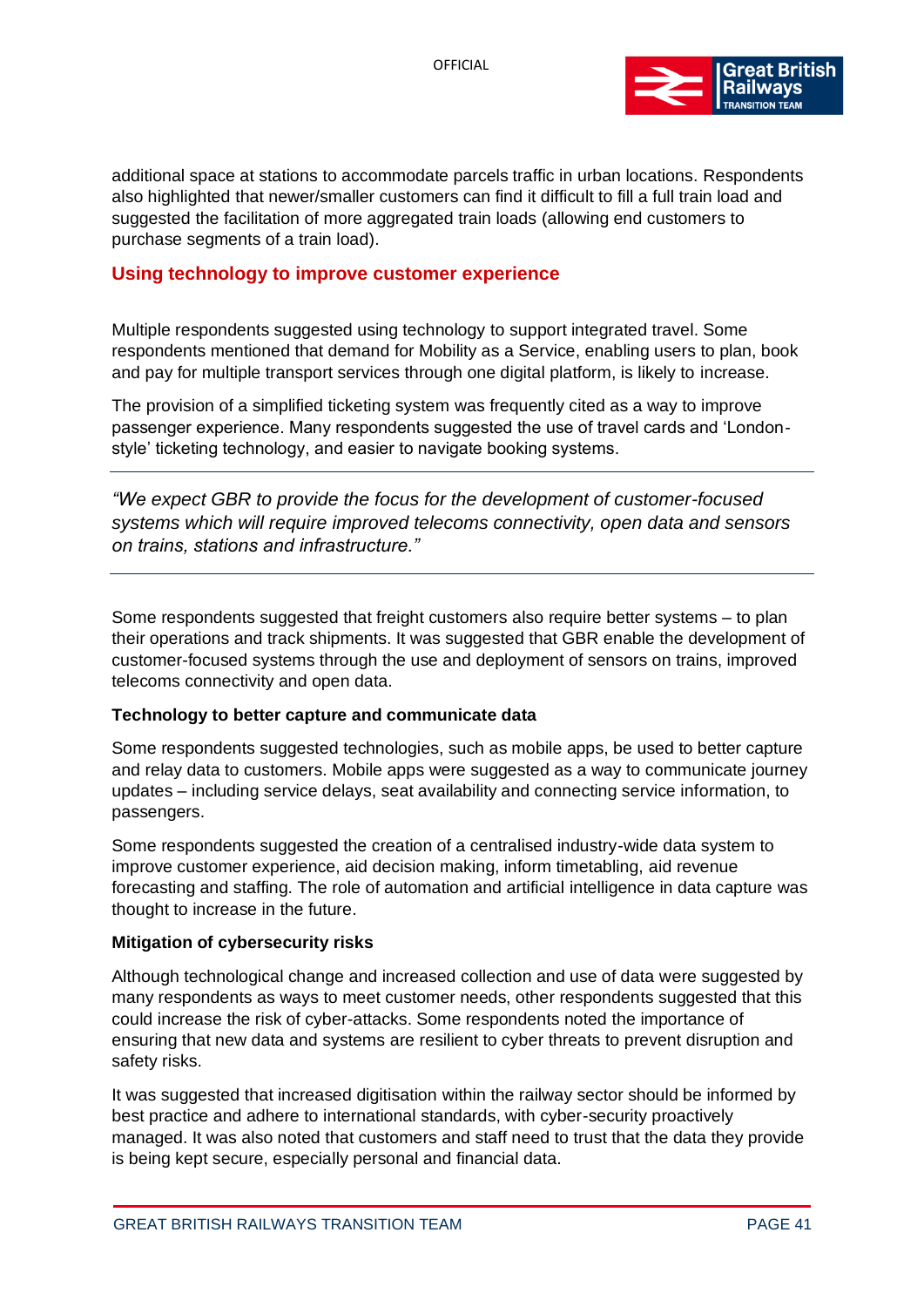

*"A key uncertainty that the Strategic Plan must be resilient to will be the development of new technologies that could impact on the cybersecurity of railway assets."*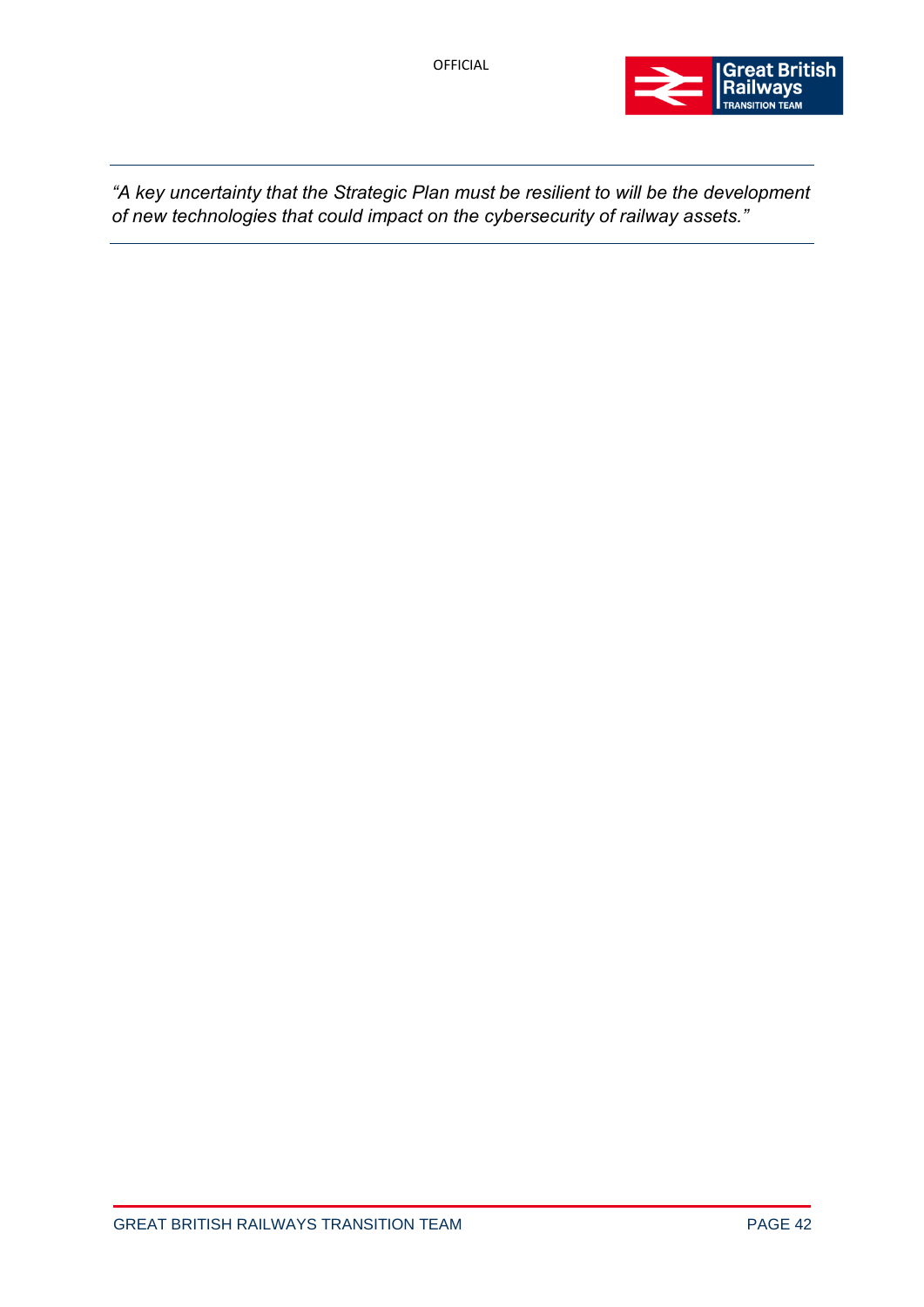

# **Summary of responses to Question 3 – Delivering financial sustainability**

The call for evidence asked respondents where they saw the most significant opportunities and barriers to delivering financial sustainability in the rail sector and consider ways the Strategic Plan could support greater efficiency (such as joined up operations), innovation, alternative sources of funding and/or cost base reduction. The question posed, was as follows:

*Where are the most significant opportunities and barriers to delivering financial sustainability in the rail sector over 5, 10, and 30 years and how do we achieve/overcome them? How can we most effectively monitor and assess this? What is a stretching yet realistic ambition for this objective and what measures can we most effectively use to consider success over the coming 5, 10 and 30 years? What are the interventions over that period which will be the maximum value for money?*

## **Response overview**

A total of 267 (87 per cent) respondents commented on delivering financial sustainability. Of the respondents commenting on Question 3, 14 per cent (37 respondents) provided additional evidence to support their answer. The forms of evidence included reports, academic papers, research papers, excel data, websites, articles, case studies, government data, a financial sustainability plan and press releases.

Most responses tended to focus on one or more of the following five key themes:

- delivering a more efficient railway
- balancing government funding and passenger revenue
- harnessing innovation and technology
- driving revenue growth
- realising the full potential of the private sector.

The distribution of respondents with comments on these key themes is shown in Figure 5. There were several comments made as part of Question 3 that were not relevant to the question or the call for evidence more generally. These comments were recorded as 'other' as part of the analysis. Many respondents highlighted potential challenges associated with delivering a financially sustainable railway but supported efforts to work towards this.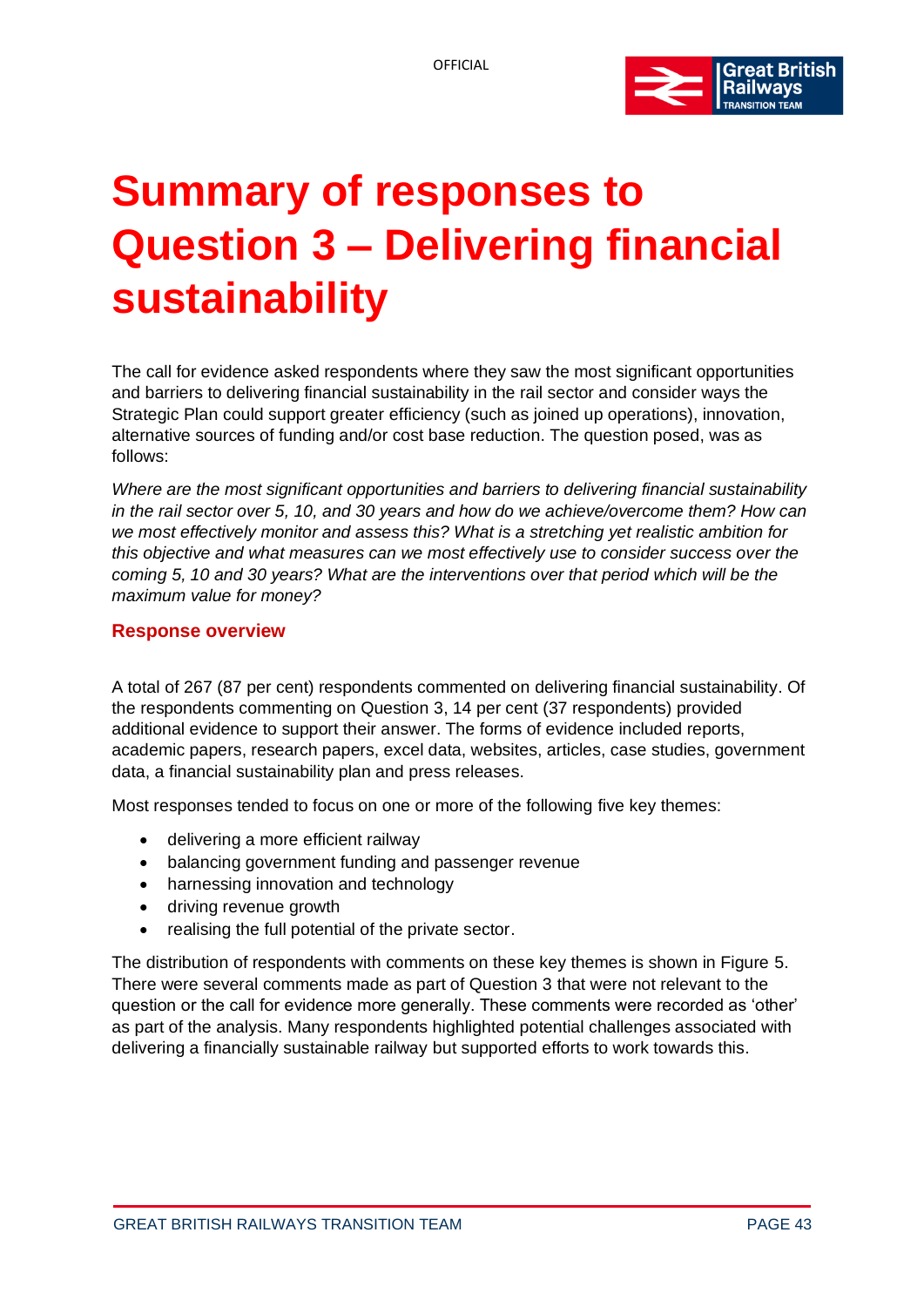



## *Figure 6 Number of respondents with comments on Question 3 themes\**

*\* Please note that % are of the 267 respondents that submitted a call for evidence response with comments related to Question 3.*

Over two-thirds of Question 3 respondents (72 per cent) commented on delivering a more efficient railway and 54 per cent made remarks on balancing government funding and passenger revenue. Multiple respondents felt that current taxpayer and customer costs associated with rail are high and suggested a range of ways to reduce costs. The volume of evidence provided within each theme was varied, the text in the sections below includes references to instances where evidence and citations within responses were provided to support answers.

# **Delivering a more efficient railway**

Many respondents felt that there is an added premium in the costs of doing anything associated with the railway, which stops the industry from delivering value for money for both the taxpayer and passenger. It was suggested there should be a concerted effort to reduce or eliminate 'gold plating' and to open the industry supply chain to greater competition. It was noted that care would need to be taken to ensure standards, quality of service and safety were not negatively impacted in the process, which many acknowledged is a difficult balance to strike. Some respondents suggested experimenting with different contractual/in-house methods of delivery to help identify the best methods of cost reduction to bring this premium down.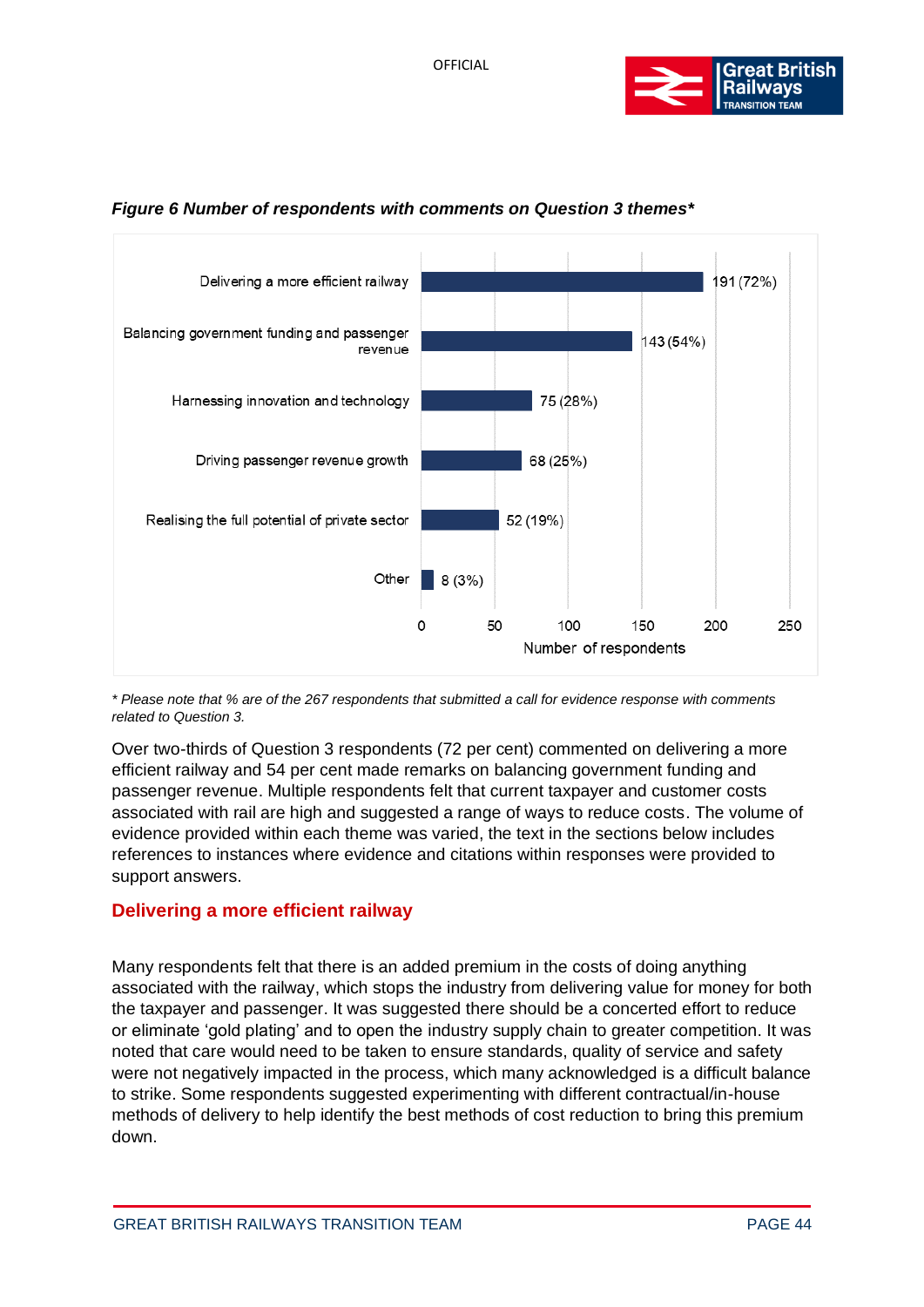

Numerous respondents suggested opportunities to deliver financial sustainability, for example using unused capacity or reducing costs, as well as examination of the cost base of infrastructure. It was also suggested that GBR review all cost elements of the rail network and drive as many efficiencies as possible. Case studies, academic papers and ongoing trials were provided as evidence for how capacity could be increased and cost reductions achieved.

Several respondents indicated that opportunities for cost savings and rail investment should be considered alongside other transport modes. It was felt that this would enable a holistic view of national transport investment priorities rather than considering them separately. These comments were echoed in responses to Question 4.

*"It is crucial that the role and importance of rail investment is considered, assessed and evaluated alongside that of other modes, enabling a holistic view of national transport investment priorities rather than treating them as separate."*

Most responses relevant to the theme of delivering a more efficient railway focused on the following topics:

- cost savings
- reducing duplication
- cost reduction through improved procurement
- capital and operational expenditure
- people.

Respondents' views on each of these topics are summarised in the following sections.

#### **Cost savings**

Many respondents detailed smaller changes that could be made to the way the railway is maintained and operated to reduce costs, stating that small incremental changes could result in much larger savings if applied across the whole railway and not just by one operator or one region. Evidence cited savings achieved by bringing work in-house rather than outsourcing, and presented cost benefit analysis for the implementation of new systems and processes currently being trialled in the UK.

*"Across the industry there is significant scope for cost saving and revenue growth in an entire range of activities at the large and small scale by joining accountability for revenue and revenue at the right level."*

Others suggested that reducing the industry's cost base through improved productivity, including initiatives such as condition monitoring, automatic train operation and the closure of traditional booking offices, while maintaining high levels of customer care throughout the journey experience, would have an impact.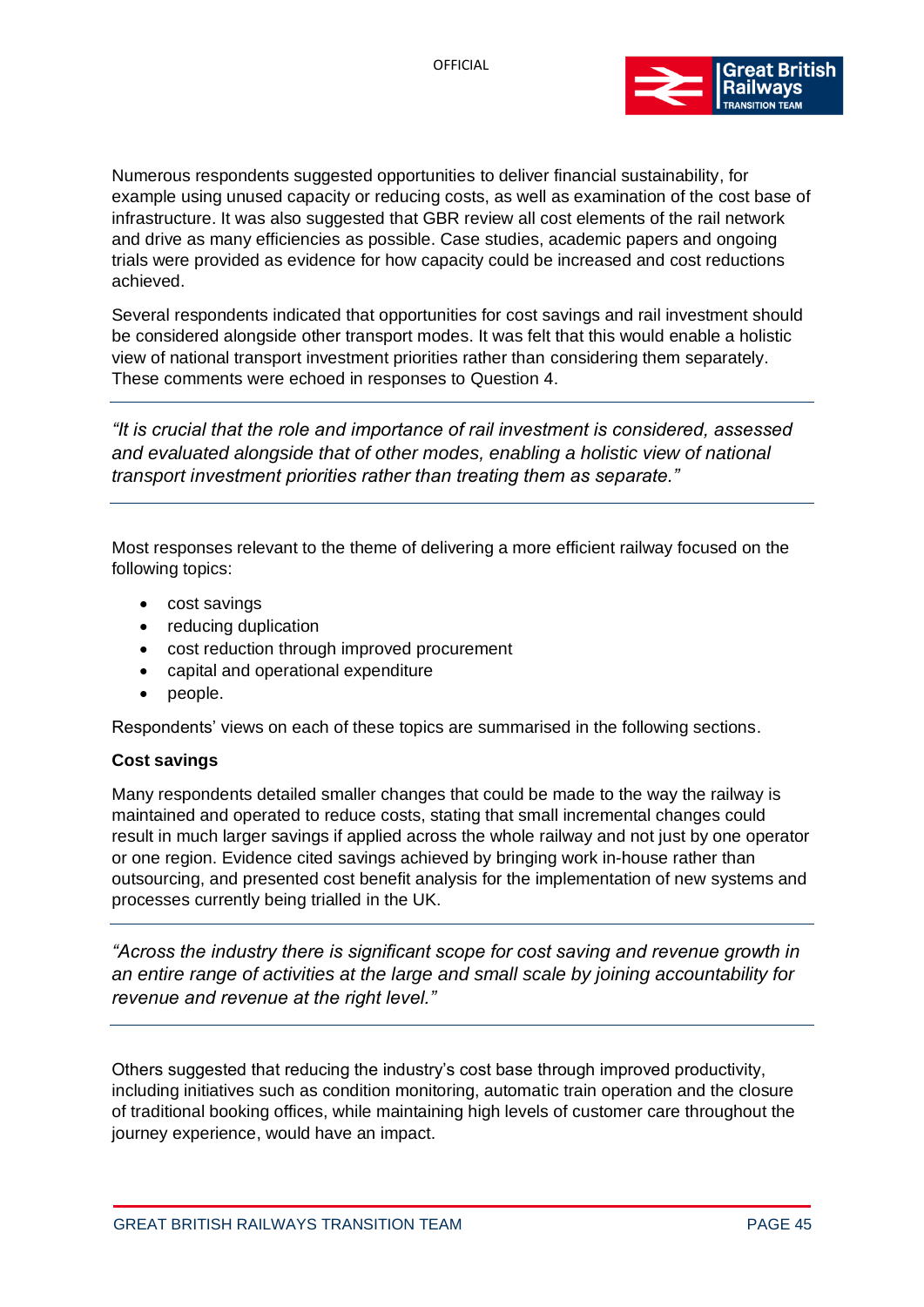

Respondents referred to other nations and global examples where GBR could look to drive down cost and pass savings onto passengers and freight users by making rail more competitive, one example being the Luxembourg Rail Protocol<sup>4</sup>.

Some respondents mentioned that they felt that the current track access agreements increased the cost of infrastructure projects due to the compensation paid to operators. They suggested that future contracts could employ a level of predetermined penalty free access, and revenue forecasts could be planned based on this level of access.

Cost saving through greater partnership between GBR and National Grid and energy providers was suggested several times. Respondents noted that the financial relationships between the two are of a scale that could involve reform and efficiency under a clear mandate.

*"Government have levers over both National Grid and Network Rail…this may be an area of cross-departmental integration that is required to make GBR energy needs more efficient."*

#### **Reducing duplication**

Many respondents suggested that the proposed structure of GBR must embrace the opportunity for significant efficiencies by eliminating duplication. Some argued that throughout the sector there are several different organisations all doing the same things in different ways, and respondents felt that there is an opportunity for the railway to come together to share best practices and processes that will result in less duplication and increased cost savings and efficiencies.

There were comments that suggested that there could be significant reductions in the costs of senior management achieved through the joining together of RDG, Network Rail and RSSB.

## **Cost reduction through improved procurement**

Many respondents believed that costs could be driven down through procurement and improved competition when bidding for contracts. It was suggested that successful procurement and management of supplier relationships, in an ethical and sustainable manner, would be key to minimising the risk of future financial success. Savings achieved in Sweden, Germany and the Netherlands were provided as evidence of savings achieved through contract and franchise reform. Several respondents felt that opportunities to reduce costs could be derived from early and collaborative engagement during the procurement stage with more SMEs who could offer innovative approaches and ideas, removing barriers that make it harder to engage.

Some felt that enabling procurement decisions to be made in a way that optimises whole-life costs and supports the use of assets during their full economic life of up to 35 years was

<sup>4</sup> designed to make it easier and cheaper for private sector to finance rolling stock without state guarantees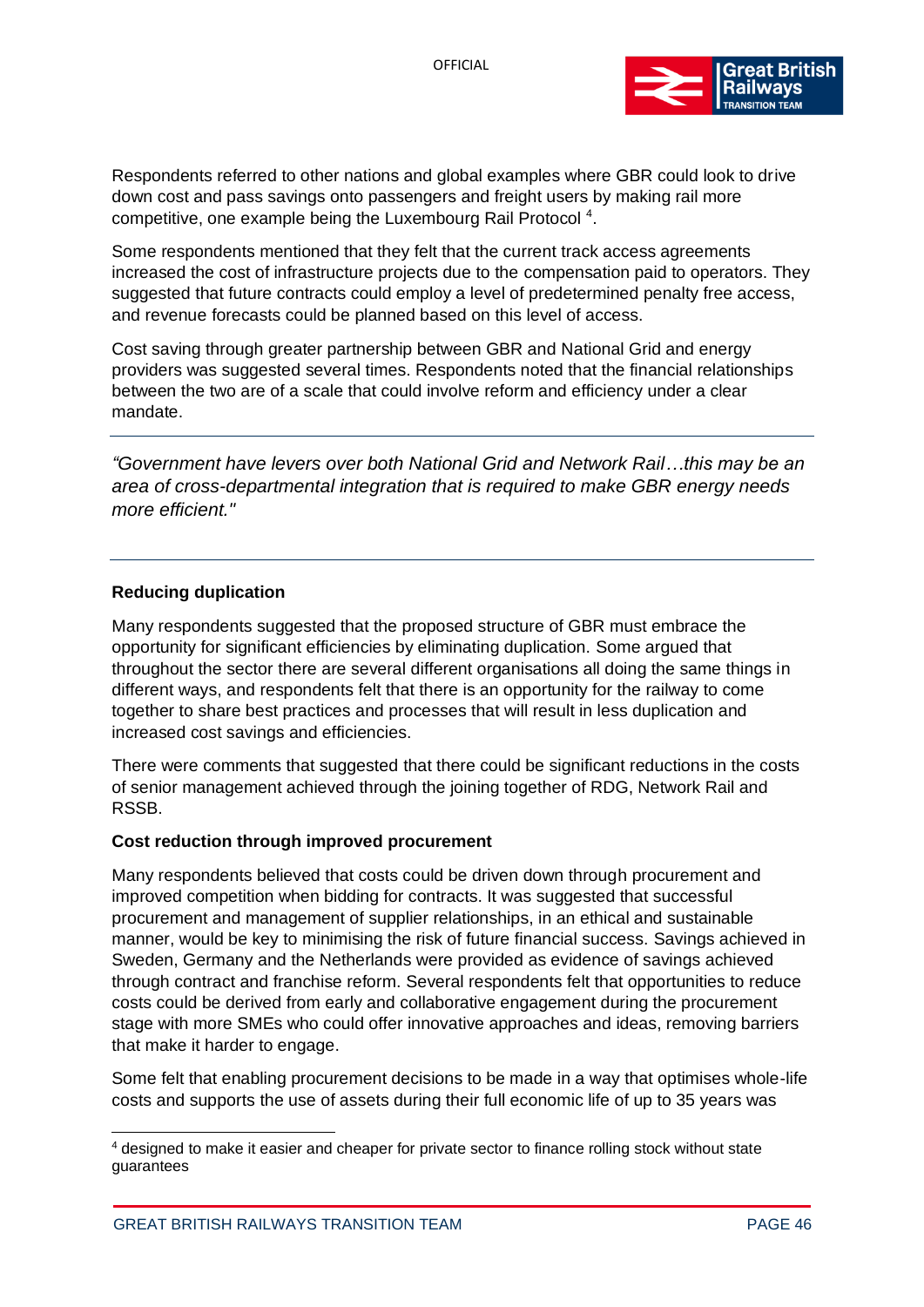

essential to the future of the railway. Others suggested that less focus on process/bureaucracy at the front end of the procurement process and more focus on relational contracts and collaborative working throughout the life cycle of contracts would allow organisations to see improvement in both performance and financial stability.

*"[Improving] delivery efficiency through the adoption/adaptation of technology and enabling the cultural changes … requires a new approach to contracting."*

Some provided a vision of a future commercial structure that allows for the sharing of risk and reward, supporting third party investment and revenue streams. It was also suggested that an alternative commercial structure should be explored through vertical integration. Some respondents suggested that GBR could leverage opportunities posed by such integrated solutions providing the ability of integrated authorities to act on issues relating to costs and revenues.

It was recommended that all rail procurements are aligned with the Cabinet Office's wider procurement reform. This includes shifting to 'Most Advantageous Tender' so that social value and net zero are also assessed, something that was mentioned by several respondents.

There were numerous specific suggestions for potential initiatives to improve financial sustainability by reducing cost through rolling stock/infrastructure procurement. By procuring these together, it was suggested that it could reduce the integration risk and cost. Alternative rolling stock replacement models were cited as opportunities for shared learning within the industry. Existing frameworks, route maps and playbooks were suggested as a means of making key changes in the design and procurement processes.

*"Public sector contracting authorities must recognise the role that procurement can play in delivering value for money and improved outcomes if done right… key changes during the design and procurement process would enable an improvement in outcomes. These include earlier engagement with industry, a greater emphasis on co-design, co-creation and co-ownership, and more open and transparent dialogue between client and supplier to enable flexibility and innovation."*

## **Capital and operational expenditure**

Respondents commented that financial sustainability may initially be hard to achieve due to capital investments required to progress other objectives and that greater revenue from the railways would come as a result of improved services. It was noted that balancing capital and operational expenditure is difficult.

Some respondents suggested that the biggest opportunities to drive value for money come through the new structures being created by GBR. It was observed that currently there is a lack of alignment between investment by Network Rail on railway infrastructure and the investment by operators in new trains and services.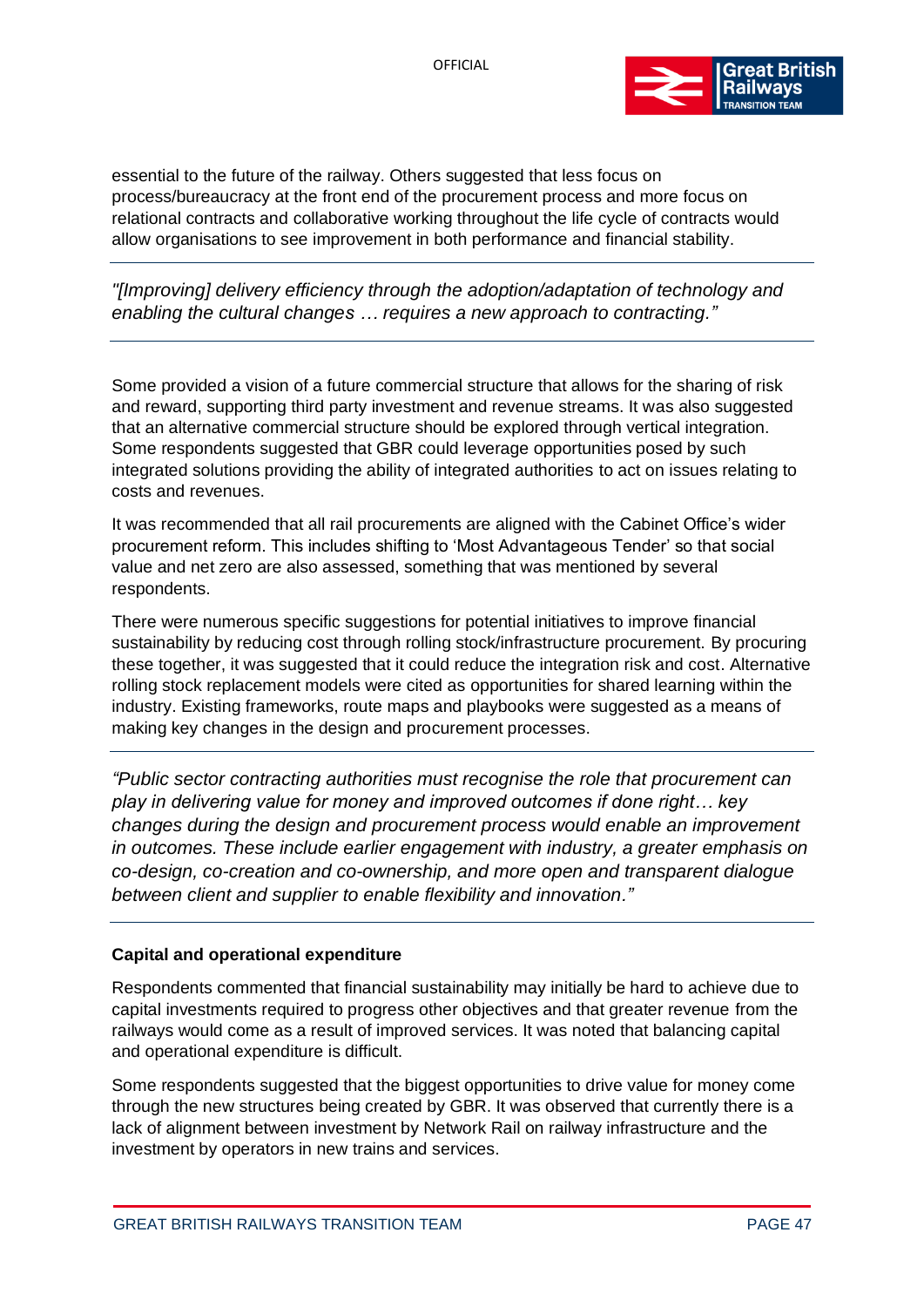

There were comments relating to improving capital efficiency to mitigate unavoidable capital expenditure with a coordinated and renewed focus on reducing both operating and capital costs. A number of responses observed that the railway was renowned for rarely keeping to budget on the delivery of projects and often running over time. It was suggested that capital expenditure needs to be simplified by reducing the processes and perceived bureaucracy in line with the principles of PACE (Project Acceleration in a Controlled Environment) and SPEED (Swift Pragmatic and Efficient Enhancement Delivery) to support greater involvement of the supply chain in the delivery of works.

Many respondents showed concern that focus on short-term affordability of measures would negatively impact financial sustainability over the longer term.

*"There is a disconnect between operations, maintenance and renewal (OPEX) and infrastructure investment (CAPEX) budgeting that is hampering the implementation of joint P&L initiatives, aimed at improving the overall financial position of the railway."*

There were several comments that stated that the 'boom and bust' approach to procuring rolling stock needs to end by providing clarity on volume with a rolling stock pipeline or industrial strategy. It was suggested that this could help manufacturers reduce their cost and advance innovation to help reduce OPEX of the industry.

Some respondents suggested that rolling stock lease costs are a significant element of rail industry costs and recommended the creation of a rolling stock regulator to ensure these lease charges are set at fair and reasonable levels. Evidence of a framework to support private sector investment in railway rolling stock was provided as a way to reduce purchase and leasing costs.

#### **People**

Several respondents felt that investing in people, reforming working practices, and ensuring the railway is seen as an "employer of choice" will be critical to the industry's future growth and financial success. Existing programmes designed to improve social mobility and diversity, as well as develop key skills were cited as examples of attracting and retaining talent. It was suggested that increasing workforce diversity will make better use of Britain's talents and better reflect the communities the railway serves. Opportunity to invest and grow the workforce in local areas was commented on by several respondents. These respondents felt a localised skilled workforce would in turn contribute to local economic growth.

Some respondents stated that those engaged in any aspect of purchasing, contract management and/or the procurement of products and services need the necessary skills, knowledge and, where necessary, qualifications to be able to manage supplier relationships in an ethical and sustainable manner, to minimise the risk to financial success in the future.

Some respondents highlighted skill shortages negatively impacting on level of service. This was illustrated by an example where train drivers have six-month notice periods to serve, and the training of replacement drivers takes 12 months. Respondents highlighted the need for a whole industry needs assessment to ensure trained staff are available to meet demand.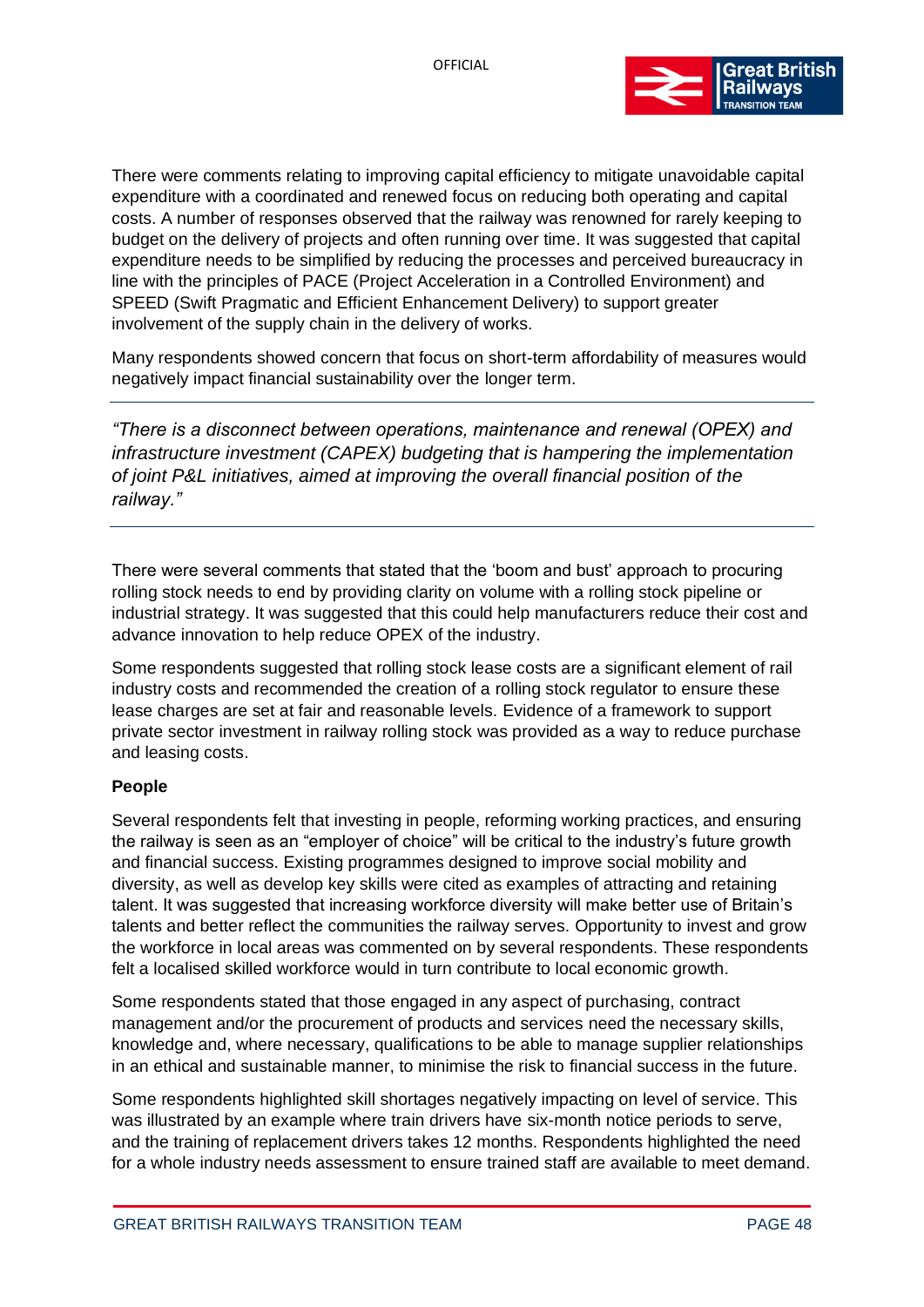

*"Workforce planning is one of the key 'analytical' tools needed to ensure an efficient, cost effective and financially stable rail sector"*

# **Driving revenue growth**

## **Recovery of passenger demand following the coronavirus pandemic**

A large number of respondents acknowledged that the immediate focus for the industry should be on demand growth following the pandemic. In the short term, respondents reflected on the uncertainty that has arisen and on how people will travel and connect both economically and socially in the future. Some suggested that this uncertainty should be coupled with scenario planning to allow the sector to respond and invest with the best available information.

*"It will be important not to overreact to lower demand in the coming years, for example through significant service reductions, which could allow car-dominated travel patterns to become established as we enable lower carbon transport options for people to utilise as behaviours and the economy evolves."*

Respondents acknowledged that there is also likely to be greater competition for funding and investment across other government departments and parts of the economy. This could lead to short-term funding agreements that may cause the suspension or cancellation of planned longer-term projects. It was suggested by many that continued investment was needed, despite large losses over the past two years to ensure long term success.

Some respondents argued that with some demand returning post pandemic there would be a need for continuous improvement and further capital spending to expand the network and add resilience. Chapter 5 contains more comments concerning the impact of the coronavirus pandemic.

#### **New markets**

Some respondents suggested that there was a changing balance between commuter trips and leisure/off peak journeys, seeing a growing new market with leisure trips filling the 'commuter void' they thought would be left by the pandemic. It was suggested that this would require a different way of thinking about access to rail travel at weekends and public holidays which could be viewed as peak times in future demand modelling.

Some respondents felt that there was a need for the sector to be more ambitious in its approach to developing new markets and expanding the customer base of rail. It was suggested rail look to new demographics (and the way they have responded to the pandemic) to encourage people back. Some respondents suggested using better marketing to target new markets which could provide a new revenue stream, specifically targeting the leisure sector, to highlight great leisure destinations or highlighting the environmental credentials of the railway.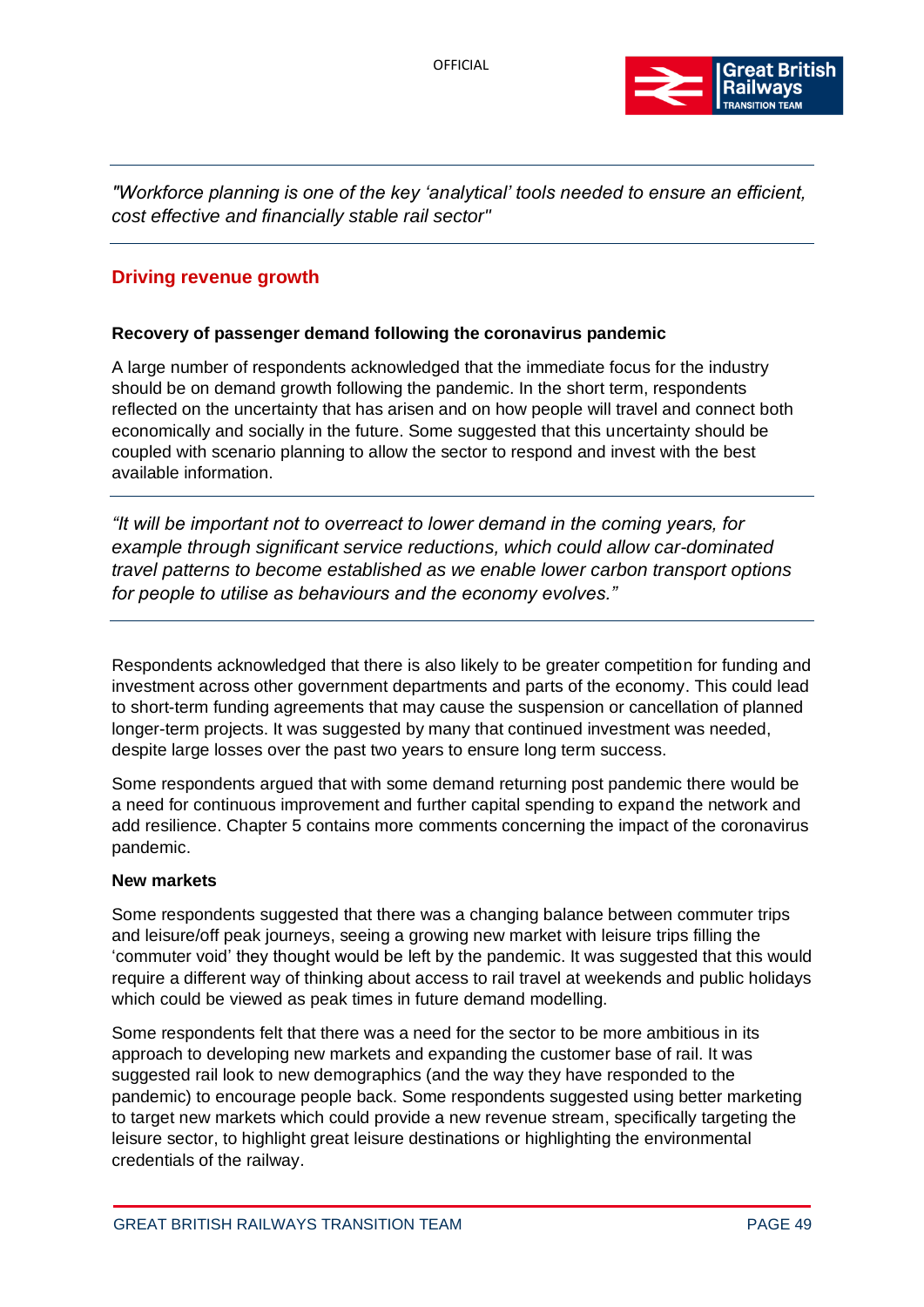

Some respondents suggested there is an increasing environmental consciousness that will drive up more demand as people move away from driving, particularly for access to work in urban centres where clean air zones and other measures could be in place.

Other respondents suggested that a potential new market could be unlocked by making the network more accessible. With 14 million disabled people in the UK, removing the barriers to travel could unlock a large new market.

*"It is clear from the evidence presented earlier that disabled people make significantly fewer rail trips than non-disabled people and travel less far on the rail network. Removing the barriers to access that prevent disabled people from travelling by rail potentially unlocks a very large new market, which could make a material contribution to the long-term financial sustainability of the rail industry."*

Comments were also made that HS2 (High Speed 2) and the Integrated Rail Plan (IRP) offers an opportunity to encourage new customers to the railways and create new travel corridors leading to greater connectivity to economic centres.

# **Realising the full potential of the private sector**

A significant number of respondents stated that delivering financial sustainability could be achieved through harnessing the expertise of the private sector to deliver greater productivity, cost efficiency and attracting customers back to rail following the pandemic. Respondents suggested that the private sector has a large and crucial role in the new model of the railway and should be a key partner moving forward. A collaborative relationship between GBR, operators and suppliers would better leverage their experience, capability, and expertise in planning, delivering, and financing schemes in the most cost-effective and optimal way.

Several respondents suggested that the Passenger Service Contracts (PSCs) should give the Train Operator Companies (TOCs) and Owning Groups the responsibility to manage revenue risk, including setting fares. Responses from businesses were concerned that GBR's intention to control fares and ticketing would result in a 'one size fits all' approach.

*"The private sector can deliver value for money, grow revenues, cut costs and be incentivised to make the right, long-term investments aligned to an agreed, collaborative long-term plan. Contracts on offer to the private sector, such as new PSCs should be attractive enough to retain talent and experience in the industry."*

Attracting the private sector with the use of longer and broader contractual commitments was suggested by some respondents to be key to the success of GBR in the long term. Some suggested that GBR should consider securing private sector funding and investment not tied to HMT Green Book guidance.

Several respondents suggested that GBR should ensure that Open Access operators' track access rights are protected and they are encouraged to innovate.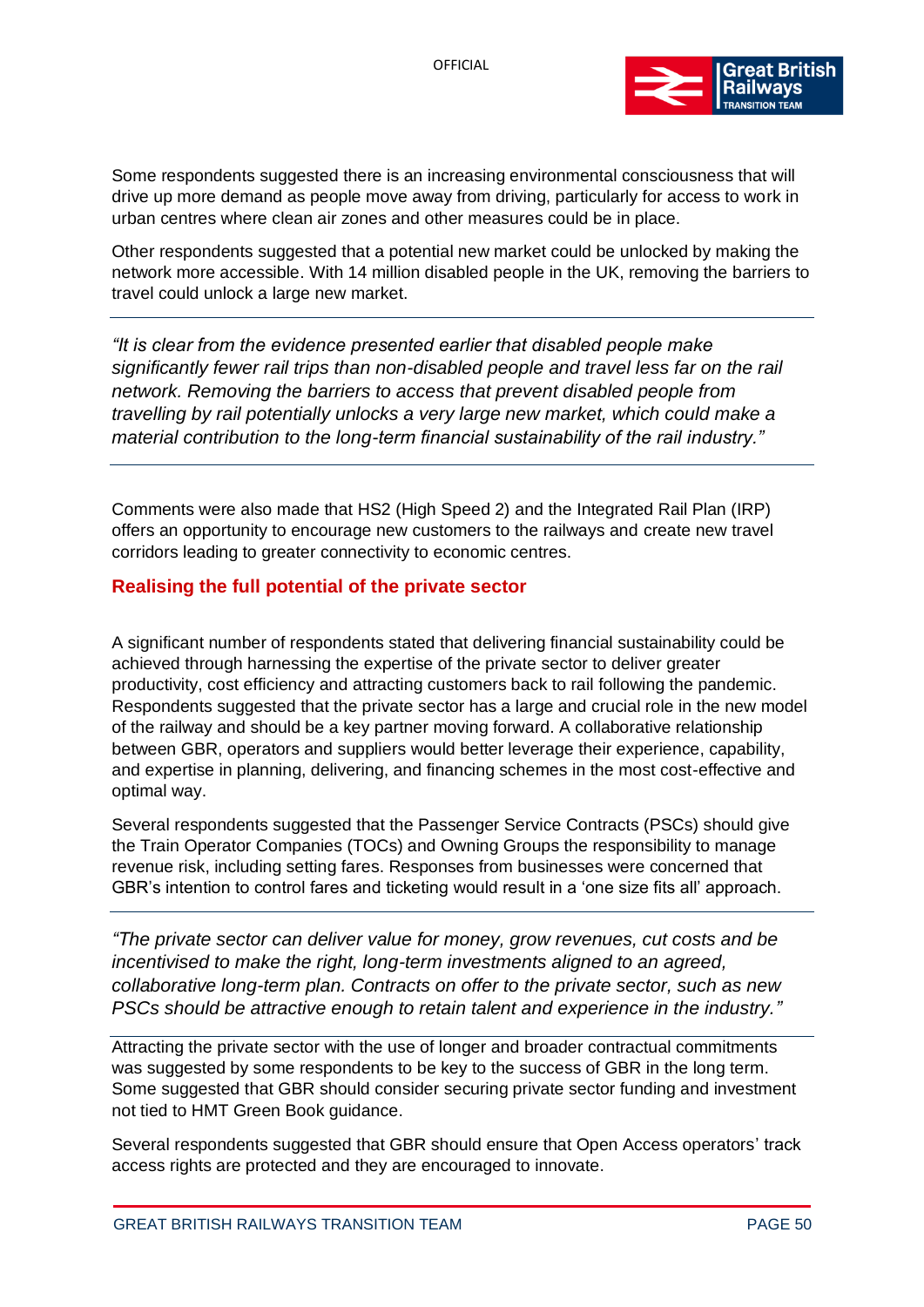

## **Private investment**

Several responses suggested that GBR consider alternative funding sources and proposed alternative private sector focused interventions offering cost savings and value for money.

Respondents suggested that operators should be encouraged to invest in infrastructure that enhanced services, it was suggested that this was balanced with a subsidised approach to rural rail networks. Some respondents suggested that it was important that investment was made in infrastructure that serves multiple purposes with particular focus on linking transport to employment opportunities and connecting more isolated communities.

Many cited the need to fund new stations, with some suggesting that exploring the planning process to deliver financial contributions should be considered (section 106 planning contributions) from large developers and through other business investment from those who are looking to attract new talent to a place or region.

#### **Supply chain**

Responses stated that there is a significant opportunity for efficiencies and maximising value for money from having a resilient and capable supply chain. They felt that providing the supply chain with improved visibility of future investment programmes will give suppliers the confidence to invest in people and technology to drive up productivity and reduce costs. Evidence detailed cost saving recommendations for the delivery of future electrification schemes. A case study set out the importance of a consistent approach to procurement and supply chain management, detailing the importance of managing supplier relationships to minimise financial risks.

Many respondents felt that the supply chain has a key role in reducing industry costs through productivity improvement, innovation and whole-life whole system cost reduction based on specialist knowledge. Respondents stated that they believed that sharing information and data with the supply chain would encourage more innovation and improve efficiencies as problems could be better solved as a sector rather than in isolation.

*"When increased affordability does lead to increased industry investment and volumes of future work, this incentivises greater supplier-led innovation and industrywide skills investment to reduce costs at a faster rate – creating a win-win scenario for the whole rail sector."*

# **Balancing government funding and passenger revenue**

Respondents suggested that there needed to be continued investment in the railways to drive up demand through increased capacity and improved line speed and a better service to customers at stations. They also commented that to increase revenues from fares, the services to customers need to improve, suggesting further investment in infrastructure.

Many stressed the importance of continuity, confidence, and certainty of funding as a foundation of financial sustainability, enabling funding to be obtained from third parties and allowing funding to be deployed more effectively.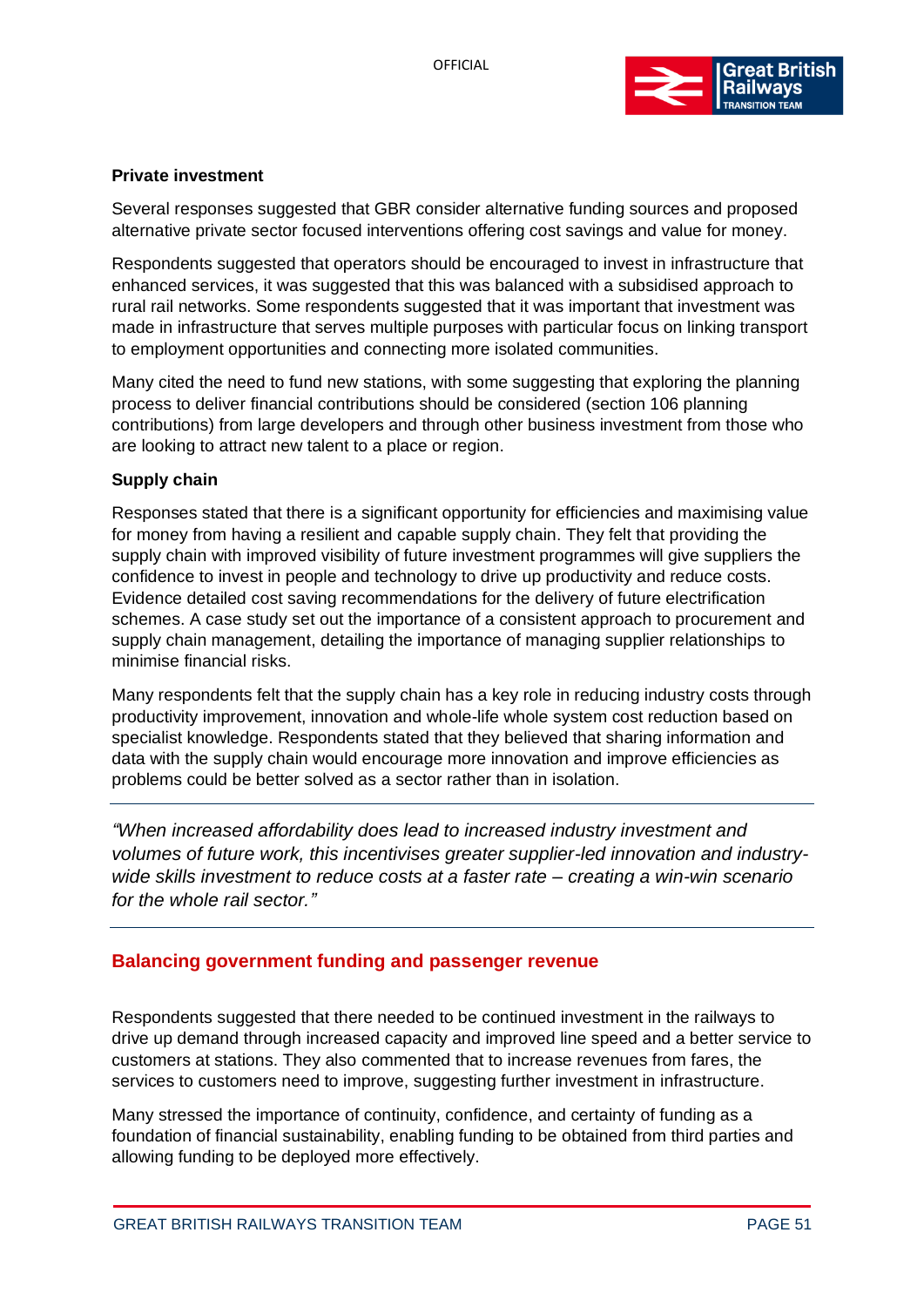

Most responses relevant to the theme of balancing government funding and passenger revenue focused on the following topics:

- simplification of fares
- affordability of rail by customers
- continued government support and funding
- linking to other strategic outcomes.

Respondents' views on each of these topics are summarised in the following sections.

#### **Simplification of fares**

Many respondents said that fares across the network need to be simplified – echoing the responses received in the Williams Rail Review call for evidence.

There were comments that suggested moving to a dynamic, single-leg pricing arrangement would enable clearer, simpler and more transparent ticketing. It was suggested that changes such as the removal of peak/off-peak ticketing would spread passenger demand more evenly throughout the day. Research was provided to suggest that this would attract more people to the railway. These proposals were thought to also enable pricing structures that encourage higher levels of cross-border and regional rail use.

*"The current fares and ticketing system is confusing and complex for passengers and detracts from the customer experience."*

## **Affordability of rail by customers**

It was recognised that increasing energy costs and availability, rising inflation, stagnant wages and rail fare affordability would impact consumer spending choices and have implications on the financial performance of the railway. There is a risk that passengers will choose other modes, for example private vehicles; respondents made it clear that the railway needs to compete more effectively with car.

*"The recent introduction of flexible season tickets is a step in the right direction (recognising how our customers' needs have changed), however there is scope to incentivise the travelling public through the pricing of fares."*

#### **Affordability to taxpayer**

Many respondents mentioned the need to save the taxpayer money and ensure that the railway is affordable, by maximising revenue from all sources. This included existing stations and properties, with an emphasis on how the whole industry can deliver better value for money to the UK taxpayer.

Others suggested that private finance could be better used to help support taxpayer investment, or that tax from other sources, such as road user charging, should help support the railway and ultimately encourage mode shift to sustainable modes, including rail.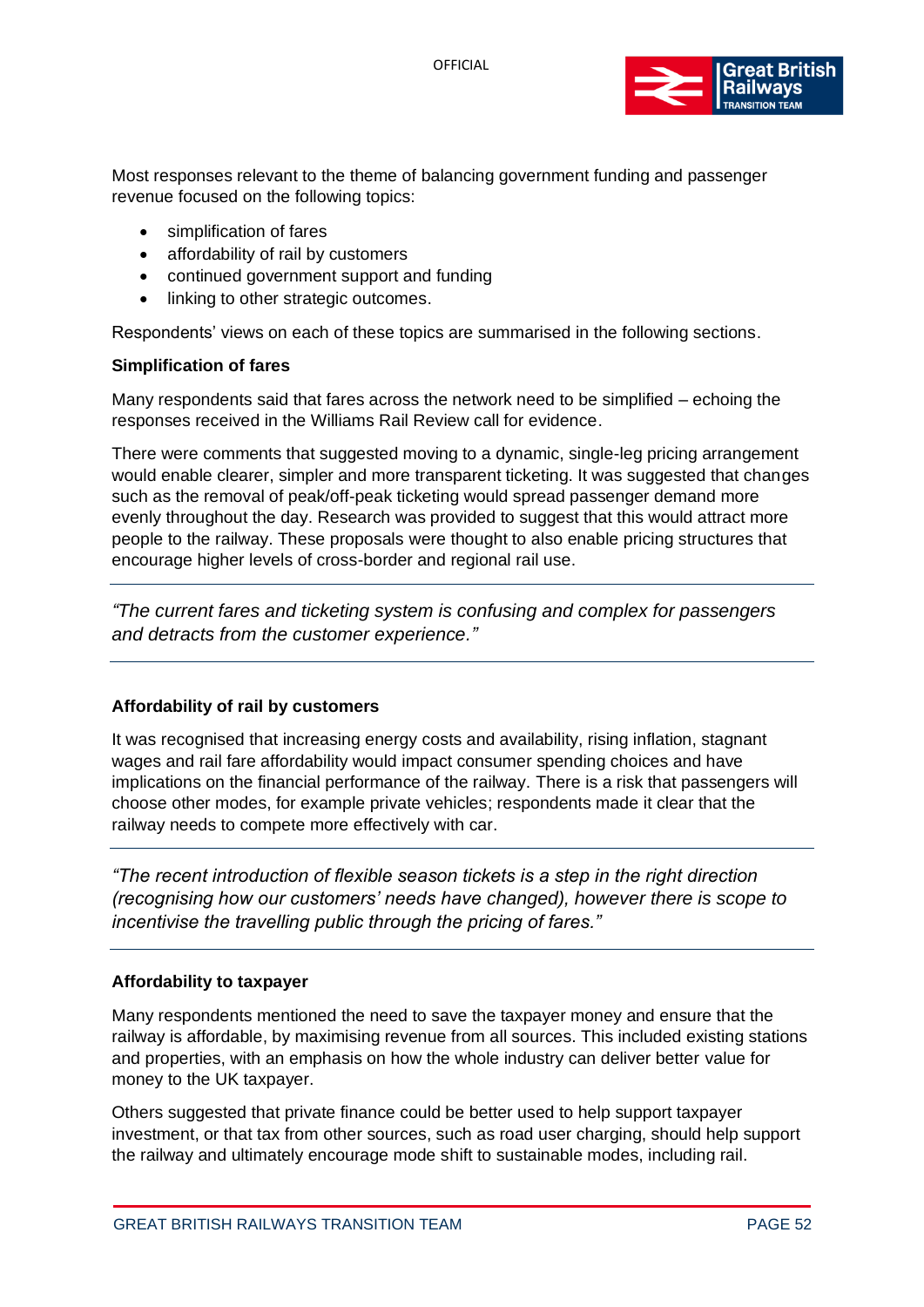

*"There is a need for a mix of general taxpayer revenues, farebox and some specific tax revenues. This can include road user or congestion charging, workplace or retail parking levies or looking to adopt funding models that incorporate property portfolios."*

Some respondents recognised the importance of the railway to the overall growth of the UK economy and that continued taxpayer support was ultimately good for the whole of the UK. They said that state support is reasonably low in the UK compared to other European countries, and that the socioeconomic benefit of the railways should be balanced with taxpayer support. Existing working groups and tools were evidenced as a means of better assessing, understanding and developing the social value associated with the railways.

## **Continued government support and funding**

Some respondents identified that there needs to be continued government support of the rail industry, especially given the impact of the pandemic. Respondents reflected that a longterm solution would be a stable agreement between the government and public transport operators to fund the gap between operating costs and whole industry revenue, in recognition of the suggested contribution that public transport makes to achieving wider societal goals.

Respondents highlighted the benefits of the Mode Shift Revenue Support (MSRS) programme, which exists to help incentivise new freight flows on the network and provides them with initial while the service becomes more economically viable.

Multiple opportunities to improve the financially sustainability of the rail network were suggested. These included using alternative pots of funding from private investment partners, smarter use and investment in technology, improved collection and application of data and better management of rail assets.

*"The sector should also be open and innovative towards alternative funding sources, such as through private investment partners and through schemes such as land value uplift."*

It was suggested that infrastructure projects can be costly and take time to deliver. In the short-term, and given current financial constraints, it is likely to be more cost effective and less disruptive to make better use of existing network capacity by spreading passenger demand through innovative pricing and new ways of ticketing.

A comment was made that government funding should support the rail sector's ability to pursue a transition to a sustainable future. Some respondents suggested holistic solutions that could be used. For example, capital funding could come with conditions that stipulate authorities produce plans to reshape their networks with greater levels of active travel.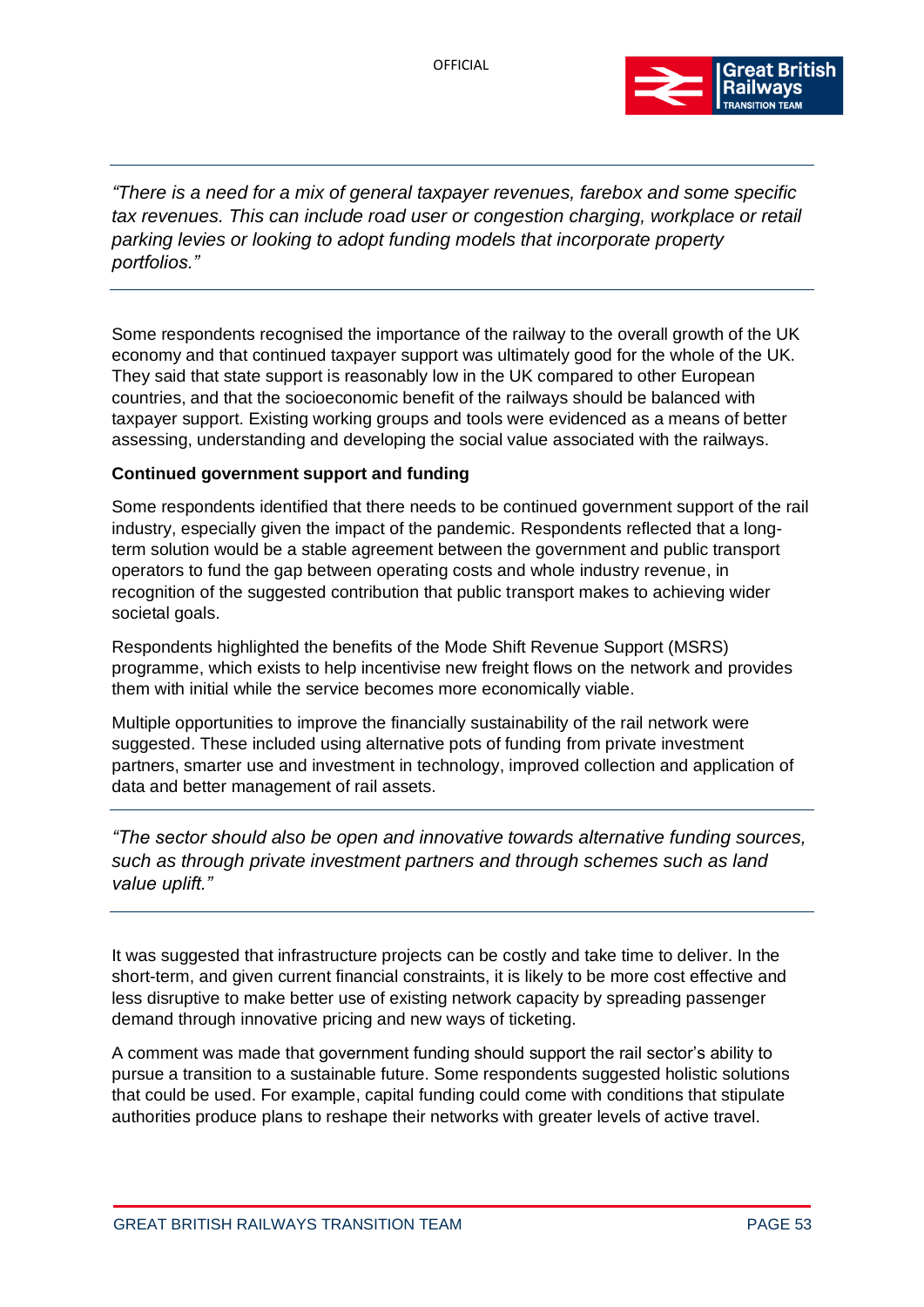

Others suggested that it can be a disincentive to enhance funding by operators and authorities, where the asset is owned by a third party. Opportunities to encourage investment by joint funding streams, or ownership and operation of key assets by one body was encouraged.

#### **Linking to other strategic outcomes**

Some stated that rail and strategic connectivity is too often considered in isolation in business cases and investment decisions. They add that decisions should made more holistically, and that social value and quality of life metrics should be given a greater weighting in these processes.

Others stated that there should be a clear position on the treatment of revenue and that the return on investment in rail must be incentivised not only on the opportunity to share fares and ticketing and secondary revenue, but also on the achievement of the strategic objectives.

# **Harnessing innovation and technology**

Most respondents stated that innovation and technology aimed at reducing cost, improving customer service initiatives, and improving revenue will be essential for the future of the railway in the short to long term. Respondents believed that the speed of technological change/development over the next 30 years should not be underestimated and that the strategic plan must ensure that the railway is able to adapt to and adopt new technologies at pace and not be locked into 'traditional' ways of doing things.

*"Innovative technology remains difficult to implement and the rail industry lags behind other sectors of the economy and even other transport systems in deploying technology that drives cost reductions and efficiencies. ... there remains a strong case for increased focus and investment in delivery of innovations and new technologies as a basis for driving efficiencies and improved cost performance throughout the sector."*

Some suggested areas where costs could be reduced through greater adoption of digital technologies such as remote condition monitoring to optimise maintenance costs. Battery technology was cited by several respondents in terms of reducing costs and an alternative to electrification for those areas where full electrification is not an option, this could also reduce the electrification CAPEX (Capital Expenditure) and deliver OPEX savings.

#### **Innovation**

Some observed that the Passenger Service Contracts need to provide flexibility and incentivise innovation, cost-saving and revenue growth, stating that these are currently set up to do the opposite. Numerous respondents saw GBR as the catalyst to create efficiencies and spark innovation across the industry. Some respondents stated that the industry must maintain an open mindset and learn from other industries to keep up with modern technology.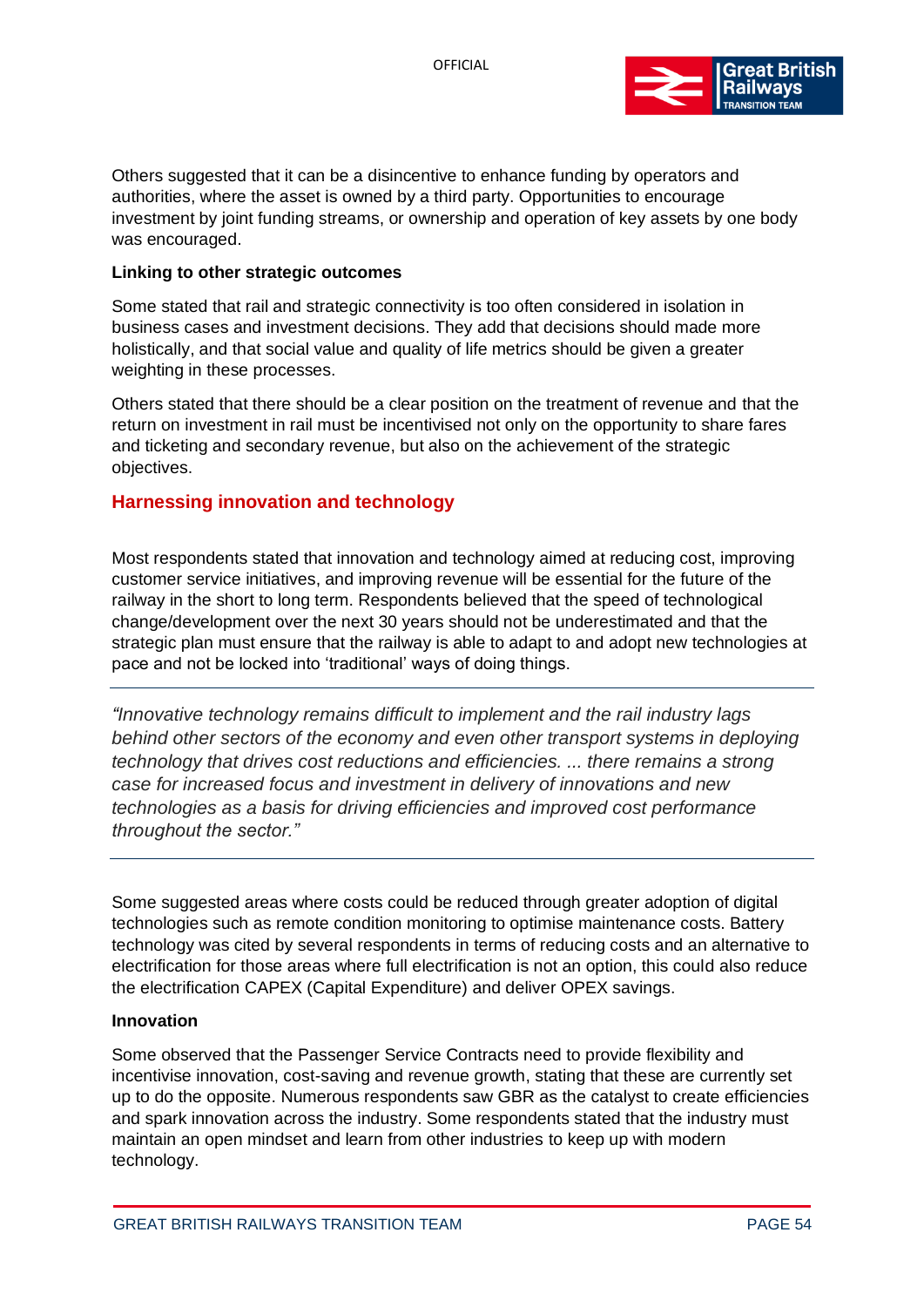

Some felt that government funding for research, development and innovation should be prioritised with innovation made central to industry structures and processes, by having the right incentives and freedoms in operator contracts, for example.

*"…opportunities will require the retention of sufficient public funding to enable the pursuit of the non-commercially fundable elements and to leverage the private R&D investment required."*

Respondents highlighted the benefits of integrated digital systems and robust cyber security and the use of common data environment and 'digital twin' technology to improve collaboration and facilitate lessons learned and best practice adoption. They suggested that this would lead to greater efficiencies across the network and across TOCs. A briefing paper set out the benefits of a 'value toolkit', designed to drive innovation while identifying cost effective solutions.

There were comments that short-term cost reduction should not hinder long-term innovation or investment which could deliver passenger benefits, jobs or unlock industrial opportunities in the medium to long-term. It was suggested that advances in automatic inspection and conditioning could be more widely adopted. Greater adoption of digital technologies for remote condition monitoring to optimise maintenance costs were areas where respondents felt that innovative approaches could reduce cost.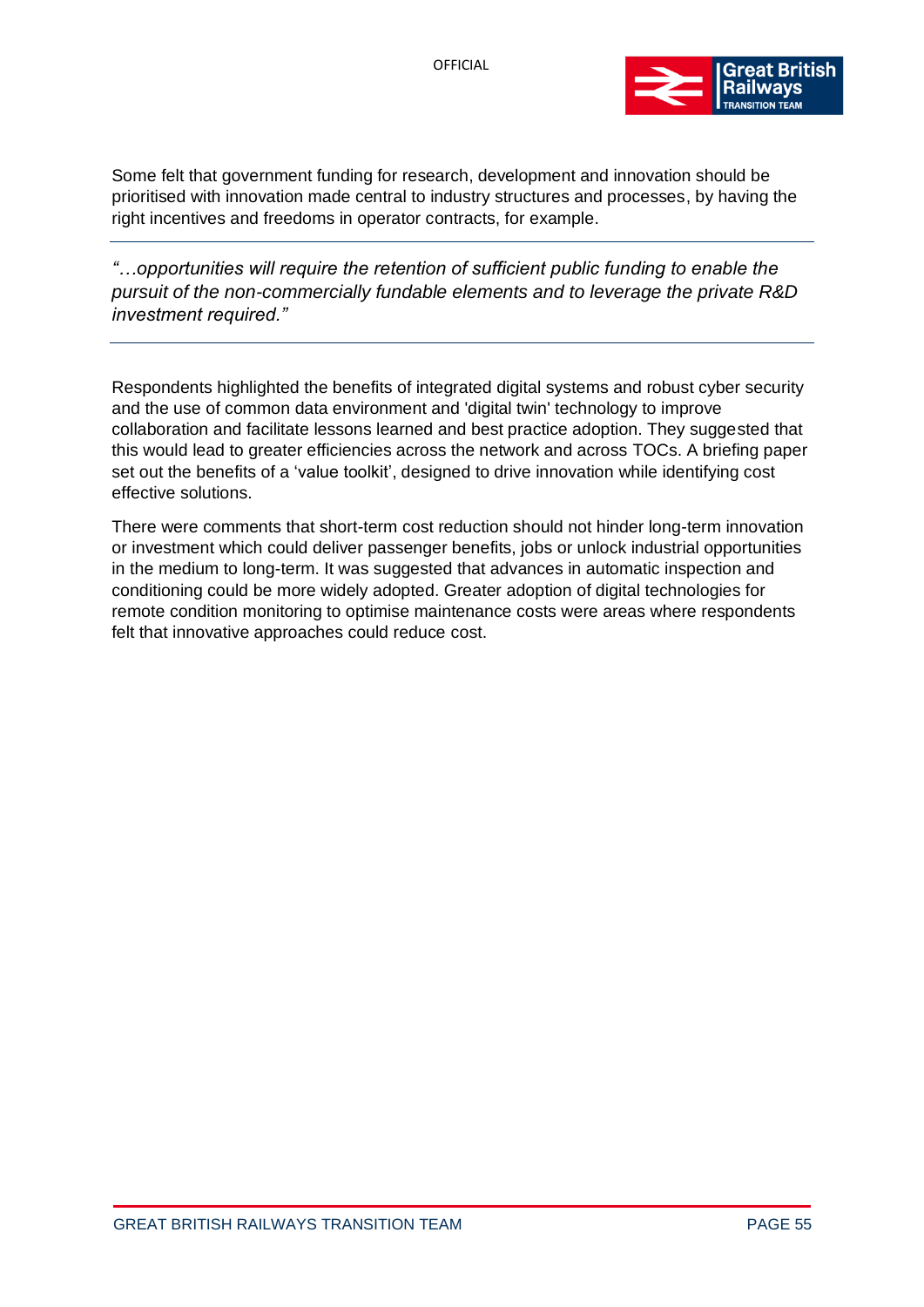

# **Summary of responses to Question 4 – Contributing to long-term economic growth**

The call for evidence asked respondents to consider ways in which rail and the rail estate can find new ways to catalyse economic growth and prosperity over the next 30 years in the context of wider economic, social, environmental, and technological trends. Three questions were posed as follows:

*a) As Britain recovers from the effects of the COVID-19 pandemic, what evidence do you have for how rail can contribute to wider economic growth over the next 5, 10, and 30 years? What is a stretching yet realistic ambition for this objective and what measures can we most effectively use to consider success over the coming 5, 10 and 30 years? What type of interventions over that period will provide maximum value for money from rail's economic contribution, and what evidence can you share to support your views?*

*b) In the context of enabling development and regeneration opportunities both in the immediate vicinity of stations and within the surrounding area, how can rail best facilitate improvements to places and local growth, through improved connectivity and unlocking commercial activity, housing, and employment over the next 5, 10 and 30 years?*

*c) What innovative and modernising ideas do you have which would benefit the railway while supporting the strategic objectives? Please give evidence and make reference to how they would maintain or enhance the railway's safety record.*

## **Response overview**

A total of 263 (86 per cent) respondents commented and made observations relevant to contributing to long-term economic growth. Of the respondents commenting on Question 4 themes, 22 per cent (58 respondents) provided additional evidence to support their answer. The forms of evidence included reports, academic papers, research papers, websites, videos, case studies, survey, Office for National Statistics (ONS) data, white papers, books, strategies and presentations. Most responses tended to focus on one or more of the following five key themes:

- the role of the railway in driving economic activity outside the rail sector
- improving rail connectivity and capacity across the country
- enhancing the role of the rail industry and its supply chain within the national economy
- making rail digital and harnessing technological advances
- realising the economic benefits of rail freight.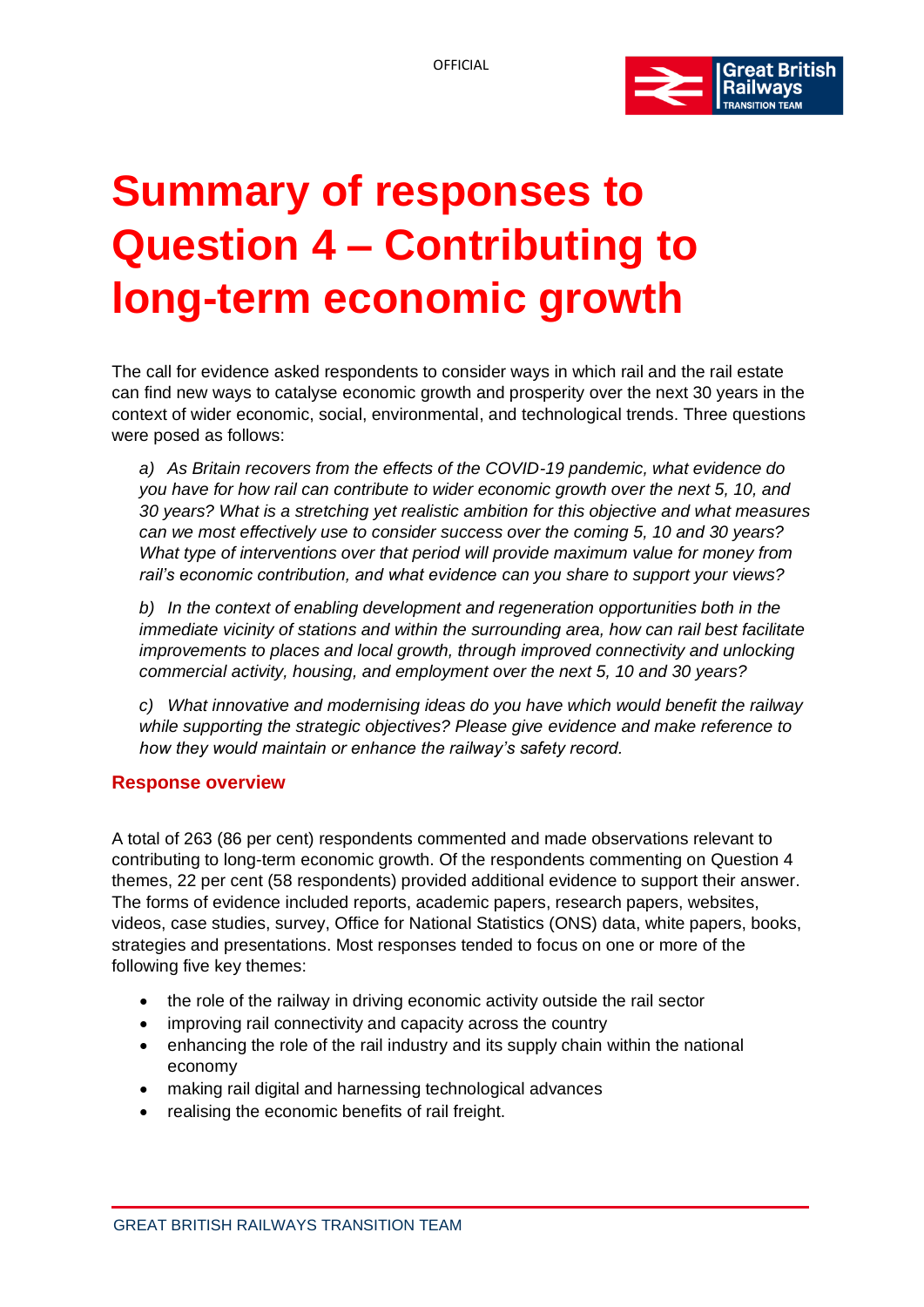

The distribution of respondents with comments on these key themes is shown in Figure 6. Note that there were some comments made as part of Question 4 that were not relevant to the question or the call for evidence more generally. These comments were recorded as 'other' as part of the analysis.

*Figure 7 Number of respondents with comments on Question 4 themes\**



*\* Please note that per cent are of the 263 respondents that submitted a call for evidence response with comments related to Question 4.*

Many of the respondents (67 per cent) with comments related to Question 4 commented on the role of the railway in driving external economic activity and 59 per cent made remarks on improving rail connectivity and capacity across the country. The volume of evidence provided within each theme was varied, the text in the sections below includes references to instances where evidence and citations within responses were provided to support answers.

It was noted in some responses that the drive for economic growth should not generally be undertaken at the expense of the social value delivered through railway investment. The need for inclusive growth was highlighted, with a focus on equality and diversity, recognising, for example, the role of rail in facilitating travel and opening-up related opportunities for people with mobility impairments and other disabilities.

Many responses also flagged the link with environmental sustainability, highlighting the importance of rail in driving "clean" economic growth and a decarbonised economy. Further details on responses focused on environmental sustainability are provided in chapter 6.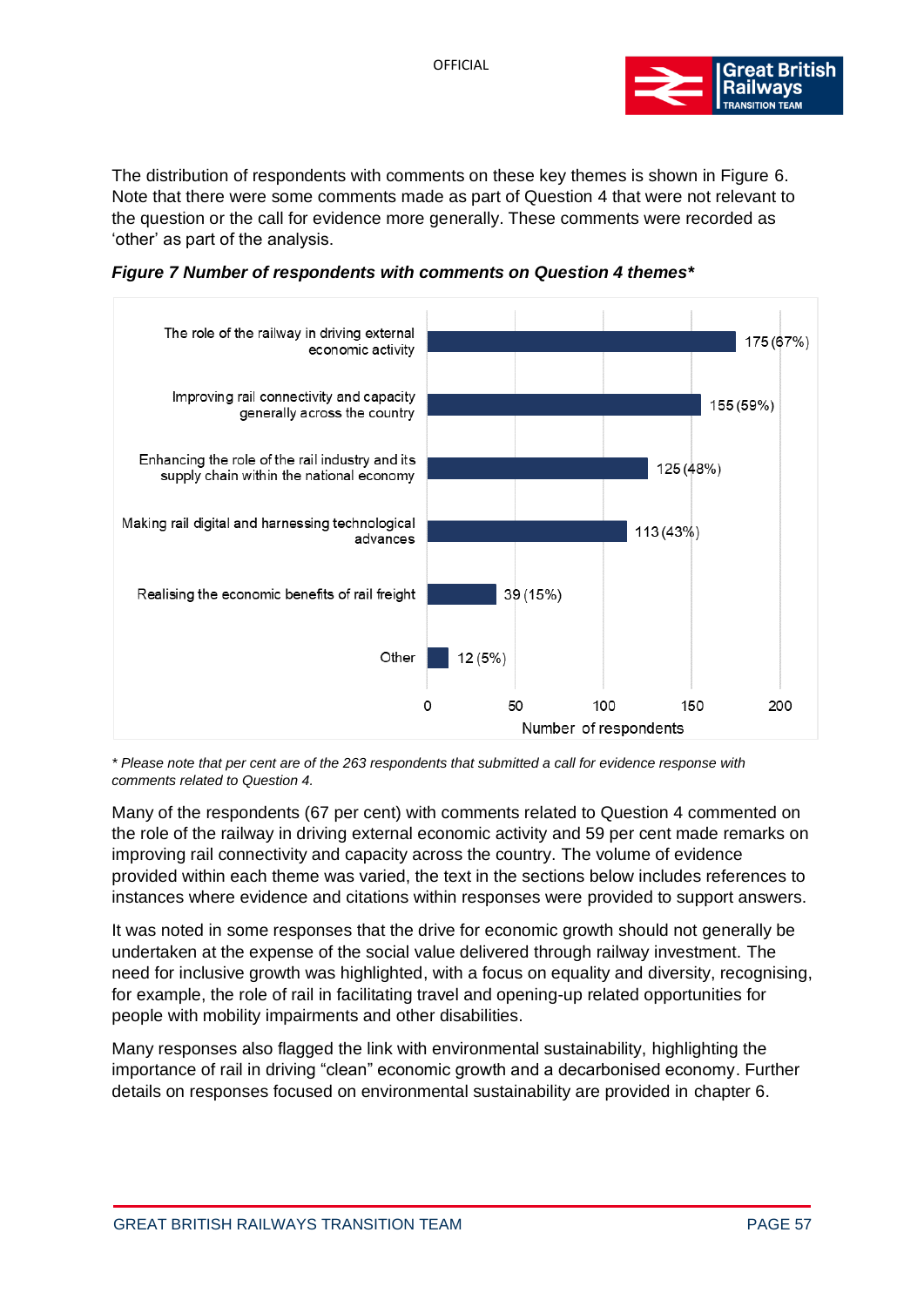

# **The role of the railway in driving economic activity**

The railway's role in delivering economic benefits, particularly related to enabling development and regeneration (including, for example, driving a switch to higher value jobs), was recognised in many responses. These responses tended to note the existing and historic role of rail as an enabler of economic activity, with evidence provided on the wider economic outcomes of rail enhancement in places such as Sheffield and Manchester and in areas in Kent with access to High Speed 1.

*"Rail can be at the heart of both the immediate recovery post pandemic and the sustained growth in the future. The importance of rail as an enabler of a strong national economy cannot be underestimated."*

Most responses relevant to the theme of driving external economic activity focused on the following topics:

- providing connectivity to support economic activity
- creating economic hubs around stations
- integrating the railway more effectively in land-use/development planning processes.

Respondent views on each of these topics are summarised in the following sections.

## **Providing connectivity to stimulate economic activity**

It was recognised in many responses that rail can play a significant role in increasing labour and customer/market catchments for businesses; reducing their travel times and costs and boosting their competitiveness (including in international markets where connectivity is provided to ports and airports); and providing people with access to better jobs, and training and education opportunities to help them upskill. It was suggested that these could all help to drive economic growth.

However, there were differing views on priorities in terms of the approach to stimulating economic activity. Some were in favour of driving 'local' economic growth through the promotion of shorter rail journeys to local centres. It was suggested that planning should be more responsive to emerging social trends in some of these responses, with the concept of '15-minute neighbourhoods' (focused on an aspiration for residents to have access to all necessary services and employment within a 15-minute travel time) cited as an example driving the need for better local rail connectivity.

Others felt that investment should be focused on connecting larger and denser urban and suburban areas and other important economic hubs such as ports and airports. The tradeoffs between providing urban metro-style services, long-distance passenger services and rail freight on the same infrastructure was also noted, and there was some support for exploring non-heavy rail solutions to improve connectivity and drive economic growth in certain areas. Manchester's tram system was cited as good example of light rail driving and supporting local and regional development.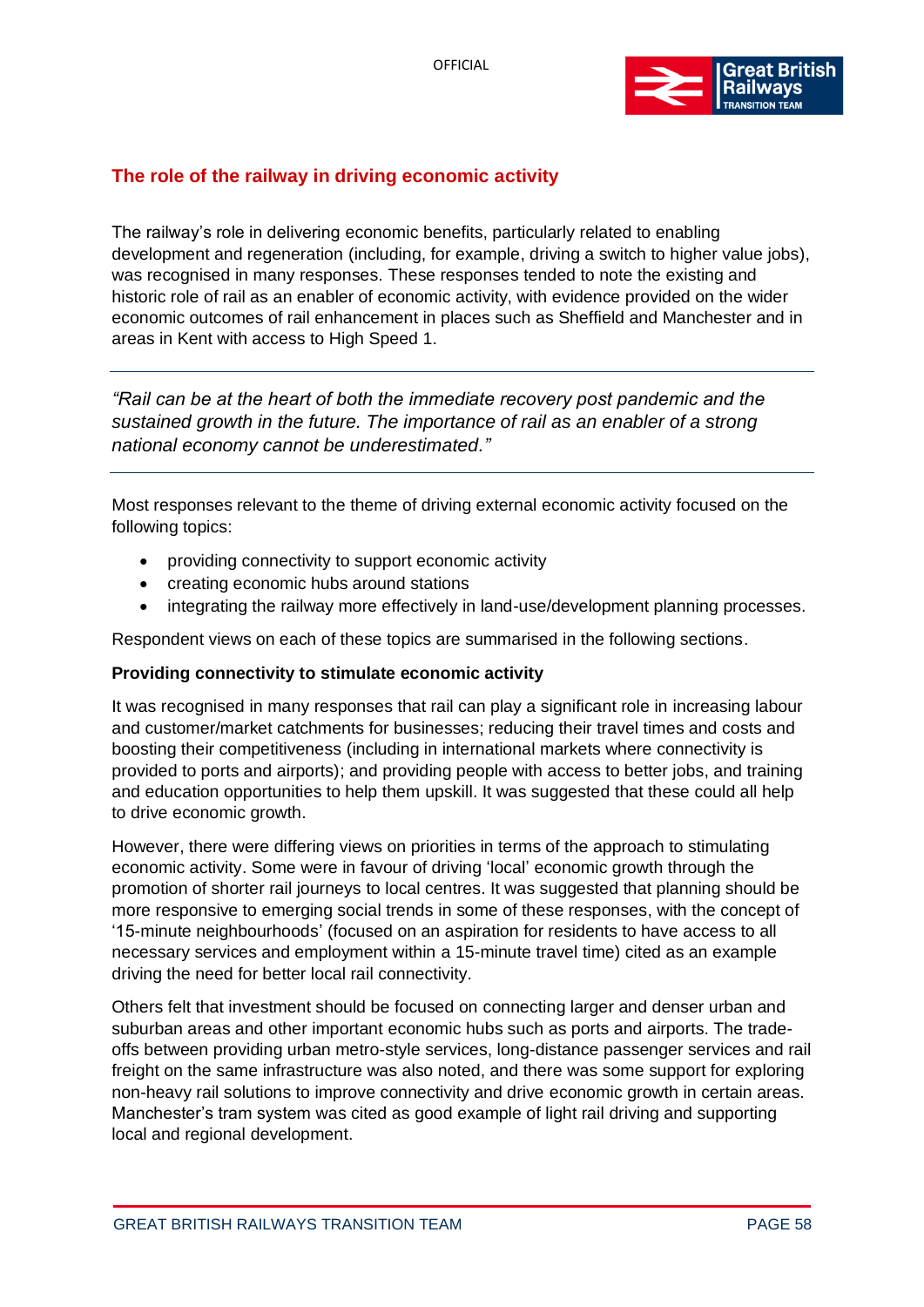

*"Greater consideration [should be given to] the role of light rail and guided bus schemes with minimal infrastructure in rural and suburban areas to avoid the costs and timescales needed for heavy rail schemes"*

In some responses, rail enhancements were linked explicitly with Levelling Up ambitions, with respondents highlighting the need for better local rail services connecting deprived and isolated places with more jobs and learning opportunities (albeit high rail fares were flagged by some as a barrier to realising rail's potential in this regard). Proposals covered both new rail connections and service improvements at poorly served stations. In some areas there were also calls for the railway to focus more on supporting the tourism and hospitality sectors, assuming that these sectors would grow rapidly after the pandemic.

## **Creating economic hubs around railway stations**

The potential for significant economic benefits linked to station investment was another topic highlighted in many responses. The potential of this investment to increase commercial and retail activity, commercial development and employment was identified for numerous opportunities around the country. The need for a long-term approach was raised by some respondents who suggested that at present there tends to be a focus on short-term commercial considerations.

*"Stations are critical touch points for the rail network. Not only in providing a gateway to rail services, but also in terms of their role as gateways to towns and cities"*

There was support for using railway stations as community hubs to boost local economies, including proposals to provide more co-working and meeting space; and retail, hospitality, entertainment, and 'click and collect' delivery facilities to generate economic activity. Respondents to the Williams Rail Review also highlighted the importance of stations in local placemaking. Some respondents felt that there should be more collaboration between rail authorities and community groups to give local communities more of a say in how commercial opportunities at stations are realised.

Linked to the calls for more investment in ancillary services at stations, some respondents highlighted the need for the railway to focus more on commercial revenue-generation models, using innovative funding mechanisms to raise private sector funding to channel back into station improvements and the railway more generally. Some respondents felt there was a lack of current mechanisms available to link business revenue growth with railway investment and suggested this should be addressed by working in partnership with government and local authorities. Evidence was provided to support the importance of an effective partnership approach in stations' developments and on the opportunities that private sector investments constitute.

It was also suggested that development rights for land surrounding stations should be given to the private sector/railway operators to improve use of the valuable land and enhance facilities.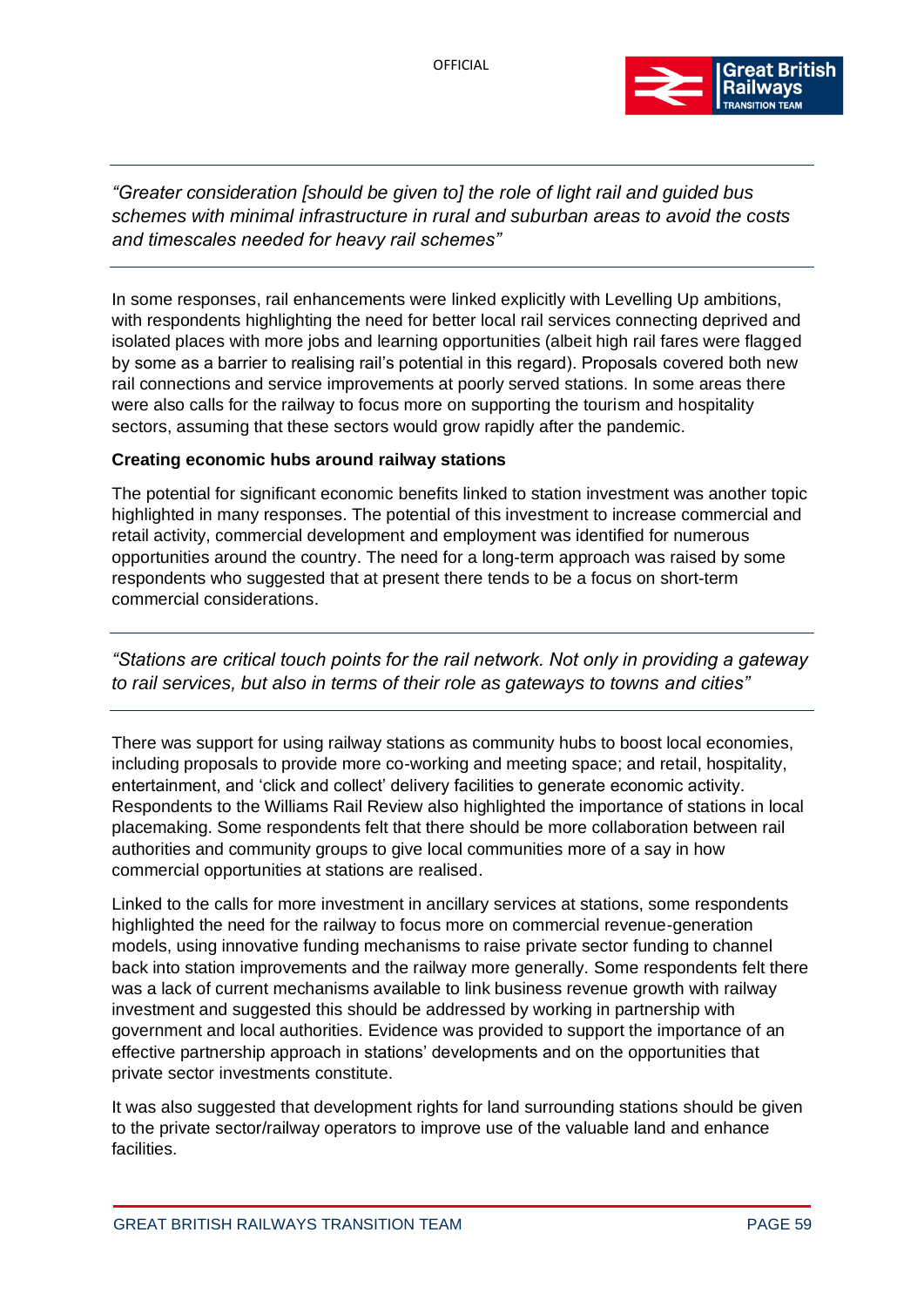

# **Integrating the railway in land-use and development planning**

Some respondents felt that long-term railway planning is out of step with local and regional land-use planning (including the process of Local Plan development by local authorities), and that this is a barrier to better integrating the railway with economic activity. It was suggested in these responses that this is the reason why opportunities to integrate railway enhancements with new development are often not delivered to their full potential. Uncertainty around the delivery of railway projects was cited as an issue that can dissuade developers from delivering major sites, with calls for the Government and the rail industry to do more to provide confidence to developers and local authorities in this regard.

*"The planning context for enabling regeneration and redevelopment opportunities, including both new housing around stations and rail links into warehouse areas and factory complexes, needs an overhaul so as to incorporate rail access into future plans around existing rail stations and freight connections, and enabling new ones."*

However, the need for a 'two-way street' was also recognised, with some respondents suggesting that local authorities should be more proactive about enabling rail enhancement by freeing up land for development around stations, including selling existing Council land and considering more use of the Green Belt. It was also suggested in some responses that local authorities could do more to reduce car ownership and promote the use of the railway in developments close to stations, for example through more stringent requirements on car parking provision and better public transport and active mode connections to stations.

A more proactive approach to joint working on both sides was highlighted as a solution to the issues summarised above. Partnerships were flagged as potential vehicles for raising more awareness among local authorities, communities and businesses about rail planning timescales and requirements; developing joint plans to integrate the railway with surrounding land-uses and development plans (including maximising the use of rail to support sustainable construction); and collaborating to secure investment. It was recognised that in some areas, particularly those with low land values, a more proactive approach by government would be needed. Organisations like the London Legacy Development Corporation were identified as potential models for driving railway-related development in disadvantaged areas.

# **Enhancing the role of the rail industry and its supply chain within the national economy**

Some respondents pointed out that improvements within the rail industry itself could further increase the already significant contribution the rail industry makes to national economic growth, including supporting hundreds of thousands of British jobs.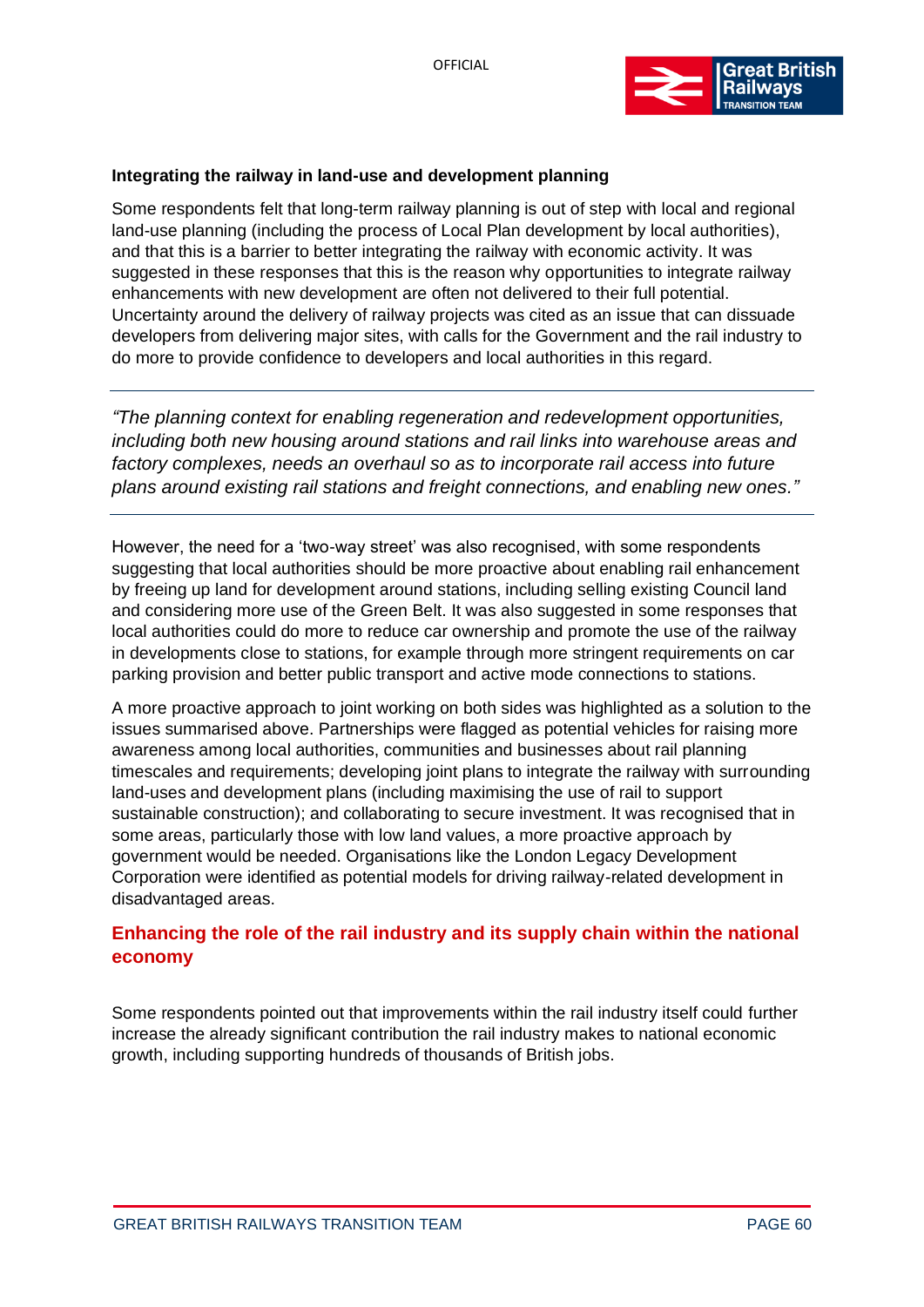

# *"In 2016, for every £1 worth of work on the railway system itself, £2.20 of income was generated elsewhere in the economy… by 2019 this had grown to £2.50 of income generated."*

It was noted that specific strategic objectives such as delivering environmental sustainability could generate a significant number of additional jobs and further boost local and regional economies.

Most responses relevant to the theme of enhancing the role of the rail industry and its supply chain within the national economy focused on the following topics:

- recognising the value of the rail supply chain to the economy
- increasing skills through education and training
- driving innovation through research and development.

Respondents' views on each of these topics are summarised in the following sections.

## **Recognising the value of the rail supply chain to the wider economy**

Many responses highlighted that the rail supply chain is well established across the country and is a significant source of direct and indirect employment opportunities, including many highly skilled engineering jobs. Rolling stock factories were highlighted as examples of major employment hubs making significant contributions to local and regional economies. The role of the supply chain in boosting the economy by generating international business in addition to domestic was cited in some responses. Rolling stock orders and the involvement of contractors on a range of overseas projects were provided as evidence of the industry's contribution to the Government's 'Global Britain' aspirations.

It was particularly noted that some of the strategic objectives such as delivering environmental sustainability could generate a significant number of additional jobs and further boost regional economies.

The role of the rail industry's supply chain in boosting the economy by generating international business in addition to domestic was also cited in some responses. Rolling stock orders and the involvement of contractors on a range of overseas projects were provided as evidence of the industry's contribution to the Government's 'Global Britain' aspirations.

It was noted that government commitments to long-term domestic pipelines for enhancement, renewal, and maintenance spending created certainty for contractors, allowing them to hire more staff and invest in new technology to improve productivity and drive growth. There were also proposals that the industry should transition to a more 'outcome focused' procurement model in some circumstances, where suppliers are paid based on the benefits realised from rail schemes and incentivised to boost productivity. The importance of establishing and maintaining strong partnerships between rail authorities and contractors were cited in this regard.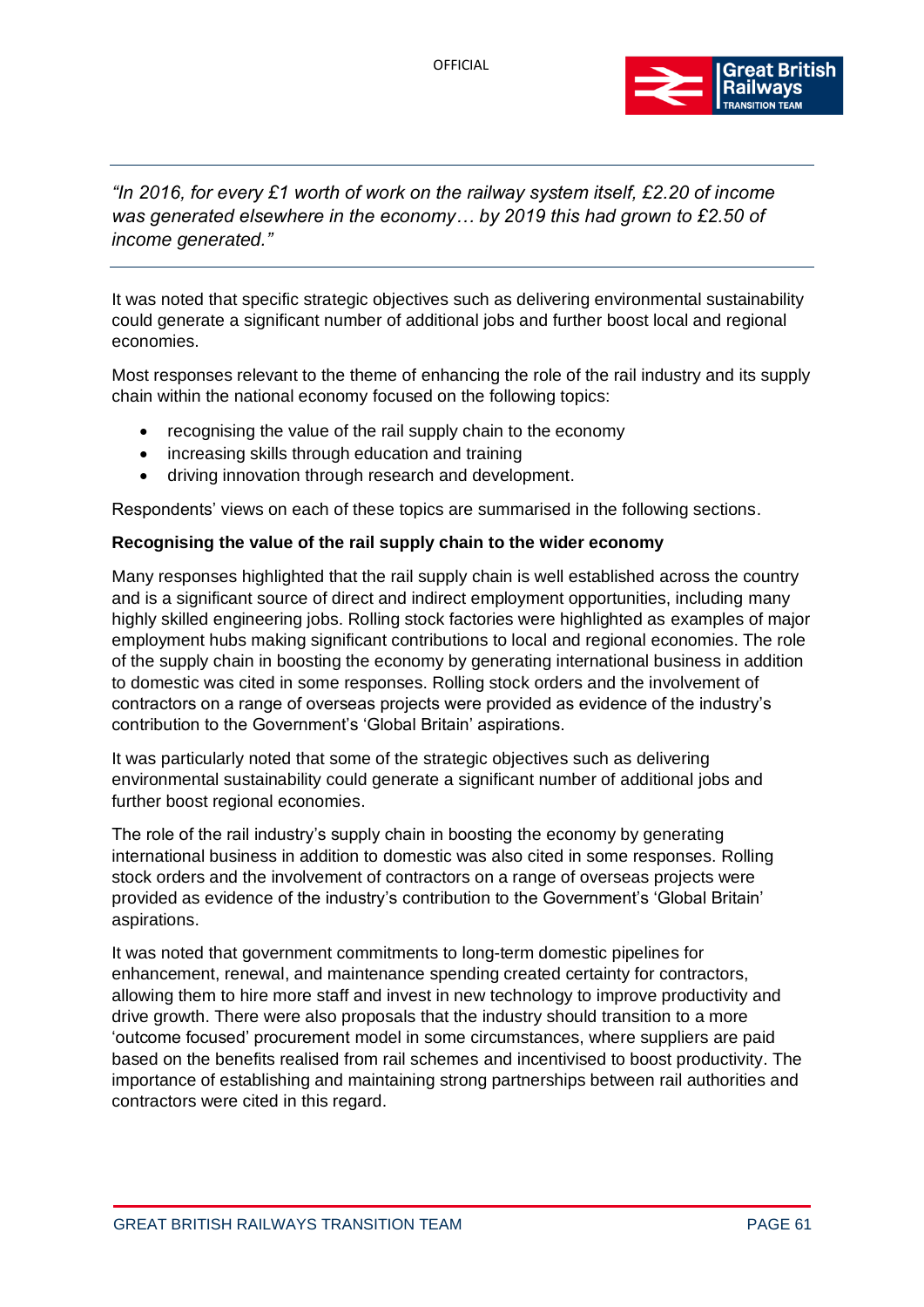

## **Increasing skills through education and training**

The rail industry's role in driving wider economic growth by supporting the development of skills through education and training was also raised in some responses. Investment in schools and further education (particularly to promote science, technology, engineering and mathematics) and sponsorship for academic projects by the rail supply chain were highlighted as examples.

It was suggested in some quarters that prior to the Williams review, fragmentation in the rail industry had led to a loss of knowledge and a lack of knowledge-sharing. Some respondents felt that GBR could make improvements by establishing an enhanced and more integrated operating model to increase productivity. Various proposals were put forward in responses linked to this, including better integrating staff in different teams; establishing career paths to encourage fresh thinking into the industry; and making the railway more attractive generally as an employer (granting railway workers 'key worker' status was cited as an example in this regard).

#### **Driving innovation through research and development**

Driving innovation through research and development was also highlighted as a key contribution of the rail industry to economic growth. Some responses provided specific examples of centres of excellence and research and development facilities that generate benefits in advancing the use of more effective and cost-saving technology on the railway and by providing highly skilled jobs boosting local economies. Providing opportunities for small and medium enterprises to develop through such initiatives was also flagged as an additional economic benefit by some respondents.

*"The rail supply chain is highly innovative – and this has strong potential to contribute to long-term economic growth and development as well as the Government's aim to cement the UK as a global science and technology superpower"*

Some respondents indicated that research and development in the rail industry should be guided by the Rail Technical Strategy and coordinated through the UK Rail Research and Innovation Network (UKKRIN). There were suggestions that more incentives should be put in place to encourage the industry to invest more in research and development as part of an outcome-focused innovation strategy. Improving links and collaboration with academia and with international industry partners were among suggestions to facilitate this, and it was noted that such partnerships provided a basis for securing an increase in innovation funding either from government or the private sector. Some responses noted that the rail industry generally could also make a more effective contribution to national innovation strategies for other sectors (for example digital and power) to benefit from cross-sectoral improvements.

# **Realising the economic benefits of rail freight**

Some responses highlighted the important, multi-dimensional role played by rail freight in the national economy. This encompasses supporting complex national and international supply chains as well as the construction industry (for example through the transport of aggregates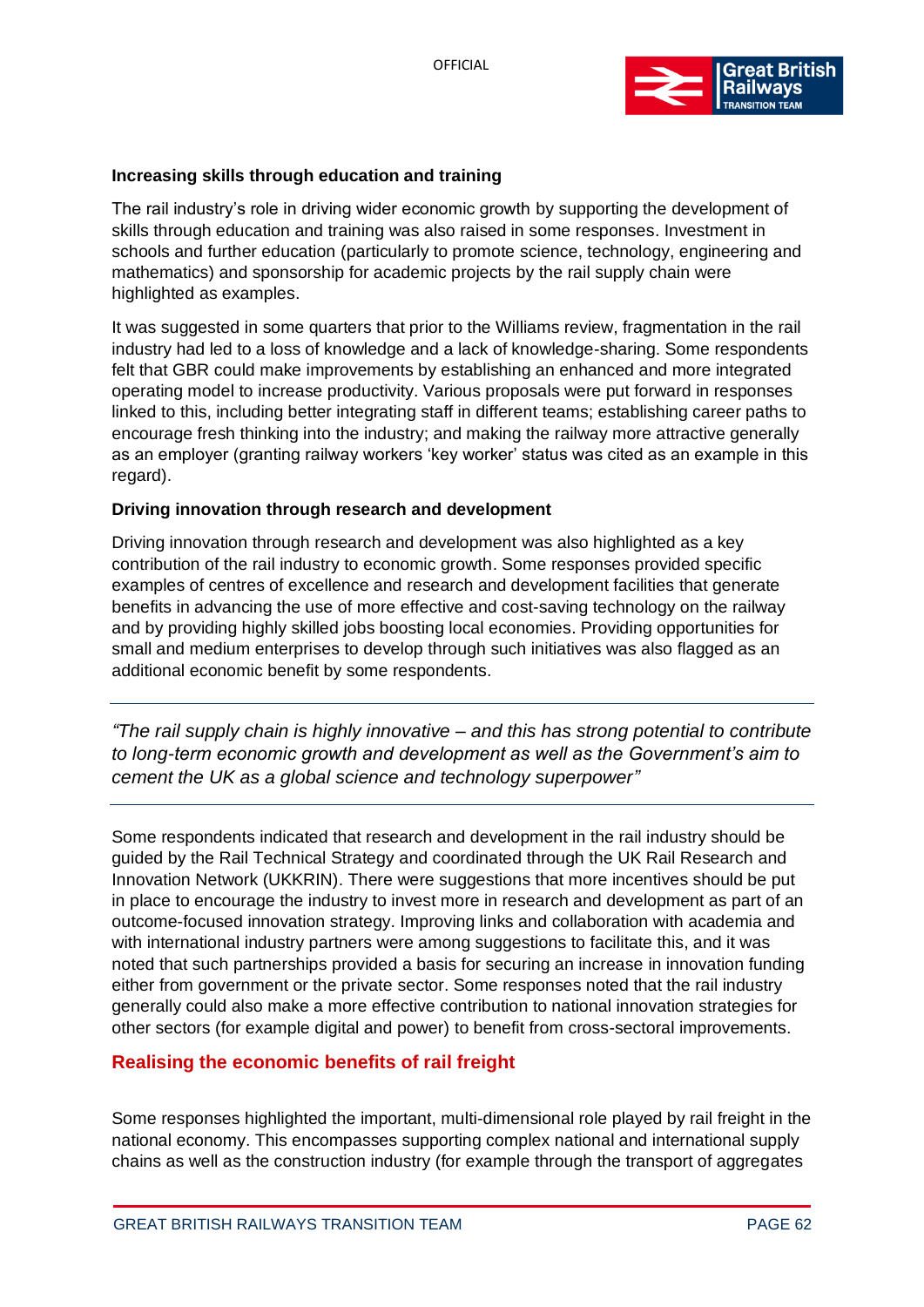

and the removal of waste from large sites). Some responses also mentioned the socioeconomic benefits of rail freight, driven by businesses clustering around rail freight facilities, and the local and regional economic benefits generated by industries that are reliant on rail freight (for example biomass power generation).

*"Rail freight… makes a significant contribution to UK PLC by delivering £2.45 billion in economic and social benefits annually, with 90% of these benefits occurring outside of London and the South East."*

Among these responses there was support for initiatives to encourage more mode shift of freight to rail, with some highlighting the increasing challenges faced by the road haulage industry related to congestion, fuel costs, and driver shortages as a reason for action.

A key area of focus in many responses was the need for a more flexible approach to rail freight, better using new and emerging technologies. Various proposals were put forward, including encouraging the use of short, fast, self-propelled bi-directional freight multiple units to compete for domestic palletised and intermodal flows; allocated capacity on passenger services to carrying light-weight freight; gauge-enhanced lines to allow trailers on trains between major cities; digital automatic coupling; and autonomous wagons and shunting services. There were also calls to improve integration with road freight, including for example highlighting the potential for trains to carry lorry semi-trailers. These initiatives were seen by some as a means of introducing new customers to the rail freight sector.

In parallel, some responses also made the case for a greater focus on increasing line and terminal capacity on the network for rail freight on strategically important rail routes, noting particularly that siding capacity is important for the transport of bulk freight.

## **Making rail digital and harnessing technological advances**

Many of the responses which referred to the link between the railway and the wider economy referred to making better use of digital technology as a facilitator for growth. Some called for more use of digital technology to improve railway operations and increase capacity and performance, referring for example to the potential for digital signalling to increase operational flexibility or the use of driverless trains. The use of various digital technology as a facilitator for more efficient and cost-effective renewal and maintenance of railway assets was also identified in several responses.

*"Effective delivery of plans to digitalise Britain's railway will bring a range of benefits to Britain's rail network and to the broader economy, including: increased reliability of track infrastructure, increased train punctuality, better information for passengers and freight users, and improving resilience to the impacts of climate change."*

In other responses, digital technology was seen as a primary enabler of making the railway more attractive to passengers through the provision of real-time, multi-modal travel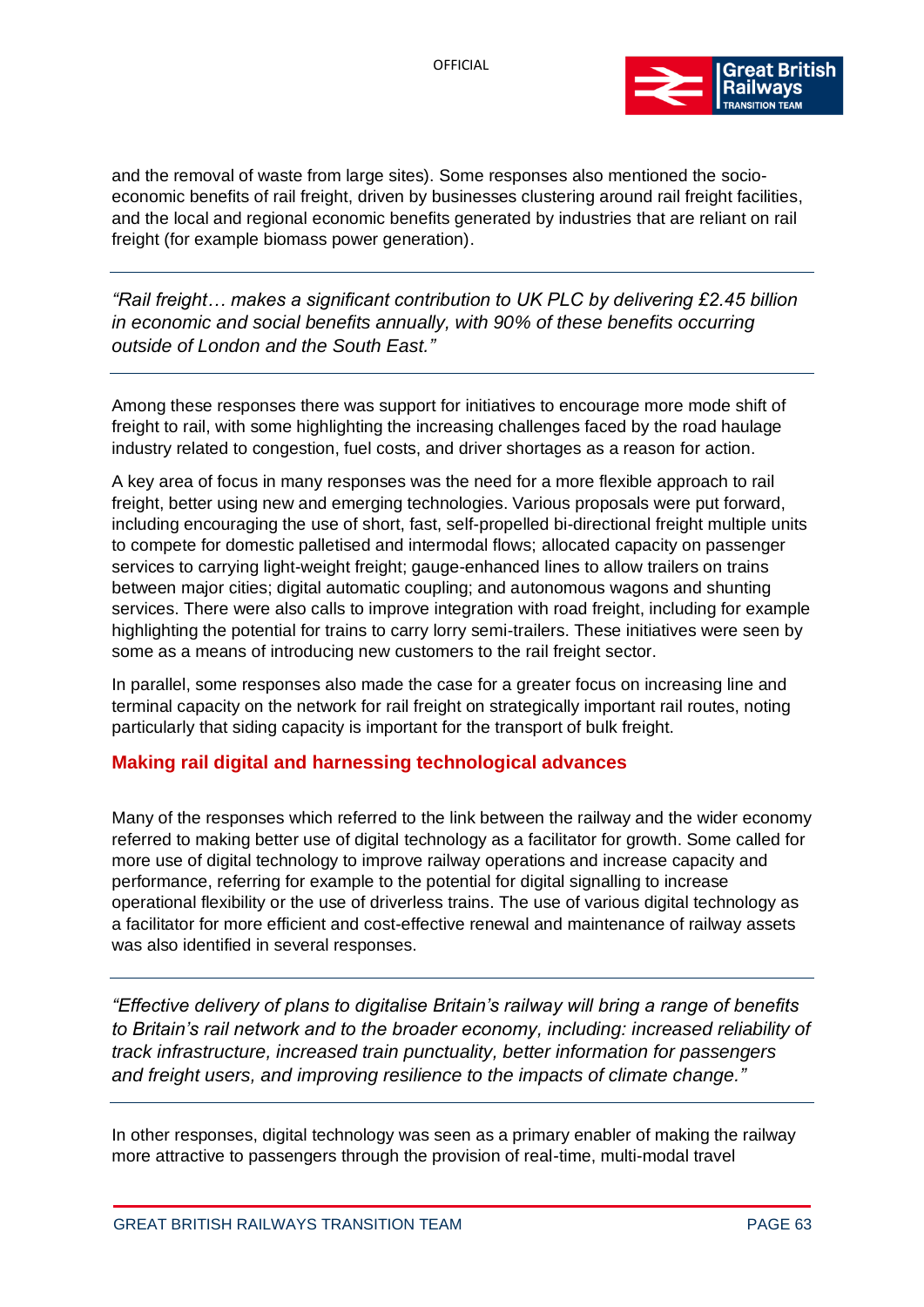

information and integrated ticketing and payment systems (GPS-driven account-based ticketing and barcode technology to improve interchange were two examples suggested). The opportunity to use such systems to incentivise customer spending on the railway was also raised, for example through introducing digital reward points redeemable with the railway's commercial partners. It was felt that better use could be made of digital technology to advertise the commercial offer in stations to customers.

There were also calls in some responses for improved Wi-Fi connectivity at stations and on trains to allow people to use travel time more productively. In stations, improvements of this nature were seen as important for enabling the provision of co-working and meeting space.

Some respondents said that the rail industry should be making more use of customer data for planning purposes. It was noted that digital data generated by customers on the railway was often collected and held by private sector businesses, and that rail authorities should be negotiating more effectively to secure access to it to support with planning and to facilitate revenue generation initiatives.

Finally, it was noted in several responses that railway land is ideally located to support the roll-out of fibre broadband, and that the rail industry should be working more closely with the Government and telecommunications providers to facilitate this roll-out and to look for opportunities to improve digital connectivity for rail users in the process.

# **Improving rail connectivity and capacity across the country**

Many respondents also highlighted the importance of expanding and improving rail services across the country generally as a primary means of contributing to long-term economic growth. Some felt that setting and delivering stretching targets to increase rail use and mode share would be an effective way for rail to contribute to economic growth, and that these targets would be more effective if they could be shared with contractors involved with network development and operation.

In general terms, most responses relevant to this theme focused on proposals to expand the rail network and increase the frequency and capacity of train services; expand rail catchments through improved integration with other modes of transport; and make the rail network more attractive to passengers.

The responses to Question 4 in this regard were very similar to those provided in response to earlier questions, notably Questions 1 and 2, and have not been expanded upon in this chapter.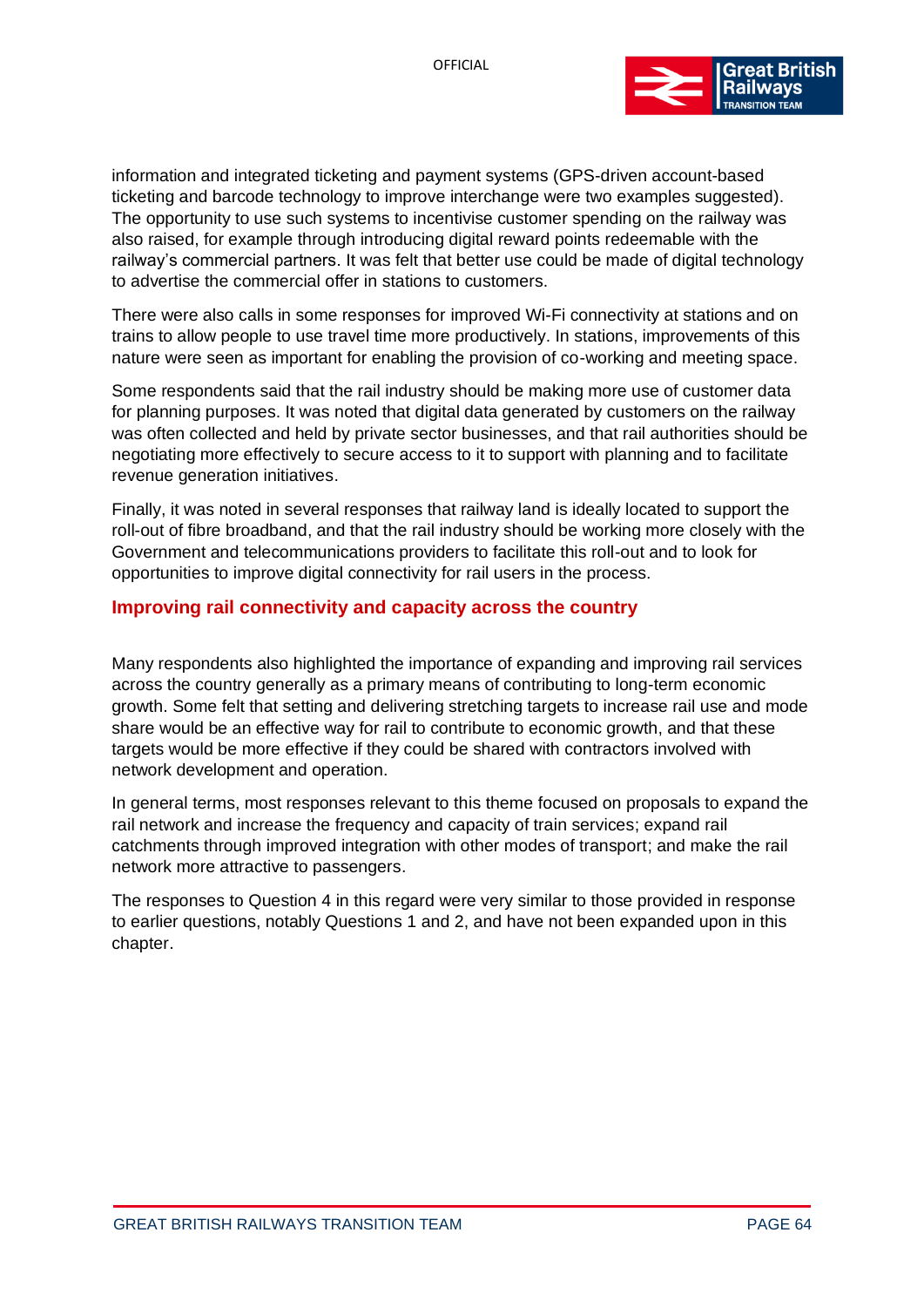

# **Summary of responses to Question 5 – Levelling up and connectivity**

The call for evidence asked respondents to consider the ways in which rail can be used to improve connectivity and drive local economic growth, with specific reference to the Government's Levelling Up ambitions. Respondents were asked the following three questions:

*a) What evidence can you provide for how the rail sector contributes to the four levelling up outcomes and to improving connectivity across Great Britain, including through crossborder services? How does this change depend on the type of place where the sector operates (including in cities, towns and rural areas), and what are the most cost-effective ways at the sector's disposal to improve that further during the next 5, 10, and 30 years?*

*b) How could the rail industry, over the next 5, 10, and 30 years, become more responsive to, and more accountable to, local communities and passengers? Please give evidence and examples in your response.*

*c) What is a stretching yet realistic ambition for this objective and what measures can we most effectively use to consider success over the coming 5, 10 and 30 years? What are the interventions over that period which will be the maximum value for money, and what evidence can you share to support your views?*

## **Response overview**

A total of 255 (83 per cent) respondents commented on levelling up and connectivity. Of the respondents commenting on Question 5, 22 per cent of respondents (56 responses) provided additional evidence to support their answer. The forms of evidence included reports, research papers, strategy documents, policy documents, websites, videos, films, project examples, government guidance and transcripts.

Most of the responses focused on one or more of the following themes, aligned to the four key levelling up outcomes:

- boosting productivity, pay, jobs, and living standards
- empowering local leaders and communities
- spreading opportunity and improving public services
- restoring a sense of community, local pride and belonging.

The distribution of respondents with comments on these key themes is shown in Figure 7. There were a number of comments made as part of Question 5 that were not relevant to the question or the call for evidence more generally. These comments were recorded as 'other' as part of the analysis. Many respondents noted that their responses to Question 1 and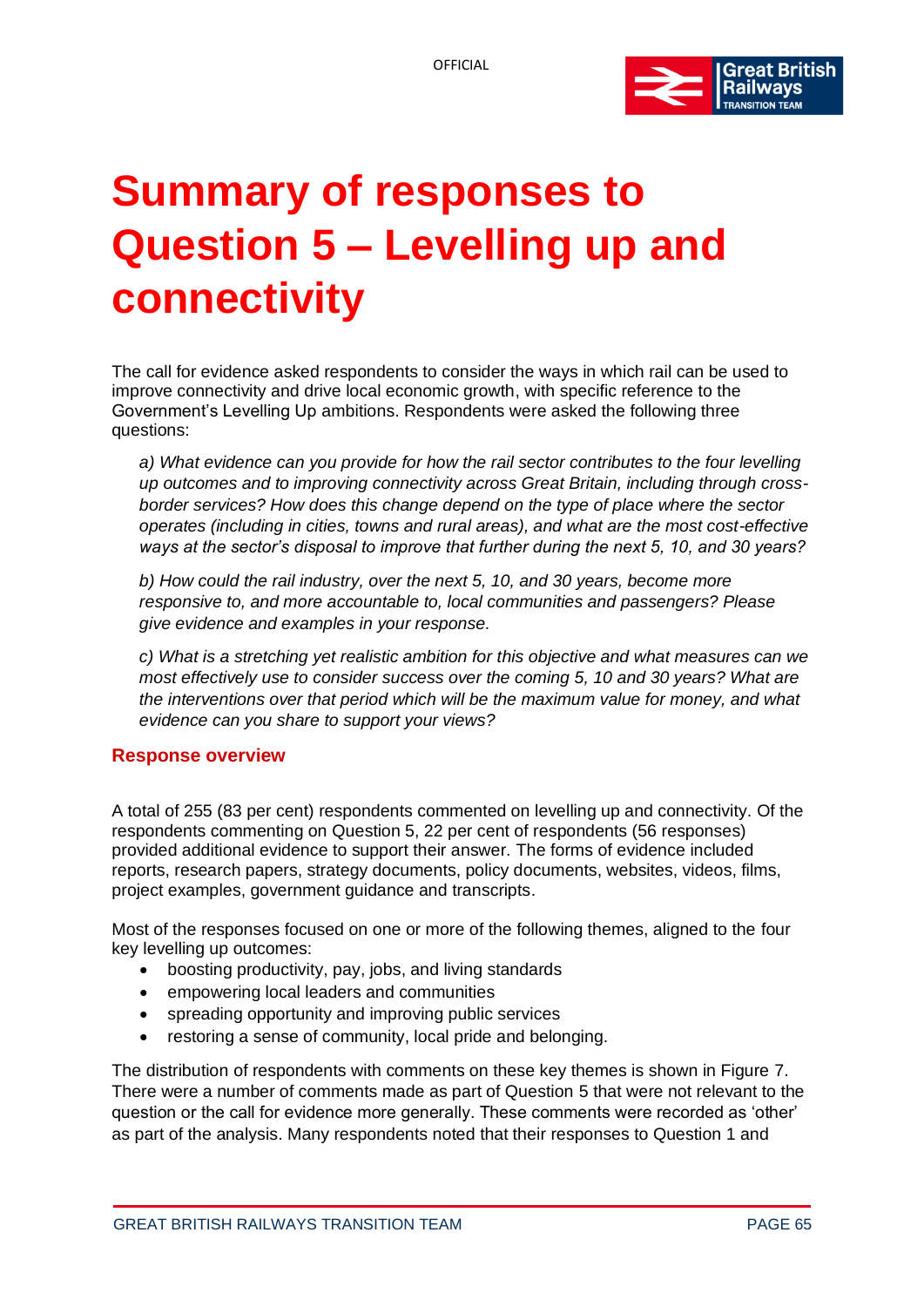

Question 4 had already covered much of what they wanted to say on the issues raised in Question 5.

It is important to note that the Call for Evidence closed on 4 February 2022, two days after the publication of the Government's policy paper on 'Levelling Up the United Kingdom' on the 2 February. That means the majority of responses we received on levelling up would have been prepared prior to the policy paper being published.

*Figure 8 Number of respondents with comments on Question 5 themes\**



*\* Please note that per cent are of the 255 respondents that submitted a call for evidence response with comments related to Question 5.*

Many of the respondents (69 per cent) with comments related to Question 5 commented on boosting productivity, pay, jobs and living standards and 56 per cent made remarks on empowering local leaders and communities. The volume of evidence provided within each theme was varied, the text in the sections below includes references to instances where evidence and citations within responses were provided to support answers.

## **Empowering local leaders and communities**

Many responses referred to the role of rail in empowering local leaders and communities. Developing strong relationships with a wide range of stakeholders (including sub-national transport bodies, local authorities, residents, businesses, and other community groups) was typically highlighted as an important starting point in this process.

Some indicated a view that historically the railway's engagement with stakeholders had not been as good as it should have been, considering the major role rail plays in many people's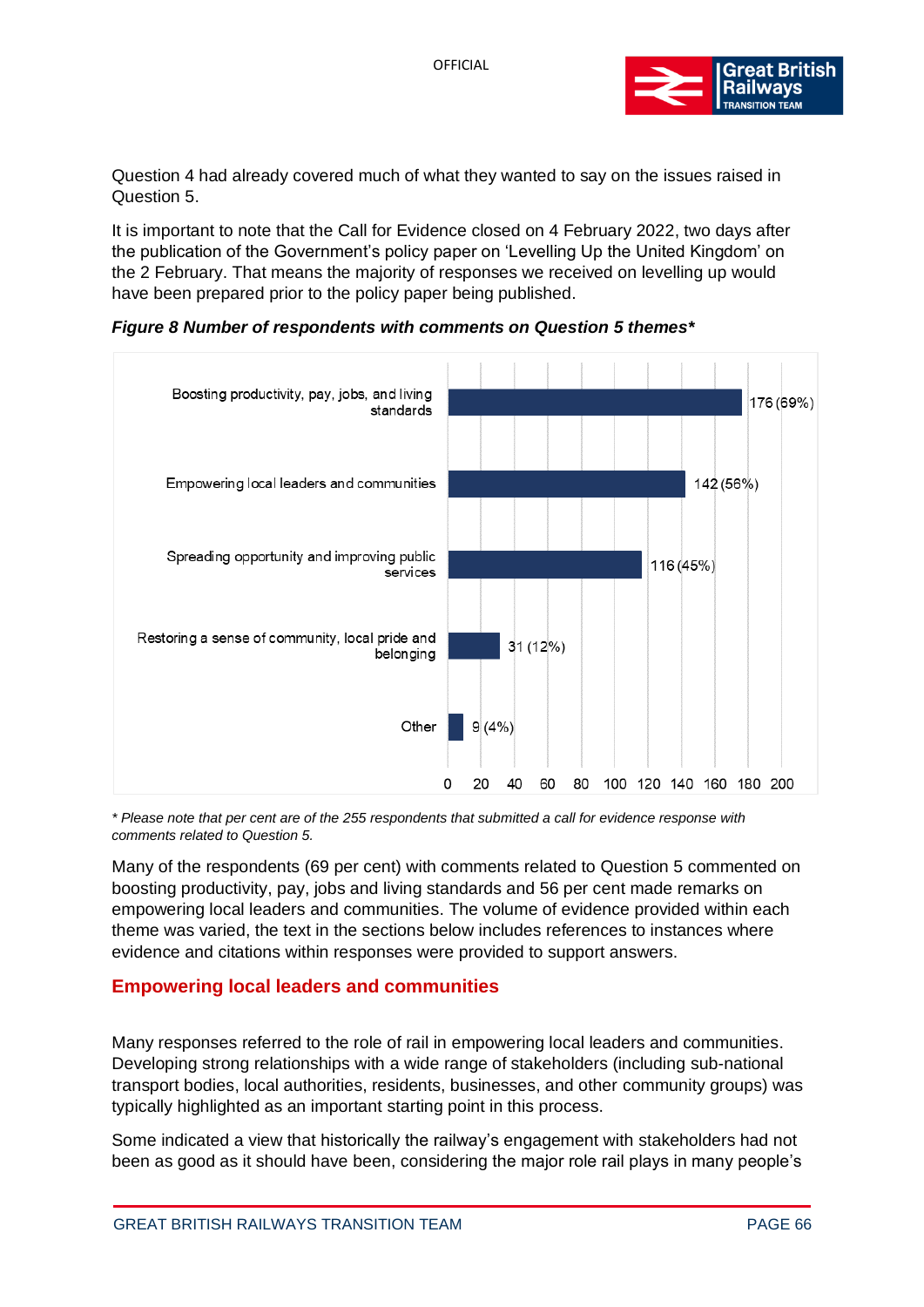

lives, both as a means of accessing employment and leisure and as a landowner. The postpandemic period was cited as an opportunity for a concerted effort to engage and build back confidence, creating a railway more responsive to local needs and helping to drive demand for public transport in future. The importance of the railway responding to local needs was also a common theme in the Williams Rail Review call for evidence.

*"Effective engagement and involvement of local stakeholder groups that bring together regional leaders, businesses, community leaders and local authorities should be a key step in the development of regional transport planning."*

#### **Empowering local leaders**

Developing Passenger Service Contracts (PSC) was seen in some responses as a means for GBR to empower local leaders. It was felt that GBR should make key strategic systemwide decisions but should provide PSC holders and relevant local leaders with levers to optimise local delivery and coordinate engagement. These responses highlighted requirements for strong collaborative partnerships between GBR and relevant local partners; and embedding a 'can do' culture with operators looking outwards to customers and local leaders and not inwards to GBR.

Respondents also suggested that relevant leaders could be empowered in the process of setting local and regional targets for the railway through the Strategic Plan, including identifying benchmarks for how rail can contribute to levelling up.

#### **Empowering communities**

Community Rail Partnerships (CRPs) were also highlighted in some responses as an important vehicle for empowering communities to participate in and influence key decisions on the railway. Suggestions included giving CRPs an enhanced role in promoting local and regional rail travel and establishing better processes for them to bring forward and seek support and funding for improvements to the railway in their area.

It was felt in some responses that more support for Partnerships (for example with GBR) would contribute significantly to levelling up objectives and to increasing the value for money of rail interventions. However, some noted that steps must be taken beforehand to ensure that Partnerships are suitably inclusive and that a wide range of representatives are invited to participate from local authorities, residents, businesses, rail user groups, and other relevant community interests.

*"The Community Rail Network's report into social inclusion shows how community rail partnerships can also be catalysts for growth and participation. The report shows that the benefits being realised through community rail activities are far broader than boosting passenger numbers alone."*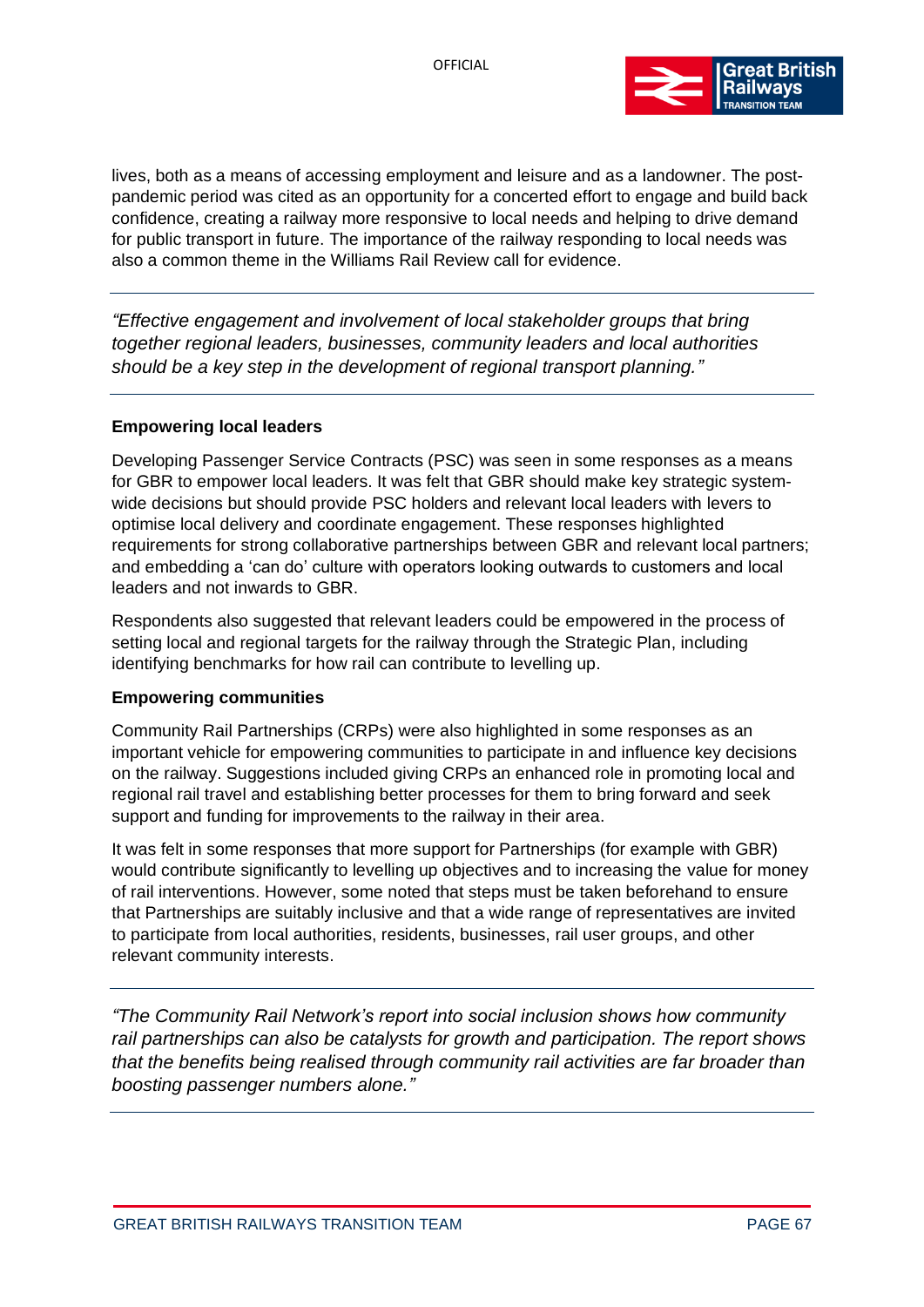

# **Spreading opportunity and improving public services**

Many responses highlighted regional inequalities in the provision of rail services as a barrier to levelling up. Some focused on specific issues, for example shortcomings in terms of rural services; connections between key economic centres; and connections between the nations within Britain.

Some respondents felt that more should be done to understand the key drivers for mode shift in specific areas so that proposed interventions would strike the right balance in terms of service frequency and connectivity. Integration with non-car modes of travel (including integrated ticketing) were also cited as important to driving cost effectiveness and increasing the catchment of the railway in some circumstances.

# **Improving rural services, connecting economic centres, and improving Union connectivity**

Some respondents indicated that poor connectivity was a particular challenge in rural areas (including villages and some small towns), and that improving public transport services would improve access to jobs and education for low-income households and reduce social exclusion. Extensions to the rail network, including line re-openings, were identified as a means of facilitating such improvements, with some responses providing examples of how previous schemes have delivered benefits.

Improving connectivity between adjacent economic centres was also flagged as important in some responses, to ensure that connectivity-related opportunities are spread as far as possible. East West Rail was identified as an example of a scheme that would deliver improved connectivity throughout the Oxford-Cambridge Arc, linking major regional economic centres with areas of deprivation and potential housing development. Similarly Northern Powerhouse Rail was cited as a means of improving rail connectivity to help level up major cities in the north of England, for example Manchester, Liverpool and Leeds.

Some responses also stated that the Strategic Plan should ensure that the benefits of the railway extended as far as possible across the whole of Britain, including Wales and Scotland.

*"Currently there are poor links into the North of England and it must be recognised that any long-term benefits to North Wales rail services will ultimately rest on the level and quality of services to the main cities in the North West. An improved connection to northern cities would open the north Wales corridor to wider possibilities in terms of relocation of business and industry, job, housing and leisure opportunities."* 

## **High Speed 2 (HS2) and the Integrated Rail Plan (IRP)**

Some respondents reflected on there being uncertainty over plans to improve rail services and connections in the Midlands and the North. Some referred to the Northern Powerhouse Rail and the HS2 eastern spur projects that have been respectively scaled down and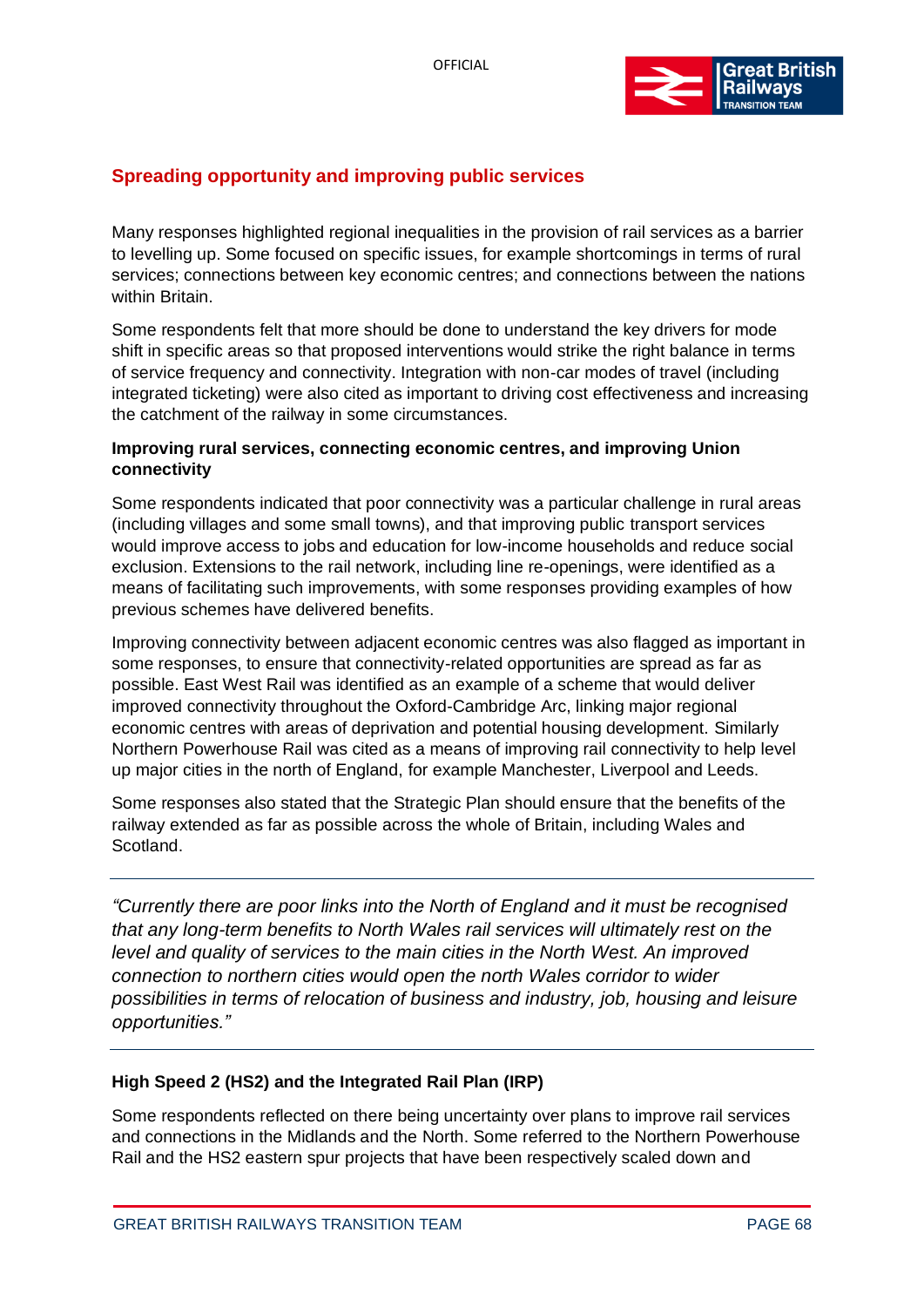

reprioritised through the IRP. Both projects were identified as having the potential to bring significant regional economic benefit.

Many respondents acknowledged the opportunities that HS2 presents to enhance the levels of service and help rebalance the regional economy. It was argued that the delivery of HS2 should not be viewed in isolation and should be an integral part of the network, realising opportunities to improve services on the existing lines through released capacity.

# **Boosting productivity, pay, jobs, and living standards**

The view that rail can boost local economies and living standards was expressed by some respondents, although others identified that it needed to be delivered in tandem with wider changes (for example improving education, training and skills) to have a meaningful impact. Some responses also questioned whether rail was the right solution in some areas, referencing investment in cheaper forms of public transport as an alternative approach.

Some respondents reflected on how a successful railway increases labour catchments and access to employment, distributing wealth from core areas with agglomeration benefits to communities beyond city and town centres. It was noted that rail enables some rural communities to diversify away from reliance on a seasonal economy.

Some also noted that capacity enhancements can drive population relocation, boost local businesses, and catalyse improved public services, reinvigorating urban areas. This was supported by evidence including reference to existing and upcoming local schemes. It was also claimed that rail can drive uptake of other non-car modes, including walking and cycling, resulting in health benefits.

## **Productivity**

Some respondents also felt that rail could significantly support levelling up by helping places and communities reach their productivity potential. Examples of the benefits highlighted in this regard included expanding business labour and customer catchments, reducing business travel times and costs, and providing people with better access to jobs, education, and training. Providing the necessary capacity to meet demand was cited as important in some responses. Comments were raised about the need to control ticket prices to ensure that productivity is not stifled by transport that is not accessible to those on lower incomes.

*"The key objective for rail here should be reducing the productivity gap due to poor public transport that currently exists in many cities across the UK."*

The importance of the rail freight sector in boosting productivity and local economies was also highlighted in some responses. Rail freight's contribution to businesses and communities - by connecting ports to power stations, manufacturers, and logistics hubs was highlighted, as were the wider agglomeration benefits of businesses clustering around rail freight terminals.

As with some responses to Question 4, it was suggested that many of the benefits of rail freight accrue to freight customers and wider society outside London and the South East,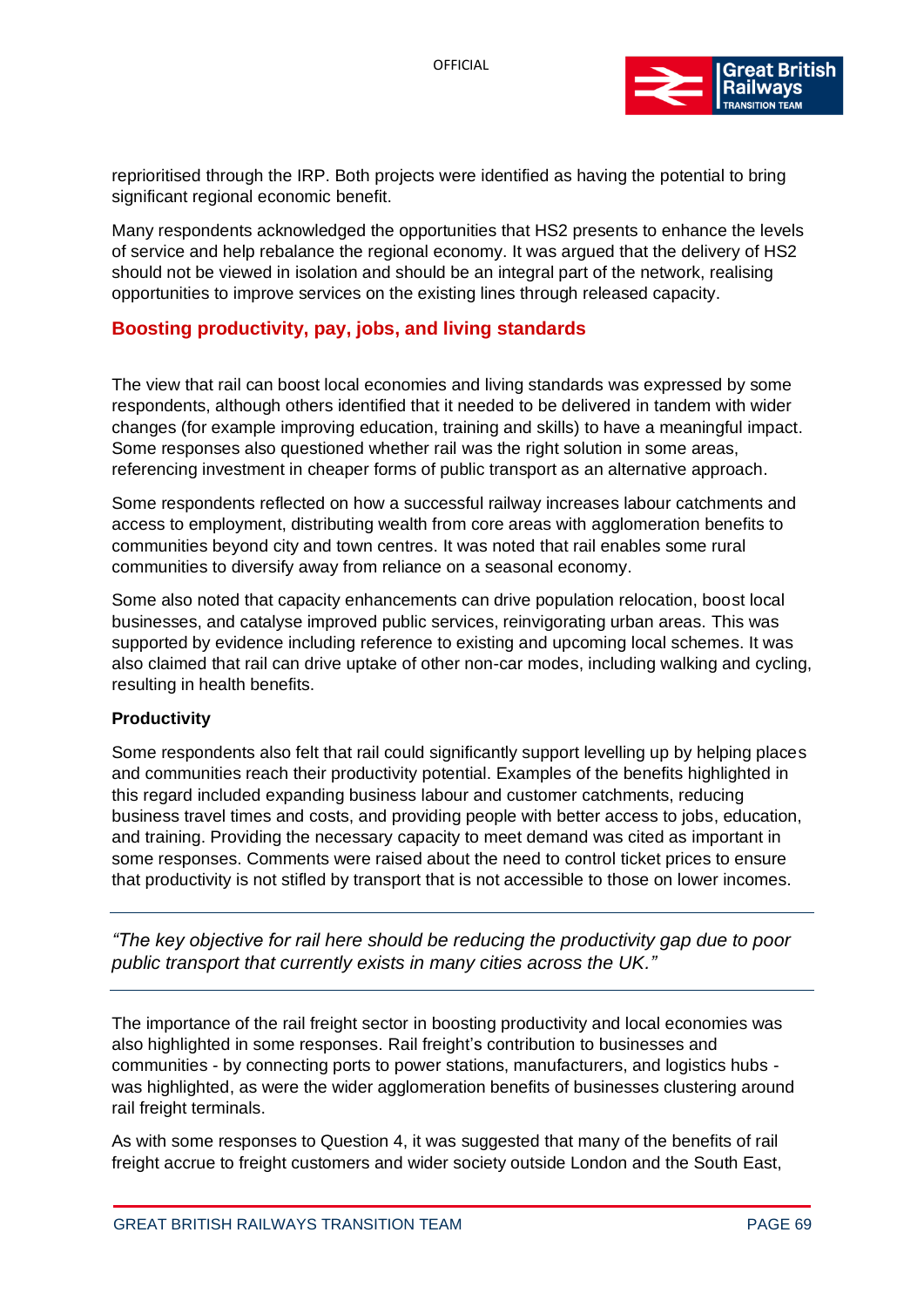

making a significant contribution to Levelling Up. This was attributed to rail freight's links with sectors that are concentrated outside the South East, including construction, manufacturing and energy.

There was some support in responses for a national freight co-ordination team within GBR. Some noted that rail freight businesses operated nationally (including significant connections between England, Scotland and Wales) and that it was important that they were not subject to regional administrative burdens.

#### **The role of the private sector**

Many respondents cited a wide range of different ways in which the private sector is supporting with delivering Levelling Up.

The rail supply chain particularly was highlighted as a major employer across Britain and of significant importance to local economies in many places. The rail industry is a major purchaser of materials, machinery, plant, and other high-tech equipment, which provides significant custom for many external businesses that are relatively removed from the industry itself, including many small-medium enterprises.

The importance of the supply chain to regions outside London and the South East was particularly identified, with references to places such as Glasgow, Birmingham, Manchester, Derby, Crewe, Widnes, Goole, Northampton, and Doncaster provided as examples where rail supply chain businesses maintain a major presence (in terms of factories, manufacturing facilities, and large offices).

In addition to being a major employer in these locations, the supply chain was also noted in many responses for providing high-quality, highly skilled jobs, including in engineering, research and development, and senior management. The role of the supply chain in driving economic growth and supporting Levelling Up in tandem with other Government aspirations was also identified in some responses, with some suppliers for example expecting to employ significantly more people in future in fields related to supporting decarbonisation and delivering net zero.

Many respondents also highlighted the benefits the supply chain brings in terms of its links with education and training. The commitment to providing apprenticeship opportunities was flagged in some responses, as was engagement with schools to promote careers in the rail sector. It was suggested that these initiatives should be encouraged and expanded to attract new and diverse talent to the industry across all regions as an important element of Levelling Up.

*"The rail industry relies on a diverse, resilient and sustainable supply chain and is well placed to contribute significantly to reducing inequality nationally"*

Similar to the response to Question 4, some responses to Question 5 highlighted the importance of Government continuing to maintain long-term pipelines of rail investment. This was cited as a key mechanism to encourage suppliers to continue to recruit highly skilled staff, upgrade facilities and equipment, and invest in research and development. Each of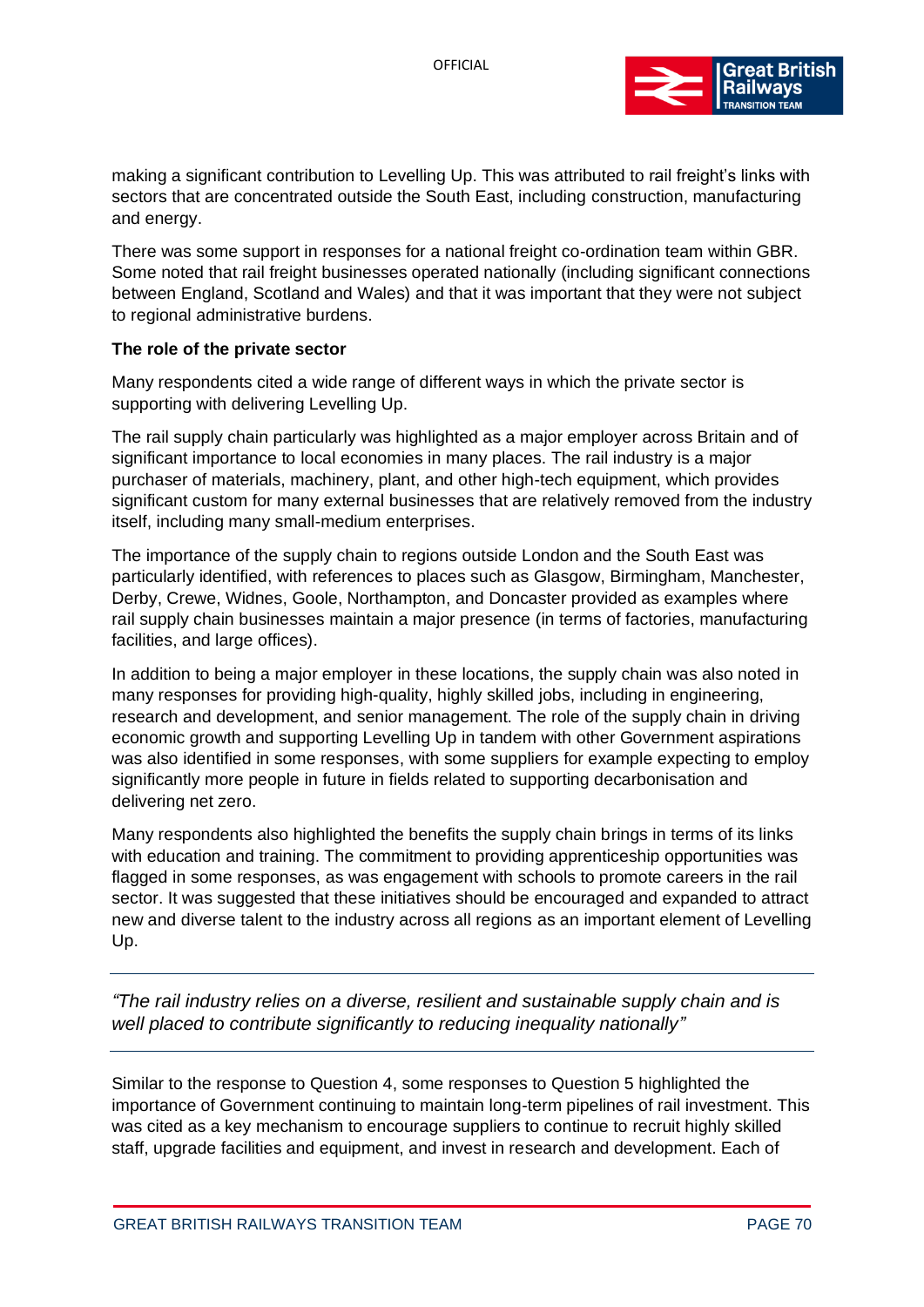

these elements was identified as playing a role in Levelling Up in different areas of the country. It was indicated in some responses that there is not a direct link between regional rail investment and the supply chain in that region, with investment in London and the South East often leading to supply chain benefits in the Midlands and the North of England. Evidence was provided on how investments in London' rolling-stock and infrastructure benefits regional economies and their supply chains.

Some respondents also felt that the private sector has a clear role in supporting the provision of rail services locally by delivering services at stations such as cycle hire and storage facilities, catering and retail and other entrepreneurial services that can be hosted at rail facilities. More private sector involvement and removal of barriers to do business at stations will have a positive impact and improve other aspects, such as safety at stations.

# **Restoring a sense of community, local pride and belonging**

Respondents reflected on the transformational effect of rail on communities and how stations and good connectivity can restore local pride, while noting that meaningful local collaboration is an important ingredient of this process. The link with the first theme in this chapter was drawn by some respondents, noting that empowered local communities and leaders need to be involved in the creation of rail facilities in their areas as a first step to ensuring a sense of ownership. Engaging and collaborating effectively with local communities and enabling them to inform and direct rail's development locally, was seen as crucial to bolstering local pride.

*"Local pride in railways can be enhanced when local communities adopt their local station and work to enhance its appearance by working with station staff to identify areas for improvement."*

A common thread in many responses was the importance of creating a more integrated, place-based approach to infrastructure investment that looks across different transport modes and different types of economic infrastructure to identify the right interventions that will maximise the benefits in a particular area and be more accountable and responsive to the local community.

The link between pride of place and historic rail infrastructure was also noted in some responses, which indicated that it was important that historic assets were maintained effectively and used to deliver community benefits. Some responses focused on the importance of maintaining them for heritage reasons, citing the connection with the past and collective memory as important elements of local pride for communities. For others, these assets were seen as potential core drivers of regeneration, noting the importance of this being managed sensitively to avoid negative outcomes.

Many responses referred to the importance of maintaining and capitalising on core historic assets that were still being used for their original purpose, such as station buildings and railway viaducts. Others also referred to the potential of re-purposing disused buildings and spaces to drive regeneration. For example, it was mentioned that railway archways could be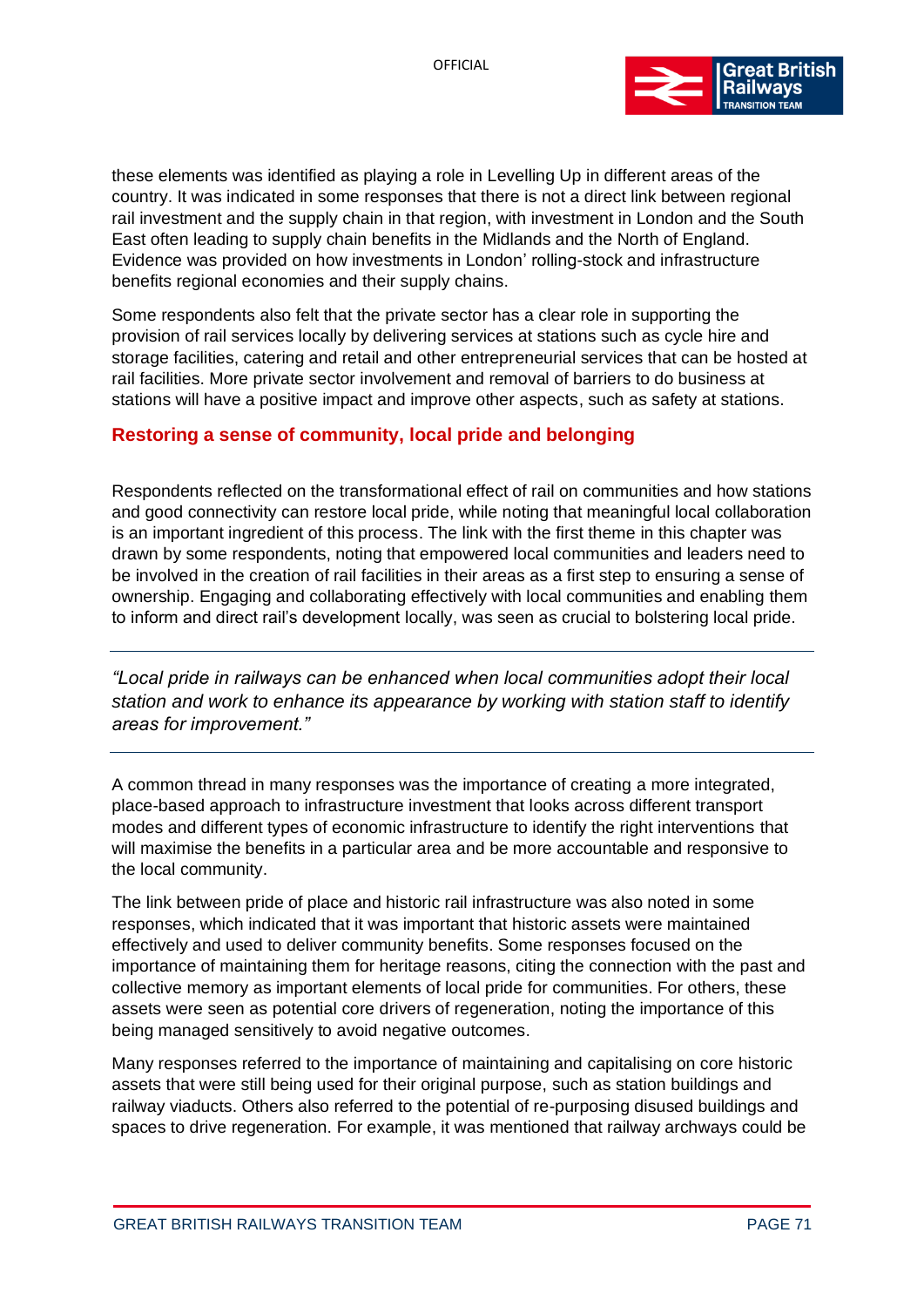

better used and that there are many locations where their full potential is being successfully realised.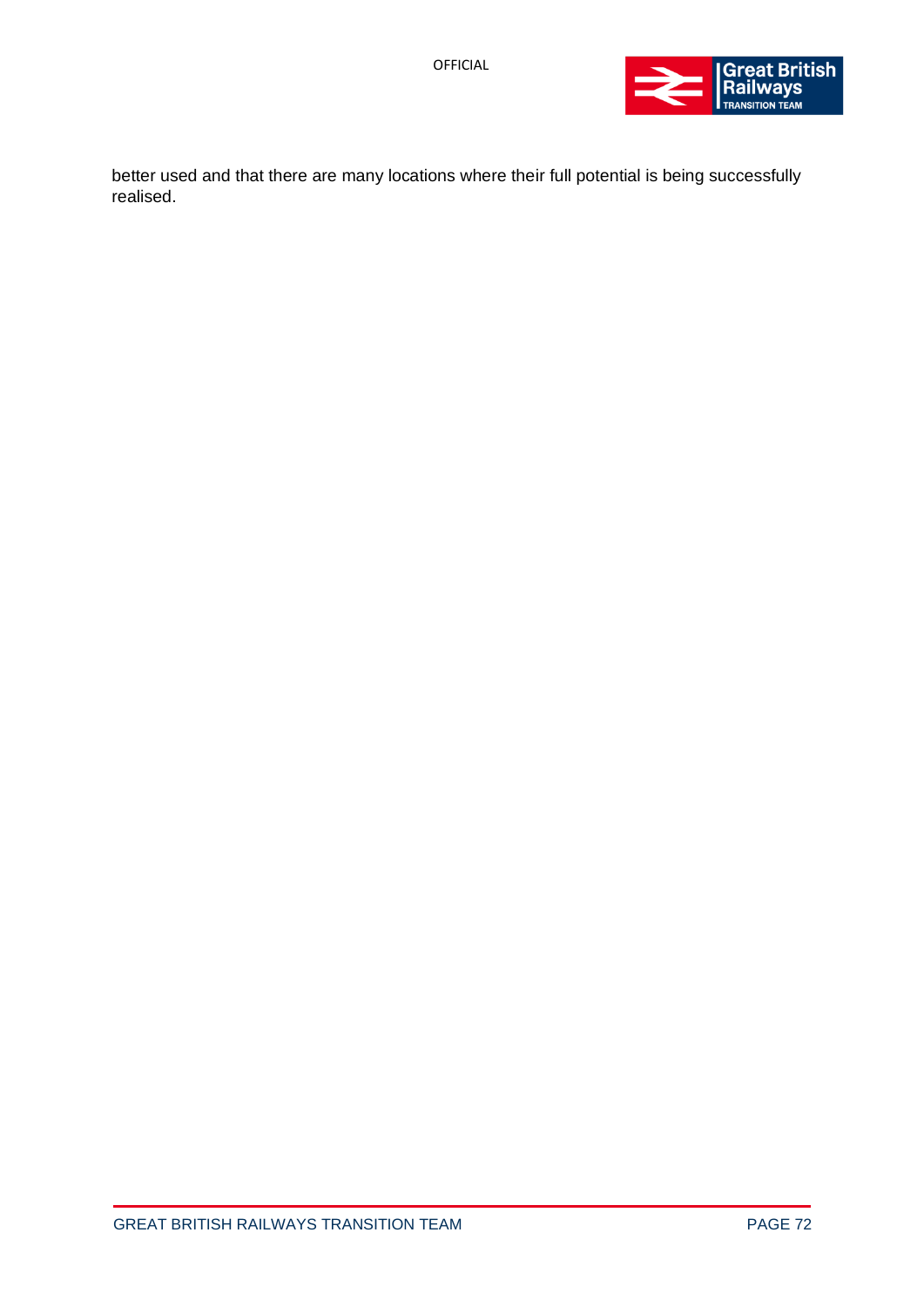

# **Summary of responses to Question 6 – Delivering environmental sustainability**

The call for evidence asked respondents to consider the ways in which rail and the rail estate can contribute to wider national and regional environmental policy agendas, support decarbonisation, conserve and enhance biodiversity, improve air quality and increase renewable power generation. Three questions were posed as follows:

*a) What is a stretching yet realistic ambition for this objective and what measures can we most effectively use to consider success over the coming 5, 10 and 30 years? What are the interventions over that period which will be the maximum value for money, and what evidence can you share to support your views?*

*b) What use can the rail sector make of emerging or existing technologies to reduce its impact on the environment and enhance biodiversity over the next 5, 10, and 30 years, and, in a proportionate and cost-effective way, help national and regional authorities to meet their environmental objectives?*

*c) How can rail best invest in climate resilience, supported by smarter forecasting, planning and technology, over the next 5, 10, and 30 years and what evidence do you have to support your view?*

#### **Response overview**

A total of 261 (85 per cent) respondents commented and made observations relevant to delivering environmental sustainability. Of the respondents commenting on Question 6, 18 per cent (47 respondents) provided additional evidence to support their answer. The forms of evidence included reports, academic papers, government papers, consultancy technical reports, project case studies, news articles, websites, blogs, videos, policy documents, strategy documents and statistical data.

Most responses tended to focus on one or more of the following four key themes:

- decarbonising the railway
- building resilience to climate change
- enhancing the railway to encourage mode shift
- improving the natural environment and biodiversity.

The distribution of respondents with comments on these key themes is shown in Figure 8. There were a number of comments made as part of Question 6 that were not relevant to the question or the call for evidence more generally. These comments were recorded as 'other' as part of the analysis.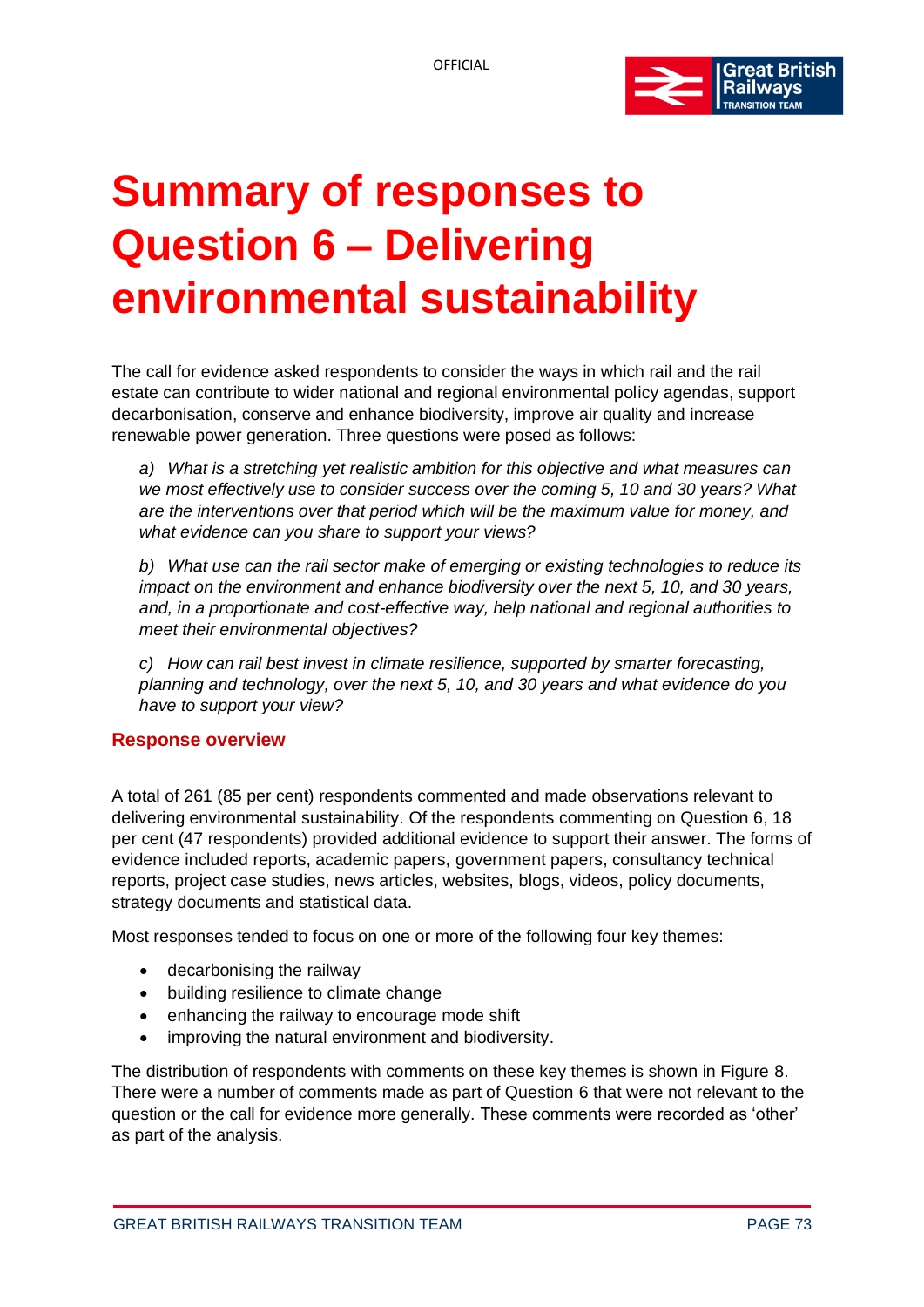



#### *Figure 9 Number of respondents with comments on Question 6 themes\**

*\* Please note that per cent are of the 261 respondents that submitted a call for evidence response with comments related to Question 6.*

Over two-thirds of respondents (71 per cent) with comments related to Question 6 commented on the decarbonisation of the railway and 54 per cent made remarks on enhancing the railway to encourage mode shift. The volume of evidence provided within each theme was varied, the text in the sections below includes references to instances where evidence and citations within responses were provided to support answers.

Within each theme, many respondents referred to the need to facilitate innovation and make better use of technology; to carefully consider the economic and social implications of the strategy and decision-making; and to learn lessons from best practice in other sectors to deliver environmental sustainability. These views have been referenced in the relevant sections throughout this chapter.

#### **Decarbonising the railway**

Many respondents identified decarbonising the railway as a fundamental contributor to delivering environmental sustainability; this was also a common response to the Williams Review call for evidence Responses were broadly supportive of the rail decarbonisation ambitions set out within the Transport Decarbonisation Plan and Rail Environment Policy Statement. There was also general support for innovation that was seen as a critical enabler to the decarbonisation of the rail industry.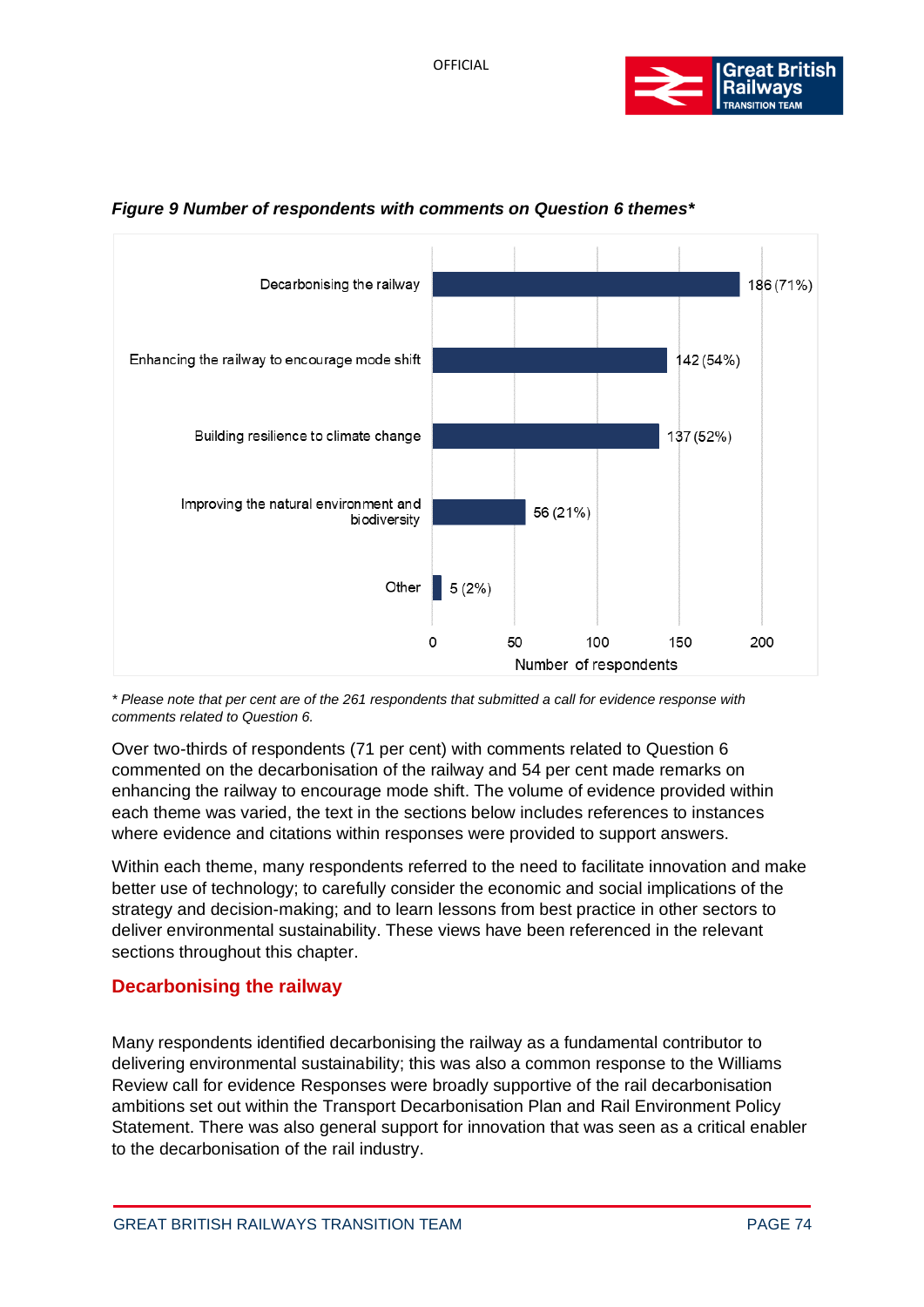

However, some respondents felt there could be more ambition on rail decarbonisation. They considered there to be some contradictions between regional and national targets for decarbonisation and air quality and that greater clarity is needed on long-term targets for the industry. There were suggestions that industry wide interim decarbonisation targets could be used to track progress towards overall net zero targets. Some respondents expressed concern around the availability of funding needed to achieve rail decarbonisation targets.

Four areas of focus were identified by respondents to decarbonise the railway through the Strategic Plan, as follows:

- electrifying the network and modernising trains
- making the rail network more energy efficient
- harnessing opportunities to generate and use clean energy
- valuing carbon in the assessment and delivery of rail projects.

Respondent views on each of these topics are summarised in the following sections.

#### **Electrifying the network and modernising trains**

Electrification was identified by many respondents as an essential part of a strategy to decarbonise the railway. Many respondents highlighted a need to move away from using diesel trains, including in relation to making improvements in air quality and noise pollution. Multiple respondents recognised that in order to reach net zero by 2050, extensive electrification would be required, in particular to support freight, due to suggested limitations of alternative traction technologies. Conflicting views were however noted on the pace of change. Some respondents suggested that a continuous programme of electrification to drive down unit costs, would be crucial to achieving net zero in the rail industry. However other respondents suggested that the focus should be on high priority routes, with the cost of electrification raised as a factor.

The need to consider cost, value for money, and the wider implications of associated infrastructure (for example an increase in the use of overhead line equipment) were also raised be some respondents, and there was support for more use of new technology, for example drones, to monitor electrification infrastructure such as overhead lines. It was suggested this could help reduce maintenance and renewal costs.

The majority of respondents also indicated alternative traction solutions are required to support electrification in the roadmap to net zero. Hydrogen, biofuels and batteries were identified as potential alternative or supplementary power sources (in circumstances where electrification is challenging). In the shorter-term, an increase in the use of bi-modal (dieselelectric) trains was also promoted by some respondents, as was the increased use of technology (for example use of particulate filters in addition to stop-start technology) to reduce emissions from diesel trains.

*"For parts of the network that have not been electrified, battery hybrid rolling stock has a critical role to play in decarbonising routes in the short-medium term."*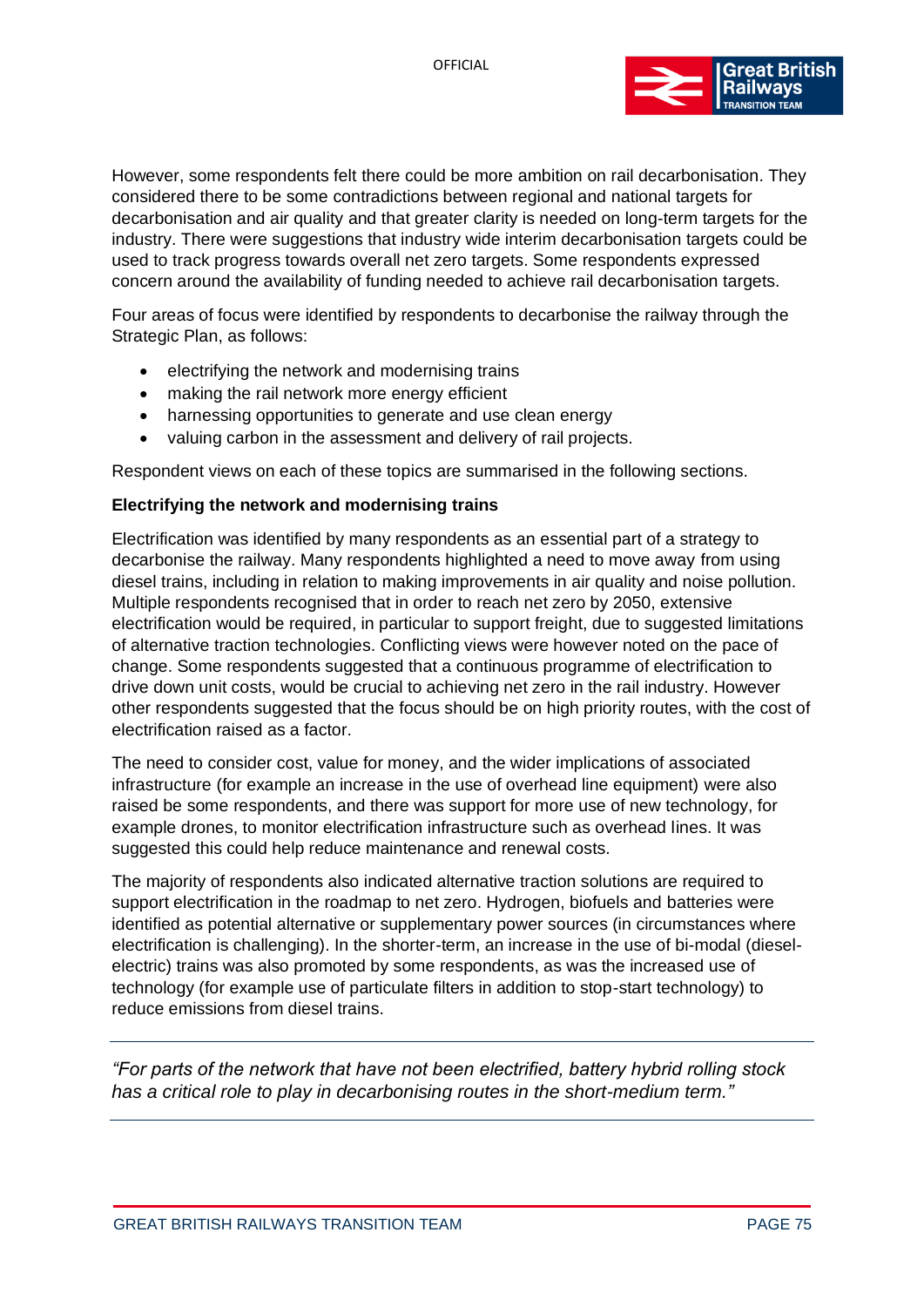

The need to support road vehicle electrification to deliver decarbonised 'door to door' journeys was also cited as important by some respondents, for example, through the provision of electric vehicle charging points at railway stations.

#### **Making the network more energy efficient**

Many respondents also suggested proposals to make the rail network more energy efficient as part of a decarbonisation strategy.

These proposals included improving the design of stations and trains to reduce energy consumption; using technological advances in train operation (for example regenerative braking systems and automated advisory systems guiding optimal driving); improving power supply efficiency; embedding energy saving behaviours (for example reducing instances of engine idling at stations); and matching train composition more effectively with demand to reduce empty carriages operating on the network.

*"Short term timetabling is… possible through technological developments to understand and predict passenger demand and the industry should experiment in flexing the service to match demand."*

The Sustainable Stations Guide was referenced as a source of environmental-best practice and suggested as a tool for developing station sustainability, including enhancing existing buildings and adopting environmental practices within new contracts.

#### **Harnessing opportunities to generate and use clean energy**

Some respondents suggested that there was significant opportunity to use railway land (as the rail estate is extensive), infrastructure, and facilities to generate clean, sustainable energy that could then be re-used on the railway to reduce net energy consumption.

For example, opportunities to provide solar panels and wind turbines on station roofs, at level crossings, trackside, and on unused railway land were highlighted, in addition to proposals to use traction power generated by train operations. It was also noted that electricity is an increasingly valuable commodity and using the rail estate to generate renewable power presents an opportunity for energy security. Evidence of small-scale solar traction supply projects demonstrate the potential for railway-specific renewable energy production.

The focus in some responses was on using output to power both traction and non-traction energy demand, for example stations, signals, level crossings, and other lineside assets. In others it was also suggested that further financial benefits could be generated for the railway by returning energy to the grid.

Other responses also included proposals to develop carbon sequestration initiatives on railway land to support decarbonisation (particularly linked to new rail schemes) and to plant crops for biofuels. Integrating energy generation schemes with enhancements to the natural environment and biodiversity on the railway was also flagged by some respondents as important.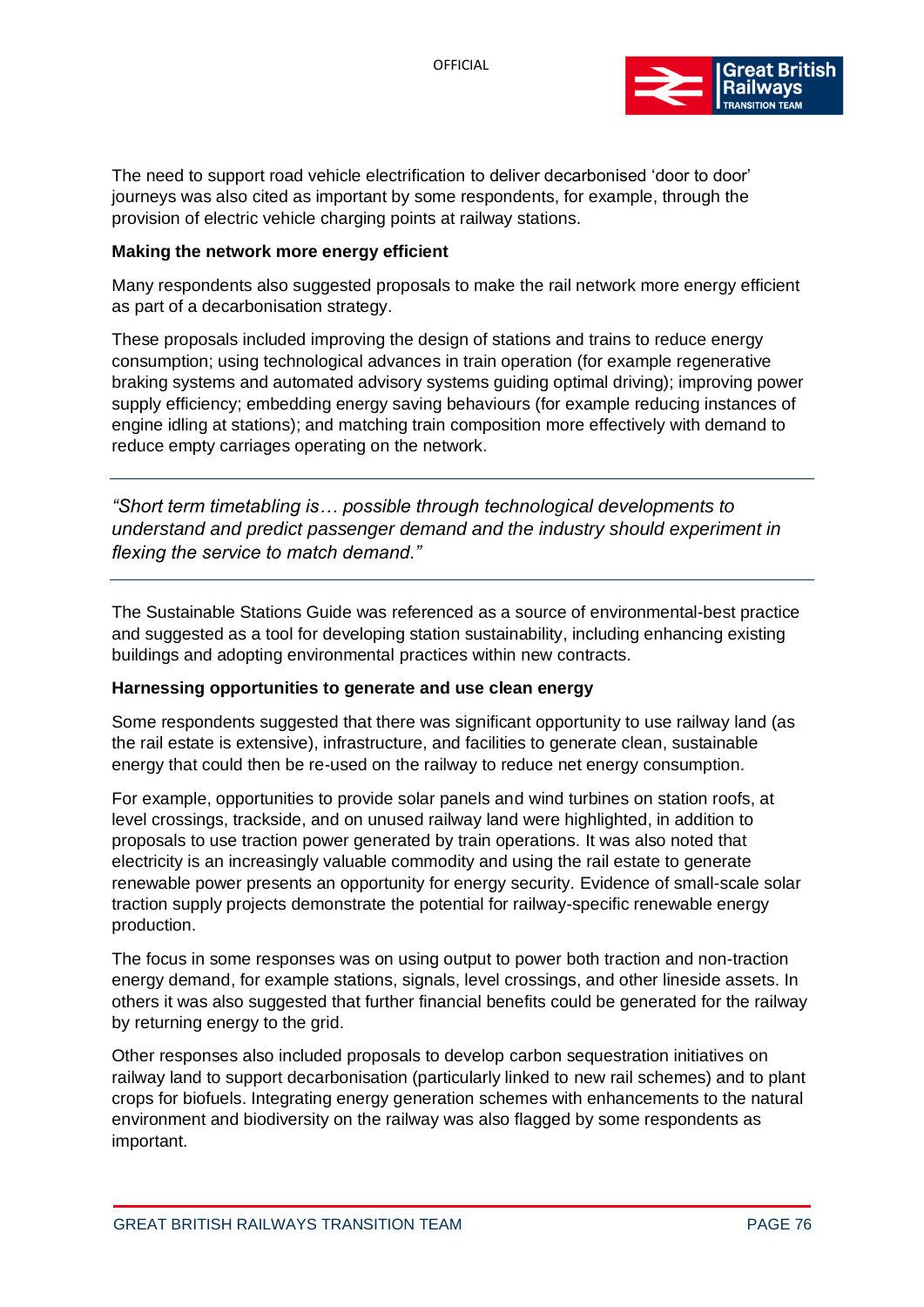

*"Solar farms, managed appropriately, have been shown… to function as biodiversity hotspots due to the lack of pesticides, herbicides and human activity."*

#### **Valuing carbon in the assessment and delivery of rail projects**

Some respondents also indicated a view that carbon assessment should be a key consideration in the assessment and delivery of railway projects. There were concerns that short-term affordability issues sometimes associated with investment in environmental measures would result in insufficient action. This was considered to have potential long-term negative impacts on the financial sustainability of the railway. There was some support in these responses for revising assessment criteria for new projects (enhancements, renewals, and maintenance) to place a higher value on carbon impacts over the life of new assets.

To provide a better evidence base for revising carbon assessment criteria, some responses highlighted the benefits of increasing the use of sustainability reporting systems on digital platforms to record material use, fuel consumption, and emissions on railway projects. There was also some support for writing more rigorous carbon targets into contractor requirements on projects to support with reducing carbon impacts during delivery.

*"Net Zero requirements must find its way into contracts that ensure carbon impacts are measured and managed. This will create a level playing field on which the supply chain can compete and increasingly collaborate to bring solutions."*

#### **Enhancing the railway to encourage mode shift**

Many respondents recognised that the railway has a key role to play in decarbonising Britain's transport network, and suggested that the Strategic Plan could support this as part of delivering the environmental sustainability objective. It was suggested that rail is more environmentally friendly than many road-based modes and that a key focus of the Strategic Plan should be to encourage mode shift from road and air to rail to support the drive towards net zero. Scotland's National Transport Strategy was cited as an example of government level commitment to promote active travel and public transport in preference to single occupancy private car use.

Some stakeholders observed that modal shift towards rail is the most impactful thing that rail can do to 'deliver' environmental sustainability. However, some respondents noted that rail's current sustainability advantage over other modes is reducing over time, for example as electric vehicles gain popularity. It was suggested that mode shift would have less impact on decarbonisation in the future.

Some respondents wanted a firmer commitment to delivering this objective through the identification of a passenger mode shift target in the Strategic Plan. This was highlighted in the context of growth target proposals and passenger mode shift targets for other major railways across Europe.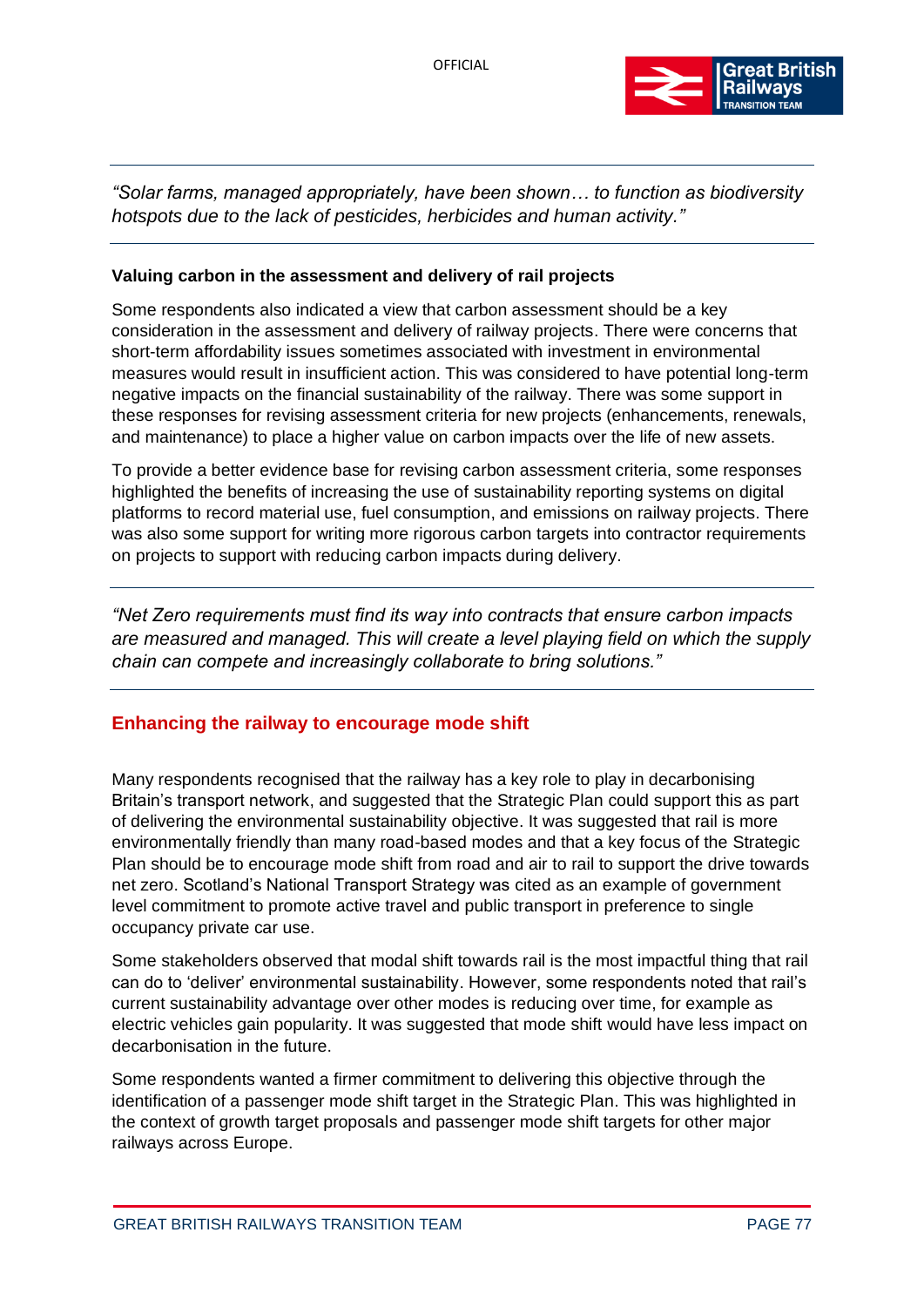

*"Increased usage of local railway lines within a framework focused on urban lifestyles and travel patterns can play a substantial role through improving accessibility for everyone and enabling a reduction in car use. This will produce great improvements in air quality and hence public health. It will also serve to reduce carbon output from transport, in line with the government's targets on tackling climate change."*

Four areas of focus were identified by respondents to encourage mode shift as part of the Strategic Plan:

- expanding the rail network and providing more services
- making the rail network more attractive to users
- harnessing technology to improve the integration of the network with other modes and land-use planning
- encouraging more freight onto rail.

Respondent views on each of these topics are summarised in the following sections. Other mechanisms cited to encourage mode shift included a reform of fare structures, changing road/air tax pricing and carbon pricing.

#### **Expanding the network**

Some respondents highlighted a preference for increasing investment in the railway to expand its catchment area, including re-opening disused railway lines and providing new connections to parts of Britain with no current train services. Many of these responses were focused on specific local and regional schemes.

There were also local and regional calls to accelerate the delivery of planned infrastructure and train service enhancements to deliver a more environmentally sustainable transport network. For example, delivering Northern Powerhouse Rail was raised as important by some respondents in the north of England.

Some responses covering network expansion also identified the link with the Government's Levelling Up ambitions as important, citing the social and economic benefits facilitated through the delivery of new train services.

#### **Making the network more attractive**

Alongside network expansion, making the railway and train services more attractive to passengers was also identified as an important element of encouraging mode shift. Responses relevant to this topic generally focused on the need to improve the reliability and punctuality of train services and the environment for passengers (for example through the provision of modern, user-friendly concourses, platforms and rolling stock); and on fare policy and ticketing systems to incentivise travel by rail (for example discounts for certain user groups).

Some respondents suggested the need for ongoing investment in rail to ensure competitive advantage over other transport modes. It was suggested that tax levies and other charging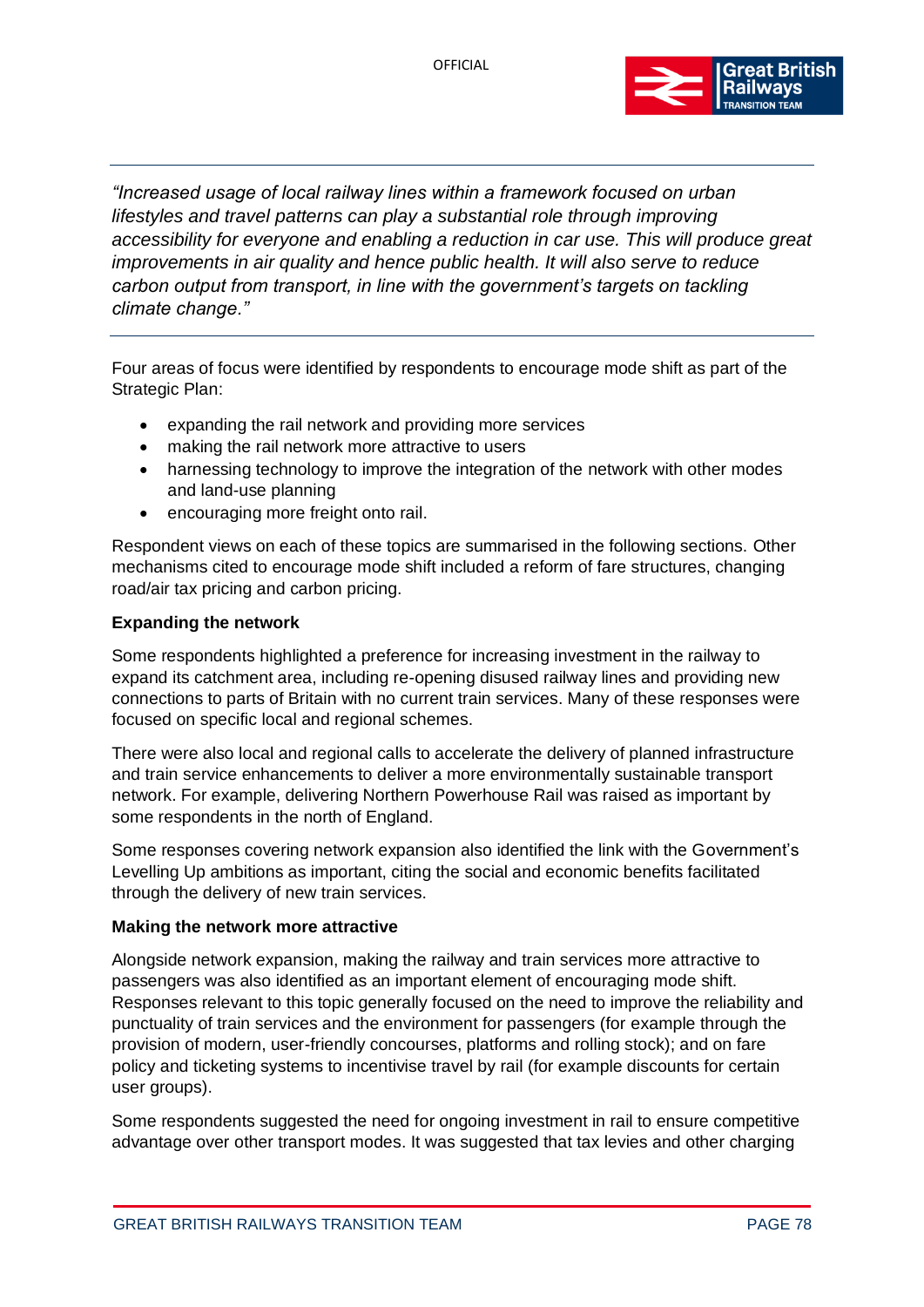

mechanisms could be used as a way to incentivise mode shift to rail, by making rail relatively more attractive.

#### **Improving integration and harnessing technology**

Improving the integration of the railway with other modes of transport and local communities was also highlighted as an important element of delivering mode shift in some responses. These referred to facilitating 'last mile' connections via sustainable modes, for example through the provision of mobility hubs, electric vehicle charging (including for bicycles), high quality cycle parking and bus interchange at railway stations. Enhancing walking links to and through stations (ensuring compliance with the Disability Discrimination Act) and supporting passengers with taking bicycles on trains were also highlighted as key measures.

Making better use of digital technology to provide passengers with richer, real-time information on onward travel choices and disruption to services was also a popular topic raised as a means of encouraging mode shift. The role of technology in facilitating more integrated, multi-modal ticketing (for example bus-rail tickets) was also cited as important by some respondents.

Some responses in support of rail network expansion also raised better integration of railway and land-use planning as being important, to ensure that network enhancements are focused on growth areas across the country.

#### **Encouraging more freight onto rail**

Finally, some respondents highlighted the importance of not overlooking freight in the drive to encourage mode shift to rail. Respondents were generally supportive of more capacity on the network and improved timetabling to accommodate more rail freight services. Some indicated a view that the Strategic Plan should set out a framework for closer working between Government and the freight/logistics industry to identify priorities as a key measure.

Solutions were also proposed in some responses to reduce 'last mile' freight trips on the road network, including the provision of new freight terminals and inter-modal freight hubs. Opportunities to facilitate this reduction in road trips through better use of technology (for example end-user freight termination automation) were raised in many of these responses.

#### **Building resilience to climate change**

In parallel to reducing emissions and climate change effects, many respondents stressed the need for the railway to adapt to a changing climate. Multiple respondents felt that climate change resilience would be fundamental to the delivery of other strategic objectives. A number of responses showed support for Network Rail's adaptation pathways approach to managing climate risk.

*"A nature rich future is a climate resilient future. As well as decarbonising through resource management approaches, like electrification and waste reduction, the Plan for Rail can also contribute by enabling nature-based solutions across their managed*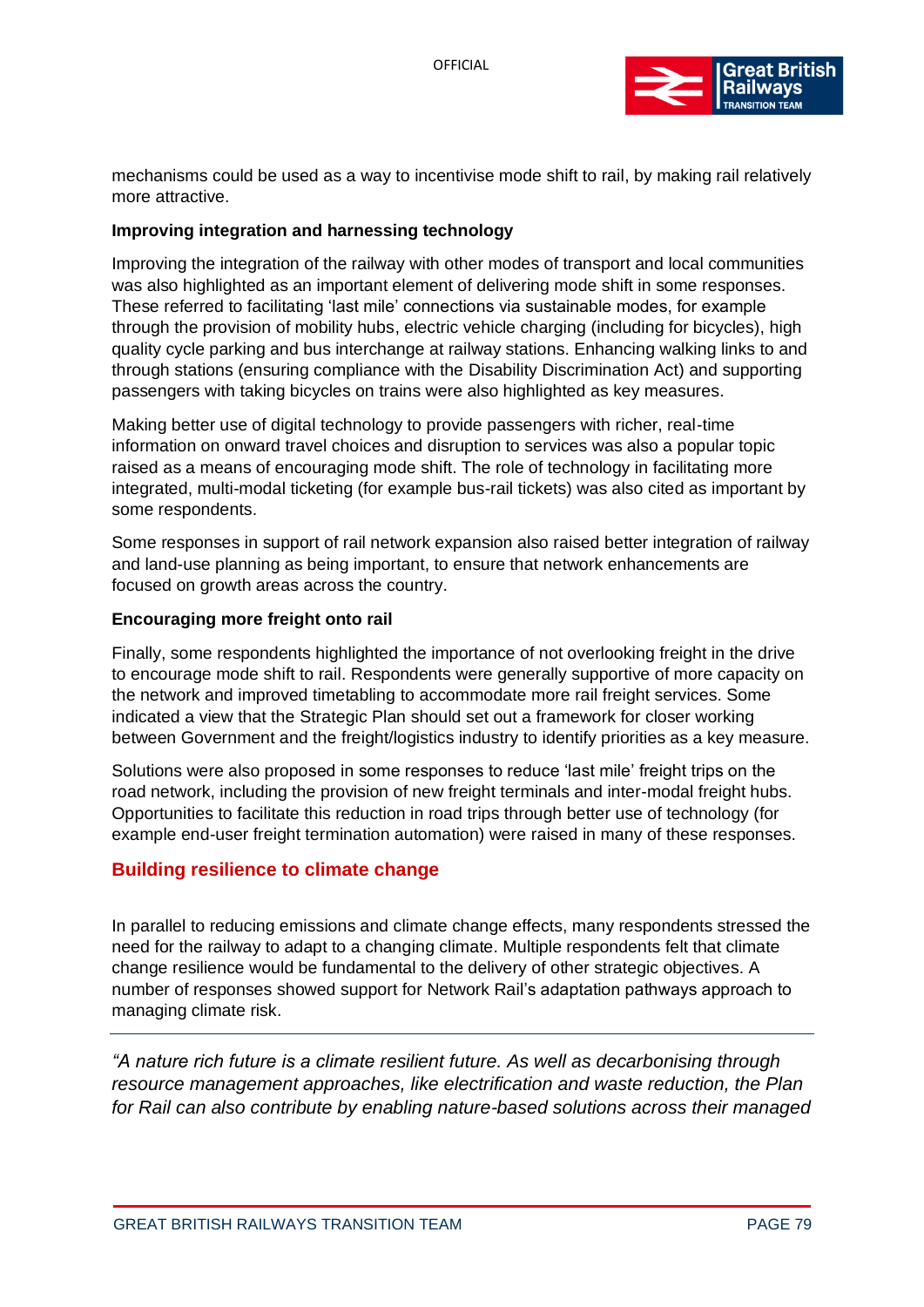

*assets. For instance, with appropriate vegetation planting / management, slope stability and flood mitigation can be achieved"* 

Some respondents expressed support for a 'live' approach involving continual review and adjustment of environmental standards and targets as the climate evolves. A key area of focus was on providing a flexible network, including where practical alternative routes for passengers and better mitigation for when disruption does occur (for example through measures to effectively re-route trains during line closures and to improve rail replacement services). Embedding resilience as a factor in all railway processes was seen as important to delivering a flexible network by some respondents. It was also suggested that infrastructure renewals should replace like for better as opposed to like for like.

Four key areas of focus were identified by respondents to help build resilience to climate change through the Strategic Plan, as follows:

- improving monitoring and forecasting of extreme weather events and their impact on railway assets and train services
- building more effective partnerships with local authorities, communities and key external agencies
- investing in climate-proof technology and infrastructure
- valuing climate impacts in railway project planning and delivery.

Respondent views on each of these topics are summarised in the following sections.

#### **Improving monitoring and forecasting**

More effective horizon scanning and forecasting to understand future challenges linked to the changing climate was highlighted as important by some respondents. This included making better use of dynamic, seasonal, and cross-sectoral data (for example information on flood risk and real-time weather data) to inform improved, flexible resilience standards and targets and to identify priorities for investment in future. A map of land at risk from sea level changes was cited as evidence of the need for an industry wide action plan.

*"Investment in fundamental data science can ensure the rail network is better prepared for climate change. Combined with improved weather forecasting, it can enable infrastructure and fleet assets, and service delivery, to respond better to localised events such as landslips or tunnel flooding. Incidents will occur, but intelligently optimising the network will ensure that disruption is minimised and the response is 'joined up'."*

Many respondents also highlighted the importance of better understanding the condition of railway assets. Embankments, cuttings, and seawalls were identified as particularly at risk due to climate change effects, and there was broad support for more use of technology (for example drones, train-mounted CCTV, telemetry systems, GIS capability and driver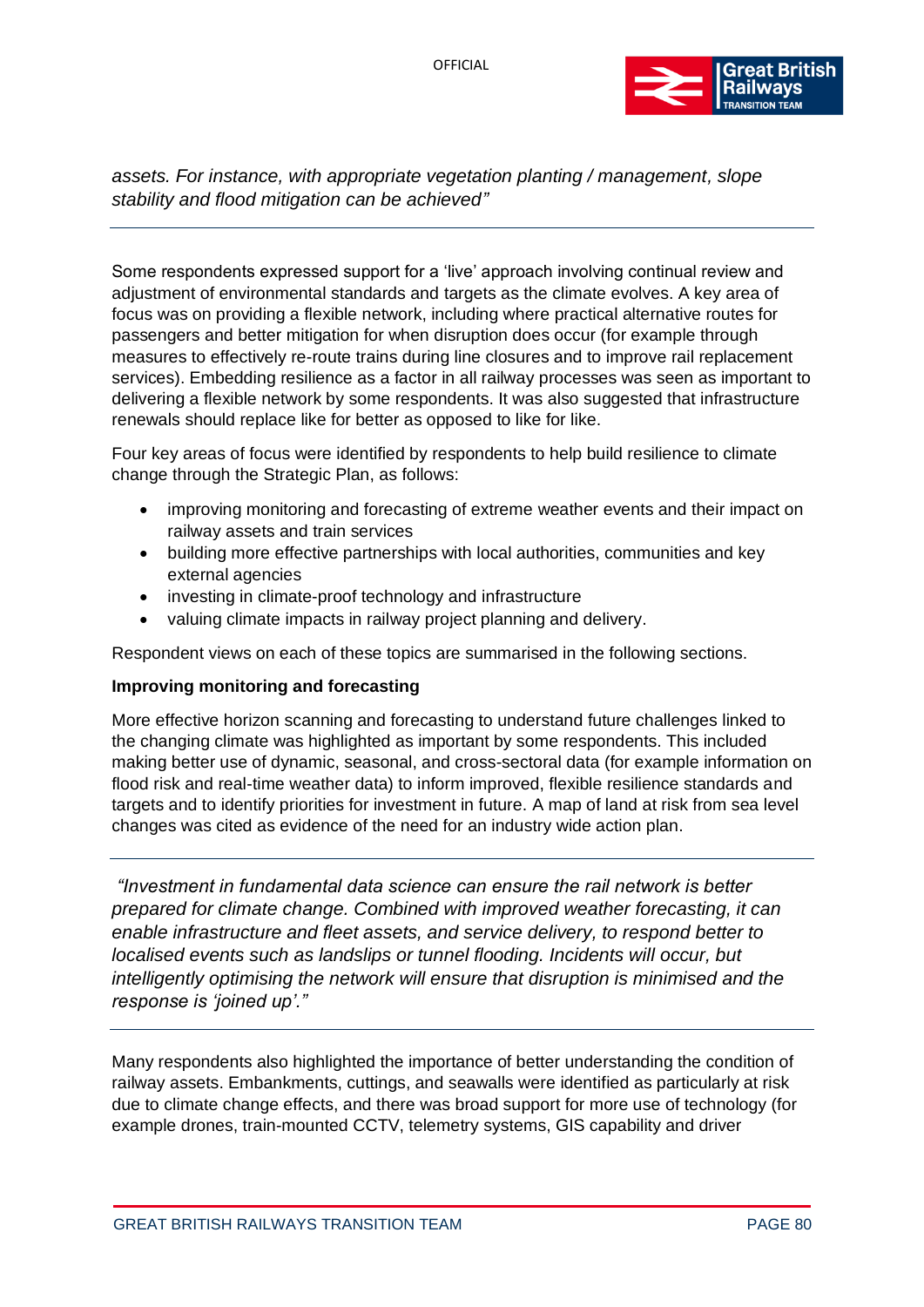

reporting systems) to identify and prioritise at-risk assets when developing renewal and maintenance programmes.

The use of digital twins and cloud-based data sharing between different teams working on the railway and key stakeholders (for example the police and utility providers) were also flagged as opportunities to improve incident response, including more dynamic imposition and withdrawal of network restrictions (for example temporary speed limit reductions).

#### **Building partnerships**

Building better partnerships was also raised by some respondents as an important consideration for the Strategic Plan in the context of building resilience to climate change. This was flagged as particularly important in areas where rail services are vulnerable to the effects of climate change, for example areas prone to flooding. References were made to involving railway authorities, government departments (including the DfT and DEFRA), other transport authorities, external agencies (for example the Met Office and the Environment Agency), and local communities in partnership building. Local Climate Commissions were cited as helpful forums to be utilised by the rail industry. An example of local climate resilience infrastructure benefiting the rail industry was provided to illustrate shared mutual interests.

Some respondents also indicated a view that the deployment of digital technologies and products that support data sharing and reporting on climate resilience and environmental sustainability generally should be a key consideration when establishing partnerships.

#### **Investing in climate-proof technology, infrastructure and rolling stock**

A flexible approach to infrastructure provision was advocated by some respondents, who expressed support for focusing investment on high-risk locations. Upgrades to sea walls and the long-term diversion of coastal rail routes vulnerable to sea-level rise were flagged as examples, as was investing in snowsheds and mud avalanche sheds, flood management/defence, and improving drainage systems.

Better use of rainwater harvesting technology to reduce water consumption was identified as an opportunity with regard to improving drainage systems alongside other more general measures (for example recycling water and purified wastewater on trains and at stations). There were also suggestions for investment in rolling stock design that is resilient to climate impacts going forwards.

*"Rail operators and rolling stock manufacturers should make far greater use of data available from vehicles or other indicative datasets to drive more efficient vehicle operations, responsive to passenger demand, weather, events and maintenance cycles."*

More focus on and investment in research and development into climate proof technology and infrastructure was also raised as a key issue by some respondents, and there was some support for improving linkages between the rail industry and academia in this regard. Some respondents also indicated a view that more incentives should be provided by the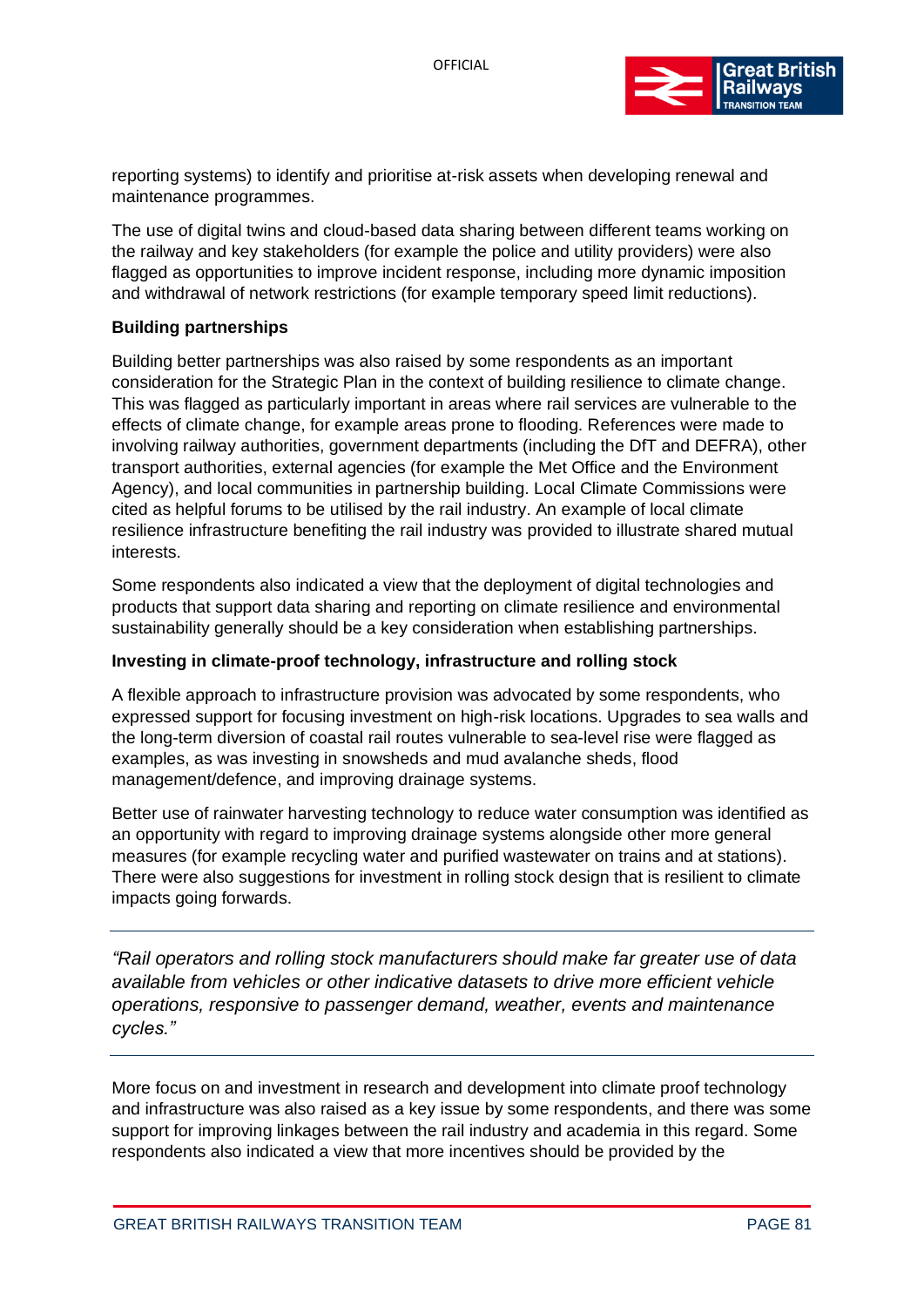

Government and the rail industry to encourage private sector innovation in this space. Examples of areas of focus for research and development raised included climate-resilient materials for constructing railway assets and new battery technology for trains.

#### **Valuing climate impacts**

Finally, in a similar vein to valuing carbon in the assessment and delivery of rail projects, some respondents highlighted the importance of embedding climate impacts so that decisions account for climate change-related costs in the future. An example of this was the proposal that cost-benefit appraisal of new projects should fully capture climate change costs and impacts in 'do nothing' scenarios, helping to support the case for investment to improve the resilience of the network to climate change. Similar proposals were also made with regards to the valuation of natural capital assets and environmental sustainability generally in project appraisal.

#### **Improving the natural environment and biodiversity**

In addition to decarbonisation, many respondents indicated a view that the railway should make a positive contribution to the natural environment and biodiversity as part of delivering environmental sustainability.

It was suggested that the Biodiversity Action Plan and targets would need to go further towards environmental net gains). There was also some support evident for strengthening accountability within GBR and the DfT for delivering targets, including through embedding them in contractor requirements on railway projects. It was also suggested that an expert panel or committee should be appointed to oversee management of the natural environment and biodiversity on railway land to support with delivering targets.

Considering impacts and opportunities in the early stages of project planning was also flagged as important, as was improving understanding of the current state of railway land to provide a baseline for identifying targets and improvement opportunities. Findings and recommendations from an industry Vegetation Management Review were detailed to support this approach. Some respondents recognised that Network Rail has already made progress on this, and it was suggested that better use of digital technology, including GISlinked databases, could help facilitate further understanding.

Respondents identified two key areas of focus to improve the natural environment and biodiversity through the Strategic Plan, as follows:

- improving the environmental management of railway land
- initiatives to encourage biodiversity.

Respondent views on each of these topics are summarised in the following sections.

#### **Improving the environmental management of railway land**

Management of trackside vegetation was a key issue for some respondents. Planting in trackside locations was generally seen as a positive way of improving the natural environment, preventing soil erosion, and securing embankments. Some respondents flagged as important the need to improve monitoring of asset conditions to identify priority areas for intervention.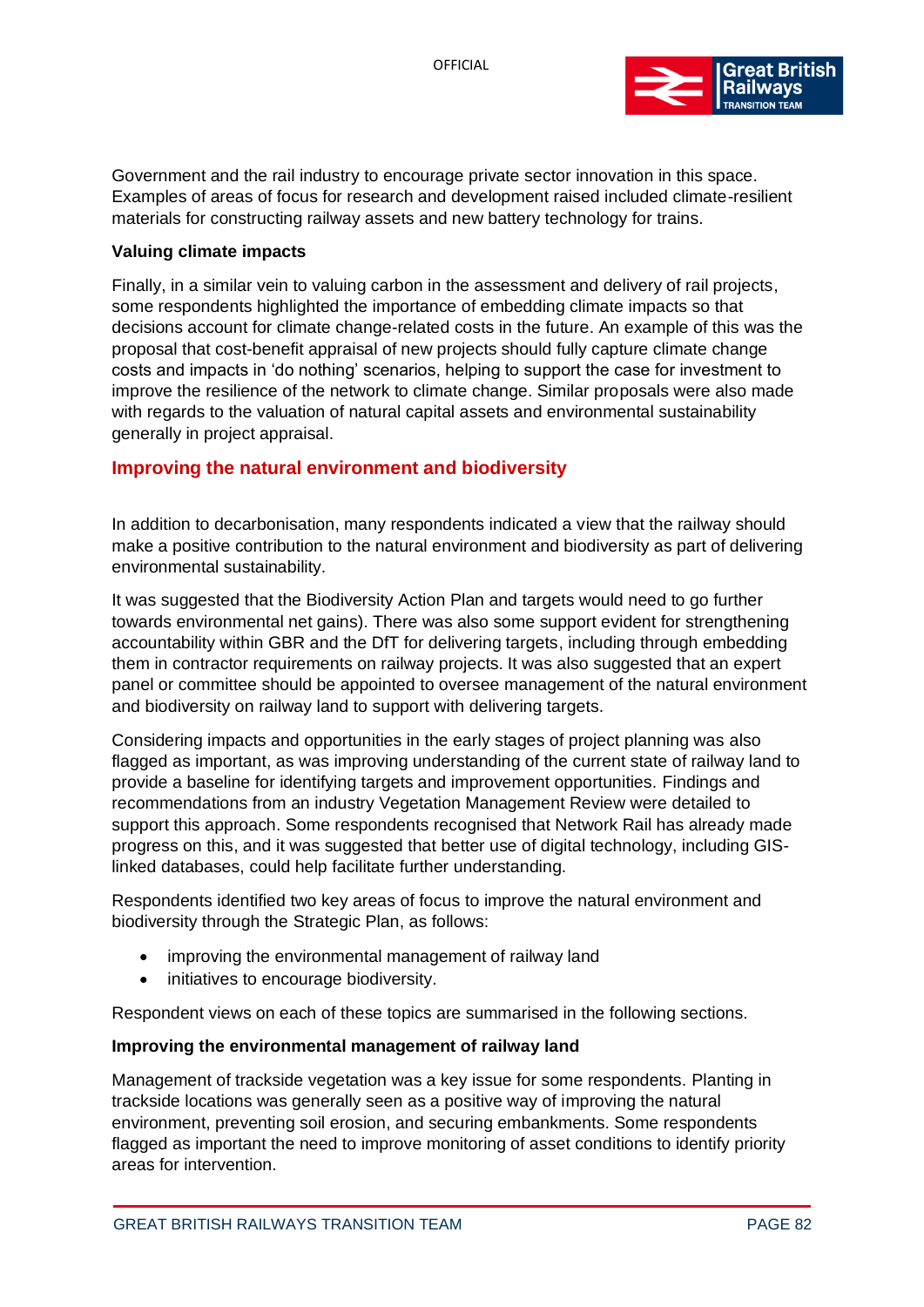

However, there was some divergence of views about how trackside vegetation should be managed. For example, some respondents favoured focusing heavily on species less likely to result in 'leaves on the line,' while others felt that reducing the planting of deciduous trees would result in negative environmental impacts.

*"The Plan for Rail must both seek to minimise the impacts of the rail network on species, sites and connectivity, whether being considerate when operations are carried out to reduce disturbance or making sure that Invasive Non-Native Species are controlled. This should happen before maximising any benefits for nature that the rail network (infrastructure) can provide through nature enhancement delivery. The Scottish Government are developing planning policy and guidance that will direct development to apply positive effects for biodiversity."* 

Some respondents also indicated a view that other types of natural environment and the wider benefits of their location on railway land should be more widely recognised. The role of peatlands and wetlands in mitigating flood risk through water capture and storage was highlighted as an example of this. Managing flood risk generally was identified by some as an important environmental management issue although this was often raised in the context of climate change. Responses on this topic are summarised later in this chapter.

In addition to integrating energy generation with environmental enhancements, some respondents also felt more should be done to incorporate facilities to encourage more walking and cycling journeys through natural environments on railway land as part of delivering an environmentally sustainable transport network.

Some also indicated that railway authorities should look to release as much surplus land as possible for external projects involving enhancements to the natural environment. This would essentially involve handing over environmental management of land to third parties to improve integration with the surrounding area.

#### **Encouraging biodiversity**

Early consideration of biodiversity impacts (including for example impacts on habits) in railway project planning was raised as important in some responses. There was evidence of some support for the application of mitigation hierarchies, increased use of environmental impact tools made available by DEFRA and use of DNA meta-barcoding and eDNA to capture data on biodiversity impacts on rail projects.

Many measures proposed by respondents to encourage more biodiversity through the Strategic Plan were linked with proposals to improve the natural environment, including incorporating more green space and planting on railway land alongside more green infrastructure embedded in railway assets (for example, the provision of green roofs, living walls and gardens within and adjacent to station buildings).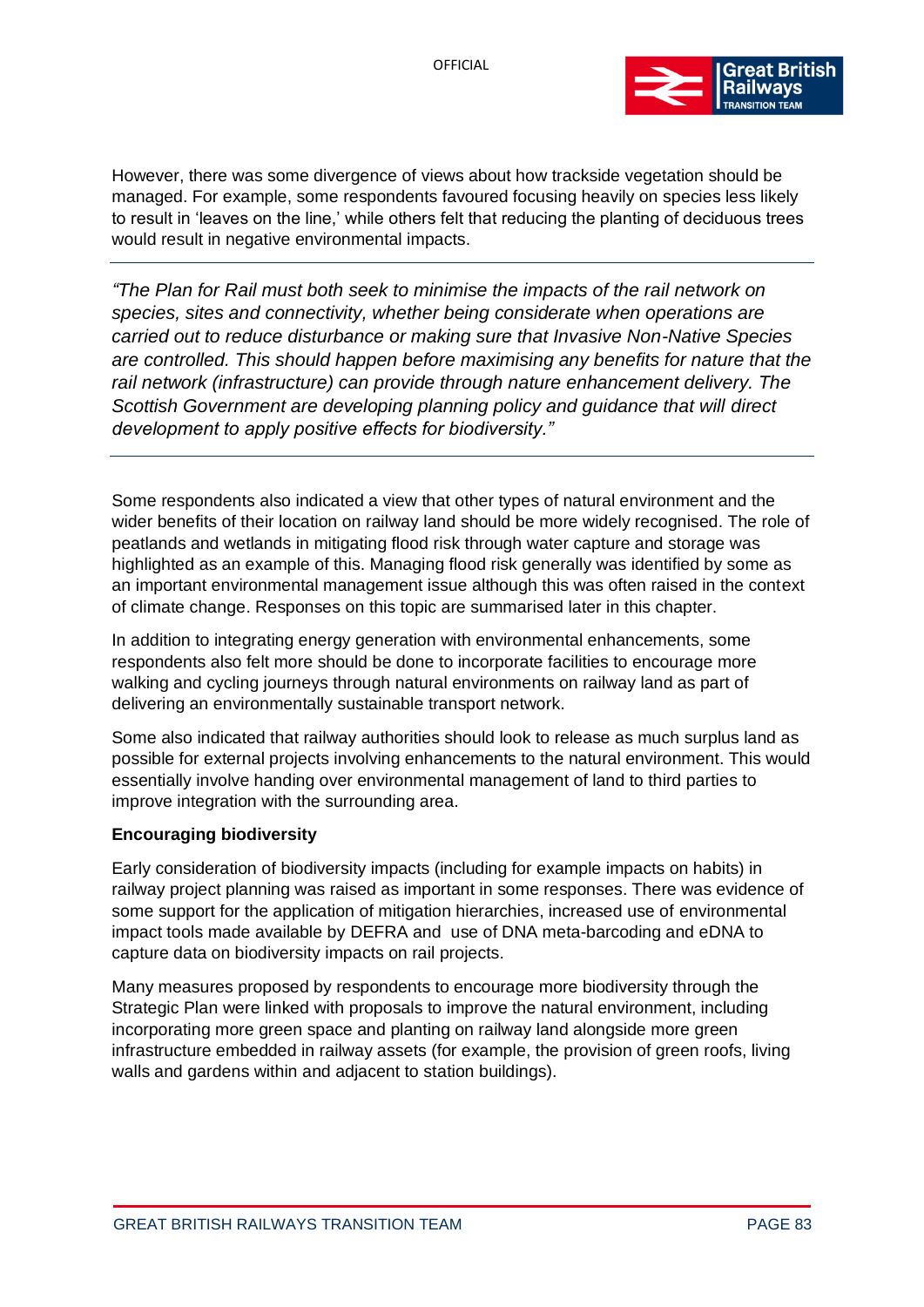

*"Vegetation adjacent to railway lines and crossing railway lines can act as a corridor of natural habitat which can aid biodiversity net gain and connect otherwise 'islanded' species and habitats."* 

Biodiversity was also a key element in the divergence of views evident on trackside planting with some respondents encouraging the use of robust and fast-growing species to support biodiversity. In other responses, issues related to train service disruption from trackside vegetation were flagged as a cause for concern.

There was also support in some quarters for doing more to provide for a wider range of wildlife through initiatives on railway land, for example looking for opportunities to facilitate dedicated wildlife corridors.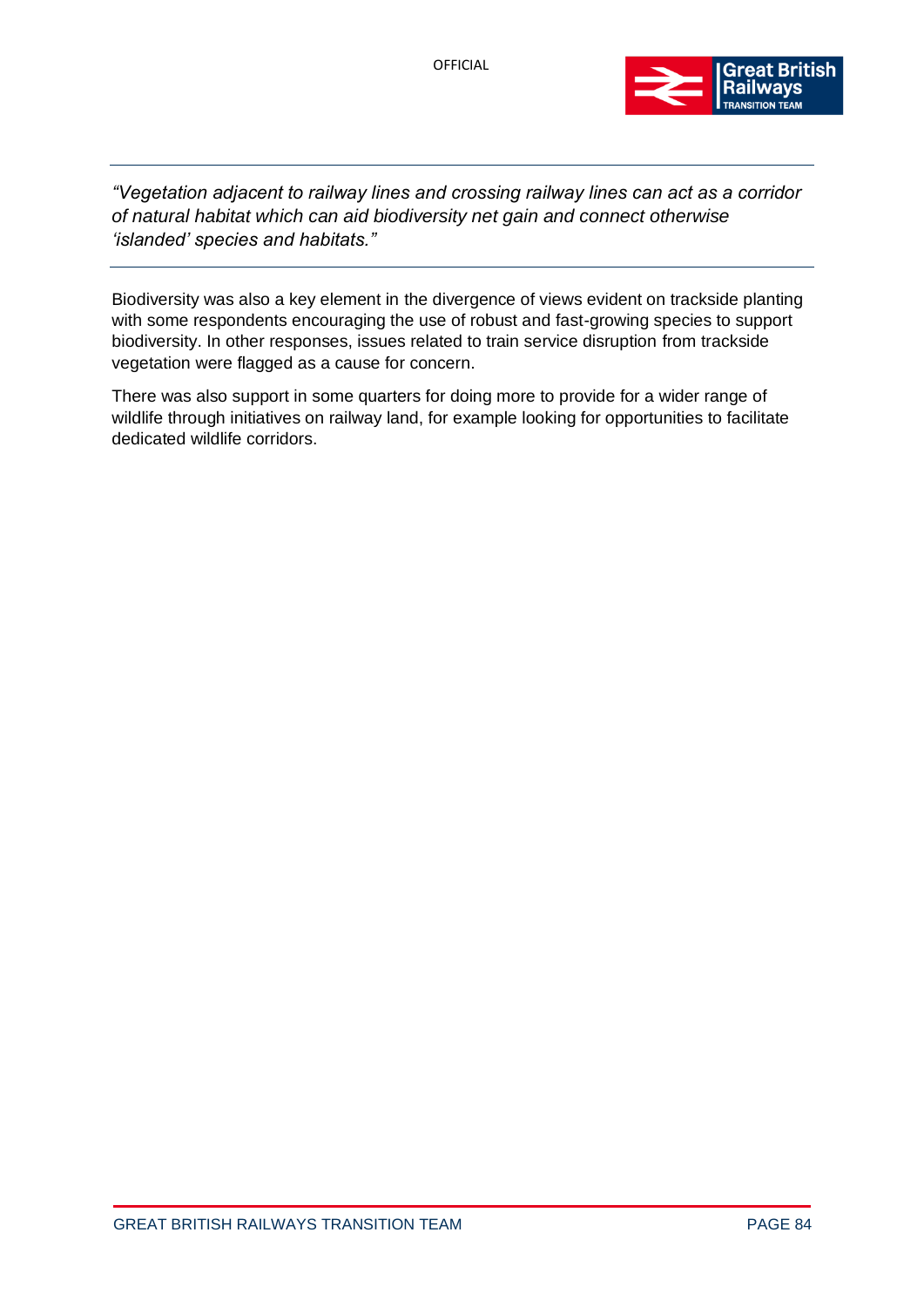

## **Next steps**

### **Developing the Strategic Objectives for Rail**

The strategic objectives guiding the trajectory of the railway over the next 30 years, and shaping our approach to the Strategic Plan, are set by Government. They embody the new way of thinking about the railway and its purpose, one where GBR and the wider rail industry will play a fundamental role in supporting Britain's economic, environmental and social ambitions, and in delivering the Government's priorities.

The submissions we have received through the call for evidence on the strategic objectives for the railway are being shared with the Department for Transport, with appropriate confidentiality safeguards in place. Although the objectives have been designed to be resilient to new developments and to stand the test of time, Government Ministers will retain the right to amend the strategic objectives in response to both the evidence in this report and as new trends and national priorities emerge.

#### **The key questions we need to answer to develop the Strategic Plan**

The Secretary of State for Transport, in the Williams-Shapps Plan for Rail, commissioned GBRTT to develop the first 30-year strategy for the railway. The commission underlined the importance of consulting our partners across the rail sector and beyond on the strategy as it develops. GBRTT has been working with the rail industry, with funders and wider stakeholders, including through the call for evidence, to develop our thinking and to answer several key strategic questions relating to the strategic objectives for rail:

- How does the railway perform against these objectives today and how might it perform in the future?
- Where and how does the railway perform well what are its core strengths relative to other modes and how might these change over time?
- What are the key trends and uncertainties we need to consider and the range of possible futures for rail?
- What are the opportunities and barriers to improving the railway's performance against these objectives?
- What framework will we use to understand the impact of different strategy options and how might trade-offs be considered?

#### **How we will use the responses to the call for evidence**

The call for evidence submissions revealed the great wealth of thinking already available from across the rail industry and from wider stakeholders to help us formulate our views on the potential range of answers to the questions posed above. We will use the submissions, along with our own research and discussions with stakeholders, to inform the advice we will provide on key strategy choices in the context of the strategic objectives. The 30-year strategy must be built on understanding rail's role and how it compares with, and is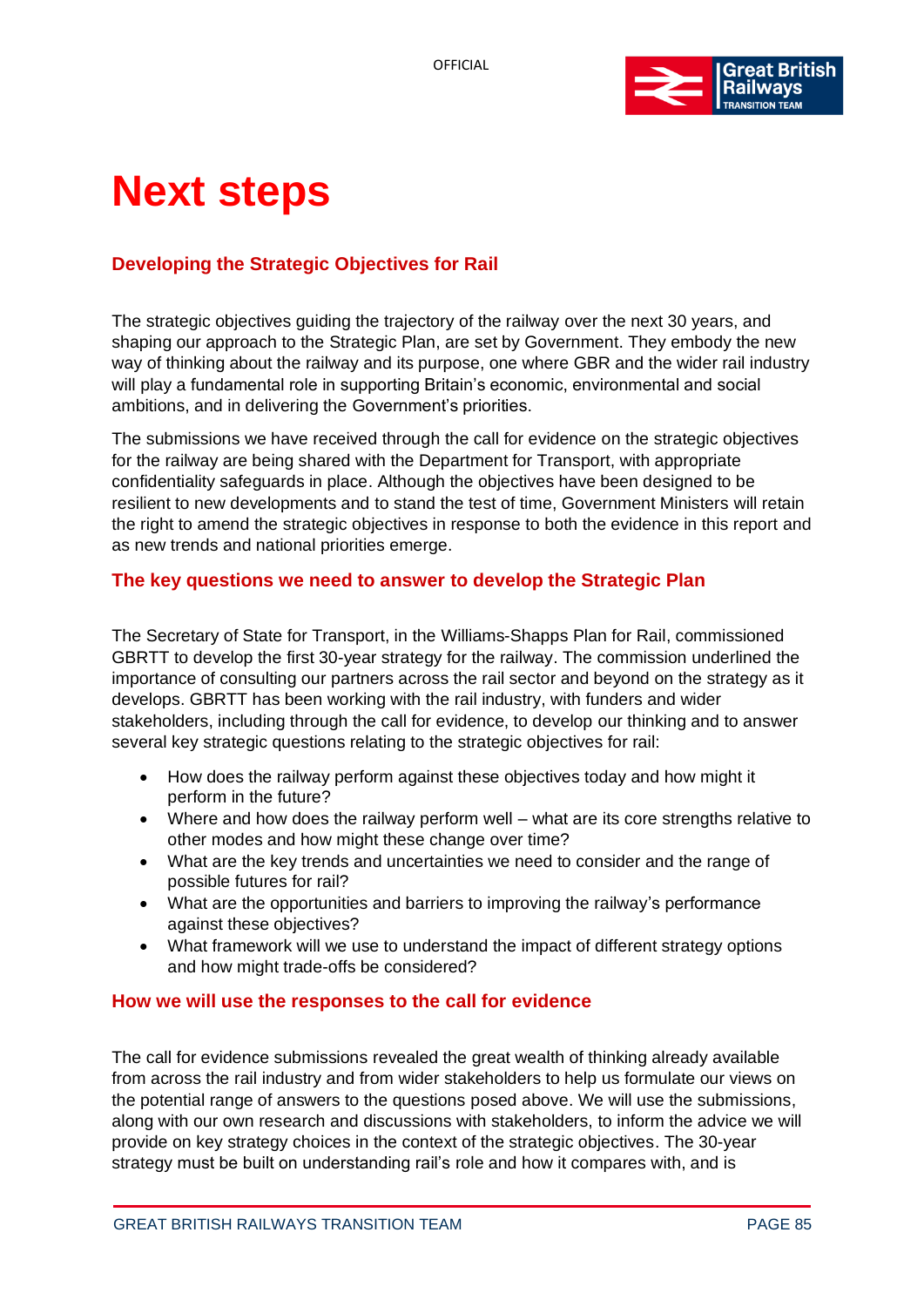

complementary to, other transport modes. We must explore how this advantage may change over time under different assumptions and the strategy must be adaptable and resilient to alternative futures for the railway.

We will also use the responses to the call for evidence to inform other strategies and policies, focused on specific subject areas, that will be developed to underpin and support the overarching 30-year Strategic Plan, continuing to work and engage with our stakeholders as we do so.

#### **Further stakeholder engagement and publications**

The call for evidence was a first step in ensuring stakeholders across the country were able to shape and inform the development of the Strategic Plan in a constructive and transparent way, but it isn't the only opportunity stakeholders will have to input and comment. We recognise the importance of continuing to engage with stakeholders inside and outside the rail industry as we develop the Strategic Plan, as well as working with them to develop a culture of mutual collaboration in the longer-term.

The publication of this call for evidence report, and its findings, is an important next step. We will also share further updates on our work and seek additional views, drawing on specialist knowledge and evidence from organisations across the country, as we continue to develop the Strategic Plan and the wider work of preparing for the creation of GBR.

We will do this through our stakeholder e-newsletter, website updates and through regular meetings or targeted bilateral sessions and forums to discuss specific aspects of our work. Continued engagement with our stakeholders is crucial to the successful development of both the strategy and to the transition to GBR, and further engagement events will be held around future milestones.

We are working towards meeting the commission for the Strategic Plan that was set in the Williams-Shapps Plan for Rail. The evidence provided as part of this call for evidence exercise, and the work on the Strategic Plan more broadly, will be taken into consideration in the Department for Transport's high-level output specification (HLOS) and statement of funds available (SoFA).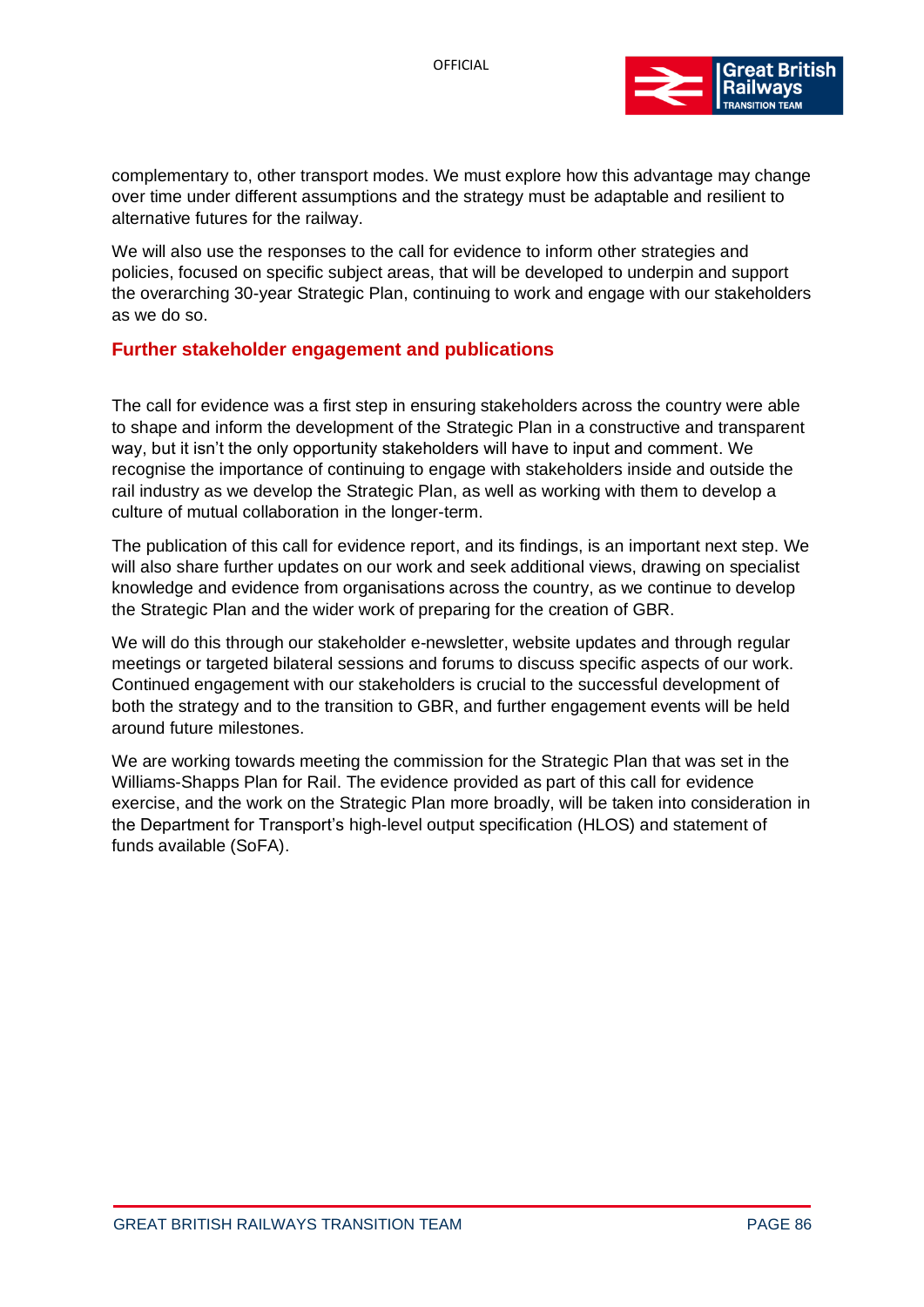

### **Appendix 1**

| Organisations that responded to the call for evidence |                                                   |
|-------------------------------------------------------|---------------------------------------------------|
| Abellio                                               | <b>Community Rail Network</b>                     |
| <b>ABPorts</b>                                        | CoMoUK                                            |
| Accenture                                             | Confederation of British Industry (CBI)           |
| AKW A+V Protec Rail GmbH                              | <b>Cornwall Council</b>                           |
| <b>AllanRail</b>                                      | Costain                                           |
| Alstom UK                                             | <b>Cross London Trains</b>                        |
| Amey                                                  | CrossCountry                                      |
| <b>Angel Trains</b>                                   | <b>Cumbria County Council</b>                     |
| Arcadis                                               | <b>Cycle Rail Working Group</b>                   |
| <b>ASLEF</b>                                          | <b>Cycling UK</b>                                 |
| Atos IT Services UK & The Nichols Group               | Day Group Ltd.                                    |
| <b>Balfour Beatty</b>                                 | DB Cargo                                          |
| <b>Bedford Borough Council</b>                        | Derby City Council                                |
| Beds & Herts Community Rail Partnership               | Design Council                                    |
| Bexhill Rail Action Group (BRAG) / Battle             |                                                   |
| <b>Chamber of Commerce</b>                            | Devon and Cornwall Rail Partnership               |
| <b>Birmingham City Council</b>                        | <b>Disability Rights UK</b>                       |
| <b>Black Country Innovative Manufacturing</b>         | <b>Disabled Persons Transport Advisory</b>        |
| Organisation (BCIMO)                                  | Committee ('DPTAC')                               |
| <b>Blackpool Council</b>                              | <b>Drax</b>                                       |
|                                                       | East Coast Mainline Authorities (ECMA)            |
| Borough Council of King's Lynn & West Norfolk         | Consortium                                        |
| <b>Braintree District Council</b>                     | <b>East Surrey Transport Committee</b>            |
| <b>British Destinations</b>                           | East west Rail                                    |
| <b>British Standards Institute (BSI)</b>              | England's Economic Heartland (draft)              |
| <b>British Transport Police Authority</b>             | Enterprise M3 Local Enterprise Partnership        |
| <b>Broads Authority</b>                               | <b>EUROFIMA</b>                                   |
| <b>Buckinghamshire Council</b>                        | <b>Eversholt Rail</b>                             |
| Burton Joyce Train Action Group                       | Evo-rail                                          |
| Campaign for Better Transport                         | Federation of Small Businesses (FSB).             |
| Campaign for Family Friendly Trains                   | Fen Line Users Association (FLUA)                 |
| Campaign for Level Boarding                           | <b>First Rail Holdings</b>                        |
| Cardiff Parkway Developments Ltd.                     | Friends of the Shakespeare Line                   |
| Cellnex UK                                            | G&W UK - Freightliner                             |
| <b>CEMEX</b>                                          | <b>GBR-Rail Ltd</b>                               |
| Central London Forward                                | Gemini Rail Services Ltd, Alan Dick               |
|                                                       | Communications Limited, Rail Order Limited,       |
|                                                       | <b>IPS Communications Limited</b>                 |
| Chartered Institute of Highways and                   | Getlink                                           |
| Transportation (CIHT)                                 |                                                   |
| Chartered Institute of Procurement and Supply         | Global Centre of Rail Excellence                  |
| <b>Cheshire West and Chester Council</b>              | Go-Ahead Group                                    |
| Chinley and Buxworth Transport Group                  | Greengauge 21                                     |
| City of Bradford Metropolitan District Council        | Growing Mid Wales Partnership                     |
| City of York Council                                  | Growth Track 360                                  |
| Civil Engineering Contractors Association             | Halifax & District Rail Action Group and Electric |
|                                                       | Railway Charter                                   |
| Colas Rail UK                                         | Hampshire County Council                          |
| <b>Community Rail Lancashire</b>                      | Hastings Borough Council                          |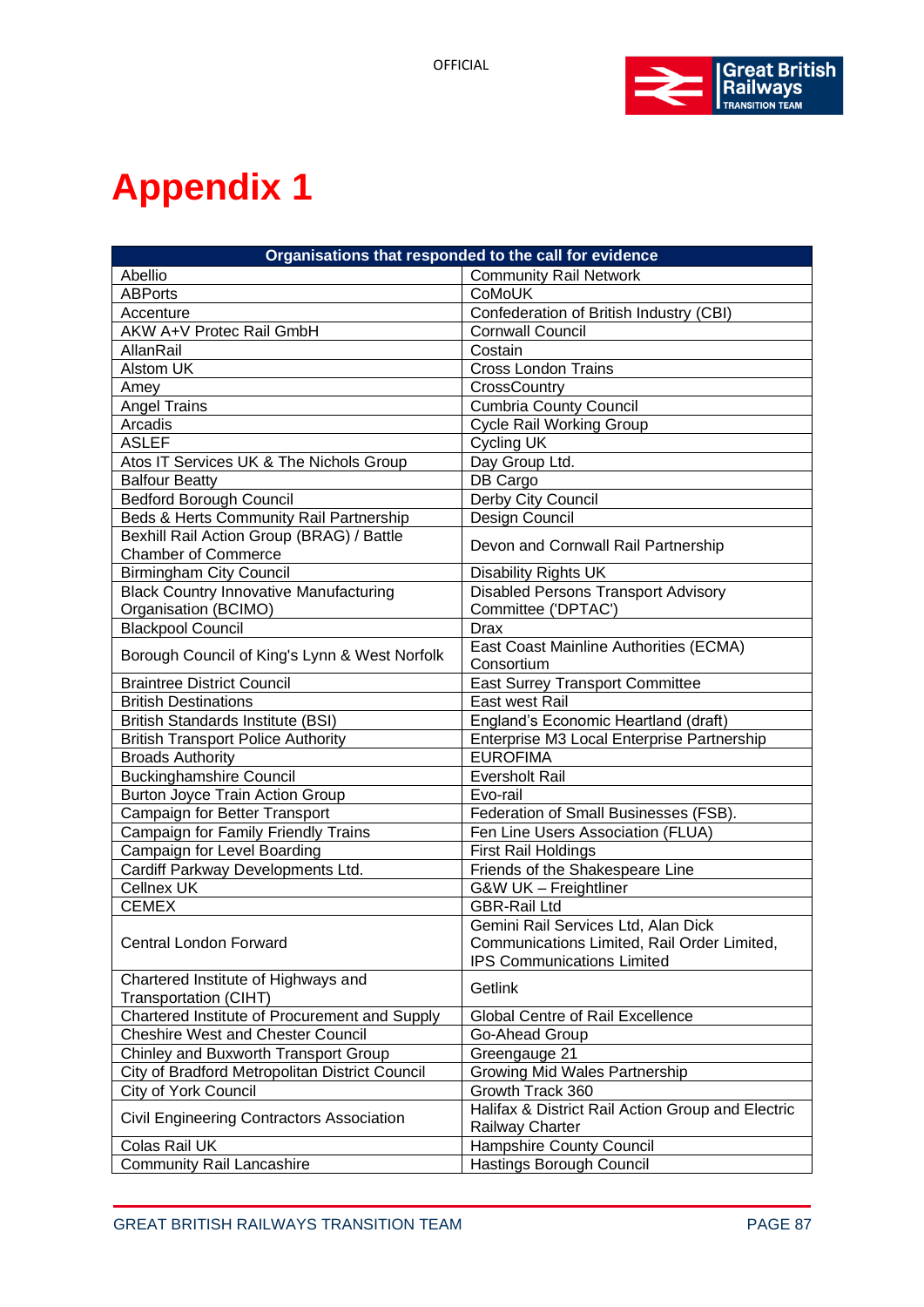

| Organisations that responded to the call for evidence      |                                                                |
|------------------------------------------------------------|----------------------------------------------------------------|
| Heart of the South West Local Enterprise<br>Partnership    | Milton Keynes Council                                          |
| <b>Heathrow Airport Limited</b>                            | Mima                                                           |
| <b>Heathrow Express</b>                                    | Mineral Products Association                                   |
| <b>Heathrow Southern Railway</b>                           | Mitsui                                                         |
| Herefordshire Sustainable Transport Group                  | Moreton-in-Marsh Town Council                                  |
| <b>Hertfordshire County Council</b>                        | <b>MTR Corporation Limited</b>                                 |
| Historic England                                           | Muslims in Rail C.I.C.                                         |
| Hitachi Rail's                                             | National Highways                                              |
| <b>Hitchin Rail User Group</b>                             | <b>National Pensioners Convention</b>                          |
| HS1 Ltd                                                    | National Skills Academy for Rail                               |
| Hull and East Yorkshire Local Enterprise<br>Partnership    | Natural England                                                |
| Icomera Group                                              | NatureScot                                                     |
| Independent Rail Retailers (IRR)                           | Network Rail                                                   |
| <b>Industry Standards Coordination Committee</b><br>(ISCC) | Network Rail Wales and Western Region                          |
| Institute for Transport Studies (ITS)                      | Network Rail's Built Environment Accessibility<br>Panel (BEAP) |
| Institution of Civil Engineers                             | North East England Chamber of Commerce                         |
| Institution of Mechanical Engineers (IMechE)               | North Wales Economic Ambition Board                            |
| Institution of Railway Signal Engineers                    | Northern Trains Limited                                        |
| International Air Rail Organisation (IARO)                 | <b>Nuclear Transport Solutions (Direct Rail</b><br>Services)   |
| <b>IPEX Consulting</b>                                     | Otterpool Park LLP                                             |
| Jacobs U.K. Limited                                        | Ove Arup & Partners                                            |
| Kent County Council                                        | <b>Oxford University</b>                                       |
| Lakes Line Rail User Group                                 | Oxfordshire County Council/ Oxford City Council                |
| Lancashire County Council                                  | <b>PA Consulting</b>                                           |
| Leeds City Council                                         | Peninsula Transport / Devon County Council                     |
| Leidos Innovations Ltd.                                    | Permanent Way Institution                                      |
| <b>Leonard Cheshire</b>                                    | Peter D Stirling Ltd (Mossend Railhead)                        |
| Lincolnshire County Council                                | Porterbrook                                                    |
| Linearis Beratungs GmbH                                    | Portsmouth City Council                                        |
| Liverpool City Region                                      | <b>Public Policy Projects</b>                                  |
| Logistics UK                                               | Rail Delivery Group                                            |
| London Assembly Transport Committee                        | <b>Rail Forum Midlands</b>                                     |
| London First                                               | Rail Freight Group                                             |
| London Gateway Port Limited                                | Rail Operations (UK) Limited                                   |
| London Luton Airport                                       | Rail Reform Group                                              |
| London North Eastern Railway Limited                       | Rail Wagon Association                                         |
| London Travelwatch                                         | Rail Working Group                                             |
| Manchester Airport Group (MAG)                             | Railfuture                                                     |
| Maritime Transport Ltd                                     | Railfuture Severnside                                          |
| Marston Vale Community Rail Partnership                    | Railway Heritage Design Advisory Board                         |
| Metro Mayor for the West of England                        | Railway Industry Association                                   |
| Midlands Connect                                           | <b>RazorSecure</b>                                             |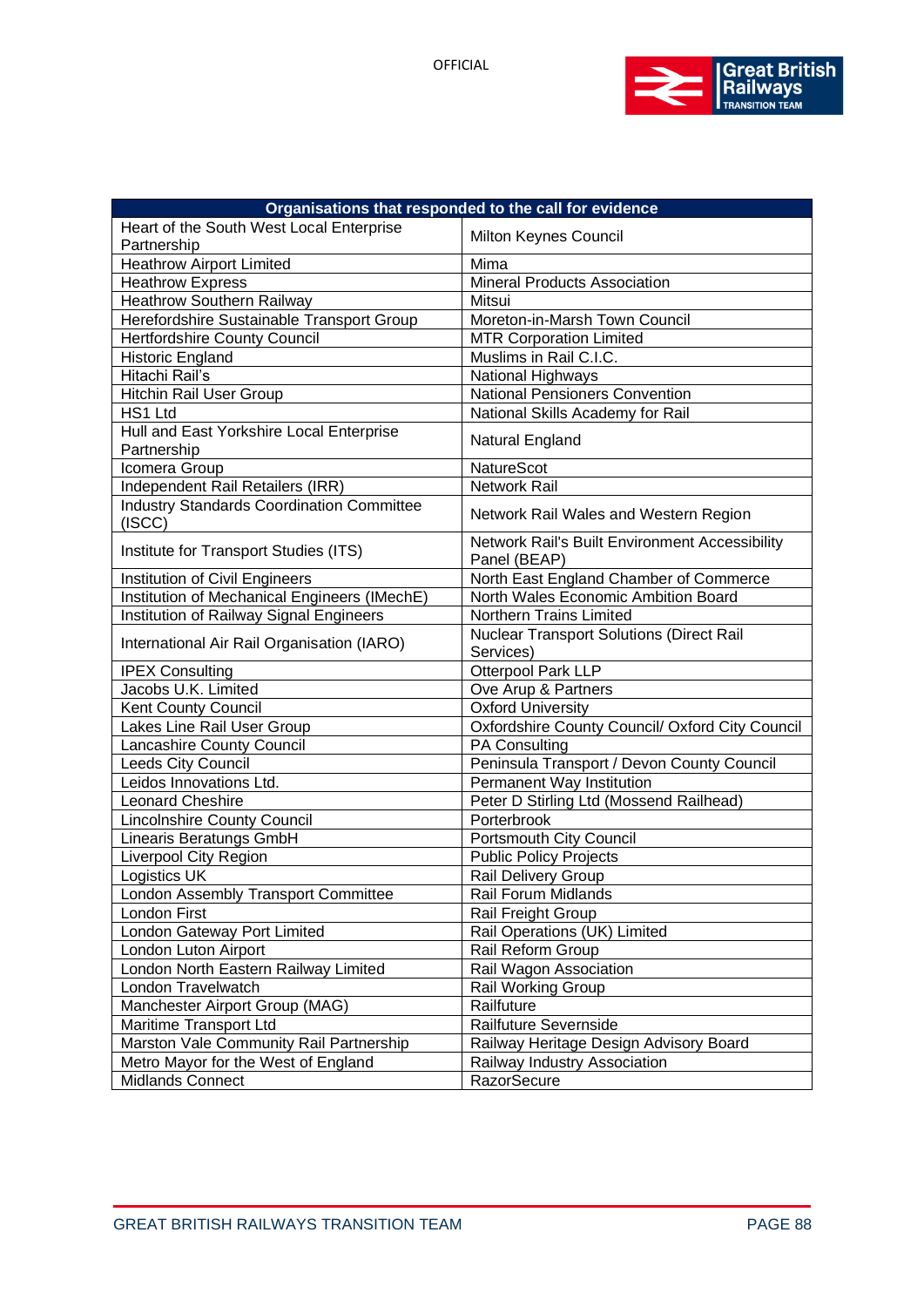

| Organisations that responded to the call for evidence                                                                           |                                                                                  |  |
|---------------------------------------------------------------------------------------------------------------------------------|----------------------------------------------------------------------------------|--|
| <b>Reading Borough Council</b>                                                                                                  | <b>Transport Focus</b>                                                           |  |
| <b>Riding Sunbeams</b>                                                                                                          | <b>Transport for All</b>                                                         |  |
| <b>RMT</b>                                                                                                                      | Transport for Greater Manchester and the                                         |  |
|                                                                                                                                 | <b>Greater Manchester Combined Authority</b>                                     |  |
| Royal Borough of Windsor & Maidenhead                                                                                           | <b>Transport for London</b>                                                      |  |
| <b>RSSB</b>                                                                                                                     | <b>Transport for the East Midlands</b>                                           |  |
| RSSB Sustainable Rail Working Groups                                                                                            | Transport for the North                                                          |  |
| Salfords and Sidlow Parish Council                                                                                              | Transport for the South East                                                     |  |
| Scottish Association for Public Transport                                                                                       | <b>Transport for Wales</b>                                                       |  |
| Serco                                                                                                                           | Transport North East, Joint Transport<br>Committee, North East LEP               |  |
| Shakespeare Line Promotion Group                                                                                                | <b>Transport Planning Society</b>                                                |  |
| <b>Siemens Mobility Limited</b>                                                                                                 | <b>Transport Scotland</b>                                                        |  |
| <b>Signature Rail Limited</b>                                                                                                   | <b>TravelWatch NorthWest</b>                                                     |  |
| SilverRail Technologies Ltd                                                                                                     | <b>TravelWatch SouthWest CIC</b>                                                 |  |
| <b>SNC Lavalin Group (Atkins)</b>                                                                                               | <b>TSSA</b>                                                                      |  |
| Solent Transport                                                                                                                | Tyne Valley Community Rail Partnership                                           |  |
| Solihull & Leamington Spa Rail Users                                                                                            | <b>UK Rail Research Innovation Network</b>                                       |  |
| Association                                                                                                                     | (UKRRIN)                                                                         |  |
| South West transport Network, Bristol disability<br>equalities forum and South Gloucestershire<br>disability equalities Network | <b>UK2070 Steering Group</b>                                                     |  |
| Southeast Community Rail Partnership                                                                                            | <b>UKTram</b>                                                                    |  |
| South-East Lancashire Community Rail<br>Partnership                                                                             | University of Southampton                                                        |  |
| <b>Staffordshire Chamber of Commerce</b>                                                                                        | <b>Urban Transport Group</b>                                                     |  |
| Stagecoach                                                                                                                      | Vehicle / Structures Sytems Interface<br>Committee                               |  |
| <b>Stratford Rail Transport Group</b>                                                                                           | Vehicle System Interface Committee                                               |  |
| Sustrans                                                                                                                        | Vehicle/Track System Interface Committee<br>Adhesion Research Group              |  |
| Talgo Uk Ltd.                                                                                                                   | Vehicle/Train Control & Communications<br>System Interface Committee (VTC&C SIC) |  |
| Tees Valley Combined Authority (TVCA)                                                                                           | Visa Digital Ticketing                                                           |  |
| <b>Thales Ground Transportation Systems</b>                                                                                     | Warrington Borough Council                                                       |  |
| Thames Valley Chamber of Commerce                                                                                               | Wealden Line Campaign                                                            |  |
| The Association for Consultancy and<br>Engineering (ACE)                                                                        | <b>Welsh Government</b>                                                          |  |
| The Chartered Institute of Logistics and<br>Transport (UK)                                                                      | West and North Yorkshire Chamber of<br>Commerce                                  |  |
| The Rail Innovation Group                                                                                                       | West Coast Rail 250                                                              |  |
| the Rail Supply Group Industry Champions'                                                                                       | West London Line Group                                                           |  |
| The Rail Wellbeing Alliance                                                                                                     | <b>West Midlands Rail Executive</b>                                              |  |
| The Settle-Carlisle Railway Development                                                                                         |                                                                                  |  |
| Company Ltd                                                                                                                     | <b>West Yorkshire Combined Authority</b>                                         |  |
| The URBED Trust                                                                                                                 | Western Gateway Sub-National Transport Body                                      |  |
| <b>Timber Strategies</b>                                                                                                        | Wheels for Wellbeing                                                             |  |
| <b>Tonbridge Line Commuters</b>                                                                                                 | Witney Oxford Transport Group ("WOT Group")                                      |  |
| <b>Tourism Management Institute</b>                                                                                             | <b>Worcestershire County Council</b>                                             |  |
| <b>Tracsis PLC</b>                                                                                                              | Worldline                                                                        |  |
| Trainline                                                                                                                       | Wrexham- Bidston Rail Users Association                                          |  |
| <b>Transform Scotland</b>                                                                                                       | <b>WSP</b>                                                                       |  |
| <b>Transport East</b>                                                                                                           | <b>Wychavon District Council</b>                                                 |  |